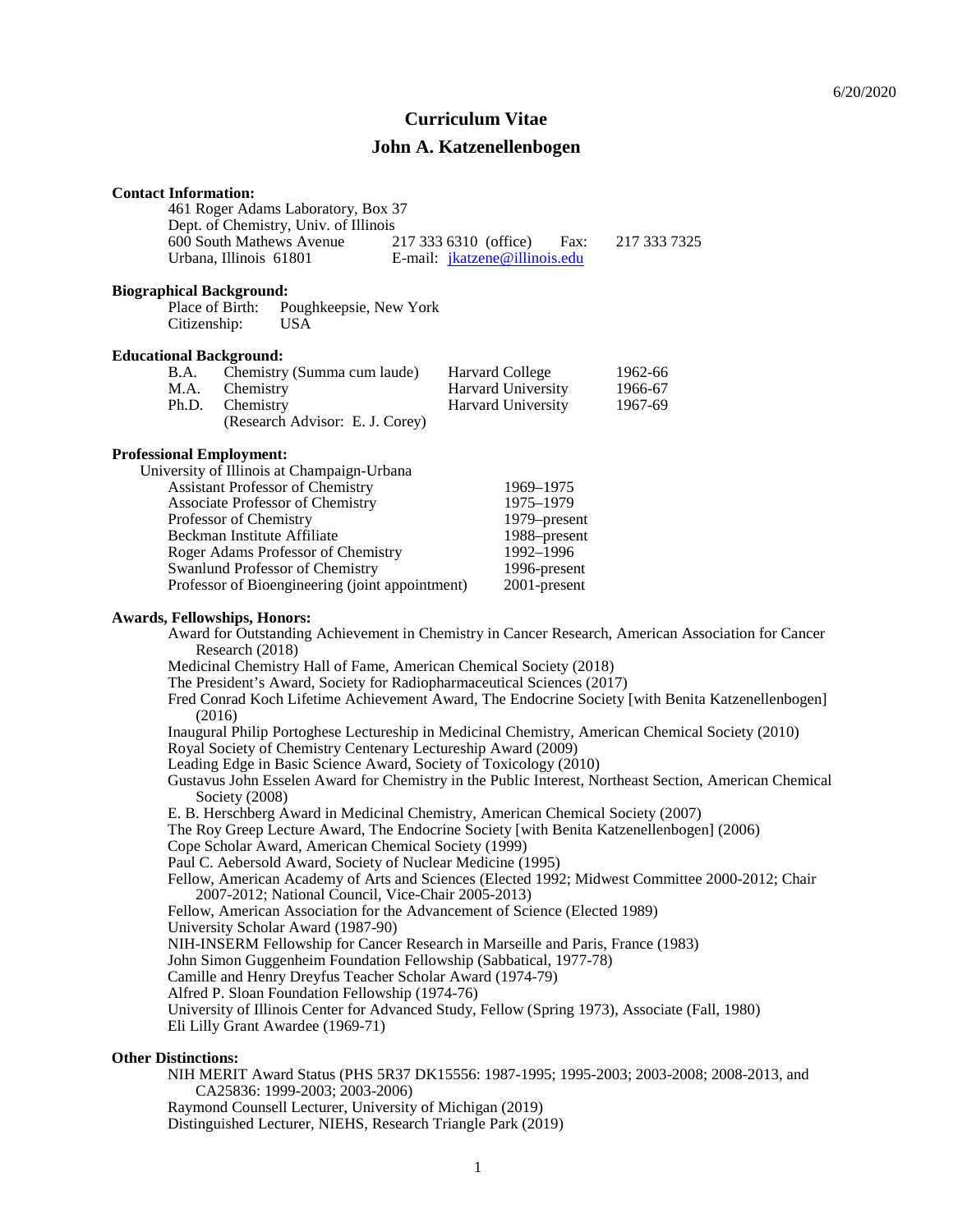Plenary Speaker, Society of Radiopharmaceutical Sciences (2011) Plenary Speaker, 2nd Great Lakes Nuclear Receptor Meeting (2005) Plenary Speaker, International Isotope Society National Meeting (2003) Plenary Speaker, 13<sup>th</sup> Winter Fluorine Conference, ACS (1997) Plenary Speaker, 1st Winter Symposium on Medicinal and Bio-Organic Chemistry (1995) Alfred Burger Lecturer, University of Virginia (1994) Distinguished Lecturer, Scripps Research Institute (1993) Harvard University Chemistry Department Teaching Award (1968) National Science Foundation Graduate Fellowship (1966-69) Woodrow Wilson Fellowship (1966)

#### **Society Memberships:**

American Association for Cancer Research American Chemical Society The Royal Society of Chemistry American Association for the Advancement of Science American Society of Biochemistry and Molecular Biology Society for Nuclear Medicine and Molecular Imaging International Isotope Society Endocrine Society Society for Molecular Imaging Society of Radiopharmaceutical Sciences

### **Professional Activities:**

Editorial Board of Biochemistry (1982-1985) Editorial Board of Journal of Medicinal Chemistry (1986-1989) Editorial Board of the Journal of Receptor and Signal Transduction Research (1980-2010) Editorial Board of Bioconjugate Chemistry (1990-present) Editorial Board of Steroids (1993-1996) Editor Steroids (1996-2019) Editorial Board of the Journal of Organic Chemistry (1994-98) Editorial Board of the Journal of Korean Medicinal Chemistry (1988-1992) Editorial Board of Molecular Endocrinology (2004-2006) Editorial Board of Journal of Nuclear Medicine (2004-present); Associate Editor (2011-2016) Advisory Committee for DOE Consortium Project – Harvard Medical School-MIT (1980-1988) Advisory Committee for Radiation Sciences Program – Washington University Medical School (1983-present) NIH Bioorganic and Natural Products Chemistry Study Section (1987-1991; chairman 1989-1991) NIH Clinical Molecular Imaging and Probe Development Study Section (often ad hoc member – present) AUI-Brookhaven National Laboratory Visiting Committee, Chemistry Department (1986-1990) Eli Lilly, Abbott, Pharmaco, Corvas International, Berlex, Anabonix, Ligand, X-Ceptor, Exelixis, Radius Health, Mountain View Pharmaceuticals

### **Areas of Research Experience:**

- *Nuclear receptor structure, function, and engineering.* Structurally novel ligand synthesis to probe conformation, dynamics and interaction, and the action of receptor subtypes, and to uncover novel, selective biological activities. Mechanism of action of estrogens, androgen, progestins, thyroid hormones, and PPAR ligands. Many active collaborations with cell, molecular, and structural biologists.
- *Design and development of radiopharmaceuticals for PET and SPECT imaging imaging of nuclear receptors and defining nuclear receptor function in breast and prostate cancer.* Exploration of the fundamental chemistry of radiohalogens and radiometals, especially technetium and rhenium. Active, long-standing collaborations with Washington University Medical School in clinical PET imaging in breast and prostate cancer.
- *Novel high throughput assay development based on fluorescence and protein microarrays and nanoparticles.* Study of comparative cellular and in vivo imaging of receptor targets using small molecules vs. nanoparticles. Discovery of novel regulators of nuclear receptor function through inhibition of proteinprotein (receptor-coregulator) interaction and induction of receptor degradation.

#### **Current and Prior Teaching and Research Activities:**

*Organic Chemistry:* Basic, synthesis and synthetic methods, spectroscopy. Lecture and laboratory. Graduate seminar.

*Isotope Sciences:* Stable and radioisotope handling, safety, synthesis and analysis; lecture and laboratory. *Chemical Biology:* Introductory tutorial and graduate seminar.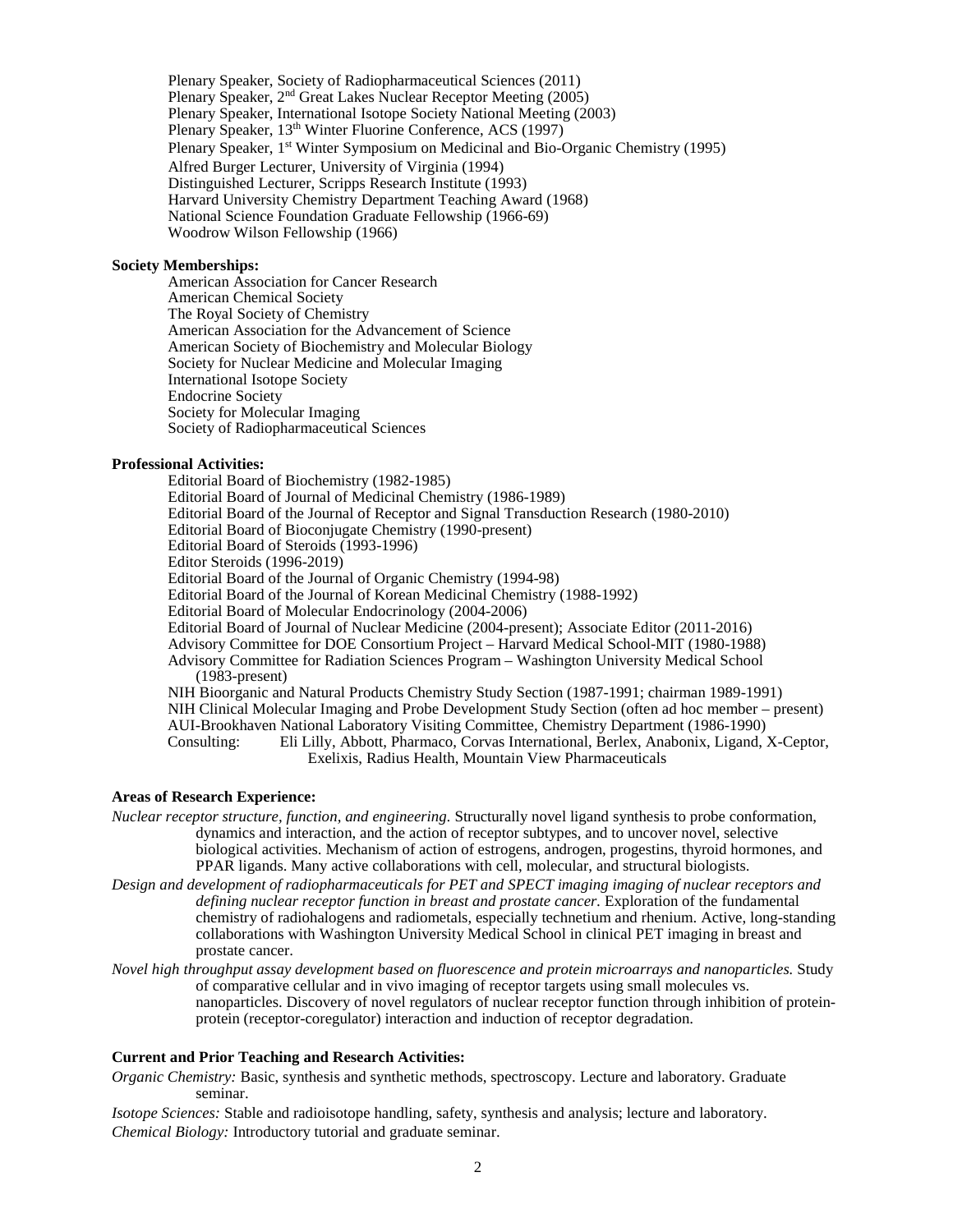*Supervise Graduate and Undergraduate Students and Postdoctoral Fellows:* Organic synthesis methods, total synthesis, ligand design and synthesis, pharmaceutical and radiopharmaceutical agent synthesis, discovery and development. Inorganic chemistry and radiochemistry. Provide integrated research experience in chemistry, pharmacology, cell and structural biology, imaging sciences, and translational biomedical research activities.

### **Research Tainees:**

Ph.D. 0 current, 105 conferred M.A. 10 conferred B.S. 33 conferred Post-doctoral/Visiting Scientists: 1 current, 56 former

### **Research Support:**

#### *Breast Cancer Research Foundation*

Antiestrogens for Metastatic Breast Cancers Driven by Estrogen Receptors with Activating Mutations Oct.2016-Oct. 2019

Examination of Estrogen Receptor (Beta) as a Therapeutic Target in Triple-Negative Breast Cancer Oct.2019-Oct. 2020

### *National Institutes of Health*

Stereospecific Synthesis of Isoprenes (GMS):

Sept. 1969-Sept. 1972 Sept. 1973-Sept. 1976

Molecular Probes for the Estrogen Receptors (DK):

| Sept. 1971-Sept. 1974 | Sept. 1974-Sept. 1977 Sept. 1977-Sept. 1982 |
|-----------------------|---------------------------------------------|
| Sept. 1982-Sept. 1987 | Sept. 1987-Sept. 1992 (MERIT Award)         |
| Sept. 1992-Sept. 1995 | (MERIT Award Extension)                     |
| Sept. 1995-Sept. 2000 | (MERIT Award)                               |
| Sept. 2000-Sept. 2003 | (MERIT Award Extension)                     |
| Sept. 2003-Sept. 2008 | (MERIT Award)                               |
| Sept. 2008-Sept. 2013 | (MERIT Award Extension)                     |
| Sept. 2013-Sept. 2019 |                                             |

### Rational Design of Breast Tumor Imaging Agents (CA):

July 1979-Dec. 1983 Dec. 1983-Dec. 1988 Dec. 1988-Dec. 1993 Dec. 1993-Dec. 1998 Dec. 1998-Dec. 2003 (MERIT Award) Dec. 2003-July. 2007 (MERIT Award Extension) July 2007-June 2013 July 2013-June 2020

Chemical, structural and molecular rules for fully antagonizing the estrogen receptor (CA): July 2018-June 2023

Enzyme-Activated Irreversible Inhibitors of Proteases (AM): August 1980-August 1983 August 1983-August 1986 August 1987-August 1992

Phytoestrogens and Aging: Dose, Timing, and Targets Target Tissues (AG, P01 W. Helferich, Director; JAK Project 4 Leader, "Phytoestrogen Action through Estrogen Receptors Alpha and Beta") September 2005-September 2010

### *Department of Energy*

Fluorine-18 Substituted Androgens and Progestins: February 1986-February 1989 February 1989-February 1992 February 1992-February 1995 February 1995-May 1998 May 1998-May 2001 May 2001- May 2005 May 2005- May 2006 [grants program terminated] Novel Strategies for Ultrahigh Specific Activity Targeted Nanoparticles

September 2008-September 2011 through Washington University Medical School, Michael J. Welch, P.I.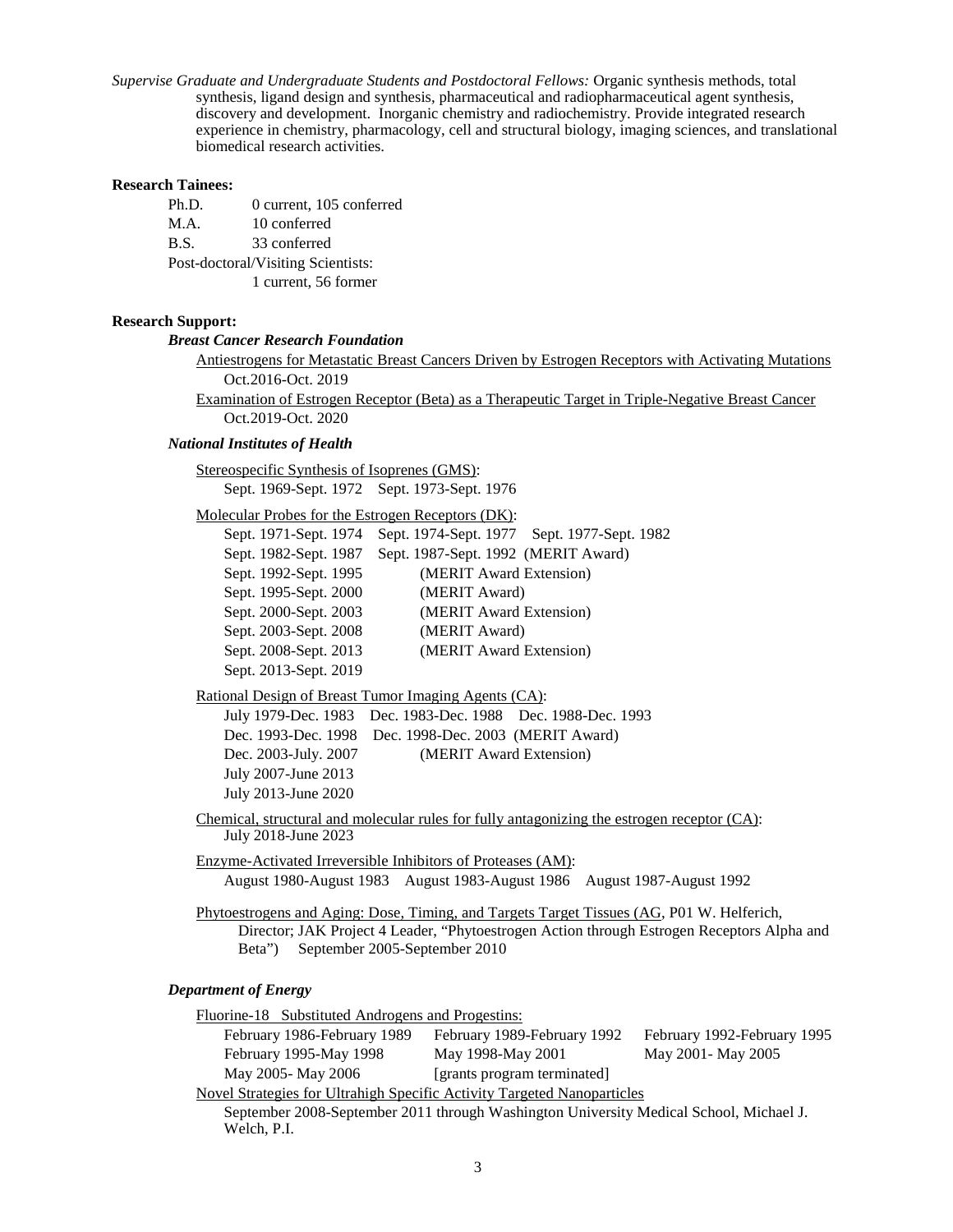Integrated Research Training Program of Excellence in Radiochemistry

April 2010 – April 2013, Joint with Washington University Medical School, Michael J. Welch Expedited Synthesis of Fluorine-18 Labeled Phenols: A Missing Link in PET Radiochemistry September 2010 – August 2013, Joint with Washington University Medical School, Michael J.

Welch; John Katzenellenbogen, PI

### *US Army Medical Research Command*

Development of mechanistically distinct androgen receptor antagonists and degraders for the treatment of advanced castration resistant prostate cancer

Oct. 2015 – Oct. 2019

Identification and Analysis of Androgen Receptor Coactivator Binding Inhibitors Synergistic Ideal Development Award with Duke University April 2010-April 2013 Combinatorial Synthesis for the Expedited Discovery of Novel Selective Antiestrogens for BreastCancer Prevention and Therapy September 1997-September 2000 Novel Coactivator-Binding Inhibitors for Blocking Estrogen Action in Breast Cancer September 2000-September 2003

Identification and Analysis of Androgen Receptor Coactivator-Binding Inhibitors April 2010 – April 2013

### *National Science Foundation*

Chemically Reactive Juvenile Hormone Analogs: June 1973-June 1976 June 1976-June 1979 June 1981-June 1984

### *American Cancer Society*

Rational Design of Breast Tumor Imaging Agents: June 1976-June 1979

### *American Health Assistance Foundation*

Imaging Hippocampal Corticosteroid Receptors: April 1988-March 1990 April 1990-September 1993

### *Participant in NIH Training Grants*

Chemistry and Biology Interface Training (to University of Illinois. Dr. W. van der Donk, Director) Endocrine, Developmental, and Reproductive Toxicology (to University of Illinois, Dr. S, Schantz, Director)

Radiation Oncology (to University of Illinois – Dr. W. D. O'Brien, Jr., Director) Cell and Molecular Biology (to University of Illinois, Dr. J. Morrisey, Director) Reproductive Biology (to University of Illinois)

### *Other:*

#### Support from:

American Chemical Society Petroleum Research Fund University of Illinois Research Board University of Illinois Biomedical Science Support Grant Eli Lilly Co. (Research Fellowship; Research Grant) Du Pont Co. (Research Fellowship) Upjohn Co. A. P. Sloan Foundation (Research Fellowship) Camille and Henry Dreyfus Foundation (Research Fellowship) Eli Lilly Co. (Research Grant - Modeling Bioactive Conformers of Substance P) Eli Lilly Co. (Research Grant - Acidic Estrogens) Radiotracer Inc. (Research Grant – Technetium Labeled Neuroceptor Ligands)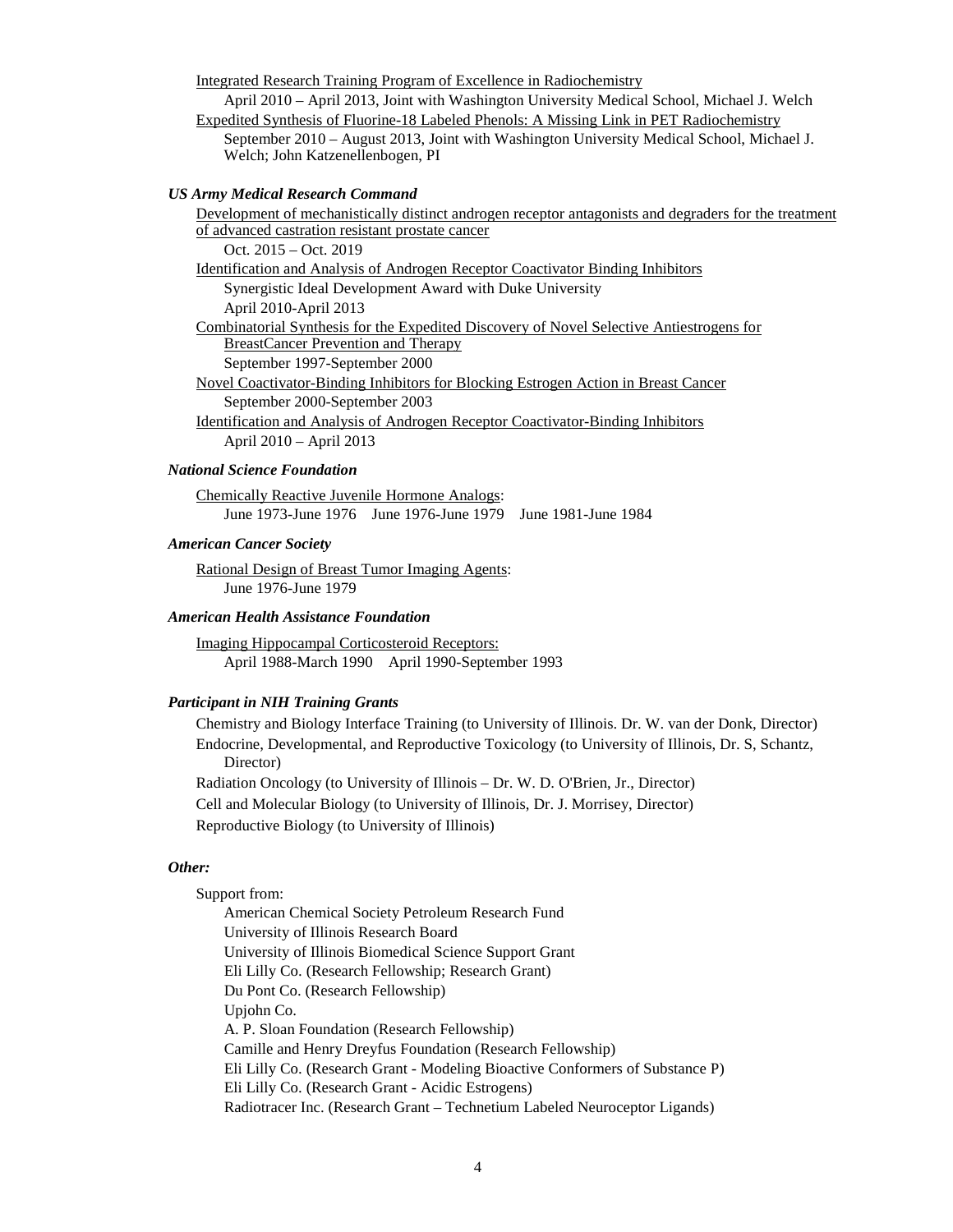#### **Editorial and Review Activities:**

NIH Study Section - Bioorganic and Natural Products (1987-1991) Chairman (l998-91) Editorial Board of Biochemistry 1982-1985 Editorial Board of Journal of Medicinal Chemistry 1986-1990 Editorial Board of Journal of Receptor Research 1979- Editorial Board of Journal of Organic Chemistry 1994-1998 Editorial Board of Steroids 1989-1996 Editor, Steroids 1996-2019 Associate Editor, Journal of Nuclear Medicine 2003-present Editorial Board of Bioconjugate Chemistry 1991-2006 Editorial Board of Korean Journal of Medicinal Chemistry 1998-2002 Editorial Board of Journal of Labeled Compounds and Radiopharmaceutical Chemistry 1999-present Review of grants: NIH Bio-Organic and Natural Products Study Section (ad hoc member of Special Study Sections for external review; Program Project Panel Review) NIH Medical Imaging Study Section (often ad hoc member) DOE (member of many ad hoc panels) NSF Research Corporation American Chemical Society Petroleum Research Fund U. S. Army Medical Research Command

Review of Manuscripts for numerous chemical, biochemical and biomedical journals Review of grant applications from numerous national and international foundations and research programs.

#### **Administrative Activities: (Selected):**

Curriculum Committee (1971-1975; 1988) Faculty Advisor to Radioisotope Laboratory (1983-1997) Teaching Evaluation and Awards Committee (1975) American Chemical Society Local Section (Secretary-1978; Chairman-1983) Zeta Corporation of Alpha Chi Sigma (Secretary-Treasurer 1975-86; President 1986-1988) Ad Hoc Committee to Evaluate the Mass Spectrometry Facility (1978) Affirmative Action Committee (Chairman, 1978-1985) Admissions Committee (1981-1984) Freshman Chemistry Committee (1976-1978) Miller Endowment Committee (1980-1982) Ad Hoc Committee to Review Director of School of Chemical Sciences (1983) Ad Hoc Committee to Adjudicate Conflicts Over NMR Services (1983) Ad Hoc Committee to Reorganize NMR Services (1983) Research Board (1983-1987) Faculty Advisor to Molecular Spectroscopy Lab (1985-1988) University Scholars Awards Committee (1985-1986) Ad Hoc Committee on the Future of Biophysics (1988) Chancellor's Minority Fellowship Selection Committee (1988) Search Committee for the Head of Biochemistry (1988) Organic Area Budget and Operations Officer (1988-1994) School of Chemical Sciences Executive Committee (1988-1990) Department of Chemistry Staff Committee (1988-1991, 1992-1998, 1999-2000, 2002-2005, 2007-2011, 2012-2013) (Chairman 1992-1994; 1997-1998, 1999-2000)) Radiation Safety Committee (1995-2011) Search Committee for Associate Vice Chancellor for Research (1995) Ad Hoc Graduate Program Review Committee (1995-1996) Advisory Committee on the Biotechnology Center (Chairman, 1997-) Ad Hoc Advisory Committee on Biotechnology Policy (Chairman, 1997) Ad Hoc Committee on Chemistry and Chemical Engineering (1997) Ad Hoc Committee on Chemical Sciences Departmental Relationships (1997) Biotechnology Council (1999-2000) Hiring Advisory Committee (Head, 1999-2000)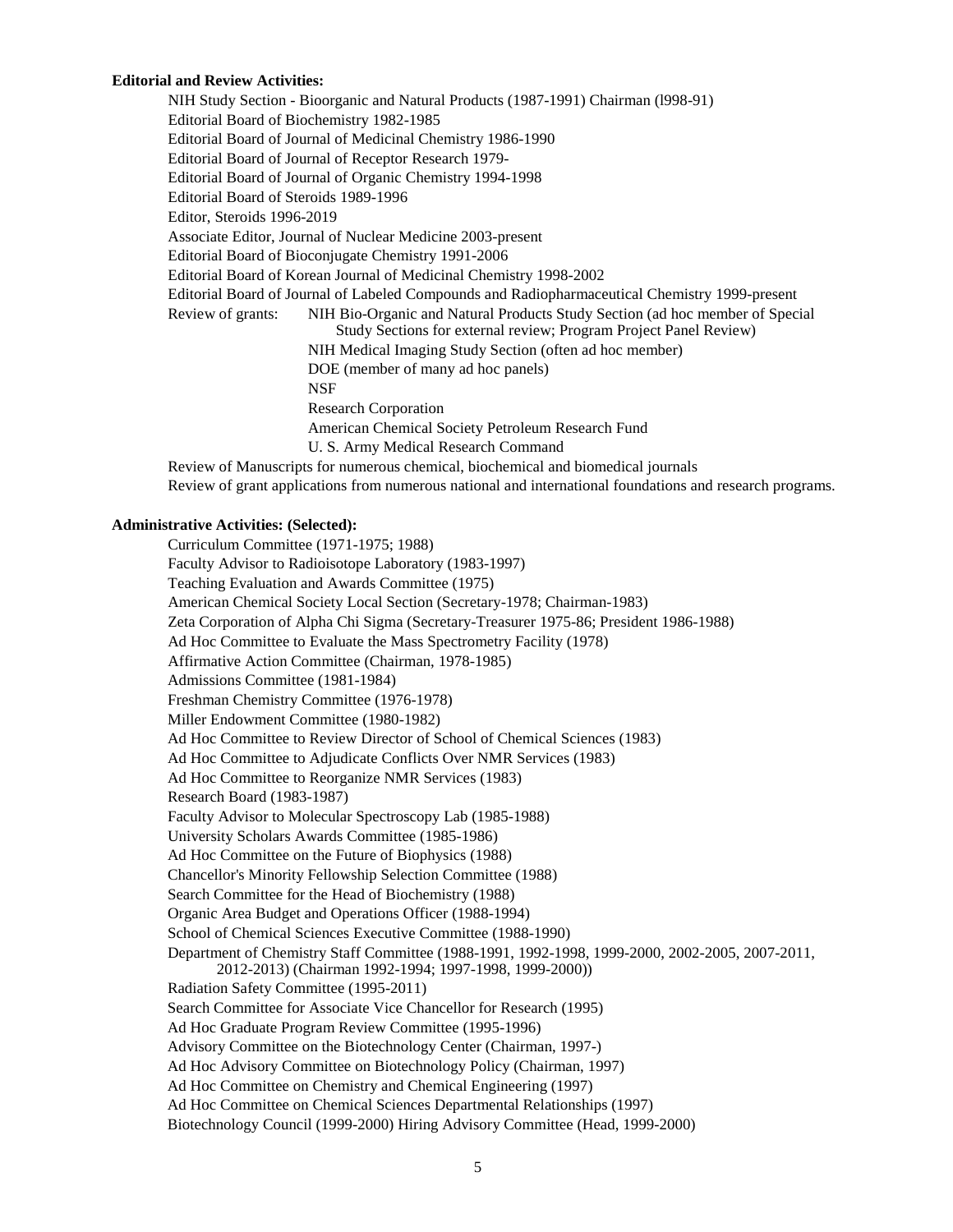Search Committee for Department of Nuclear Engineering (1999-2000) Environmental Toxicology, Strategic Planning Committee (1999-) Medical Scholars Steering Committee (2000-2011) Search Committee for Head of Bioengineering (2000-2002) Science Center Faculty Working Group, Chair (2000-2002) Lauterbur Symposium Planning Committee (2004) NIH/HHMI Biomedical Imaging Initiative Committee (2005) Campus Translational Translational Research Advisory Committee (2005-2006) Seach Committee for the Head of Chemistry (2012-2013)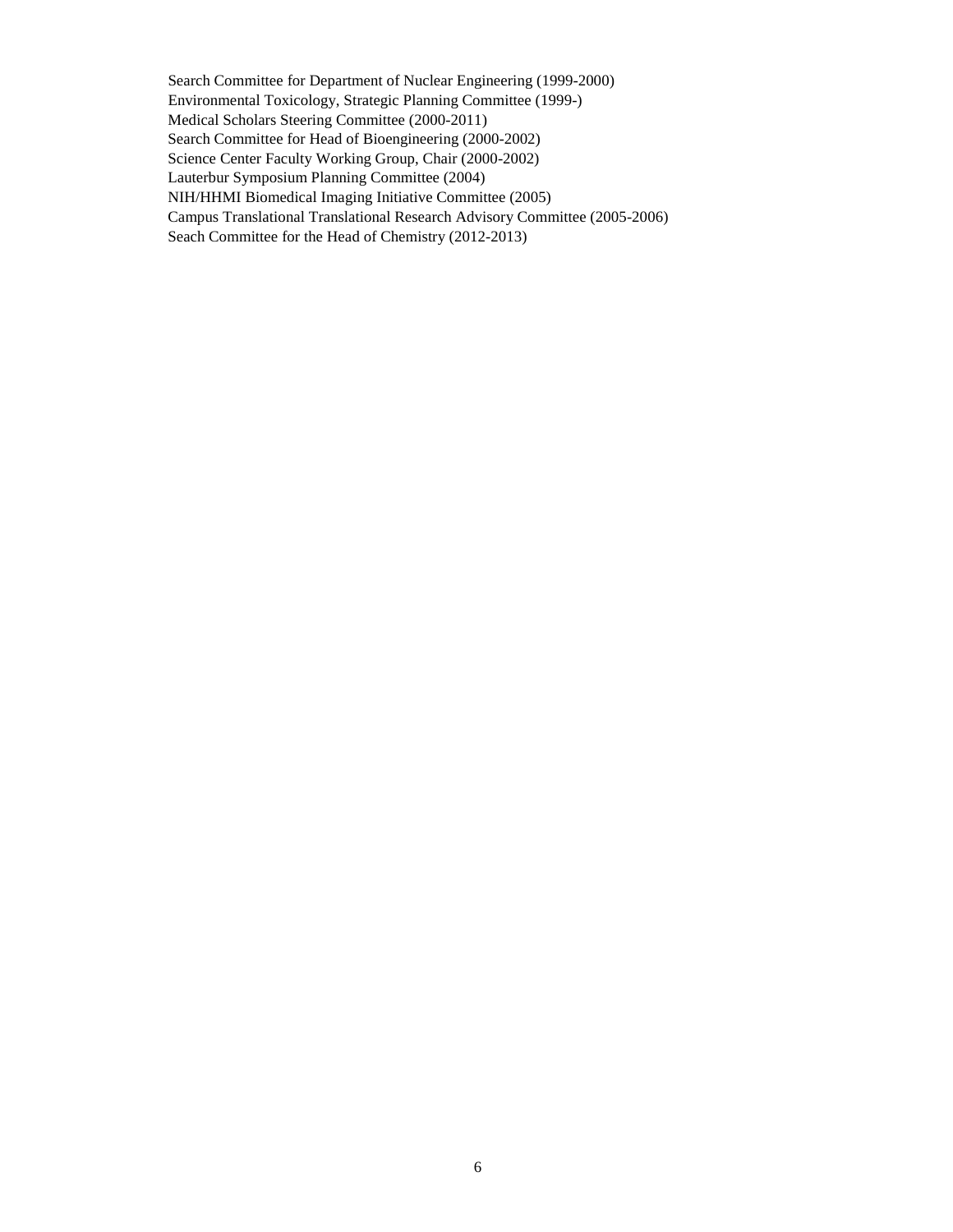## **Invited Lectures and Presentations:**

| 1970: | Eli Lilly and Company                                          | Indianapolis, IN   | July      |
|-------|----------------------------------------------------------------|--------------------|-----------|
| 1971: | Eli Lilly and Company                                          | Indianapolis, IN   | October   |
| 1972: | Jackson State University                                       | Jackson, MI        | November  |
| 1973: | University of Illinois                                         | Chicago, IL        | February  |
|       | University of Illinois College of Medicine                     | Chicago, IL        | March     |
|       | <b>Upjohn Company</b>                                          | Kalamazoo, MI      | May       |
|       | Workshop on Organic Synthesis                                  | Bend, OR           | August    |
|       | Eli Lilly and Company                                          | Indianapolis, IN   | October   |
|       | Indiana University                                             | Bloomington, IN    | October   |
| 1974: | <b>Abbott Laboratories</b>                                     | Chicago, IL        | January   |
|       | Chicago Section ACS                                            | Chicago, IL        | January   |
|       | State University of New York (Pharmacology)                    | Stony Brook, NY    | March     |
|       | University of Wisconsin                                        | Madison, WI        | April     |
|       | University of Wisconsin (Biochemistry)                         | Madison, WI        | May       |
|       | Jackson State University                                       | Jackson, MI        | October   |
|       | DePauw University                                              | Greencastle, IN    | October   |
|       | Wabash College                                                 | Crawfordsville, IN | October   |
|       | Wayne State Medical School                                     | Detroit, MI        | November  |
|       | Johns Hopkins University                                       | Baltimore, MD      | December  |
|       | <b>Brown University</b>                                        | Providence, RI     | December  |
| 1975: | Syva Corp.                                                     | Palo Alto, CA      | February  |
|       | University of California                                       | Berkeley, CA       | February  |
|       | University of Missouri                                         | St. Louis, MO      | March     |
|       | St. Louis ACS Section                                          | St. Louis, MO      | March     |
|       | Johns Hopkins Medical School                                   | Baltimore, MD      | April     |
|       | NSF Workshop on Organic Synthesis                              | Gatlingburg, TN    | August    |
|       | <b>ACS Regional Meeting</b>                                    |                    |           |
|       | (Symposium on Anionic Reagents)                                | Carbondale, IL     | October   |
|       | Hormone Symposium                                              | Jefferson, AR      | November  |
| 1976: | Searle Laboratories                                            | Chicago, IL        | February  |
|       | Hormone Lab INSERM                                             | Paris, France      | February  |
|       | Dahlem Conference on Antihormones                              | Berlin, Germany    | February  |
|       | <b>Fifth International Congress of Endocrinology</b>           | Hamburg, Germany   | July      |
|       | <b>Cornell University</b>                                      | Ithaca, NY         | September |
|       | 1 <sup>st</sup> Int. Symp. on Radiopharmaceutical<br>Chemistry | Brookhaven, NY     | September |
|       | Massachussetts Institute of Technology                         | Cambridge, MA      | November  |
|       | Northern Kentucky University                                   | Cincinnati, OH     | November  |
|       | Northern Kentucky ACS Section                                  | Cincinnati, OH     | November  |
|       |                                                                |                    |           |
| 1977: | IMC Chemical Corp.<br>Gordon Research Conference on            | Terre Haute, IN    | January   |
|       | Hormone Action                                                 | Santa Barbara, CA  | February  |
|       | Georgia Instituteg of the American Chemical Socie              |                    |           |
|       | 173 <sup>rd</sup> ACS Meeting (Symposium on                    |                    |           |
|       | Affinity Labeling and Irreversible                             |                    |           |
|       | Enzyme Inhibition)                                             | New Orleans, LA    | March     |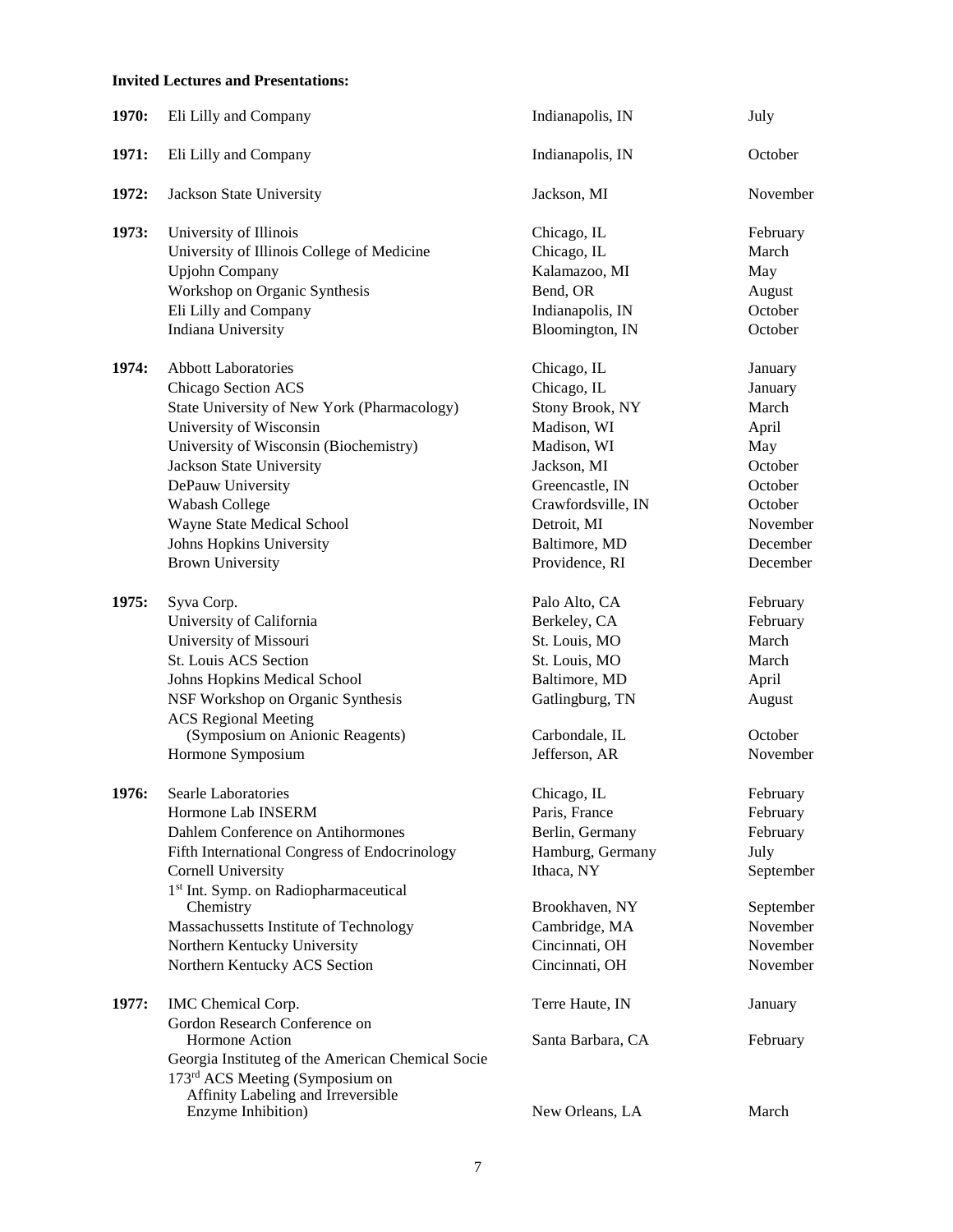|       | FASEB Meeting (Symposium on Steroid<br><b>Hormone Receptors</b>                                    | Chicago, IL            | April     |
|-------|----------------------------------------------------------------------------------------------------|------------------------|-----------|
|       | Symposium on New Approaches to Steroid                                                             |                        |           |
|       | Synthesis and Receptor Interactions,                                                               |                        |           |
|       | Medical Foundation of Buffalo                                                                      | Buffalo, NY            | April     |
|       | Harvard Medical School (Pharmacology)                                                              | Boston, MA             | April     |
|       | Philadelphia Organic Chemists Club                                                                 | Philadelphia, PA       | April     |
|       | Rohm and Haas                                                                                      | Philadelphia, PA       | April     |
|       | National Institutes of Health Workshop on                                                          |                        |           |
|       | <b>Steroid Linked Anticancer Drugs</b>                                                             | Bethesda, MD           | July      |
|       | Shell Research and Development                                                                     | Modesto, CA            | November  |
|       | University of California (Biochemistry)                                                            | Berkeley, CA           | November  |
|       | Univeristy of California (Reproductive Biology)                                                    | San Francisco, CA      | November  |
|       | University of Utah                                                                                 | Salt Lake City, UT     | November  |
|       | Vanderbilt University (Population Center)                                                          | Nashville, TN          | December  |
| 1978: | Univeristy of California                                                                           | Davis, CA              | February  |
|       | University of California (Entomology)                                                              | Riverside, CA          | February  |
|       | University of California (Chemistry)                                                               | Riverside, CA          | March     |
|       | Univeristy of Rochester                                                                            | Rochester, NY          | March     |
|       | Symposium on Radiopharmaceutical Development,                                                      |                        |           |
|       | Society of Nuclear Medicine                                                                        | Anaheim, CA            | June      |
|       | Univeristy of Iowa                                                                                 | Iowa City, IA          | October   |
|       | University of Indiana Medical Center (Pharmacology)                                                | Indianapolis, IN       | November  |
| 1979: | Tougaloo College                                                                                   | Tougaloo, MI           | January   |
|       | <b>Washington University</b>                                                                       | St. Louis, MO          | February  |
|       | Kent State University                                                                              | Kent, OH               | February  |
|       | Symposium on Affinity Labeling, ASBC Meeting                                                       | Dallas, TX             | April     |
|       | University of Illinois (Biochemistry)                                                              | Urbana, IL             | April     |
|       | University of Illinois College of Medicine                                                         | Chicago, IL            | May       |
|       | <b>Wellcome Laboratories</b>                                                                       | Res. Triangle Park, NC | May       |
|       | New York Academy of Sciences Conference                                                            |                        |           |
|       | "Applications of Photo-chemistry to Probe                                                          |                        |           |
|       | <b>Biological Targets"</b>                                                                         | New York, NY           | May       |
|       | NIEHS Conference "Estrogens in the Environment"                                                    | Durham, NC             | September |
|       | Workshop on Estrogens as Carriers of Cytotoxic                                                     |                        |           |
|       | Agents in Hormone Responsive Tumors                                                                | Diepenbeek, Belgium    | September |
| 1980: | Univeristy of Cincinnati (Chemistry)                                                               | Cincinnati, OH         | February  |
|       | Harvard University Medical                                                                         |                        |           |
|       | School (Nuclear Medicine)                                                                          | Boston, MA             | March     |
|       | Symposium on Radiopharmaceuticals: Structure-<br>Activity Relationships, University of Connecticut | Hartford, CT           | March     |
|       | Johns Hopkins Medical School (Nuclear Medicine)                                                    | Baltimore, MD          | February  |
|       | Workshop on Receptor-Binding Radiopharmaceuticals,<br>George Washington University Medical School  | Washington, DC         |           |
|       | Merck                                                                                              | Rahway, NJ             | May       |
|       | Sandoz                                                                                             | East Hanover, NJ       | May       |
|       | <b>Breast Cancer Task Force NIH</b>                                                                | Bethesda, MD           | May       |
|       |                                                                                                    |                        | July      |
|       | 2 <sup>nd</sup> International Congress of North America (ACS)                                      | Las Vegas, NV          | August    |
|       | Univeristy of Virginia, Chemistry                                                                  | Charlottesville, VA    | October   |
|       | <b>Worcester Foundation</b>                                                                        | Shrewsberg, MA         | October   |
|       | SE Regional Society of Nuclear Medicine                                                            | Nashville, TN          | October   |
|       | <b>Roswell Park Cancer Center</b>                                                                  | Buffalo, NY            | November  |
| 1981: | Northwestern University                                                                            | Evanston, IL           | February  |
|       |                                                                                                    |                        |           |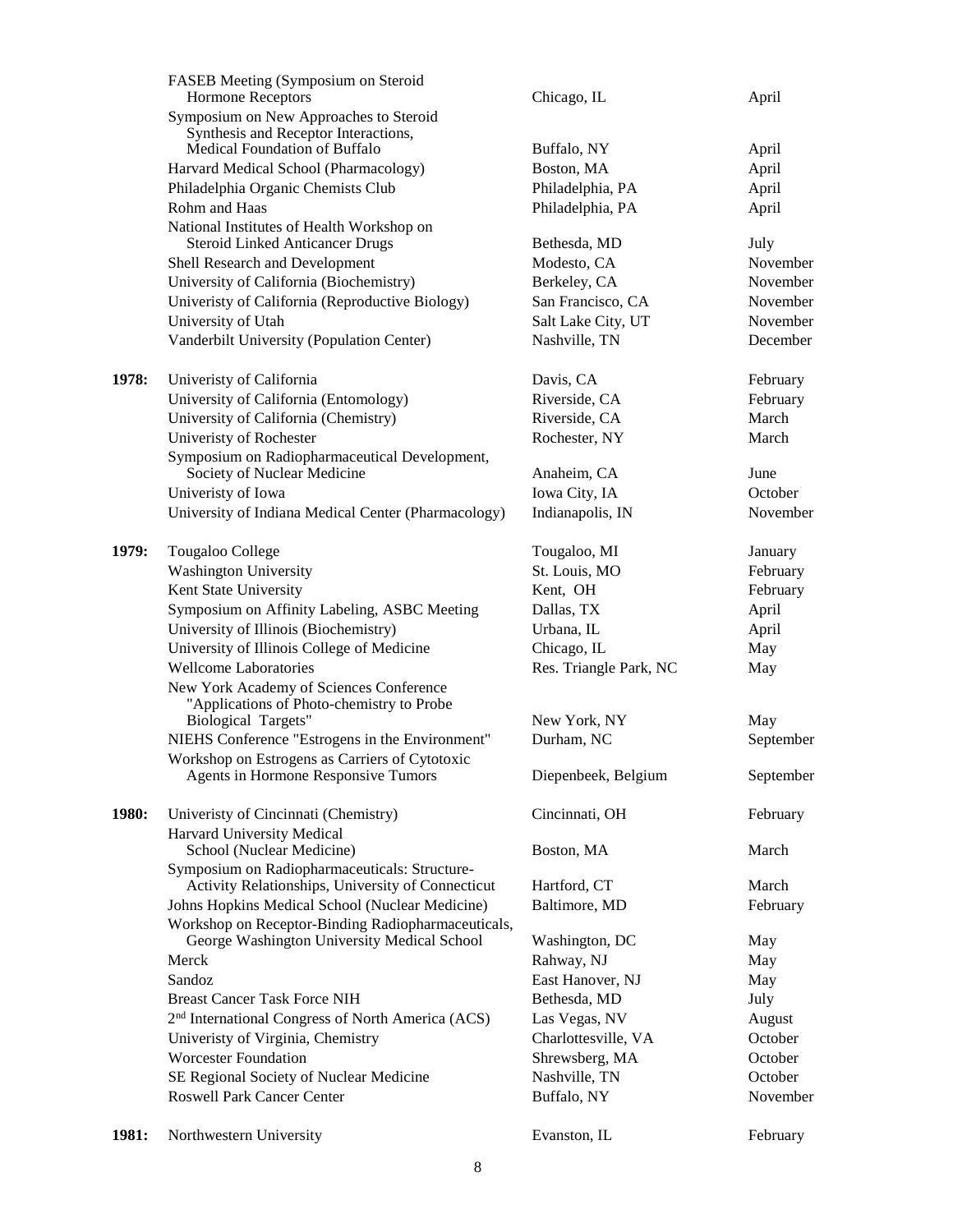|       | Northern Illinois University                                 | DeKalb, IL          | February  |
|-------|--------------------------------------------------------------|---------------------|-----------|
|       | <b>Diamond Shamrock</b>                                      | Cleveland, OH       | March     |
|       | National Prostate Center Workshop                            | Buffalo, NY         | March     |
|       | Harvard Medical School (Toxicology)                          | Boston, MA          | April     |
|       | Univeristy of Michigan (Pharmacy)                            | Ann Arbor, MI       | April     |
|       | Society of Nuclear Medicine, National Meeting                | Las Vegas, NV       | June      |
|       | 2 <sup>nd</sup> International Symposium on Radiopharmacology | Chicago, IL         | September |
|       | Harvard School of Public Health                              | Boston, MA          | September |
|       | Princeton University                                         | Princeton, NJ       | October   |
|       | State University of New York                                 | Stony Brook, NY     | October   |
|       |                                                              |                     |           |
| 1982: | University of Minnesota                                      | Minneapolis, MN     | February  |
|       | <b>ICI</b> Americas                                          | Wilmington, DE      | February  |
|       | Lederle Labs                                                 | Pearl River, NY     | February  |
|       | Purdue Univeristy                                            | West Lafayette, IN  | February  |
|       | UCLA Symposium on Evolution of Hormone Receptors             | Squaw Valley, CA    | March     |
|       | University of Kansas Medicinal Chemistry                     | Lawrence, KS        | April     |
|       | Johns Hopkins Medical School                                 | Baltimore, MD       | April     |
|       | George Washington University Medical School                  | Washington, DC      | April     |
|       | <b>Cornell University</b>                                    | Ithaca, NY          | April     |
|       | Lexington Hormone Research Conference                        | Lexington, KY       | April     |
|       | Miles Laboratory                                             | Elkhart, IN         | May       |
|       | Scandinavian Breast Cancer Symposium                         | Aarhus, Denmark     | June      |
|       | 64 <sup>th</sup> Annual Meeting of the Endocrine Society     | San Francisco, CA   | June      |
|       | Gordon Conference on Natural Products                        | New Hampton, NH     | July      |
|       | Univeristy of Illinois (Biochemistry)                        | Urbana, IL          | October   |
| 1983: | P. F. Medicament Co.                                         | Castres, France     | June      |
|       | A. B. Leo Co.                                                | Helsingborg, Sweden | June      |
|       | Gordon Conference Hormone Action                             | Meriden, NJ         | August    |
|       | <b>Breast Cancer Task Force NIH</b>                          | Bethesda, MD        | September |
|       | <b>Abbott Laboratory</b>                                     | Chicago, IL         | November  |
|       | University of Chicago Medical School                         | Chicago, IL         | November  |
|       | Univeristy of Puerto Rico                                    | San Juan, PR        | December  |
| 1984: | IMC Corp.                                                    | Terre Haute, IN     | February  |
|       | Nichols Symposium on Molec. Cell. Endocrinol.                | Riverside, CA       | March     |
|       | 187 <sup>th</sup> Meeting of the ACS (Medicinal Chemistry)   | St. Louis, MO       | April     |
|       | George Washington University Medical Sana Medical School     |                     | Gary, IN  |
|       | May                                                          |                     |           |
|       | State Univ. of New York (Pharmacology)                       | Stony Brook, NY     | May       |
|       | Smith, Kline, Beckman (Radio and Medicinal Chem.)            | Philadelphia, PA    | May       |
|       | Medicinal Chemistry Symposium                                | Buffalo, NY         | June      |
|       | Symposium on Antiestrogens                                   | Madison, WI         | June      |
|       | Danish Cancer Society                                        | Copenhagen, DK      | September |
|       | Monsanto Corp.                                               | St. Louis, MO       | December  |
|       |                                                              |                     |           |
| 1985: | Society of Nuclear Medicine                                  | Las Vegas, NV       | January   |
|       | NIH Workshop on Elastase                                     | Bethesda, MD        | June      |
|       | <b>Endocrine Society</b>                                     | Baltimore, MD       | June      |
|       | 3rd SCI-RSC Medicinal Chemistry Symp.                        | Cambridge, England  | September |
|       | Proctor & Gamble                                             | Cincinnati, OH      | October   |
|       | ACS - local section                                          | Cincinnati, OH      | October   |
|       | National Institute of Health                                 | Bethesda, MD        | November  |
|       |                                                              |                     |           |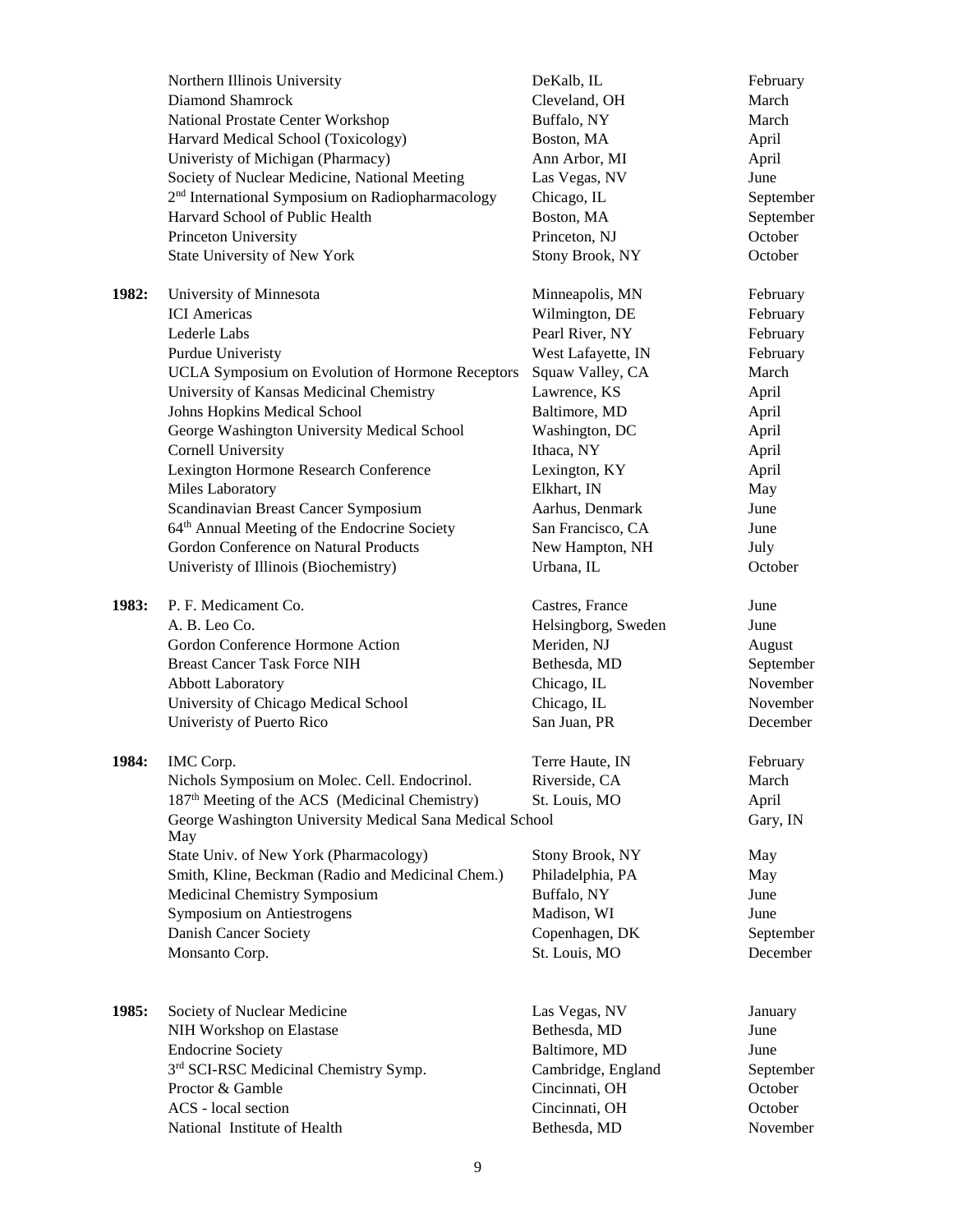|       | Rensselaer Polytechnical Institute                             | Troy, NY              | November  |
|-------|----------------------------------------------------------------|-----------------------|-----------|
|       | <b>Sterling Winthrop Research Institute</b>                    | Rensselaer, NY        | November  |
|       | Ortho Pharmaceuticals Corp.                                    | Raritan, NY           | December  |
|       | FMC Corporation                                                | Princeton, NY         | December  |
|       |                                                                |                       |           |
| 1986: | Washington University - Workshop on                            |                       |           |
|       | Computer-Aided Drug Design                                     | St. Louis, MO         | February  |
|       | U of I at Chicago, Chem. Dept.                                 | Chicago, IL           | March     |
|       | 6 <sup>th</sup> International Symposium on                     |                       |           |
|       | Radiopharmaceutical Chemistry                                  | Boston, MA            | June      |
|       | Mid Atlantic Region-ACS Meeting                                | Baltimore, MD         | September |
|       | 7 <sup>th</sup> International Congress on Hormonal Steroids    | Madrid, Spain         | September |
|       | Washington Univeristy Medical School,                          |                       |           |
|       | Dept. of Surgery                                               | St. Louis, MO         | October   |
|       | Cincinnati Breast Cancer Symposium                             | Cincinnati, OH        | November  |
|       | Warner Lambert                                                 | Ann Arbor, MI         | December  |
|       | Mayo Clinic, Pharmacology                                      | Rochester, MN         | December  |
| 1987: | Syntex Corp.                                                   | Palo Alto, CA         | February  |
|       | University of California, Chemistry                            | Davis, CA             | February  |
|       | <b>Bristol-Meyers</b>                                          | Terre Haute, IN       | May       |
|       | Washington University, Chem. Dept.                             | St. Louis, MO         | August    |
|       | <b>Biochemical Society Meeting</b>                             | Dublin, Ireland       | September |
|       | <b>ICI</b> Pharmaceuticals                                     | Manchester, England   | September |
|       | Organon Corp.                                                  | Oss, The Netherlands  | September |
|       | Monsanto-Wash. U. Symposium                                    | St. Louis, MO         | November  |
|       |                                                                |                       |           |
| 1988: | St. Louis ACS Section, Awards Symposium                        | St. Louis, MO         | April     |
|       | University of Iowa, Medical Chem.                              | Iowa City, IA         | May       |
|       | 7 <sup>th</sup> International Symposium on                     |                       |           |
|       | Radiopharmaceutical Chemistry                                  | Groningen, NL         | July      |
|       | <b>International Endocrine Society</b>                         | Kyoto, Japan          | July      |
|       | 12 <sup>th</sup> International Symposium on Fluorine Chemistry | Santa Cruz, CA        | August    |
|       | Searle                                                         | Chicago, IL           | September |
|       | <b>ACS Regional Meeting</b>                                    | Iowa City, IO         | November  |
| 1989: | American Health Assistance Foundation                          |                       |           |
|       | Workshop on Alzheimer's Disease                                | Tucson, AZ            | February  |
|       | <b>NIEHS</b>                                                   | Research Triangle, NC | February  |
|       | Purdue, School of Pharmacy                                     | West Lafayette        | February  |
|       | <b>Berlex Laboratories</b>                                     | Cedar Knolls, NJ      | February  |
|       | Washington University Medical School                           | St. Louis, MO         | April     |
|       | <b>Workshop on Antagonists</b>                                 | Tittisee, Germany     | April     |
|       | <b>MIKI</b> Meeting                                            | St. Paul, MN          | April     |
|       | Eli Lilly, Agricultural Research                               | Greenfield, IN        | May       |
|       | Society of Nuclear Medicine                                    | St. Louis, MO         | June      |
|       | <b>ACS</b> Regional Meeting                                    | Albany, NY            | June      |
|       | <b>Abbott Laboratories</b>                                     | Chicago, IL           | August    |
|       | Univesity of Pittsburgh                                        | Pittsburgh, PA        | November  |
|       | Pacifichem '89 Symposium                                       | Honolulu, HI          | December  |
|       |                                                                |                       |           |
| 1990: | Proctor and Gamble                                             | Cincinnati, OH        | March     |
|       | University of Michigan                                         | Ann Arbor, MI         | April     |
|       | <b>ACS National Meeting</b>                                    | Boston, MA            | April     |
|       | <b>Johns Hopkins</b>                                           | Baltimore, MD         | May       |
|       | Nutrasweet                                                     | Mt. Prospect, IL      | May       |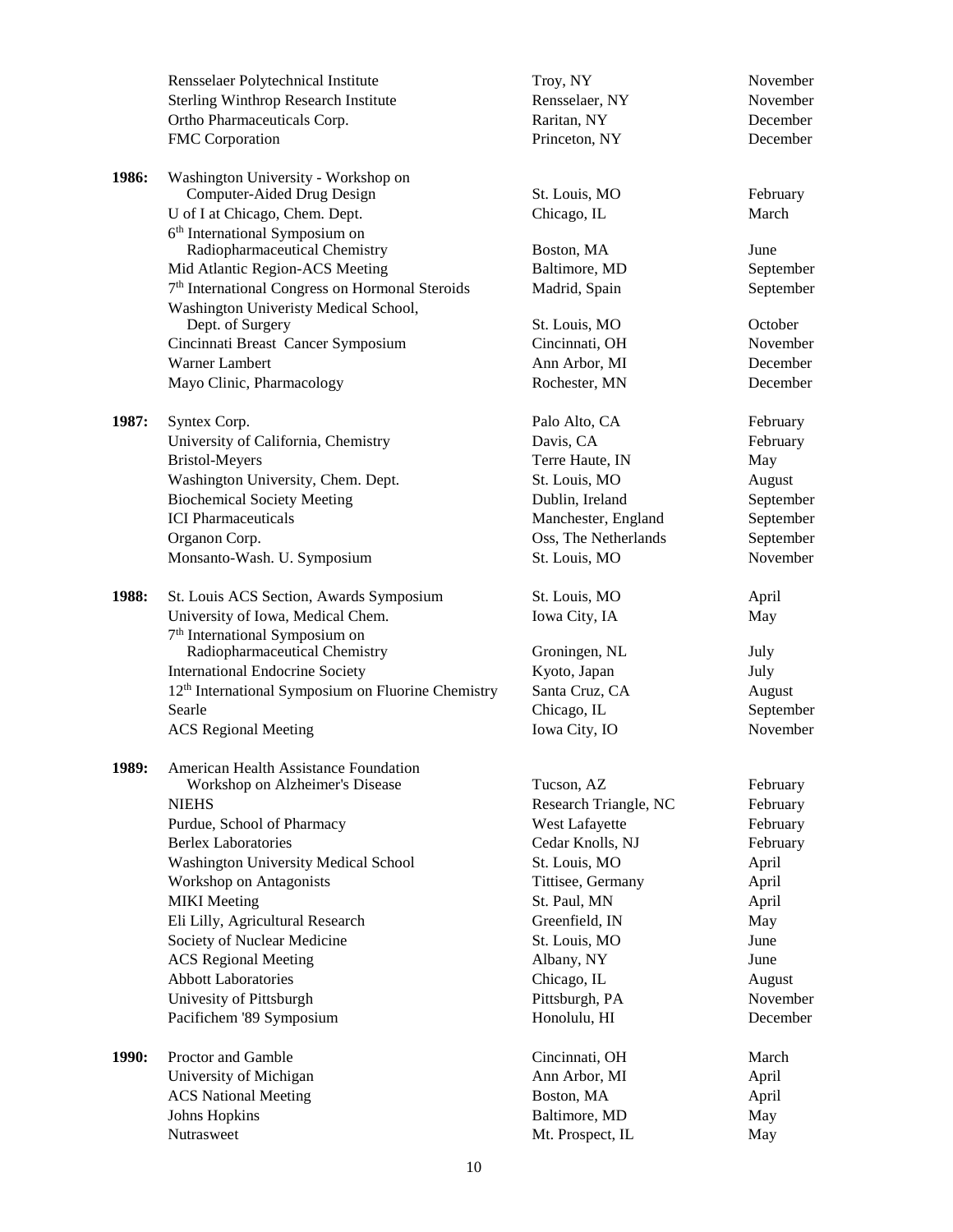8<sup>th</sup> Intl. Symp. Radiopharm.Chem. Princeton, NJ June University of Kansas, Med. Chem Lawrence, KA December **1991:** FMC Corp **Princeton, NJ** January Merck Co. **Rahway, NJ** January Dow Chemical Midland, MI February Intern. Symp. Prostate Radiopharm. Athens, GREECE April University of Pennsylvania, Pharm. Philadelphia, PA May University of Waterloo Nates and Waterloo, CANADA May ACS Regional Meeting and a set of the Indianapolis, IN May Beckman Institute - Drug Design and Urbana, IL June Internal. Congr. Horm. Cancer Amsterdam, NL September Indiana University **Bloomington, IN** October Welch Symposium and the Mouston, TX and October Corollars and October 2011 and October 2012 19:30 Mouse 20:30 Indiana Purdue University Indianapolis, IN October Soc. Basic Urol Research - Mayo Rochester, MN November Purdue University West Lafayette, IN December **1992:** Univ. of Pennsylvania, Chemistry **Philadelphia, PA** January Salk Institute **La Jolla, CA** February UC Berkeley Berkeley, CA February Lilly Research Labs **Indianapolis**, IN March Marion Merrell Dow Cincannati, OH March Univ. Illinois, Chicago Chicago, IL April April April April 2012 11: 2013 Glaxo Research Labs **Research Triange**, NC June 3rd Int. Symp. Radiohalogenation Banff, Alberta, Canada September Ligand Pharmaceuticals San Diego, CA October Univ. Illinois, Biochemistry **Example 2018** Urbana, IL November **1993:** University of Texas **Dallas, TX** April Southern Methodist University **Dallas, TX** April The Scripps Research Institute La Jolla, CA May Int. Isotope Soc. (6<sup>th</sup> Central Mtg) Ann Arbor, MI May 9th Noordwijkerhout Symposium Noordwijkerhout, NL May Gordon Conference Medicinal Chem New London, NH August 10<sup>th</sup> Int. Symp. Radiopharmaceuticals Kyoto, Japan October Univ. Missouri, Chemistry Columbia, MO December **1994:** NCI Workshop on Tumor Imaging Bethesda, MD February Univ. Illinois, Beckman Institute Urbana, IL March Univ. North Carolina, Pharmacy Chapel Hill, NC March Washington Univ. Med. Pharmacol. 
St. Louis, MO March Duke Univeristy, Chemistry **Ducket Example 2** Durham, NC April Univ. Virginia, Chemistry **Charlottesville, VA** April ACS National Meeting, the control of the Washington, DC and August Ranbaxy Pharmaceuticals **New Delhi, India** December Central Drug ResearchInstitute Lucknow, India December **1995:** Winter Symposium on Medicinal and Bio-Organic Chemistry Ste ACS Meeting Anaheim, CA April 2018 12th International Symposium on the Journal of Steroid Biochemistry Berlin, Germany May American Society for Photobiology Washington, DC 308

| <b>Bio-Organic Chemistry</b>          | Steamboat Springs, CO | <b>January</b> |
|---------------------------------------|-----------------------|----------------|
| <b>ACS</b> Meeting                    | Anaheim, CA           | April          |
| $12th$ International Symposium on the |                       |                |
| Journal of Steroid Biochemistry       | Berlin, Germany       | May            |
| American Society for Photobiology     | Washington, DC        | June           |
| R. W. Johnson Research Labs           | Raritan, NJ           | June           |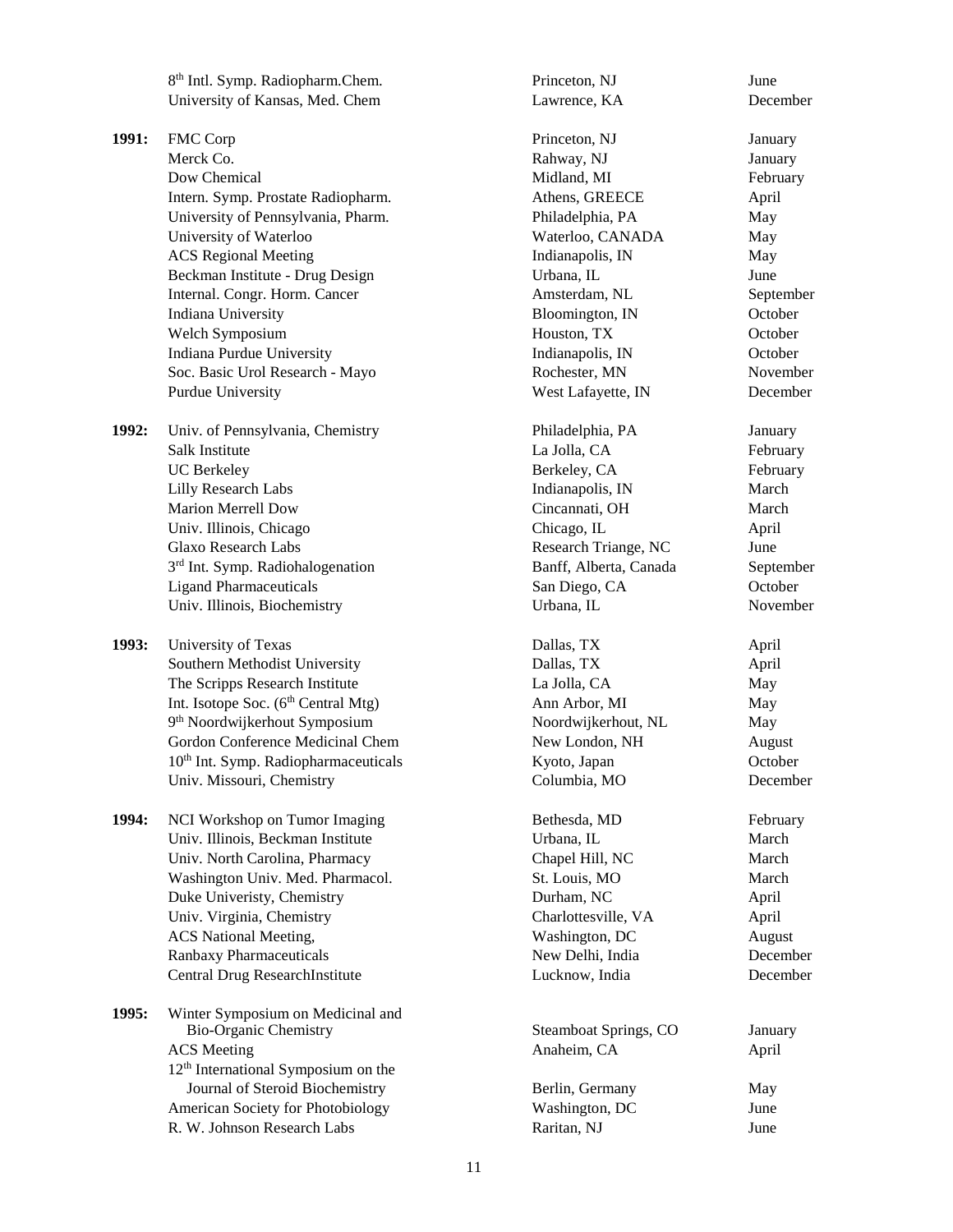|       | 11 <sup>th</sup> International Symposium on<br>Radiopharmaceutical Chemistry<br>ACS Meeting, Medicinal Chemistry Symposium<br>SmithKline-Beecham, Medicinal Chemistry<br>Cornell University, Chemistry<br>Sankyo Pharmaceuticals | Vancouver, BC, Canada<br>Chicago, IL<br>Philadelphia, PA<br>Ithaca, NY<br>Tokyo, Japan | August<br>August<br>September<br>October<br>November |
|-------|----------------------------------------------------------------------------------------------------------------------------------------------------------------------------------------------------------------------------------|----------------------------------------------------------------------------------------|------------------------------------------------------|
| 1996: | Harvard University, Chemistry<br>University of Texas<br>Johns Hopkins University Medical School                                                                                                                                  | Cambridge, MA<br>Austin, TX<br>Baltimore, MD                                           | February<br>April<br>May                             |
|       | <b>Abbott Laboratory</b>                                                                                                                                                                                                         | Chicago, IL                                                                            | November                                             |
| 1997: | Int. Soc. Reg. Toxicol. & Pharmacol.                                                                                                                                                                                             | Research Triangle, NC                                                                  | January                                              |
|       | 13 <sup>th</sup> Winter Fluorine Conference (Plenary)                                                                                                                                                                            | St. Petersburg, FL                                                                     | January                                              |
|       | Medicinal Chemistry, Gordon Conference                                                                                                                                                                                           | New London, NH                                                                         | August                                               |
|       | <b>Monsanto Health Sciences</b>                                                                                                                                                                                                  | St. Louis, MO                                                                          | December                                             |
| 1998: | 5 <sup>th</sup> Intl. Symp. on Technetrium and Nuclear Medicine                                                                                                                                                                  | Bressanone, Italy                                                                      | September                                            |
|       | Symposium on Estrogens and Human Health                                                                                                                                                                                          | Urbana, Illinois                                                                       | September                                            |
|       | Merck                                                                                                                                                                                                                            | Rahway, NJ                                                                             | October                                              |
|       | <b>Bristol Meyers Squibb</b>                                                                                                                                                                                                     | Princeton, NJ                                                                          | November                                             |
| 1999: | Quantitative In Vivo Imaging in Oncology                                                                                                                                                                                         | Alexandria, VA                                                                         | January                                              |
|       | <b>Breast Cancer Think Tank</b>                                                                                                                                                                                                  | St. Thomas, VI                                                                         | January                                              |
|       | Keystone Conference on Endocrine Disrupters                                                                                                                                                                                      | Lake Tahoe, CA                                                                         | January                                              |
|       | Eastern Illinois University                                                                                                                                                                                                      | Charleston, IL                                                                         | February                                             |
|       | <b>American Chemical Society</b>                                                                                                                                                                                                 | Anaheim, CA                                                                            | March                                                |
|       | Department of Energy Workshop                                                                                                                                                                                                    | San Diego, CA                                                                          | June                                                 |
|       | International Symposium on Radiopharmacology                                                                                                                                                                                     | St. Louis, MO                                                                          | June                                                 |
|       | American Chemical Society, Cope Scholar                                                                                                                                                                                          | New Orleans, LA                                                                        | August                                               |
|       | International Symp. Fluorinated Bioactive Compounds                                                                                                                                                                              | Brussels, Belgium                                                                      | September                                            |
|       | Wyeth-Ayerst, Women's Health Institute                                                                                                                                                                                           | Radnor, PA                                                                             | October                                              |
|       | <b>Berlex Biosciences</b>                                                                                                                                                                                                        | Richmond, DA                                                                           | October                                              |
|       | Illinois Wesleyan University                                                                                                                                                                                                     | Bloomington, IL                                                                        | October                                              |
|       | Tulane Univ,, Conference on Environmental Estrogens                                                                                                                                                                              | New Orleans                                                                            | October                                              |
|       | R. W. Johnson                                                                                                                                                                                                                    | Raritan, NJ                                                                            | December                                             |
|       | R. W. Johnson                                                                                                                                                                                                                    | Springhouse, NJ                                                                        | December                                             |
| 2000: | UT Southwestern Medical School                                                                                                                                                                                                   | Dallas, TX                                                                             | February                                             |
|       | <b>Baylor University</b>                                                                                                                                                                                                         | Waco, TX                                                                               | February                                             |
|       | University of California, San Francisco,                                                                                                                                                                                         | San Francisco, CA                                                                      | March                                                |
|       | Microcide Pharmaceuticals                                                                                                                                                                                                        | Mountain View, CA                                                                      | March                                                |
|       | Mountain View Pharmaceuticals                                                                                                                                                                                                    | Menlo Park, CA                                                                         | March                                                |
|       | Institute for Molecular Diversity & Drug Design (IMD3) Louisville, KY                                                                                                                                                            |                                                                                        | March                                                |
|       | Pennsylvania State University, Chemistry                                                                                                                                                                                         | College Station, PA                                                                    | April                                                |
|       | University of Pittsburgh, Imaging Center                                                                                                                                                                                         | Pittsburgh, PA                                                                         | April                                                |
|       | Frontiers of Estrogen Action, Wyeth Ayerst                                                                                                                                                                                       | Palm Beach, FL                                                                         | April                                                |
|       | <b>Burgenstock Conference</b>                                                                                                                                                                                                    | Bürgenstock, Switzerland                                                               | April                                                |
|       | X-Ceptor Pharmaceuticals                                                                                                                                                                                                         | San Diego, CA                                                                          | May                                                  |
|       | <b>Ligand Pharmaceuticals</b>                                                                                                                                                                                                    | San Diego, CA                                                                          | May                                                  |
|       | Era of Hope, US Army Breast Cancer Program                                                                                                                                                                                       | Atlanta, GA                                                                            | June                                                 |
|       | <b>UIUC</b> College of Medicine                                                                                                                                                                                                  | Peoria, IL                                                                             | July                                                 |
|       | International Isotope Society, Central Chapter                                                                                                                                                                                   | Chicago, IL                                                                            | September                                            |
|       | Scripps Resarch Institute                                                                                                                                                                                                        | La Jolla, CA                                                                           | September                                            |
|       | <b>UIC/UIUC Biomaterials Conference</b>                                                                                                                                                                                          | Matteson, IL                                                                           | October                                              |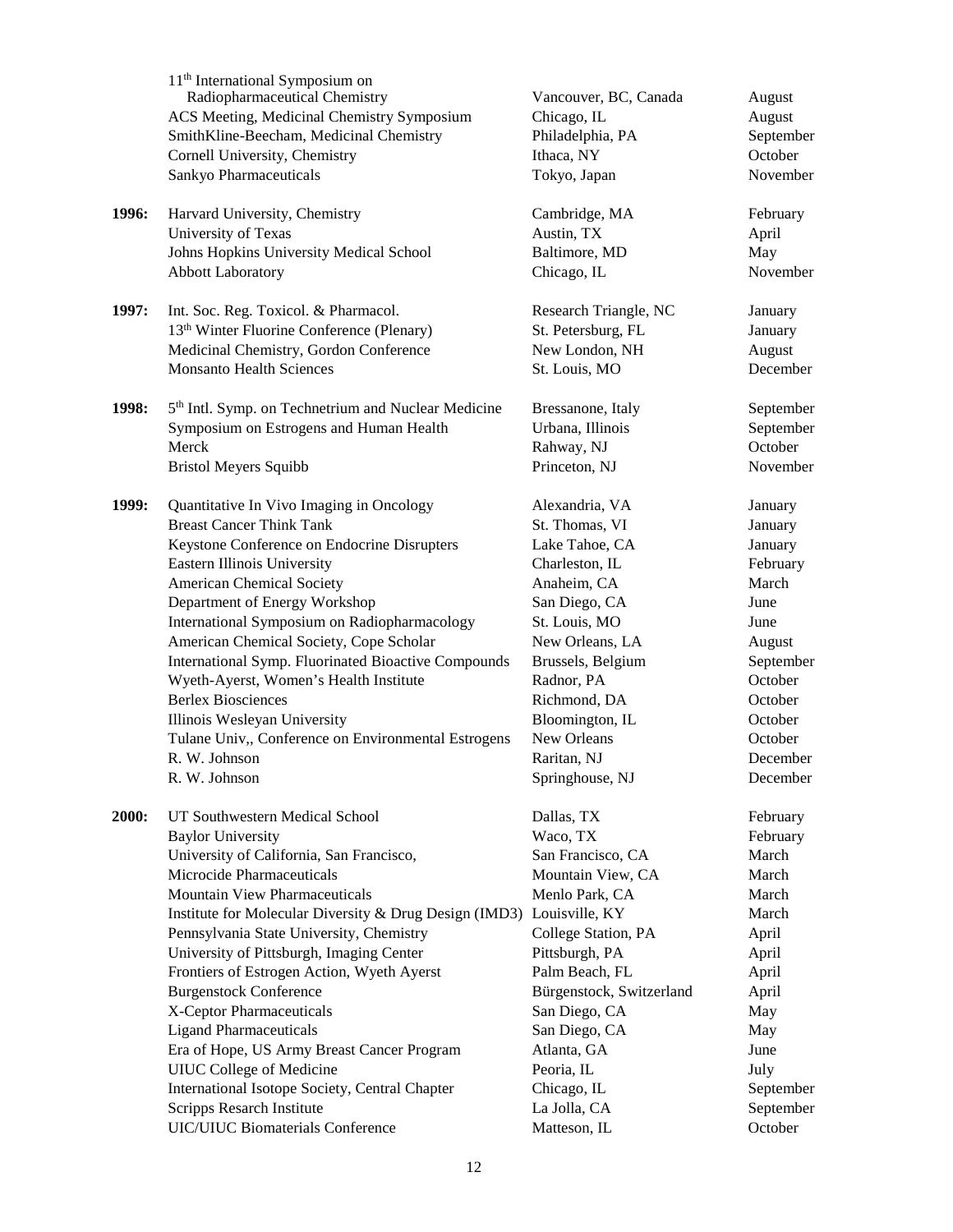|       | <b>DOE Grantees Workshop</b>                                          | Williamsburg, VA             | October   |
|-------|-----------------------------------------------------------------------|------------------------------|-----------|
|       | Southern Illinois University                                          | Carbondale, IL               | December  |
|       |                                                                       |                              |           |
| 2001: | Medicinal and Bioorganic Chemistry Workshop                           | Steamboat Springs, CO        | January   |
|       | University of Delaware                                                | Newark, DE                   | February  |
|       | <b>DuPont Pharmaceuticals</b>                                         | Wilmington, DE               | February  |
|       | Northeastern University                                               | Boston, MA                   | March     |
|       | Serono                                                                | Boston, MA                   | March     |
|       | Inha University [cancelled for security reasons]                      | Incheon, Korea               | October   |
|       | Korean Chemistry Society [cancelled for security reasons]Seoul, Korea |                              | October   |
|       | University of Minnesota (Calvin Lecturer)                             | Minneapolis                  | November  |
|       | Wyeth-Ayerst (Named Lectureship)                                      | Pearl River, NY              | November  |
|       | Columbia University (Named Lectureship)                               | New York, NY                 | November  |
|       |                                                                       |                              |           |
| 2002: | AACR Symposium on Imaging in Cancer                                   | Orlando, FL                  | January   |
|       | DOE Workshop on Imaging Gene Expression                               | Boston, MA                   | January   |
|       | American Oil Chemists Society, 93rd Meeting                           | Montreal, Canada             | May       |
|       | University of Tokyo                                                   | Tokyo, Japan                 | November  |
|       | IUPAC/SCOPE Environmental Endocrine Substances (2) Tokyo, Japan       |                              | November  |
|       | Sankyo Pharmaceuticals                                                | Tokyo, Japan                 | November  |
|       |                                                                       |                              |           |
| 2003: | 13 <sup>th</sup> Breast Cancer Think Tank                             | Aruba, Netherland Antilles   | January   |
|       | DOE Workshop on Receptor Radiotracers                                 | La Jolla, CA                 | February  |
|       | Washington University, Radiation Sciences                             | St. Louis, MO                | April     |
|       | International Isotope Society (Plenary)                               | Boston, MA                   | June      |
|       | Elwood Jensen Symposium                                               | Cincinnati, OH               | December  |
|       |                                                                       |                              |           |
| 2004: | 14th Breast Cancer Think Tank                                         | St. Kitts                    | January   |
|       | American Chemical Society Imaging Symposium                           | Anaheim, CA                  | March     |
|       | American Chemical Society SERM Symposium                              | Anaheim, CA                  | March     |
|       | Pfizer, Inc. (Robertson Achievement Awards Symp.)                     | Ann Arbor, MI                | May       |
|       | Workshop on Toxicology of Polychlorinated Biphenyls                   | Urbana, IL                   | June      |
|       | 36th Central Region ACS Meeting                                       | Indianapolis, IN             | June      |
|       | Polychlorinated Biphenyl Workshop                                     | Urbana, IL                   | June      |
|       | National Medicinal Chemistry Symposium                                | Madison, WI                  | June      |
|       | FASEB Workshop on Rapid Action of Steroids                            | Tucson, AZ                   | July      |
|       | <b>ACS Robertson Memorial Symposium</b>                               | Philadelphia, PA             | August    |
|       | Lauderbur MRI Symposium, University of Illinois                       | Urbana, IL                   | November  |
|       |                                                                       |                              |           |
| 2005: | 15 <sup>th</sup> Breast Cancer Think Tank                             | Curacao, Netherland Antilles | January   |
|       | Memorial Sloan Kettering Cancer Center                                | New York, NY                 | February  |
|       | <b>NYU Medical School</b>                                             | New York, NY                 | February  |
|       | Georgia Institute of Technology                                       | Atlanta, GA                  | February  |
|       | Korea Chemical Society National Meeting                               | Incheon, Korea               | April     |
|       | Korea Research Institute of Chemical Technology                       | Daejeon, Korea               | April     |
|       | <b>Samsung Medical Center</b>                                         | Seoul, Korea                 | April     |
|       | Targeted Therapies in Breast Cancer                                   | Dana Point, CA               | June      |
|       | Scripps Research Institute                                            | Jupiter, Florida             | July      |
|       | Keystone Conference on SERMs                                          | Breckenridge, CO             | September |
|       | Invitrogen/Panvera                                                    | Madison, WI                  | October   |
|       | 2 <sup>nd</sup> Great Lakes Nuclear Receptor Meeting                  | Madison, WI                  | October   |
|       | Carle Foundation Hospital Cancer Center                               | Urbana, IL                   | November  |
|       |                                                                       |                              |           |
| 2006: | 16th Breast Cancer Think Tank                                         | Grand Cayman                 | January   |
|       | Genome Institute of Singapore                                         | Singapore                    | February  |
|       |                                                                       |                              |           |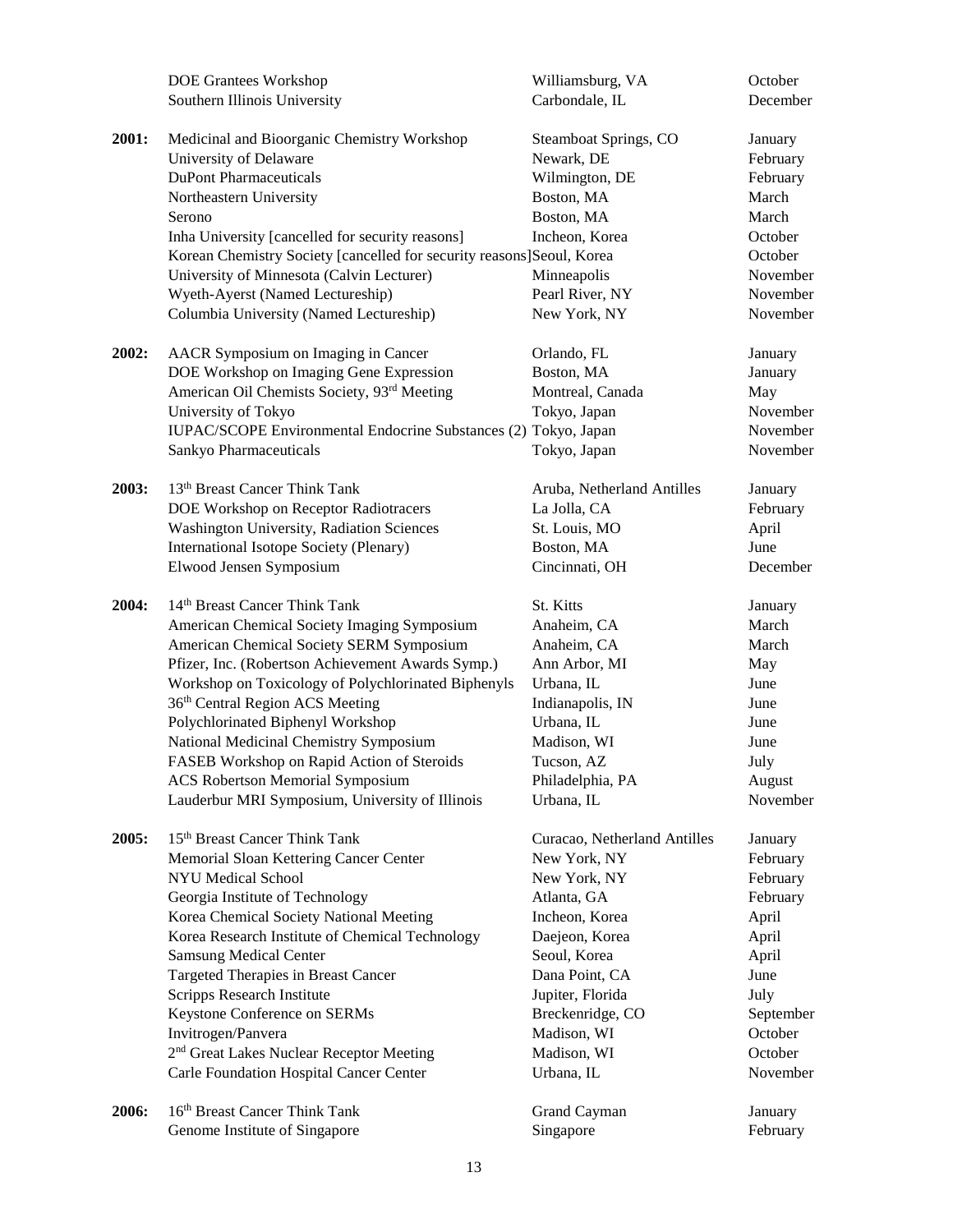|       | Schering Symposium on Estrogens                     | Berlin, Germany                | February  |
|-------|-----------------------------------------------------|--------------------------------|-----------|
|       | Pharmaceutical Society of Japan                     | Sendai, Japan                  | March     |
|       | Sankyo Tokyo                                        | Tokyo, Japan                   | March     |
|       | Wyeth Frontiers in Nuclear Receptor Action          | Ft. Meyers, FL                 | April     |
|       | Center for Nanoscale Science & Technology Workshop  | Urbana, IL                     | May       |
|       | PET Research Division, Schering                     | Berlin, Germany                | May       |
|       | <b>International Congress on Hormonal Steroids</b>  | Athens, Greece                 | September |
|       |                                                     |                                |           |
| 2007: | 17th Breast Cancer Think Tank                       | Cancun, Mexico                 | January   |
|       | University of Colorado                              | Boulder, CO                    | March     |
|       | University of Colorado, Medical School              | Aurora, CO                     | March     |
|       | Denver University                                   | Denver, CO                     | March     |
|       | University of Washington, Medical School            | Seattle, WA                    | March     |
|       |                                                     |                                |           |
|       | Schering Symposium on Progestins                    | Berlin, Germany                | March     |
|       | American Chemical Society Herschberg Award Lecture  | Chicago, IL                    | March     |
|       | International Symposium on Radiopharmaceuticals     | Aachen, Germany                | April     |
|       | <b>Emory University Medical School</b>              | Atlanta, GA                    | July      |
|       | Rapid Actions of Steroid Hormones International Mtg | Dublin, Ireland                | September |
|       | University of Zurich                                | Zurich Switzerland             | November  |
|       |                                                     |                                |           |
| 2008: | 18 <sup>th</sup> Breast Cancer Think Tank           | Kona, Hawaii                   | January   |
|       | Purdue University                                   | West Lafayette, IN             | March     |
|       | Keystone Meeting on Steroid Hormones                | Whistler, British Columbia, CA | March     |
|       | Wyeth Frontiers in Nuclear Receptor Action          | [to be announced]              | April     |
|       | Gustavus John Esselen Award Lecture                 | Harvard, MA                    | April     |
|       | Pfizer                                              | St. Louis, MO                  | July      |
|       | FASEB - Non-Genomic Action                          | Phoenix, AZ                    | July      |
|       | <b>American Chemical Society</b>                    | Philadelphia, PA               | August    |
|       | Nobel Symposium                                     | Stockholm, Sweden              | September |
|       | University of Washington, Chemistry                 | Seattle, WA                    | October   |
|       | Department of Energy Workshop on Radiolabeling`     | <b>Washington DC</b>           | November  |
|       | Fred Hutchinson Cancer Research Center              | Seattle, WA                    | November  |
| 2009: | 19th Breast Cancer Think Tank                       | Costa Rica                     | January   |
|       | Society of Toxicology                               | <b>Baltimore</b>               | March     |
|       | Estrogens, SERMs, and TSECs Meeting                 | Fort Meyers, FL                | March     |
|       | NIH Workshop on Nuclear Receptors                   | Bethesda, MD                   | April     |
|       | Aileron Therapeutics                                | Cambridge, MA                  | May       |
|       |                                                     |                                |           |
|       | Worcester Foundation Eliahu Caspi Lecture           | Worcester, MA                  | May       |
|       | Shanghai Institute of Organic Chemistry             | Shanghai, China                | October   |
|       | Chinese Medicinal Chemistry Symposium 2009          | Wuhan, China                   | October   |
|       | Huazhong University PET Center                      | Wuhan, China                   | October   |
|       | University of Wuhan College of Pharmacy             | Wuhan, China                   | October   |
|       | Shutter Lecturer, Oregon Health Science University  | Portland, OR                   | November  |
|       | Open University                                     | Milton Keynes, UK              | December  |
|       | University of Nottingham                            | Nottingham, UK                 | December  |
|       | University of Leeds                                 | Leeds, UK                      | December  |
|       | University of York                                  | York, UK                       | December  |
|       | St Andrews University                               | Leuchars, UK                   | December  |
|       | University of Southhampton                          | Southhampton, UK               | December  |
| 2010: | 20 <sup>th</sup> Breast Cancer Think Tank           | <b>Barbados</b>                | January   |
|       | <b>American Chemical Society</b>                    | San Francisco                  | March     |
|       | Estrogens, SERMs, TSECs Meeting (Pfizer)            | Philadelphia                   | April     |
|       | Webster-Sibilsky Lectureship in Medicinal Chemistry | UIC, Chicago                   | April     |
|       |                                                     |                                |           |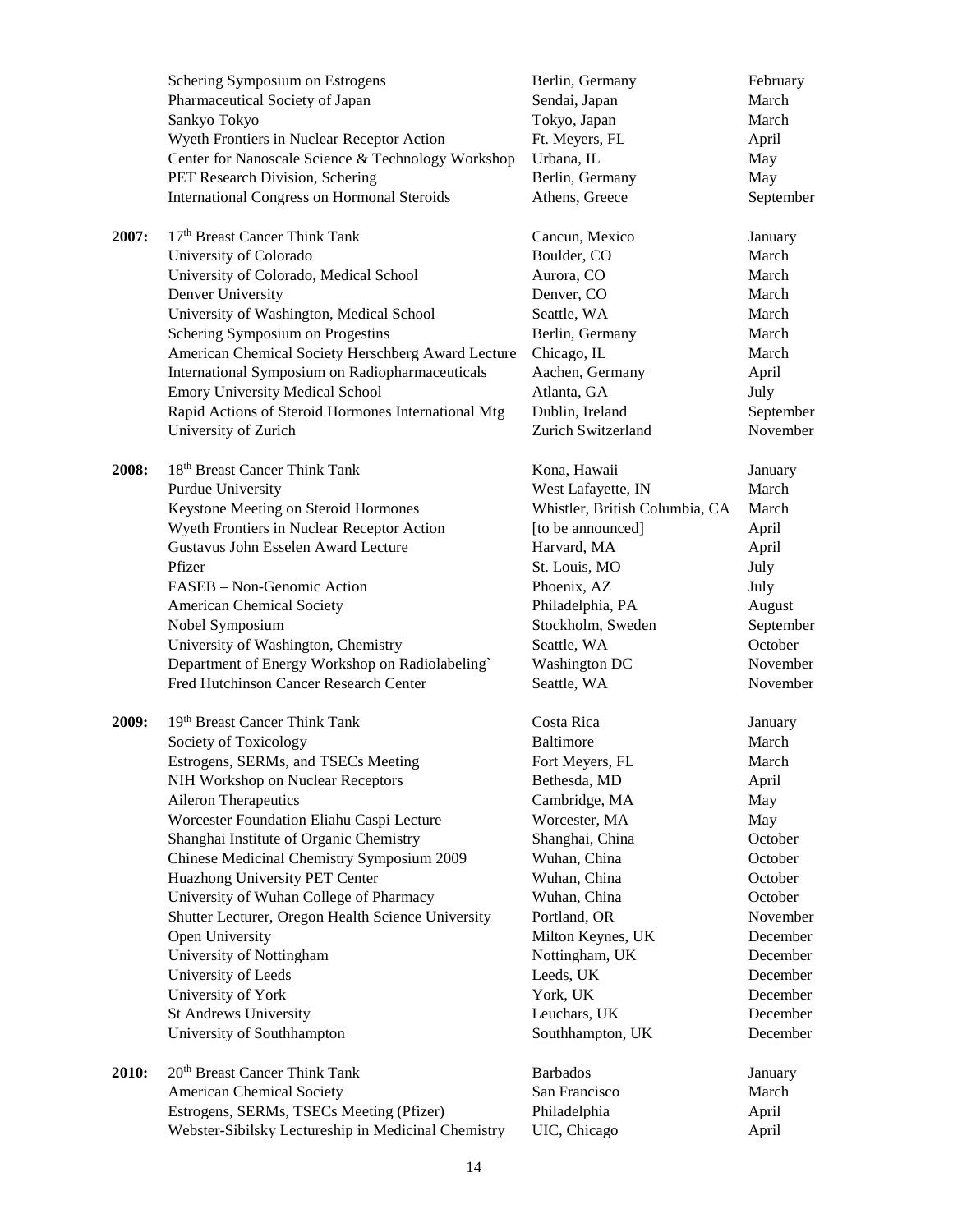|       | Frontier Medical Instruments Symposium                                                                   | Seoul, Korea                                                                        | May                    |
|-------|----------------------------------------------------------------------------------------------------------|-------------------------------------------------------------------------------------|------------------------|
|       | <b>Sogang University</b>                                                                                 | Seoul, Korea                                                                        | May                    |
|       | American Chemical Society, Portoghese Award                                                              | Boston, MA                                                                          | August                 |
|       | University of Arizona                                                                                    | Tucson, AZ                                                                          | September              |
|       | <b>Emory University</b>                                                                                  | Atlanta, GA                                                                         | October                |
| 2011: | 21 <sup>th</sup> Breast Cancer Think Tank                                                                | Jamacia                                                                             | January                |
|       | <b>Washington University</b>                                                                             | St. Louis, MO                                                                       | February               |
|       | Congress on Steroid Research                                                                             | Chicago, IL                                                                         | March                  |
|       | European Medicinal Chemistry Society                                                                     | Saarbrucken, Germany                                                                | March                  |
|       | Department of Energy Workshop                                                                            | Washington, DC                                                                      | April                  |
|       | Estrogen Receptor Beta Symposium                                                                         | Stockholm, Sweden                                                                   | May                    |
|       | The Endocrine Society                                                                                    | Boston, MA                                                                          | June                   |
|       | <b>Seattle Genetics</b>                                                                                  | Bothell, Washington                                                                 | July                   |
|       | Society of Radiopharmaceutical Sciences                                                                  | Amsterdam, NL                                                                       | September              |
|       | Eidgenossische Techniche Hochschule (ETH)                                                                | Zurich, SW                                                                          | September              |
|       | University of Wisconsin, McArdle Lecturer                                                                | Madison, WI                                                                         | October                |
|       | University of Miami, Sylvester Cancer Center                                                             | Miami, FL                                                                           | November               |
| 2012: | <b>Breast Cancer Think Tank 22</b>                                                                       | Mayan Riviera, Mexico                                                               | January                |
|       | Northwestern University Medical School                                                                   | Chicago, IL                                                                         | February               |
|       | University of Texas Southwestern Medical School                                                          | Dallas, TX                                                                          | February               |
|       | National Institutes of Health                                                                            | Bethesda, MS                                                                        | March                  |
|       | Cancer Community @ Illinois Symposium                                                                    | Urbana, IL                                                                          | April                  |
|       | Harvard University                                                                                       | Cambridge, MA                                                                       | May                    |
|       | National Institutes of Environmental Sciences                                                            | Research Triangle Park, NC                                                          | September              |
|       | Wuhan University (2 talks)                                                                               | Wuhan, China                                                                        | November               |
| 2013: | <b>Breast Cancer Think Tank 23</b><br>World Molecular Imaging Conference<br>Michael J. Welch Lectureship | Punta Cana, Dominican Republic January<br>Savannah, GA<br>Washington University, MO | September<br>September |
| 2014: | Laura Evans Memorial Breast Cancer Symposium                                                             | Sun Valley, ID                                                                      | March                  |
|       | Society of Nuclear Medicine                                                                              | St. Louis MO                                                                        | June                   |
|       | <b>American Chemical Society</b>                                                                         | San Francisco                                                                       | July                   |
|       | <b>Endocrine Society of Australia</b>                                                                    | Melbourne, Australia                                                                | August                 |
|       | Nuclear Receptors in Breast Cancer Research Group                                                        | Melbourne, Australia                                                                | August                 |
|       | Massachusetts General Hosptial, PET Imaging                                                              | Boston, MA                                                                          | October                |
|       | Radiation Sciences Research, Washington Univ Med                                                         | St. Louis, MO                                                                       | October                |
| 2015: | <b>Breast Cancer Think Tank 25</b>                                                                       | Grand Cayman                                                                        | January                |
|       | American Association for Cancer Research                                                                 | Philadelphia, PA                                                                    | April                  |
|       | FASEB Meeting on Genomic & Non-genomic Signaling                                                         | Big Sky, MT                                                                         | August                 |
| 2016: | Keystone Symposium, Nuclear Receptors Full Throttle                                                      | Snowbird, UT                                                                        | January                |
|       | <b>INSERM Cancer Institute</b>                                                                           | Toulouse, France                                                                    | June                   |
| 2017: | <b>Breast Cancer Think Tank 27</b>                                                                       | St. Lucia                                                                           | January                |
|       | <b>Endocrine Society</b>                                                                                 | Orlando, FL                                                                         | April                  |
| 2018: | <b>Breast Cancer Think Tank 28</b>                                                                       | Curacao                                                                             | January                |
|       | American Association for Cancer Research                                                                 | Chicago, IL                                                                         | April                  |
|       | Illinois Ignite                                                                                          | Chicago, IL                                                                         | September              |
| 2019: | <b>Breast Cancer Think Tank 29</b>                                                                       | Riviera Maya, Mexico                                                                | January                |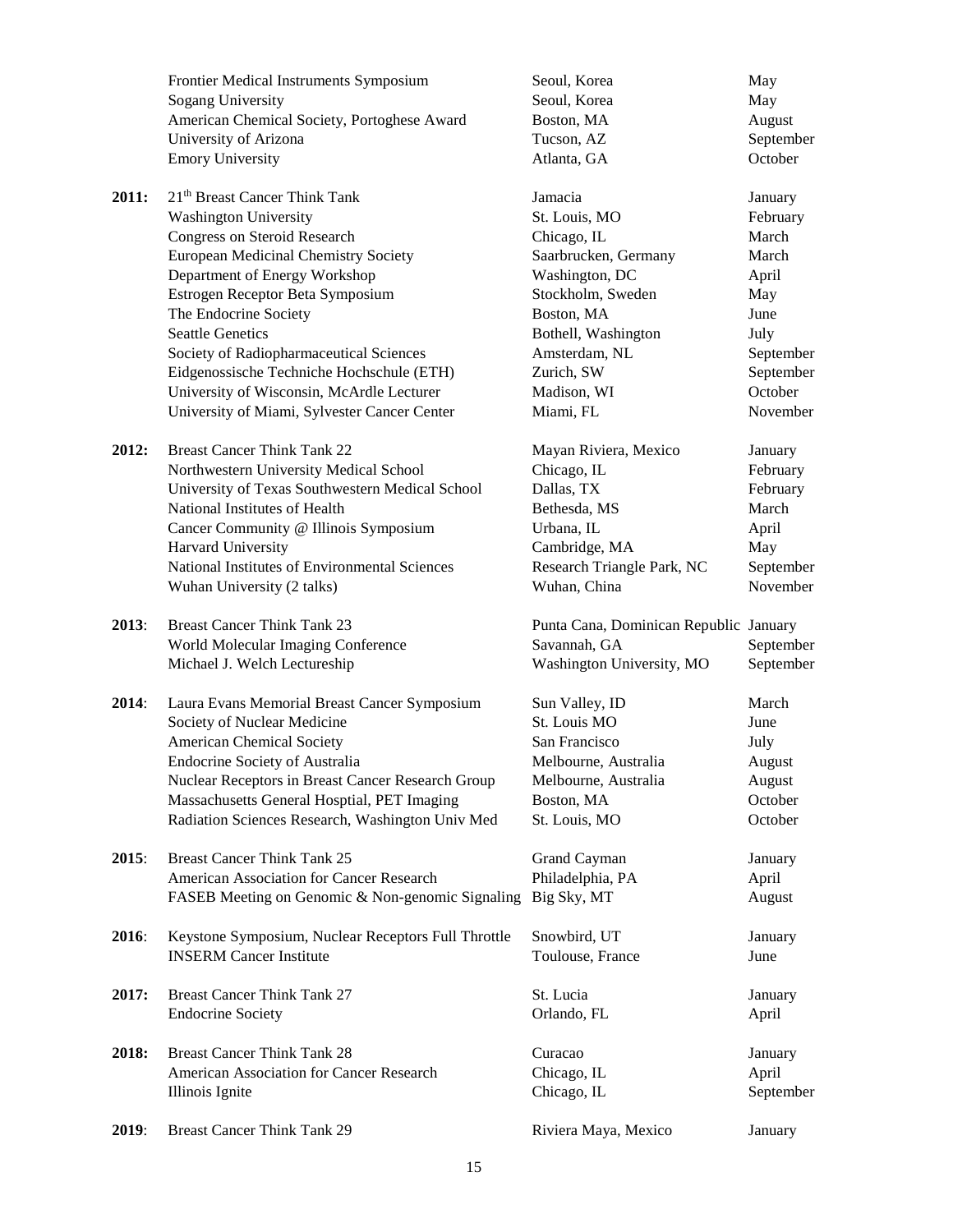|              | Baylor College of Medicine                        | Houston, TX           | April     |
|--------------|---------------------------------------------------|-----------------------|-----------|
|              | <b>NIEHS</b>                                      | Research Triangle, NC | May       |
|              | University of North Carolina, College of Pharmacy | Research Triangle, NC | May       |
|              | Engage Illinois – University of Illinois          | Urbana, IL            | September |
|              | University of Michigan - Radiology                | Ann Arbor, MI         | October   |
|              | University of Michigan – Medicinal Chemistry      | Ann Arbor, MI         | October   |
| <b>2020:</b> | St. Louis University*                             | St. Louis, MO         | May       |
|              | <b>FASEB</b> Rapid Signaling of Steroid Hormones* | West Palm Beach, FL   | July      |
|              | World Molecular Imaging Conference                | Prague, CR            | October   |
|              | *postponed                                        |                       |           |
| 2021:        | Gordon Research Conference on Natural Products    | New Hampshire         | July      |
|              |                                                   |                       |           |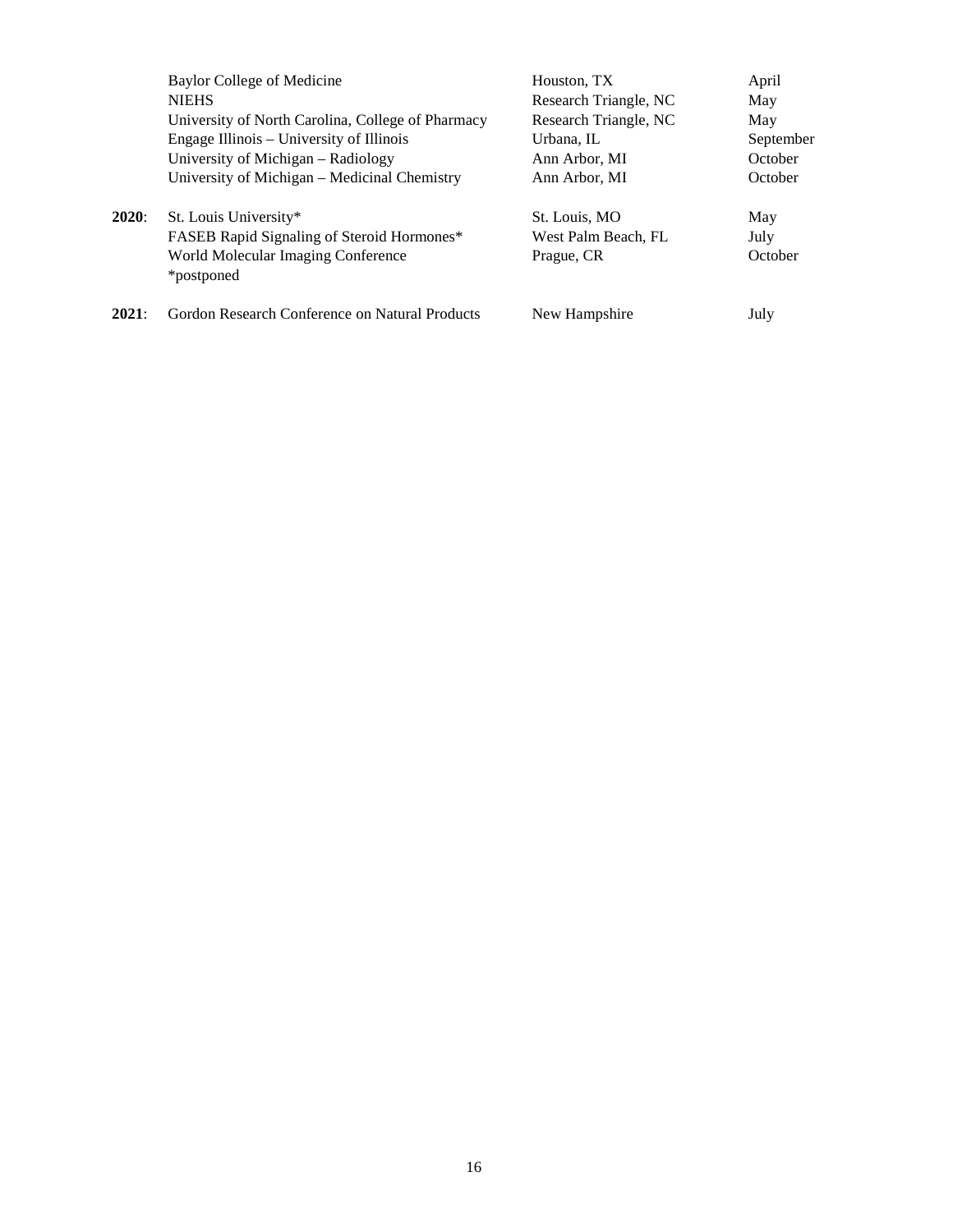### **PUBLICATIONS (IN THREE PARTS)**

#### **A. Refereed Articles [Part 1 of 3]**

- 1. E. J. Corey, J. A. Katzenellenbogen, and G. H. Posner. A New Stereospecific Synthesis of Trisubstituted Olefins. Stereospecific Synthesis of Farnesol. *J. Am. Chem. Soc.* **1967**, *89*, 4245-4247.
- 2. E. J. Corey, J. A. Katzenellenbogen, N. W. Gilman, S. A. Roman, and B. W. Erickson. Stereospecific Total Synthesis of the *dl*-C18 Cecropia Juvenile Hormone. *J. Am. Chem. Soc*. **1968**, *90*, 5618-5620.
- 3. E. J. Corey and J. A. Katzenellenbogen. A New Stereospecific Synthesis of Trisubstituted and Tetrasubstituted Olefins. The Conjugate Addition of Dialkylcopper-Lithium Reagents to α,β-Acetylenic Esters. *J. Am. Chem. Soc*. **1969**, *91*, 1851-1852.
- 4. E. J. Corey, K. Achiwa, and J. A. Katzenellenbogen. Total Synthesis of *dl*-Sirenin. *J. Am. Chem. Soc.* **1969**, *91*, 4318-4320.
- 5. E. J. Corey, H. A. Kirst, and J. A. Katzenellenbogen. A Stereospecific Total Synthesis of α-Santalol. *J. Am. Chem. Soc*. **1970**, *92*, 6314-6319.
- 6. E. J. Corey, J. A. Katzenellenbogen, S. A. Roman, and N. W. Gilman. Stereospecific Synthesis of a Biologically Active Dehydro Derivative of the  $C_{18}$ -Juvenile Hormone of Cecropia. New Routes to a Key C12-Intermediate. *Tetrahedron Lett.* **1971**, 1821-1824.
- 7. J. A. Katzenellenbogen and R. S. Lenox. A Selective, Allylic Cross-Coupling Reaction. The Generation of Allyllithium Reagents by Reduction of Allyl Mesitoates. *Tetrahedron Lett.* **1972**, 1471-1474.
- 8. J. A. Katzenellenbogen and T. Utawanit. The Reductive Rearrangement of Cyclopropylcarbinyl Mesitoates. *Tetrahedron Lett.* **1972**, 1475-1476.
- 9. J. A. Katzenellenbogen and E. J. Corey. A Novel Cyclization Mediated by Organocopper Reagents. *J. Org. Chem*. **1972,** *37*, 1441-1442.
- 10. T. S. Ruh, B. S. Katzenellenbogen, J. A. Katzenellenbogen, and J. Gorski. Estrone Interaction with the Rat Uterus: *In Vitro* Response and Nuclear Uptake. *Endocrinology* **1973**, *92*, 125-134.
- 11. J. A. Katzenellenbogen and R. S. Lenox. The Generation of Allyllithium Reagents by Lithium-Tetrahydrofuran Reduction of Allylic Mesitoates. A New Procedure for Selective Allylic Cross Coupling and Allylcarbinol Synthesis. *J. Org. Chem*. **1973**, *38*, 326-335.
- 12. J. A. Katzenellenbogen and S. B. Bowlus. Stereoselectivity in the Reduction of Aliphatic α-Ketols with Aluminum Hydride Reagents. *J. Org. Chem*. **1973,** *38*, 627-632.
- 13. R. S. Lenox and J. A. Katzenellenbogen. A Stereoselective Method for the Synthesis of Both Olefinic Isomers from a Single Precursor. The Conjugate Reduction of α,β-Unsaturated Epoxides. *J. Am. Chem. Soc*. **1973**, *95*, 957-959.
- 14. C. H. Miller, J. A. Katzenellenbogen, and S. B. Bowlus. A Short, Stereospecific Synthesis of an Insect Defense Secretion, Gyrinidal. *Tetrahedron Lett*. **1973**, *14*, 285-288.
- 15. S. B. Bowlus and J. A. Katzenellenbogen. A Highly Stereoselective Synthesis of (2Z,6E)-7-Methyl-3 propyl-2,6-decadien-l-ol. A Proposed Revision in the Stereochemistry of a Tetrahomoterpene Isolated from Codling Moth. *Tetrahedron Lett.* **1973**, *14*, 1277-1280.
- 16. S. B. Bowlus and J. A. Katzenellenbogen. Synthesis of the Natural Isomer of a Tetrahomoterpene Alcohol Obtained from the Codling Moth. *J. Org. Chem*. **1973**, *38*, 2733-2734.
- 17. K. R. Solomon, S. B. Bowlus, R. L. Metcalf, and J. A. Katzenellenbogen. Effect of Piperonyl Butoxide and Triorthocresyl Phosphate on the Activity of Juvenile Hormone Mimics and their Sulphur Isosteres in *Tenebrio Molitor* L. and *Oncopeltus Fasciatus* (Dallas). *Life Science* **1973**, *13*, 733-742.
- 18. B. S. Katzenellenbogen and J. A. Katzenellenbogen. Antiestrogens: Studies Using an *In Vitro* Estrogen-Responsive Uterine System. *Biochem. Biophys. Res. Commun*. **1973**, *50*, 1152-1159.
- 19. J. A. Katzenellenbogen, H. N. Myers, and H. J. Johnson, Jr. Reagents for Photoaffinity Labeling of Estrogen Binding Proteins. Synthesis of Some Azide and Diazo Derivatives of Estradiol, Estrone, and Hexestrol. *J. Org. Chem.* **1973**, *38*, 3525-3533.
- 20. J. A. Katzenellenbogen, H. J. Johnson, Jr., and H. N. Myers. Photoaffinity Labels for Estrogen Binding Proteins of Rat Uterus. *Biochemistry* **1973**, *12*, 4085-4092.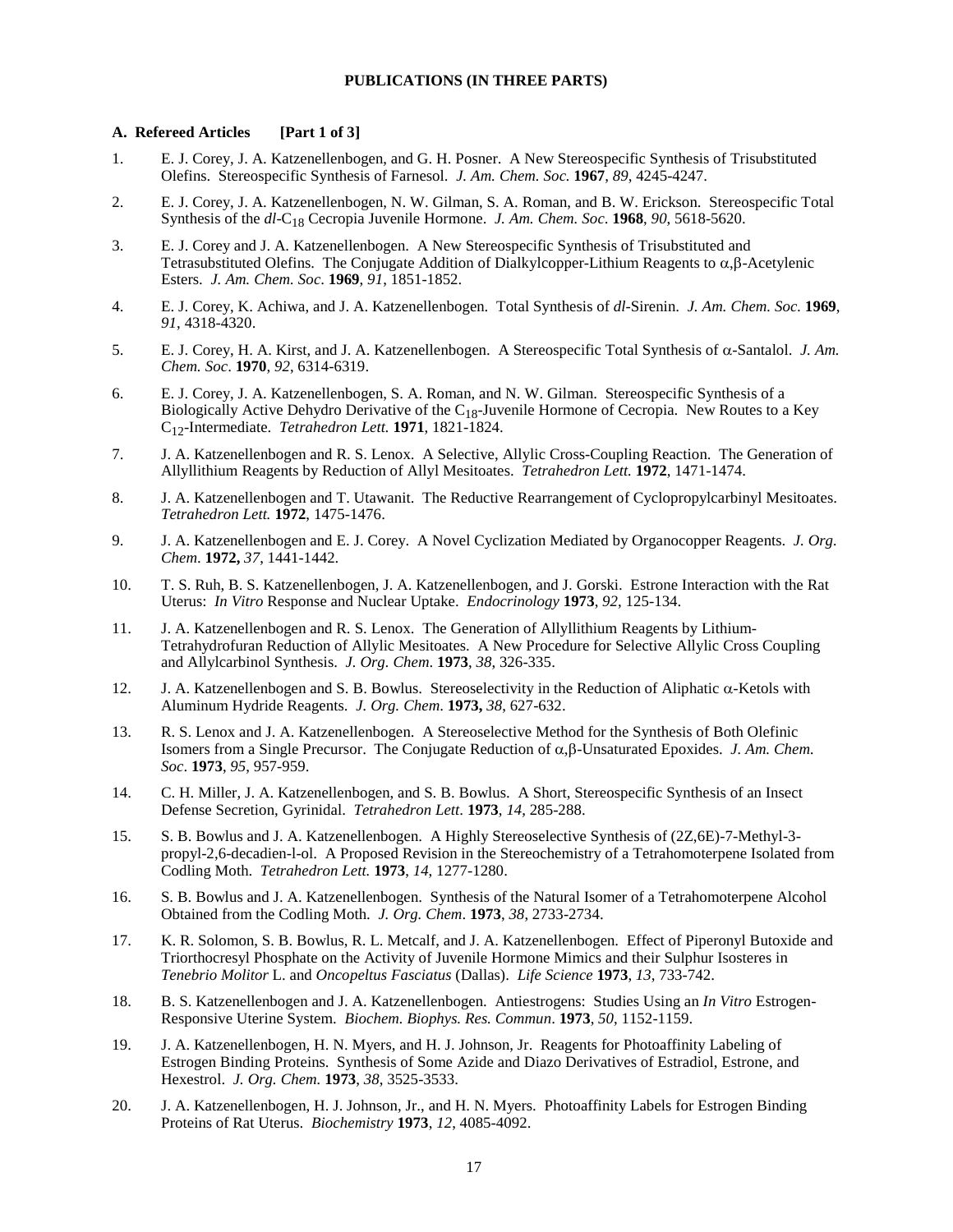- 21. J. A. Katzenellenbogen, H. J. Johnson, Jr., and K. E. Carlson. Studies on the Uterine, Cytoplasmic Estrogen Binding Protein. Thermal Stability and Ligand Dissociation Rate. An Assay of Empty and Filled Sites by Exchange. *Biochemistry* **1973**, *12*, 4092-4099.
- 22. S. B. Bowlus and J. A. Katzenellenbogen. An Efficient, General Synthesis of the Alkylsulfinyltoluidides. *Synth. Commun.* **1974**, *4,* 137-141.
- 23. R. G. Riley, R. M. Silverstein, R. S. Lenox, and J. A. Katzenellenbogen. Improved Synthesis of 2-Methyl-6 methylene-2,7-octadien-4-ol, a Pheromone of *Ips Paraconfusus* and an Alternative Synthesis of the Intermediate, 2-Bromomethyl-1,3-butadiene. *J. Org. Chem.* **1974**, *39,* 1957-1958.
- 24. J. A. Katzenellenbogen, H. J. Johnson, Jr., K. E. Carlson, and H. N. Myers. The Photoreactivity of Some Light-Sensitive Estrogen Derivatives. The Use of an Exchange Assay to Determine Their Photointeraction with the Rat Uterine Estrogen Binding Protein. *Biochemistry* **1974**, *13*, 2986-2994.
- 25. S. B. Bowlus and J. A. Katzenellenbogen. Aluminum Hydride Reduction of α-Ketols II. Additional Evidence of Conformational Flexibility in the Transition State. *J. Org. Chem.* **1974**, *39*, 3309-3315.
- 26. J. A. Katzenellenbogen and K. J. Christy. Stereoselectivity of the Rearrangement of Allyl Siloxyvinyl Ethers. A Highly Stereoselective Synthesis of a Diol Found in the Pheromonal Secretion of the Queen Butterfly. *J. Org. Chem.* **1974**, *39*, 3315-3318.
- 27. J. A. Katzenellenbogen and A. L. Crumrine. Regioselectivity in the Alkylation of Lithium and Copper Ester Dienolates. An Allylic Transposition Associated with γ-Alkylation of Copper Dienolates. *J. Am. Chem. Soc*. **1974**, *96*, 5662-5663.
- 28. J. A. Katzenellenbogen and T. Utawanit. A Highly Stereoselective and Completely Regiospecific Method for the Dehydration of β-Hydroxy Esters via β-Alanoxy Enolates. Application to the Synthesis of Trisubstituted Olefins and Two Ant Mandibular Gland Secretions. *J. Am. Chem. Soc.* **1974**, *96*, 6153-6158.
- 29. J. A. Katzenellenbogen and H. M. Hsiung. Iodohexestrols. I. Synthesis and Photoreactivity of Iodinated Hexestrol Derivatives. *Biochemistry* **1975**, *14*, 1736-1741.
- 30. J. A. Katzenellenbogen, H. M. Hsiung, K. E. Carlson, W. L. McGuire, R. J. Kraay, and B. S. Katzenellenbogen. Iodohexestrols. II. Characterization of the Binding and Estrogenic Activity of Iodinated Hexestrol Derivatives, in Vitro and in Vivo. *Biochemistry* **1975**, *14*, 1742-1750.
- 31. J. A. Katzenellenbogen, T. S Ruh, K. E. Carlson, H. S. Iwamoto, and J. Gorski. Ultraviolet Photosensitivity of the Estrogen Binding Protein from Rat Uterus. Wavelength and Ligand Dependence. Photocovalent Attachment of Estrogens to Protein. *Biochemistry* **1975**, *14*, 2310-2316.
- 32. J. A. Katzenellenbogen and T. Utawanit. Allyl and Benzyl Ethynyl Ethers: Unusually Facile Claisen-Type Rearrangements. *Tetrahedron Lett.* **1975**, *16*, 3275-3278.
- 33. J. A. Katzenellenbogen and A. L. Crumrine. Selective γ Alkylation of Dienolate Anions Derived from α,β-Unsaturated Acids. Applications to the Synthesis of Isoprenoid Olefins. *J. Am. Chem. Soc*. **1976**, *98*, 4925- 4935.
- 34. R. A. Amos and J. A. Katzenellenbogen. Reaction of Lithium Dialkylcuprates with Acetoxy Epoxides. Assessment of a Method for Nucleophilic α-Alkylation of Ketones. *J. Org. Chem.* **1977**, *42*, 2537-2545.
- 35. J. A. Katzenellenbogen, H. N. Myers, H. J. Johnson, Jr., R. J. Kempton, and K. E. Carlson. Estrogen Photoaffinity Labels. 1. Chemical and Radiochemical Synthesis of Hexestrol Diazoketone and Azide Derivatives; Photochemical Studies in Solution. *Biochemistry* **1977**, *16*, 1964-1970.
- 36. J. A. Katzenellenbogen, K. E. Carlson, H. J. Johnson, Jr., and H. N. Myers. Estrogen Photoaffinity Labels. 2. Reversible Binding and Covalent Attachment of Photosensitive Hexestrol Derivatives to the Uterine Estrogen Receptor. *Biochemistry* **1977**, *16*, 1970-1976.
- 37. R. C. Peterson, M. F. Reich, P. E. Dunn, J. H . Law, and J. A. Katzenellenbogen. Binding Specificity of the Juvenile Hormone Carrier Protein from the Hemolymph of the Tobacco Hornworm *Manduca Sexta* Johannson (Lepidoptera: Sphingidae). *Biochemistry* **1977**, *16*, 2305-2311.
- 38. K. E. Carlson, L.-H. K. Sun, and J. A. Katzenellenbogen. Characterization of Trypsin-Treated Forms of the Estrogen Receptor From Rat and Lamb Uterus. *Biochemistry* **1977**, *16*, 4288-4296.
- 39. B. S. Katzenellenbogen, H. S. Iwamoto, D. F. Heiman, N. C. Lan, and J. A. Katzenellenbogen. Stilbestrols and Stilbestrol Derivatives: Estrogenic Potency and Temporal Relationships Between Estrogen Receptor Binding and Uterine Growth. *Mol. Cell. Endocrinol*. **1978**, *10*, 103-113.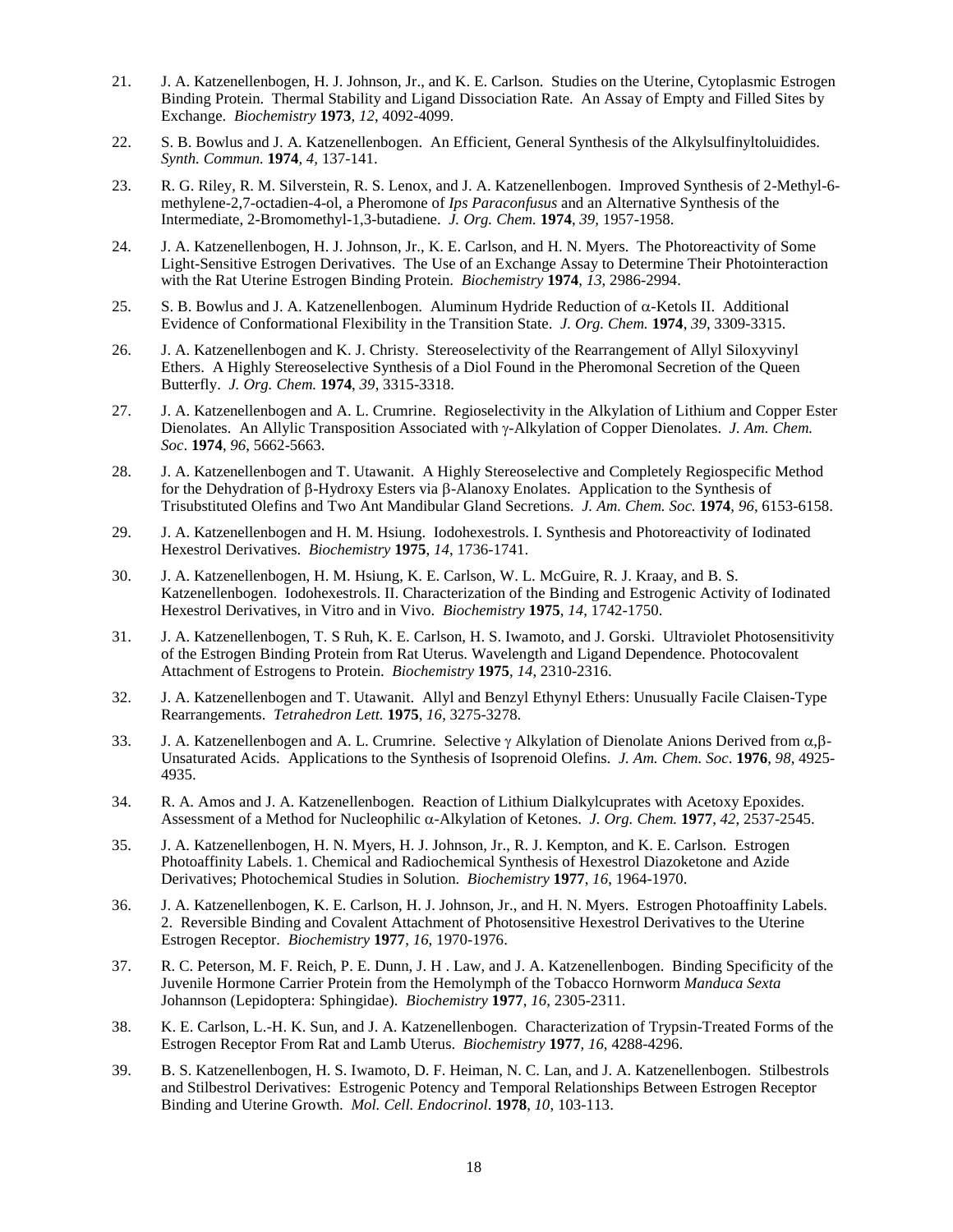- 40. R. A. Amos and J. A. Katzenellenbogen. Reaction of Copper Enolates of Esters with Propargylic Systems. Facile Preparation of 3,4-Dienoic Esters, Stereoselective Rearrangement to (2*E*,4*Z*)- and (2*E*,4*E*)-Dienoic Esters, and Stereoselective Synthesis of a Fragrance from the Bartlett Pear. *J. Org. Chem.* **1978**, *43*, 555- 560.
- 41. R. A. Amos and J. A. Katzenellenbogen. An Efficient Synthesis of γ-Methylene-γ-butyrolactone (α'- Angelicalactone). Application to the Synthesis of Deoxyobtusilactone and Deoxyisoobtusilactone. *J. Org. Chem.* **1978**, *43*, 560-564.
- 42. B. S. Katzenellenbogen, J. A. Katzenellenbogen, E. F. Ferguson, and N. Krauthammer. Anti-estrogen Interaction with Uterine Estrogen Receptors: Studies with a Radiolabeled Anti-estrogen (CI-628). *J. Biol. Chem.* **1978**, *253*, 697-707.
- 43. J. A. Katzenellenbogen. Comparative Binding Affinities of Estrogen Derivatives. *Cancer Treatment Reports* **1978**, *62*, 1243-1249.
- 44. B. S. Katzenellenbogen, J. A. Katzenellenbogen, and D. Mordecai. Zearalenones: Characterization of the Estrogenic Potencies and Receptor Interactions of a Series of Fungal β-Resorcylic Acid Lactones. *Endocrinology* **1979**, *105*, 33-40.
- 45. D. W. Payne and J. A. Katzenellenbogen. Binding Specificity of Rat α-Fetoprotein for a Series of Estrogen Derivatives: Studies Using Equilibrium and Nonequilibrium Binding Techniques. *Endocrinology* **1979**, *105*, 743-753.
- 46. D. B. Kohn, M. J. Weber, P. L. Carl, J. A. Katzenellenbogen, and P. K. Chakravarty. A Peptidyl Derivative of [3H]Aniline as a Sensitive, Stable, Protease Substrate. *Anal. Biochem.* **1979**, *97,* 269-276.
- 47. T. Tatee, K. E. Carlson, J. A. Katzenellenbogen, D. W. Robertson, and B. S. Katzenellenbogen. Antiestrogens and Antiestrogen Metabolites: Preparation of Tritium-Labeled (±)-*cis*-3-[*p*-(1,2,3,4- Tetrahydro-6-methoxy-2-phenyl-l-naphthyl)phenoxy]-1,2-propanediol (U-23469) and Characterization and Synthesis of a Biologically Important Metabolite. *J. Med. Chem*. **1979**, *22*, 1509-1517.
- 48. D. W. Payne and J. A. Katzenellenbogen. Differential Effects of Estrogens in Tissues: A Comparison of Estrogen Receptor in Rabbit Uterus and Vagina. *Endocrinology* **1980**, *106,* 1345-1352.
- 49. J. A. Katzenellenbogen, K. E. Carlson, D. F. Heiman, and R. Goswami. Receptor-Binding Radiopharmaceuticals for Imaging Breast Tumors: Estrogen-Receptor Interactions and Selectivity of Tissue Uptake of Halogenated Estrogen Analogs. *J. Nucl. Med*. **1980**, *21*, 550-558.
- 50. D. F. Heiman, S. G. Senderoff, J. A. Katzenellenbogen, and R. J. Neeley. Estrogen Receptor Based Imaging Agents. 1. Synthesis and Receptor Binding Affinity of Some Aromatic and D-Ring Halogenated Estrogens. *J. Med. Chem.* **1980**, *23*, 994-1002.
- 51. R. Goswami, S. G. Harsy, D. F. Heiman, and J. A. Katzenellenbogen. Estrogen Receptor Based Imaging Agents. 2. Synthesis and Receptor Binding Affinity of Side-Chain Halogenated Hexestrol Derivatives. *J. Med. Chem*. **1980**, *23*, 1002-1008.
- 52. P. L. Carl, P. K. Chakravarty, J. A. Katzenellenbogen, and M. J. Weber. Protease-Activated "Prodrugs" for Cancer Chemotherapy. *Proc. Natl. Acad. Sci. USA* **1980**, *77*, 2224-2228.
- 53. D. W. Payne, J. A. Katzenellenbogen, and K. E. Carlson. Photoaffinity Labeling of Rat α-Fetoprotein. *J. Biol. Chem*. **1980**, *255*, 10359-10367.
- 54. J. A. Katzenellenbogen, S. G. Senderoff, K. D. McElvany, H. A. O'Brien, Jr., and M. J. Welch. 16α-[77Br] Bromoestradiol-17β: A High Specific-Activity, Gamma-Emitting Tracer with Uptake in Rat Uterus and Induced Mammary Tumors. *J. Nucl. Med*. **1981**, *22*, 42-47.
- 55. S. W. Landvatter and J. A. Katzenellenbogen. Stereochemical Considerations in the Binding of Nonsteroidal Estrogens to the Estrogen Receptor. *Molec. Pharmacol.* **1981**, *20*, 43-51.
- 56. J. R. Hayes, E. A. Rorke, D. W. Robertson, B. S. Katzenellenbogen, and J. A. Katzenellenbogen. Biological Potency and Uterine Estrogen Receptor Interactions of the Metabolites of the Antiestrogens CI-628 and U23,469. *Endocrinology* **1981**, *108*, 164-172.
- 57. W. DeBoer, A. C. Notides, B. S. Katzenellenbogen, J. R. Hayes, and J. A. Katzenellenbogen. The Capacity of the Antiestrogen CI-628 to Activate the Estrogen Receptor *In Vitro*. *Endocrinology* **1981**, *108*, 206-212.
- 58. P. M. Savu and J. A. Katzenellenbogen. Selective γ-Alkylation of Copper Enoates Derived from α,β-Unsaturated Acids: Factors Affecting Scope and Regio- and Stereoselectivity. *J. Org. Chem*. **1981**, *46*, 239-250.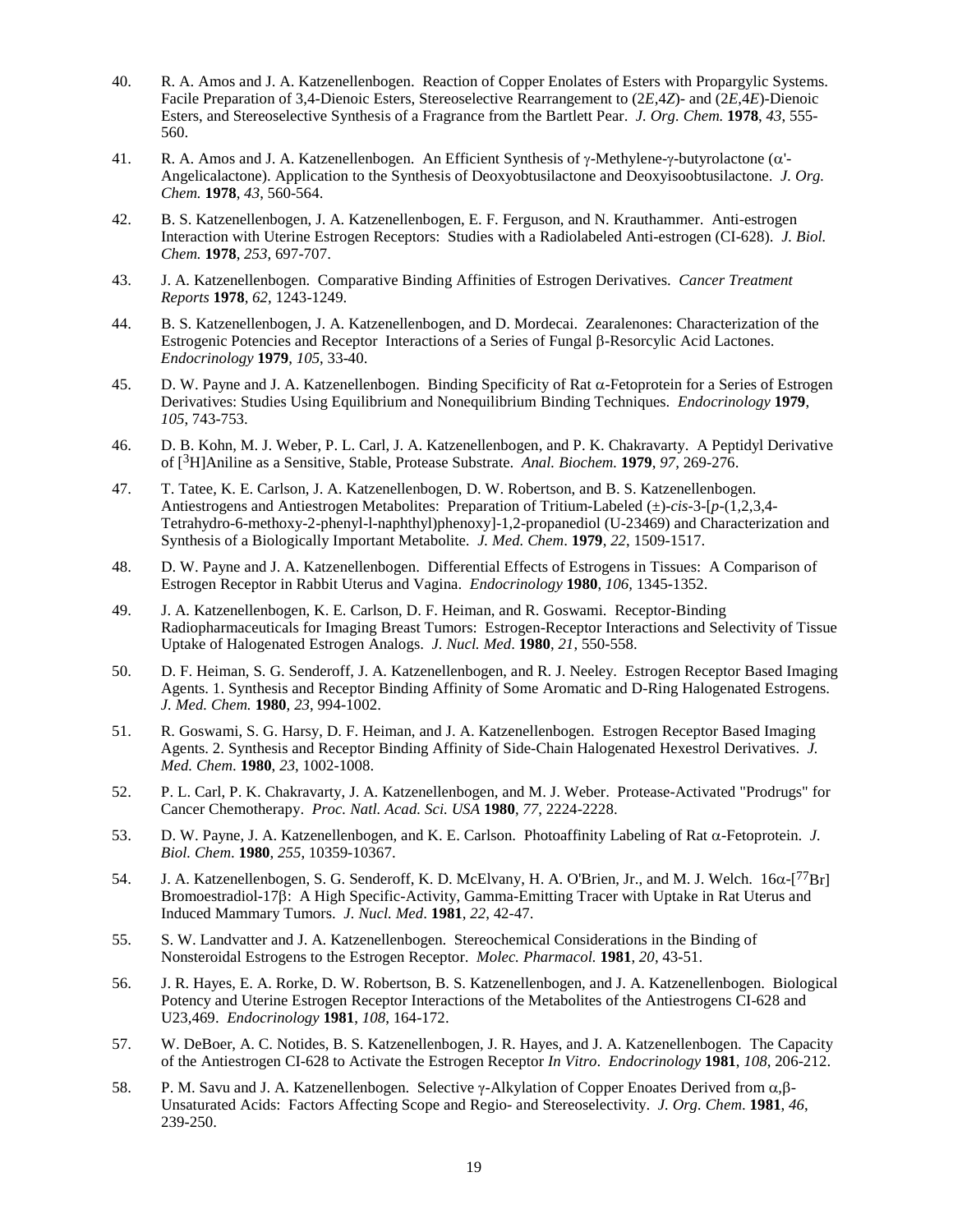- 59. M. R. Kilbourn, A. J. Arduengo, J. T. Park, and J. A.Katzenellenbogen. Conformational Analysis of Nonsteroidal Estrogens: The Effect of Conformer Populations on the Binding Affinity of *meso*- and *dl*-Hexestrol to the Estrogen Receptor. *Molec. Pharmacol.* **1981**, *19*, 388-398.
- 60. D. Maron, J. A. Katzenellenbogen, and B. N. Ames. Compatibility of Organic Solvents with the Salmonella/Microsome Test. *Mutation Research* **1981**, *88*, 343-350.
- 61. J. A. Katzenellenbogen, R. J. McGorrin, T. Tatee, R. J. Kempton, K. E. Carlson, and D. H. Kinder. Chemically Reactive Estrogens: Synthesis and Estrogen Receptor Interactions of Hexestrol Ether Derivatives and 4-Substituted Deoxyhexestrol Derivatives Bearing Alkylating Functions. *J. Med. Chem*. **1981**, *24*, 435-450.
- 62. P. L. Carl, P. K. Chakravarty, and J. A. Katzenellenbogen. A Novel Connector Linkage Applicable in Prodrug Design. *J. Med. Chem*. **1981**, *24*, 479-480.
- 63. K. D. McElvany, M. J. Welch, J. A. Katzenellenbogen, S. G. Senderoff, G. E. Bentley, and P. M. Grant. Scope and Limitations of a Rapid Radiobromination Technique. *Int. J. Appl. Radiat. Isotop*. **1981**, *32*, 411- 416.
- 64. R. Goswami, M. R. Kilbourn, and J. A. Katzenellenbogen. 1-Dehydrohexestrol. Synthesis of a Precursor for the Preparation of Tritium-Labeled Hexestrol Derivatives and its use in a New, Convenient Synthesis of Tritium-Labeled *o*-Azidohexestrol. *J. Label. Cpds. Radiopharm*. **1981**, *18*, 407-418.
- 65. G. A. Krafft, M. F. Reich, and J. A. Katzenellenbogen. Synthesis of 14C-Labeled 10,11-Epoxyfarnesyl Diazoacetate, A Potential Photoaffinity Labeling Reagent for Insect Juvenile Hormone Binding Protein. *J. Labeled. Compd. Radiopharm.* **1981**, *9*, 591-596.
- 66. J. A. Katzenellenbogen, T. Tatee, and D. W. Robertson. Preparation of Tritium-Labeled 4-Hydroxy-α-[p- (2-(N-pyrrolidinyl)ethoxy)phenyl]-α'-nitrostilbene (CN-928), a Biologically-Important Metabolite of the Antiestrogen CI-628. *J. Labeled Comp. Radiopoharm.* **1981**, *18*, 865-879.
- 67. D. W. Robertson, L. L. Wei, J. R. Hayes, K. E. Carlson, J. A. Katzenellenbogen, and B. S. Katzenellenbogen. Tamoxifen Aziridines: Effective Inactivators of the Estrogen Receptor. *Endocrinology*  **1981**, *109*, 1298-1300.
- 68. B. S. Katzenellenbogen, E. J. Pavlik, D. W. Robertson, and J. A. Katzenellenbogen. Interaction of a High Affinity Antiestrogen ( $\alpha$ -[4-Pyrrolidinoethoxy]phenyl-4-hydroxy- $\alpha$ '-nitrostilbene, CI-628M) with Uterine Estrogen Receptors. *J. Biol. Chem*. **1981**, *256*, 2908-2915.
- 69. J. S. Ng, J. A. Katzenellenbogen, and M. R. Kilbourn. Aromatic Fluorinations Suitable for Fluorine-18 Labeling of Estrogens. *J. Org. Chem.* **1981**, *46*, 2520-2528.
- 70. S. W. Rollinson, R. A. Amos, and J. A. Katzenellenbogen. The Total Synthesis of Lauraceae Lactones: Obtusilactones, Litsenolides and Mahubanolides. *J. Am. Chem. Soc.* **1981**, *103*, 4114-4125.
- 71. G. A. Krafft and J. A. Katzenellenbogen. Synthesis of Halo Enol Lactones. Mechanism-Based Inactivators of Serine Proteases. *J. Am. Chem. Soc.* **1981**, *103,* 5459-5466.
- 72. D. W. Robertson, J. A. Katzenellenbogen, D. J. Long, E. A. Rorke, and B. S. Katzenellenbogen. Tamoxifen Antiestrogens. A Comparison of the Activity, Pharmacokinetics, and Metabolic Activation of the *Cis* and *Trans* Isomers of Tamoxifen. *J. Ster. Biochemistry* **1982**, *16*, 1-13.
- 73. D. W. Robertson, J. A. Katzenellenbogen, J. R. Hayes, and B. S. Katzenellenbogen. Antiestrogen Basicity-Activity Relationships: A Comparison of the Estrogen Receptor Binding and Antiuterotrophic Potencies of Several Analogues of (Z)-1,2-Diphenyl-1-[4-[2-(dimethylamino)ethoxy]phenyl]-1-butene (Tamoxifen, Nolvadex) Having Altered Basicity. *J. Med. Chem.* **1982**, *25*, 167-171.
- 74. J. A. Katzenellenbogen, K. D. McElvany, S. G. Senderoff, K. E. Carlson, S. W. Landvatter, and M. J. Welch.  $16\alpha$ -[<sup>77</sup>Br]Bromo-11β-methoxyestradiol-17β: A Gamma-Emitting Estrogen Imaging Agent with High Uptake and Retention by Target Organs. *J. Nucl. Med.* **1982**, *23,* 411-419.
- 75. K. D. McElvany, K. E. Carlson, M. J. Welch, S. G. Senderoff, and J. A. Katzenellenbogen. In Vivo Comparison of 16α-[77Br]Bromoestradiol-17β and 16α-[125I]Iodoestradiol-17β. *J. Nucl. Med*. **1982**, *23,* 420-424.
- 76. K. D. McElvany, J. A. Katzenellenbogen, K. E. Shafer, B. A. Siegel, S. G. Senderoff, and M. J. Welch. 16α-[77Br]Bromoestradiol-17β: Dosimetry and Preliminary Clinical Studies. *J. Nucl. Med*. **1982**, *23*, 425- 430.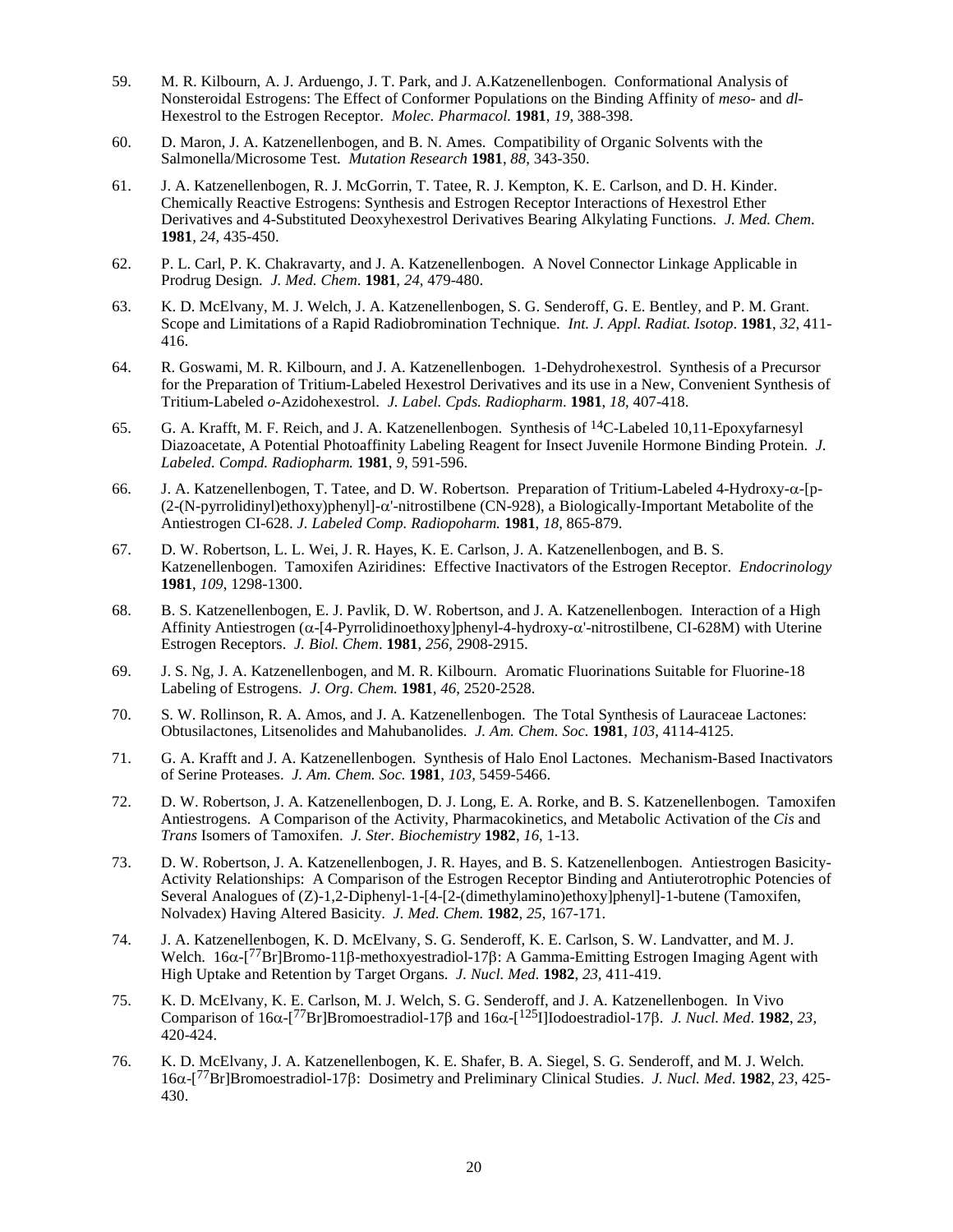- 77. P. K. Chakravarty, G. A. Krafft, and J. A. Katzenellenbogen. Haloenol Lactones: Enzyme-activated Irreversible Inactivators for Serine Proteases. Inactivation of α-Chymotrypsin. *J. Biol. Chem.* **1982**, *257*, 610-612.
- 78. P. Albaugh-Robertson and J. A. Katzenellenbogen. Silicon-Directed Selective Gamma Substitution of an α,β-Unsaturated Ester. *Tetrahedron Lett.* **1982**, *23*, 723-726.
- 79. S. G. Senderoff, K. D. McElvany, K. E. Carlson, D. F. Heiman, J. A. Katzenellenbogen, and M. J. Welch. Methodology for the Synthesis and Specific Activity Determination of 16α-[<sup>77</sup>Br]Bromoestradiol-17β and 16α-[77Br]11β-methoxyestradiol-17β, Two Estrogen Receptor-Binding Radiopharmaceuticals. *Int. J. Appl. Rad. Isotop.* **1982**, *33*, 545-551.
- 80. J. A. Katzenellenbogen and B. S. Katzenellenbogen. Considerations in the Design and Evaluation of Cytotoxic Estrogens. *Breast Cancer Research and Treatment* **1982**, *2*, 347-353.
- 81. D. W. Robertson and J. A. Katzenellenbogen. The Synthesis of the *E* and *Z* Isomers of the Antiestrogen Tamoxifen and Its Metabolite, Hydroxytamoxifen, in Tritium-Labeled Form. *J. Org. Chem*. **1982**, *47*, 2387- 2392.
- 82. S. W. Landvatter and J. A. Katzenellenbogen. Nonsteroidal Estrogens: Synthesis and Estrogen Receptor Binding Affinity of Derivatives of (3*R*\*,4*S*\*)-3,4-Bis(4-hydroxyphenyl)hexane (Hexestrol) and (2*R*\*,3*S*\*)- 2,3-Bis(4-hydroxyphenyl)pentane (Norhexestrol) Functionalized on the Side Chain. *J. Med. Chem.* **1982**, *25*, 1300-1307.
- 83. S. W. Landvatter, J. A. Katzenellenbogen, K. D. McElvany, and M. J. Welch. (2*R*\*,3*S*\*)-1-[125I]Iodo-2,3 bis(4-hydroxphenyl)pentane ([<sup>125</sup>I]Iodonorhexestrol) and (2 $R^*$ ,3 $S^*$ )-1-[<sup>77</sup>Br]Bromo-2,3-bis(4hydroxyphenyl)pentane ([77Br]Bromonorhexestrol), Two γ-Emitting Estrogens That Show Receptor-Mediated Uptake by Target Tissues In Vivo. *J. Med. Chem*. **1982**, *25*, 1307-1312.
- 84. P. K. Chakravarty, P. L. Carl, J. A. Katzenellenbogen, and M. J. Weber. Plasmin-Activated Prodrugs for Cancer Chemotherapy. 1. Synthesis and Biological Activity of Peptidylacivicin and Peptidylphenylenediamine Mustard. *J. Med. Chem*. **1983**, *26*, 633-638.
- 85. P. K. Chakravarty, P. L. Carl, M. J. Weber, and J. A. Katzenellenbogen. Plasmin-Activated Prodrugs for Cancer Chemotherapy. 2. Synthesis and Biological Activity of Peptidyl Derivatives of Doxorubicin. *J. Med. Chem*. **1983**, *26*, 638-644.
- 86. K. D. McElvany, K. E. Carlson, J. A. Katzenellenbogen, and M. J. Welch. Factors Affecting the Target Site Uptake Selectivity of Estrogen Radiopharmaceuticals: Serum Binding and Endogenous Estrogens. *J. Steroid Biochem*. **1983,** *18*, 635-641.
- 87. J. A. Katzenellenbogen, K. E. Carlson, D. F. Heiman, D. W. Robertson, L. L. Wei, and B. S. Katzenellenbogen. Efficient and Highly Selective Covalent Labeling of the Estrogen Receptor with  $[3H]$ -Tamoxifen Aziridine. *J. Biol. Chem*. **1983**, *258*, 3487-3495.
- 88. S. W. Landvatter, D. O. Kiesewetter, M. R. Kilbourn, J. A. Katzenellenbogen, and M. J. Welch. (2*R*\*,3*S*\*)-  $1-[18F]$  Fluoro-2,3-bis(4-hydroxyphenyl)pentane ( $[18F]$  fluoronorhexestrol), a Positron-Emitting Estrogen that Shows Highly-Selective, Receptor-Mediated Uptake by Target Tissues In Vivo. *Life Sciences* **1983**, *33*, 1933-1938.
- 89. M. J. Sofia, P. K. Chakravarty, and J. A. Katzenellenbogen. Synthesis of 5-Membered Halo Enol Lactone Analogs of α-Amino Acids: Potential Protease Suicide Substrates. *J. Org. Chem.* **1983**, *48*, 3318-3325.
- 90. P. Martin, H. Magdelenat, B. Benyahia, O. Rigaud, and J. A. Katzenellenbogen. New Approach for Visualizing Estrogen Receptors in Target Cells Using Inherently Fluorescent Ligands and Image Intensification. *Cancer Research* **1983**, *43*, 4956-4565.
- 91. P. Albaugh-Robertson and J. A. Katzenellenbogen. Selective γ-Substitution of α,β-Unsaturated Esters via α-Trimethylsilyl β,γ-Unsaturated Esters. *J. Org. Chem*. **1983,** *48*, 5288-5302**.**
- 92. S. B. Daniels, E. Cooney, M. J. Sofia, P. K. Chakravarty, and J. A. Katzenellenbogen. Haloenol Lactones: Potent Enzyme-Activated Irreversible Inhibitors for α-Chymotrypsin. *J. Biol. Chem*. **1983**, *258*, 15046- 15053.
- 93. F. J. Monsma, Jr., B. S. Katzenellenbogen, M. A. Miller, Y. S. Ziegler, and J. A. Katzenellenbogen. Characterization of the Estrogen Receptor and its Dynamics in MCF-7 Human Breast Cancer Cells Using a Covalently Attaching Antiestrogen. *Endocrinology* **1984**, *115*, 143-153.
- 94. R. Mohan and J. A. Katzenellenbogen. Silicon-Mediated Synthesis of Bibenzyl Systems: Synthesis of Ring and Side-Chain Functionalized Hexestrol Derivatives. *J. Org. Chem*. **1984**, *49*, 1238-1246.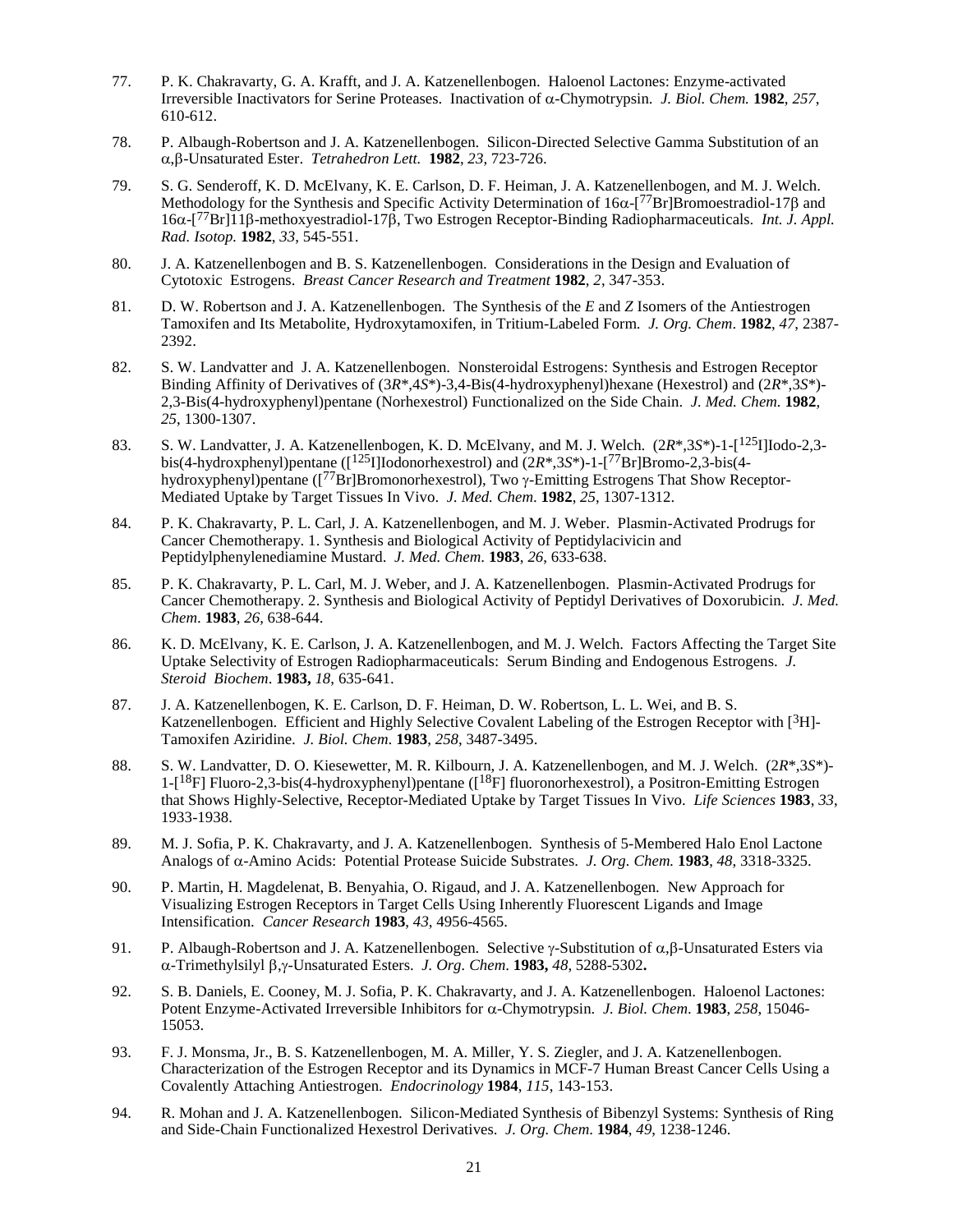- 95. D. O. Kiesewetter, M. R. Kilbourn, S. W. Landvatter, D. F. Heiman, J. A. Katzenellenbogen, and M. J. Welch. Preparation of Four Fluorine-18-Labeled Estrogens and Their Selective Uptakes in Target Tissues of Immature Rats. *J. Nucl. Med*. **1984**, *25*, 1212-1221.
- 96. G. C. A. Reiner, B. S. Katzenellenbogen, R. D. Bindal, and J. A. Katzenellenbogen. Biological Activity and Receptor Binding of a Strongly Interacting Estrogen in Human Breast Cancer Cells. *Cancer Research* **1984**, *44*, 2302-2308.
- 97. D. O. Kiesewetter, J. A. Katzenellenbogen, M. R. Kilbourn, and M. J. Welch. Synthesis of 16- Fluoroestrogens by Unusually Facile Fluoride Ion Displacement Reactions: Prospects for the Preparation of Fluorine-18 Labeled Estrogens. *J. Org. Chem.* **1984**, *49*, 4900-4905.
- 98. J. A. Katzenellenbogen, K. E. Carlson, B. S. Katzenellenbogen. Facile Geometric Isomerization of Phenolic Non-Steroidal Estrogens and Antiestrogens: Limitations to the Interpretation of Experiments Characterizing the Activity of Individual Isomers. *J. Steroid Biochem.* **1985**, *22*, 589-596.
- 99. R. D. Bindal and J. A. Katzenellenbogen. 1,2-Diaryl-3,4-dihydronaphthalenes: Photofluorogenic Ligands for the Estrogen Receptor. *J. Steroid Biochem.* **1985,** *23,* 929-937.
- 100. D. H. Kinder and J. A. Katzenellenbogen. Acylamido Boronic Acids and Difluoroborane Analogues of Amino Acids: Potent Inhibitors of Chymotrypsin and Elastase. *J. Med. Chem.* **1985**, *28*, 1917-1925.
- 101. M. J. Sofia and J. A. Katzenellenbogen. 3-(Acylamido)-4-phenyl-6(E)-(iodomethylidene)tetrahydro-2 pyranones. Synthesis of Novel Amino Acid Analogues. *J. Org. Chem*. **1985,** *50*, 2331-2336.
- 102. S. Naruto, I. Motoc, G. R. Marshall, S. B. Daniels, M. J. Sofia, and J. A. Katzenellenbogen. Analysis of the Interaction of Haloenol Lactone Suicide Substrates with α-Chymotrypsin Using Computer Graphics and Molecular Mechanics. *J. Am. Chem. Soc*. **1985**, *107*, 5262-5270.
- 103. L. L. Wei, B. S. Katzenellenbogen, D. W. Robertson, D. M. Simpson, and J. A. Katzenellenbogen. Nitrosourea and Nitrosocarbamate Derivatives of the Antiestrogen Tamoxifen as Potential Estrogen Receptor-Mediated Cytotoxic Agents in Human Breast Cancer Cells. *Breast Cancer Res. Treat.* **1986**, *7*, 77-90.
- 104. D. Y. Chi, D. O. Kiesewetter, J. A. Katzenellenbogen, M. R. Kilbourn and M. J. Welch. Halofluorination of Olefins: Elucidation of Reaction Characteristics and Applications in Labeling with the Positron-Emitting Radionuclide Fluorine-18. *J. Fluorine Chem.* **1986**, *31*, 99-113.
- 105. R. D. Bindal and J. A. Katzenellenbogen. 1,2-Bis(4-hydroxyphenyl)-3,4-dihydro-6-hydroxynaphthalene, a Photofluorogenic Ligand for the Estrogen Receptor. *Photochem. Photobiol*. **1986**, *43*, 121-126.
- 106. M. J. Sofia and J. A. Katzenellenbogen. Enol Lactone Inhibitors of Serine Proteases. The Effect of Regiochemistry on the Inactivation Behavior of Phenyl-Substituted (Halomethylene)tetra- and dihydrofuranones and (Halomethylene)tetrahydropyranones Toward α-Chymotrypsin: Stable Acyl Enzyme Intermediate. *J. Med. Chem.* **1986**, *29*, 230-238.
- 107. J. W. Brodack, M. R. Kilbourn, M. J. Welch, and J. A. Katzenellenbogen. NCA 16α-[18F]Fluoroestradiol-17β: The Effect of Reaction Vessel on Fluorine-18 Resolubilization, Product Yield, and Effective Specific Activity. *Appl. Radiat. Isot.* **1986**, *37*, 217-221.
- 108. F. G. Salituro, K. E. Carlson, J. F. Elliston, B. S. Katzenellenbogen, and J. A. Katzenellenbogen. <sup>[125</sup>I]Iododesethyl Tamoxifen Aziridine: Synthesis and Covalent Labeling of the Estrogen Receptor with an Iodine-Labeled Affinity Label. *Steroids* **1986**, *48*, 287-313.
- 109. J. A. Katzenellenbogen, K. E. Carlson, R. D. Bindal, R. L. Neeley, P. M. Martin, and H. P. Magdelenat, Fluorescence-Based Assay of Estrogen Receptor Using 12-Oxo-9(11)-dehydroestradiol-17β. *Analytical Biochem*. **1986**, *159*, 336-348.
- 110. M. J. Welch, D. Y. Chi, C. J. Mathias, M. R. Kilbourn, J. W. Brodack, and J. A. Katzenellenbogen. Biodistribution of N-Alkyl and N-Fluoroalkyl Derivatives of Spiroperidol; Radiopharmaceuticals for PET Studies of Dopamine Receptors. *Nucl. Med. Biol.* **1986,** *13*, 523-526.
- 111. J. W. Brodack, M. R. Kilbourn, M. J. Welch, and J. A. Katzenellenbogen. Application of Robotics to Radiopharmaceutical Preparation: Controlled Synthesis of Fluorine-18 16α-Fluoroestradiol-17β. *J. Nucl. Med*. **1986**, *27*, 714-721.
- 112. W. A. Boulanger and J. A. Katzenellenbogen. Structure-Activity Study of 6-Substituted 2-Pyranones as Inactivators of α-Chymotrypsin. *J. Med. Chem.* **1986**, *29*, 1159-1163.
- 113. W. A. Boulanger and J. A. Katzenellenbogen. 5-(Halomethyl)-2-pyranones as Irreversible Inhibitors of α-Chymotrypsin. *J. Med. Chem.* **1986**, *29*, 1483-1487.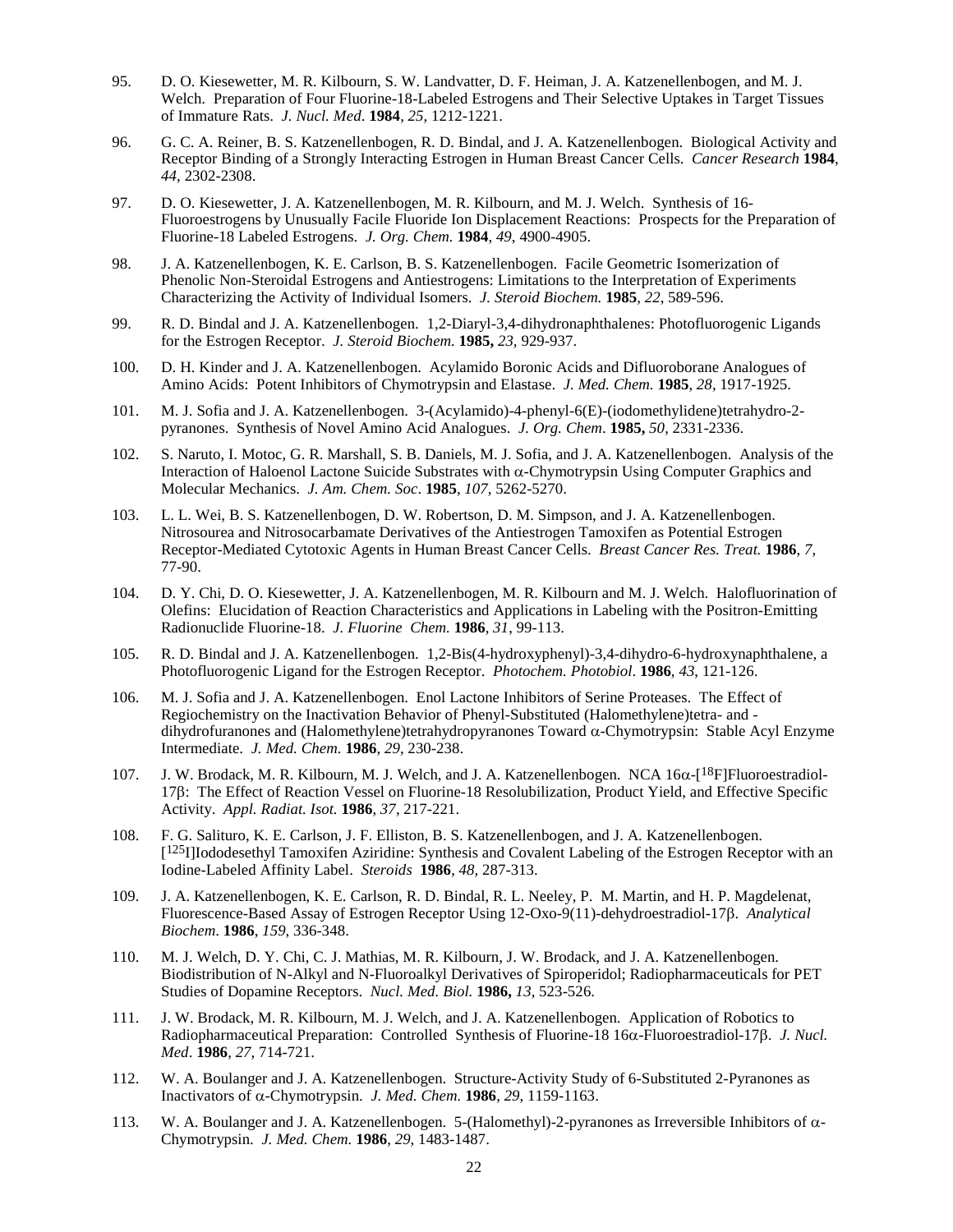- 114. D. Y. Chi, M. R. Kilbourn, J. A. Katzenellenbogen, J. W. Brodack, and M. J. Welch. Synthesis of No-Carrier-Added N-([18F]Fluoroalkyl)Spiperone Derivatives. *Int. J. Radiat. Appl. Instrum., Part A* **1986**, *37*, 1173-1180.
- 115. Y. Berthois, J. A. Katzenellenbogen, and B. S. Katzenellenbogen. Phenol Red in Tissue Culture Media is a Weak Estrogen: Implications Concerning the Study of Estrogen-Responsive Cells in Culture. *Proc. Natl. Acad. Sci. U.S.A.* **1986**, *83*, 2496-2500.
- 116. S. B. Daniels and J. A. Katzenellenbogen. Halo Enol Lactones: Studies on the Mechanism of Inactivation of α-Chymotrypsin. *Biochemistry* **1986**, *25*, 1436-1444.
- 117. S. C. Sondej and J. A. Katzenellenbogen. *gem*-Difluoro Compounds: A Convenient Preparation from Ketones and Aldehydes by Halogen Fluoride Treatment of 1,3-Dithiolanes. *J. Org. Chem*. **1986**, *51*, 3508- 3513.
- 118. B. Goz, C. Ganguli, M. Troconis, S. Wyrick, K. S. Ishaq, and J. A. Katzenellenbogen. Compounds that Inhibit Chymotrypsin and Cell Replication. *Biochem. Pharmacol.* **1986**, *35*, 3587-3591.
- 119. J. A. Katzenellenbogen, A. Scheeline, A. Mullick, and B. S. Katzenellenbogen. Appendix: Derivation and Analysis of a Lag-Decay Model for Protein Turnover Involving a Biosynthetic Precursor. *J. Biol. Chem*. **1986**, *261*, 13244-13246.
- 120. C. J. Mathias, M. J. Welch, J. A. Katzenellenbogen, J. W. Brodack, M. R. Kilbourn, K. E. Carlson, and D. O. Kiesewetter. Characterization of the Uptake of 16α-([18F]fluoro)-17β-Estradiol in DMBA-induced Mammary Tumors. *Nucl. Med. Biol. Int. J. Rad. Appl. Instrum. Part B* **1987**, *14,* 15-25.
- 121. T. L. Fevig, J. E. Lloyd, J. A. Zablocki, and J. A. Katzenellenbogen. Preparation, Receptor Binding, and Fluorescence Properties of Hexestrol-Fluorophore Conjugates: Evaluation of Site of Attachment, Fluorophore Structure, and Fluorophore-Ligand Spacing. *J. Med. Chem*. **1987**, *30*, 156-165.
- 122. T. L. Fevig and J. A. Katzenellenbogen. A Short, Stereoselective Route to 16α-(Substituted-Alkyl)Estradiol Derivatives. *J. Org. Chem* **1987**, *52*, 247-251.
- 123. D. M. Simpson, J. F. Elliston, and J. A. Katzenellenbogen. Desmethylnafoxidine Aziridine: An Electrophilic Affinity Label for the Estrogen Receptor with High Efficiency and Selectivity. *J. Steroid Biochem*. **1987**, *28*, 233-245.
- 124. R. D. Bindal, K. E. Carlson, G. C. A. Reiner, and J. A. Katzenellenbogen. 11β-Chloromethyl [3H]estradiol-17β: A Very High Affinity, Reversible Ligand for the Estrogen Receptor. *J. Steroid Biochem*. **1987**, *28*, 361-370.
- 125. S. J. Brandes and J. A. Katzenellenbogen. Fluorinated Androgens and Progestins: Molecular Probes for Androgen and Progesterone Receptors with Potential Use in Positron Emission Tomography. *Molec. Pharmacol.* **1987**, *32*, 391-403.
- 126. D. Y. Chi, M. R. Kilbourn, J. A. Katzenellenbogen, and M. J. Welch. Fluoroalkylation: A Rapid and Efficient Method for the Fluoroalkylation of Amines and Amides. Development of a Method Suitable for Incorporation of the Short-lived Positron Emitting Radionuclide Fluorine-18. *J. Org. Chem*. **1987**, *52*, 658- 664.
- 127. J. F. Elliston, J. A. Zablocki, B. S. Katzenellenbogen, and J. A. Katzenellenbogen. Ketononestrol Aziridine, an Agonistic Estrogen Receptor Affinity Label: Study of its Bioactivity and Estrogen Receptor Covalent Labeling. *Endocrinology* **1987**, *121*, 667-676.
- 128. J. A. Zablocki, J. A. Katzenellenbogen, K. E. Carlson, M. J. Norman, and B. S. Katzenellenbogen. Estrogenic Affinity Labels: Synthesis, Irreversible Receptor Binding, and Bioactivity of Aziridine-Substituted Hexestrol Derivatives. *J. Med. Chem*. **1987**, *30*, 829-838.
- 129. R. D. Bindal and J. A. Katzenellenbogen. Steric Factors in Amide-Directed Metalations of *N,N*-Dialkyl-6 methoxynaphthalene-2-carboxamides: Synthesis of a Sterically Perturbed Acylnaphthol. *J. Org. Chem.* **1987**, *52*, 3181-3185.
- 130. M. A. Mintun, M. J. Welch, B. A. Siegel, C. J. Mathias, J. W. Brodack, A. H. McGuire, and J. A. Katzenellenbogen. Breast Cancer: PET Imaging of Estrogen Receptors. *Radiology* **1988**, *169*, 45-48.
- 131. S. J. Brandes and J. A. Katzenellenbogen. Fundamental Considerations in the Design of Fluorine-18 Labeled Progestins and Androgens as Imaging Agents for Receptor-Positive Tumors of the Breast and Prostate. *Nucl. Med. Biol. (Int. J. Radiat. Appl. Instrum., Part B)* **1988**, *15*, 53-67.
- 132. M. J. Welch, J. A. Katzenellenbogen, C. J. Mathias, J. W. Brodack, K. E. Carlson, D. Y. Chi, C. S. Dence, M. R. Kilbourn, J. S. Perlmutter, M. E. Raichle, and M. M. Ter-Pogossian. N-(3-[<sup>18</sup>F]Fluoropropyl)-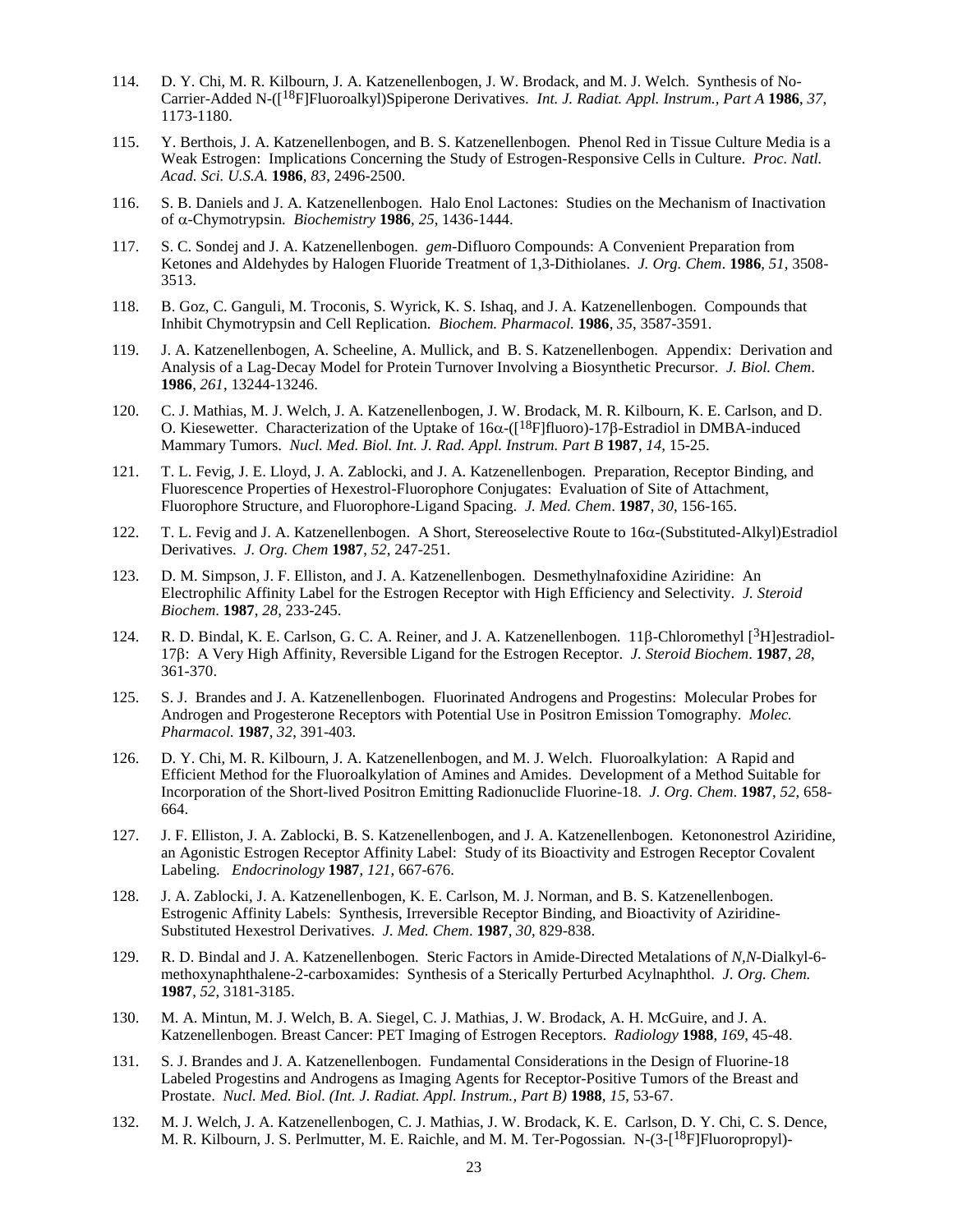Spiperone: The Preferred <sup>18</sup>F Labeled Spiperone Analog for Positron Emission Tomographic Studies of the Dopamine Receptor. *Nucl. Med. Biol. (Int. J. Radiat. Appl. Instrum., Part B*) **1988**, *15*, 83-97.

- 133. R. D. Bindal, K. E. Carlson, B. S. Katzenellenbogen, and J. A. Katzenellenbogen. Lipophilic Impurities, Not Phenolsulfonphthalein, Account for the Estrogenic Activity in Commercial Preparations of Phenol Red. *J. Steroid Biochem.* **1988**, *31*, 287-293.
- 134. T. L. Fevig, M. K. Mao, and J. A. Katzenellenbogen. Estrogen Receptor Binding Tolerance of 16α-Substituted Estradiol Derivatives. *Steroids* **1988**, *51,* 471-497.
- 135. K. E. Carlson, S. J. Brandes, M. G. Pomper, and J. A. Katzenellenbogen. Uptake of Three [3H]Progestins by Target Tissues *In Vivo*: Implications for the Design of Diagnostic Imaging Agents. *Nucl. Med. Biol. (Int. J. Radiat. Appl. Instrum. B)* **1988**, *15,* 403-408.
- 136. S. A. Haroutounian and J. A. Katzenellenbogen. Hydroxystilbazoles and Hydroxyazapenanthrenes: Photocyclization and Fluorescence Studies. *Photochem. Photobiol.* **1988**, *47*, 503-516.
- 137. G. M. Anstead, J. Altenbach, S. R. Wilson, and J. A. Katzenellenbogen. 2,3-Diarylindenes and 2,3- Diarylindenones: Synthesis, Molecular Structure, Photochemistry, Estrogen Receptor Binding Affinity, and Comparisons with Related Triarylethylenes. *J. Med. Chem*. **1988**, *31*, 1316-1326.
- 138. M. G. Pomper, J. A. Katzenellenbogen, M. J. Welch, J. W. Brodack, and C. J. Mathias. 21-<sup>[18</sup>F]Fluoro-16α-ethyl-19-norprogesterone: Synthesis and Target Tissue Selective Uptake of a Progestin Receptor Based Radiotracer for Positron Emission Tomography. *J. Med. Chem.* **1988**, *31*, 1360-1363.
- 139. R. D. Bindal and J. A. Katzenellenbogen. Bis(4-hydroxyphenyl)[2-(phenoxysulfonyl)phenyl]methane: Isolation and Structure Elucidation of a Novel Estrogen from Commercial Preparations of Phenol Red (Phenolsulfonphthalein). *J. Med. Chem.* **1988**, *31*, 1978-1983.
- 140. G. M. Anstead and J. A. Katzenellenbogen. Optimizing of 2,3-Diarylindenes as Fluorescent Estrogens: Variation of the Acceptor Group, Ortho Substitution of the 2-Ring, and C-1 Methylation. *J. Med Chem*. **1988**, *31*, 1754-1761.
- 141. G. M. Anstead and J. A. Katzenellenbogen. Fluorescence Properties of 2,3-Diarylindenes. *J. Phys. Chem*. **1988**, *92*, 6249-6258.
- 142. K. E. Carlson, M. Coppey, H. Magdelenat, and J. A. Katzenellenbogen. Receptor Binding of NBD-Labeled Fluorescent Estrogens and Progestins in Whole Cells and Cell-Free Preparations. *J. Steroid Biochem.* **1989**, *32*, 345-355.
- 143. S. Sasson and J. A. Katzenellenbogen. Reversible, Positive Cooperative Interaction of 11β-Chloromethyl- [3H]Estradiol-17β with the Calf Uterine Estrogen Receptor. *J. Steroid Biochem.* **1989**, *33*, 859-865.
- 144. G. M. Anstead, J. L. Ensign, C. S. Peterson, and J. A. Katzenellenbogen. 2-Arylindenes and 2- Arylindenones: Synthesis of Probes to Study the Binding Orientation of Unsymmetrical Nonsteroidal Ligands to the Estrogen Receptor. *J. Org. Chem.* **1989**, *54,* 1485-1491.
- 145. G. M. Anstead, S. R. Wilson, and J. A. Katzenellenbogen. 2-Arylindenes and 2-Arylindenones: Molecular Structures and Considerations in the Binding Orientation of Unsymmetrical Non-Steroidal Ligands to the Estrogen Receptor. *J. Med. Chem.* **1989**, *32*, 2163-2171.
- 146. G. M. Anstead, C. S. Peterson, and J. A. Katzenellenbogen. Hydroxylated 2,3-Diarylindenes: Synthesis, Estrogen Receptor Binding Affinity, and Binding Orientation Considerations. *J. Steroid Biochem.* **1989**, *33*, 877-887.
- 147. W. Dai, R. Srinivasan, and J. A. Katzenellenbogen. Azophilic Addition of Alkyllithium Reagents to Fluorenimines. The Synthesis of Secondary Amines. *J. Org. Chem.* **1989**, *54,* 2204-2208.
- 148. D-J. Baek, S. B. Daniels, P. E. Reed, and J. A. Katzenellenbogen. Resolution and Determination of the Absolute Stereochemistry of α- and β-Aryl-Substituted γ-Methylenevalerolactones, Alternate Substrate Inhibitors for Serine Proteases. *J. Org. Chem*. **1989**, *54,* 3963-3972.
- 149. K. W. Harlow, D. M. Smith, J. A. Katzenellenbogen, G. L. Greene, and B. S. Katzenellenbogen. Identification of Cysteine 530 as the Covalent Attachment Site of an Affinity-labeling Estrogen (Ketononestrol Aziridine) and Antiestrogen (Tamoxifen Aziridine) in the Human Estrogen Receptor. *J. Biol. Chem.* **1989**, *264*, 17476-17485.
- 150. K. G. Pinney, K. E. Carlson, and J. A. Katzenellenbogen. [3H]DU41165: A High Affinity Ligand and Novel Photoaffinity Labeling Reagent for the Progesterone Receptor. *J. Steroid Biochem.* **1990,** *35*, 179- 189.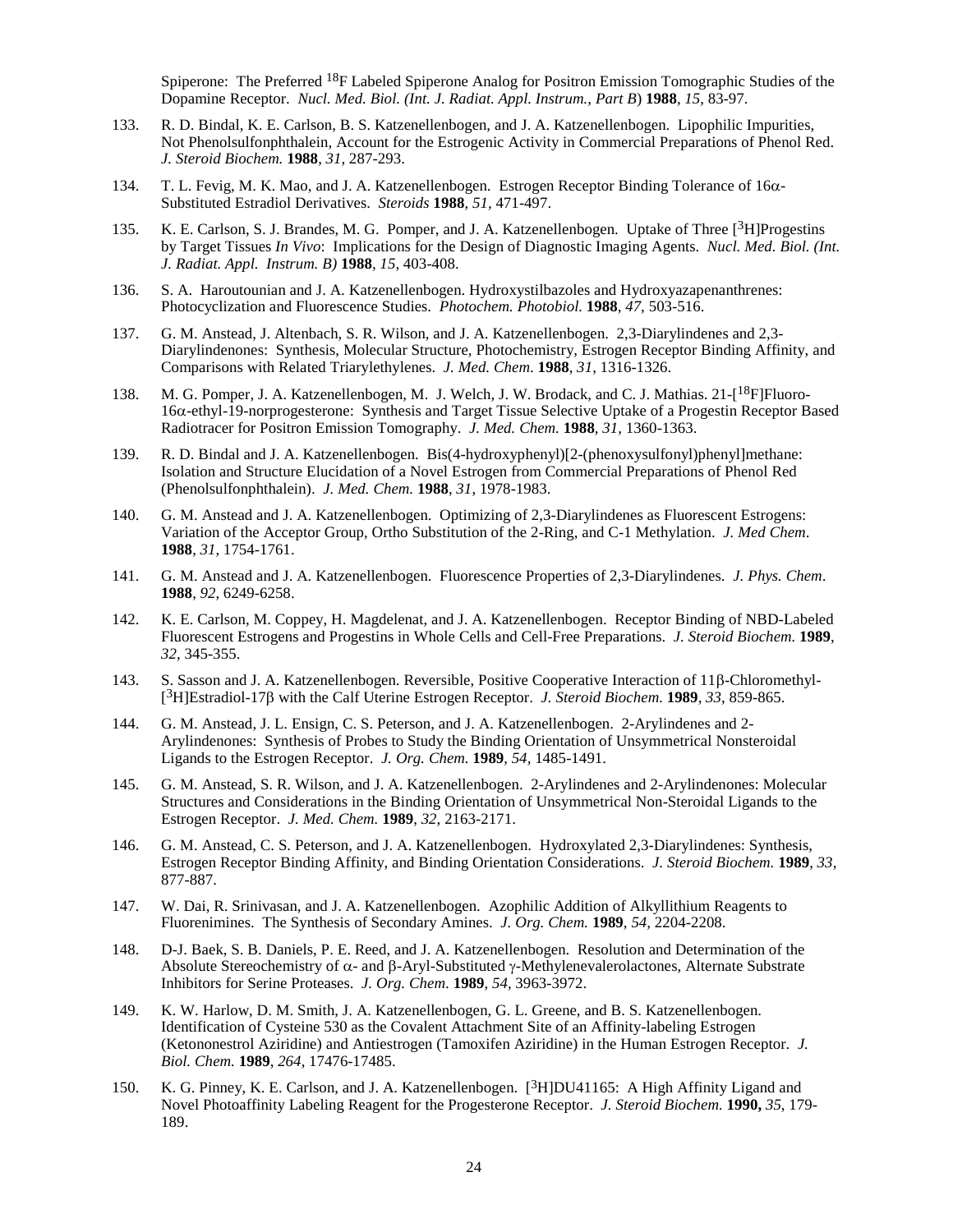- 151. S. S. Pochapsky, H. F. VanBrocklin, M. J. Welch, and J. A. Katzenellenbogen. Synthesis and Tissue Distribution of Fluorine-18 Labeled Trifluorohexadecanoic Acids. Considerations in the Development of Metabolically Blocked Myocardial Imaging Agents. *Bioconj. Chem.* **1990**, *1*, 231-244.
- 152. M. G. Pomper, K. G. Pinney, K. E. Carlson, H. F. Van Brocklin, C. J. Mathias, M. J. Welch, and J. A. Katzenellenbogen. Target Tissue Uptake Selectivity of Three Fluorine-substituted Progestins: Potential Imaging Agents for Receptor-positive Breast Tumors. *Nucl. Med. Biol.* **1990**, *17*, 309-319.
- 153. K. E. Carlson and J. A. Katzenellenbogen. A Comparative Study of the Selectivity and Efficiency of Target Tissue Uptake of Five-Tritium Labeled Androgens in the Rat. *J. Steroid Biochem.* **1990***, 36,* 549-561.
- 154. H. F. VanBrocklin, J. W. Brodack, C. J. Mathias, M. J. Welch, J. A. Katzenellenbogen, J. F. Keenan, and G. J. Mizejewski. Binding of 16α-[18F]Fluoro-17β-Estradiol to Alphafetoprotein in Sprague-Dawley Female Rats Affects Blood Levels. *Nuc. Med. Biol.* **1990***, 17,* 769-773.
- 155. G. M. Anstead and J. A. Katzenellenbogen. Design of Integrated Fluorescent Estrogens: The Second Donor Effect on the Absorption, Fluorescence, and Ground-State Molecular Orbital Properties of *trans*-4,4'- Methoxynitrostilbene Systems. *J. Phys. Chem*. **1990**, *94*, 1328-1334.
- 156. G. M. Anstead, C. S. Peterson, K. G. Pinney, S. R. Wilson, and J. A. Katzenellenbogen. Torsionally and Hydrophobically Modified 2,3-Diarylindenes as Estrogen Receptor Ligands. *J. Med. Chem.* **1990**, *33*, 2726-2734.
- 157. M. G. Pomper, H. VanBrocklin, A. M. Thieme, R. D. Thomas, D. O. Kiesewetter, K. E. Carlson, C. J. Mathias, M. J. Welch, and J. A. Katzenellenbogen. 11β-Methoxy-, 11β-Ethyl- and 17α-Ethynyl-Substituted 16α-Fluoroestradiols: Receptor-Based Imaging Agents with Enhanced Uptake Efficiency and Selectivity. *J. Med. Chem.* **1990**, *33,* 3143-3155.
- 158. D-J. Baek, P. E. Reed, S. B. Daniels, and J. A. Katzenellenbogen. Alternate Substrate Inhibitors of α-Chymotrypsin: Enantioselective Interaction of Aryl-Substituted Enol Lactones. *Biochemistry* **1990**, *29*, 4305-4311.
- 159. R. D. Bindal, J. T. Golab, and J. A. Katzenellenbogen. Ab Initio Calculations on N-Methylmethanesulfonamide and Methyl Methanesulfonate for the Development of Force Field Torsional Parameters and Their Use in the Conformational Analysis of Some Novel Estrogens. *J. Am. Chem. Soc.*  **1990**, *112*, 7861-7868.
- 160. P. E. Reed and J. A. Katzenellenbogen. Proline-Valine Pseudo Peptide Enol Lactones. Effective and Selective Inhibitors of Chymotrypsin and Human Leukocyte Elastase. *J. Biol. Chem.* **1991***, 266,* 13-21.
- 161. A. Liu, J. A. Katzenellenbogen, H. F. VanBrocklin, C. J. Mathias, and M. J. Welch. 20- [18F]Fluoromibolerone, a Positron-Emitting Radiotracer for Androgen Receptors: Synthesis and Tissue Distribution Studies. *J. Nucl.Med.* **1991***, 32*, 81-88.
- 162. J. P. DiZio, R. Fiaschi, A. Davison, A. G. Jones, and J. A. Katzenellenbogen. Progestin-Rhenium Complexes: Metal-Labeled Steroids with High Receptor Binding Affinity, Potential Receptor-Directed Agents for Diagnostic Imaging or Therapy. *Bioconjugate Chem.* **1991,** *2,* 353-366.
- 163. P. E. Reed and J. A. Katzenellenbogen. β-Substituted β-Phenylpropionyl Chymotrypsins. Structural and Stereochemical Features in Stable Acyl Enzymes. *J. Med. Chem.* **1991**, *34*, 1162-1176.
- 164. D. J. Baek and J. A. Katzenellenbogen. Halo Enol Lactone Inhibitors of Chymotrypsin: Burst and Enantioselectivity of Inactivation, *Biochem. Biophys. Res. Commun.* **1991**, *178,* 1335-1342.
- 165. G. M. Anstead, R. Srinivasan, C. S. Peterson, S. R. Wilson, and J. A. Katzenellenbogen. 1,2- Diarylindano[*a*]indane: A Molecule with Skewed, Cofacially Disposed Aromatic Moieties and a Long C-C Single Bond. *J. Am. Chem. Soc.* **1991**, *113,* 1378-1385.
- 166. A. H. McGuire, F. Dehdashti, B. A. Siegel, A. P. Lyss, J. W. Brodack, C. J. Mathias, M. A. Mintun, J. A. Katzenellenbogen, and M. J. Welch. Positron Tomographic Assessment of  $16\alpha$ -[<sup>18</sup>F]Fluoro-17β-Estradiol Uptake in Metastatic Breast Carcinoma. *J. Nucl. Med.* **1991**, *32*, 1526-1531.
- 167. F. Dehdashti, A. H. McGuire, H. F. VanBrocklin, B. A. Siegel, D. P. Andriole, M. G. Pomper, J. A. Katzenellenbogen, and M. J. Welch. Assessment of  $21-[^{18}F]$ Fluoro-16 $\alpha$ -Ethyl-19-Norprogesterone as a Positron-Emitting Radiopharmaceutical for the Detection of Progestin Receptors in Human Breast Carcinomas. *J. Nucl. Med.* **1991**, *32*, 1532-1537.
- 168. K. G. Pinney, K. E. Carlson, B. S. Katzenellenbogen, and J. A. Katzenellenbogen. Efficient and Selective Photoaffinity Labeling of the Estrogen Receptor Using Two Nonsteroidal Ligands that Embody Aryl Azide or Tetrafluoroaryl Azide Photoreactive Functions. *Biochemistry* **1991**, *30,* 2421-2431.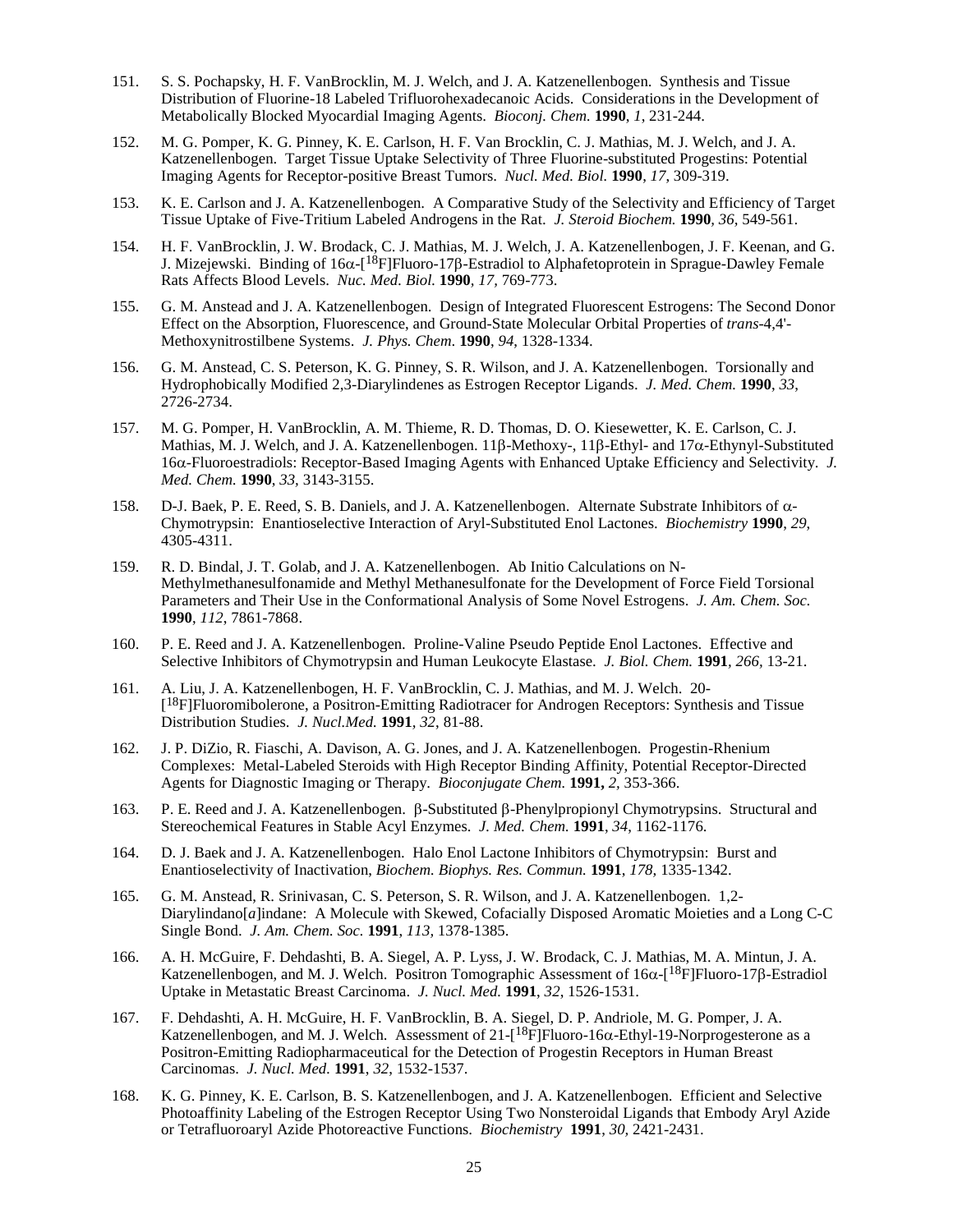- 169. P. E. Reed and J. A. Katzenellenbogen. Synthesis of Proline-Valine Pseudodipeptide Enol Lactones, Serine Protease Inhibitors. *J. Org. Chem.* **1991**, *56*, 2624-2634.
- 170. K. G. Pinney and J. A. Katzenellenbogen. Synthesis of a Tetrafluoro-Substituted Aryl Azide and Its Protio Analogue as Photoaffinity Labeling Reagents for the Estrogen Receptor. *J. Org. Chem*. **1991**, *56*, 3125- 3133.
- 171. D. S. Vicini, G. K. Ogilvie, J. A. Katzenellenbogen, and K. Carlson. Measurement of Estrogen Receptors in Normal and Neoplastic Lymph Node Tissue from Dogs. *Am. J. Vet. Res.* **1991**, *52*, 2055-2059.
- 172. S. Lin, W. S. Struve, G. M. Anstead, and J. A. Katzenellenbogen. Time-Resolved Fluorescence Spectroscopy of Solvatochromic 2,3-Diarylindenes. *J. Phys. Chem.* **1991**, *95,* 3919-3923.
- 173. S. A. Haroutounian, J. P. DiZio, and J. A. Katzenellenbogen. Aromatic Fluorination by Silver-Ion Promoted Decomposition of Aryl Diazo Sulfides: Efficient Utilization of Substoichiometric Levels of Fluoride Ion. *J. Org. Chem.* **1991**, *56,* 4993-4996*.*
- 174. W. Dai and J. A. Katzenellenbogen. Stereoselective *Z* and *E*-Bromo Enol Lactonization of Alkynoic Acids. *J. Org. Chem.* **1991**, *56*, 6893-6896.
- 175. K. G. Pinney, K. E. Carlson, and J. A. Katzenellenbogen. Nonsteroidal Estrogens Bearing Acyl Azide Functions: Potential Electrophilic and Photoaffinity Labeling Agents for the Estrogen Receptor. *Steroids*  **1992**, *57*, 222-232.
- 176. H. F. VanBrocklin, M. G. Pomper, K. E. Carlson, M. J. Welch, and J. A. Katzenellenbogen. Preparation and Evaluation of 17-Ethynyl-substituted 16α-[18F]Fluoroestradiols: Selective Receptor-based PET Imaging Agents. *Nucl. Med. Biol.* **1992**, *19*, 363-374.
- 177. J. P. DiZio, K. E. Carlson, C. J. Bannochie, M. J. Welch, E. von Angerer, and J. A. Katzenellenbogen. Estrogen Platinum-Diamine Complexes: Preparation of a Non-Steroidal Estrogen Platinum-Diamine Complex Labeled with Platinum-191 and a Study of Its Binding to the Estrogen Receptor *In Vitro* and its Tissue Distribution *In Vivo. J. Steroid Biochem. Molec. Biol.* **1992**, *42,* 363-373.
- 178. M. G. Pomper, M. J. Kochanny, A. M. Thieme, K. E. Carlson, H. F. VanBrocklin, C. J. Mathias, M. J. Welch, and J. A. Katzenellenbogen. Fluorine-substituted Corticosteroids: Synthesis and Evaluation as Potential Receptor-based Imaging Agents for Positron Emission Tomography of the Brain. *Nucl Med. Biol.*  **1992**, *19,* 461-480.
- 179. G. W. Bemis, G. Carlson-Golab, and J. A. Katzenellenbogen. A Molecular Dynamics Study of Chymotrypsin Acyl Enzymes. *J. Am. Chem. Soc.* **1992**, *114,* 570-578.
- 180. J. P. DiZio, C. J. Anderson, A. Davison, G. J. Ehrhardt, K. E. Carlson, M. J. Welch, and J. A. Katzenellenbogen. Technetium- and Rhenium-Labeled Progestins: Synthesis, Receptor Binding and In Vivo Distribution of 11β-Substituted Progestin Labeled with Technetium-99 and Rhenium-186. *J. Nucl. Med.* **1992**, *33*, 558-569.
- 181. A. Liu, C. S. Dence, M. J. Welch, and J. A. Katzenellenbogen. Fluorine-18-Labeled Androgens: Radiochemical Synthesis and Tissue Distribution Studies on Six Fluorine-Substituted Androgens, Potential Imaging Agents for Prostatic Cancer. *J. Nucl. Med.* **1992**, *33,* 724-734.
- 182. K. J. Hwang, J. P. O'Neil, and J. A. Katzenellenbogen. 5,6,11,12-Tetrahydrochrysenes: Synthesis of Rigid Stilbene Systems Designed to be Fluorescent Ligands for the Estrogen Receptor. *J. Org. Chem.* **1992**, *57*, 1262-1271.
- 183. J. A. Katzenellenbogen, R. Rai, and W. Dai. Enol Lactone Derivatives as Inhibitors of Human Neutrophil Elastase and Trypsin-Like Proteases. *Bioorganic Medicinal Chem. Lett.* **1992***, 2,* 1399-1404.
- 184. A. Liu, K. E. Carlson, and J. A. Katzenellenbogen. Synthesis of High Affinity Fluorine-Substituted Ligands for the Androgen Receptor. Potential Agents for Imaging Prostatic Cancer by Positron Emission Tomography. *J. Med. Chem.* **1992**, *35*, 2113-2129.
- 185. R. Rai and J. A. Katzenellenbogen. Guanidino-Substituted Enol Lactones as Selective, Mechanism-Based Inhibitors of Trypsin-like Serine Proteases. *J. Med. Chem.* **1992**, *35,* 4150-4159.
- 186. R. Rai and J. A. Katzenellenbogen. Effect of Conformational Mobility and Hydrogen-Bonding Interactions on the Selectivity of Some Guanidino-Aryl Substituted Mechanism-Based Inhibitors of Trypsin-like Serine Proteases. *J. Med. Chem.* **1992**, *35,* 4297-4305.
- 187. K. J. Hwang, K. E. Carlson, G. M. Anstead, and J. A. Katzenellenbogen. Donor-Acceptor Tetrahydrochrysenes, Inherently Fluorescent, High-Affinity Ligands for the Estrogen Receptor: Binding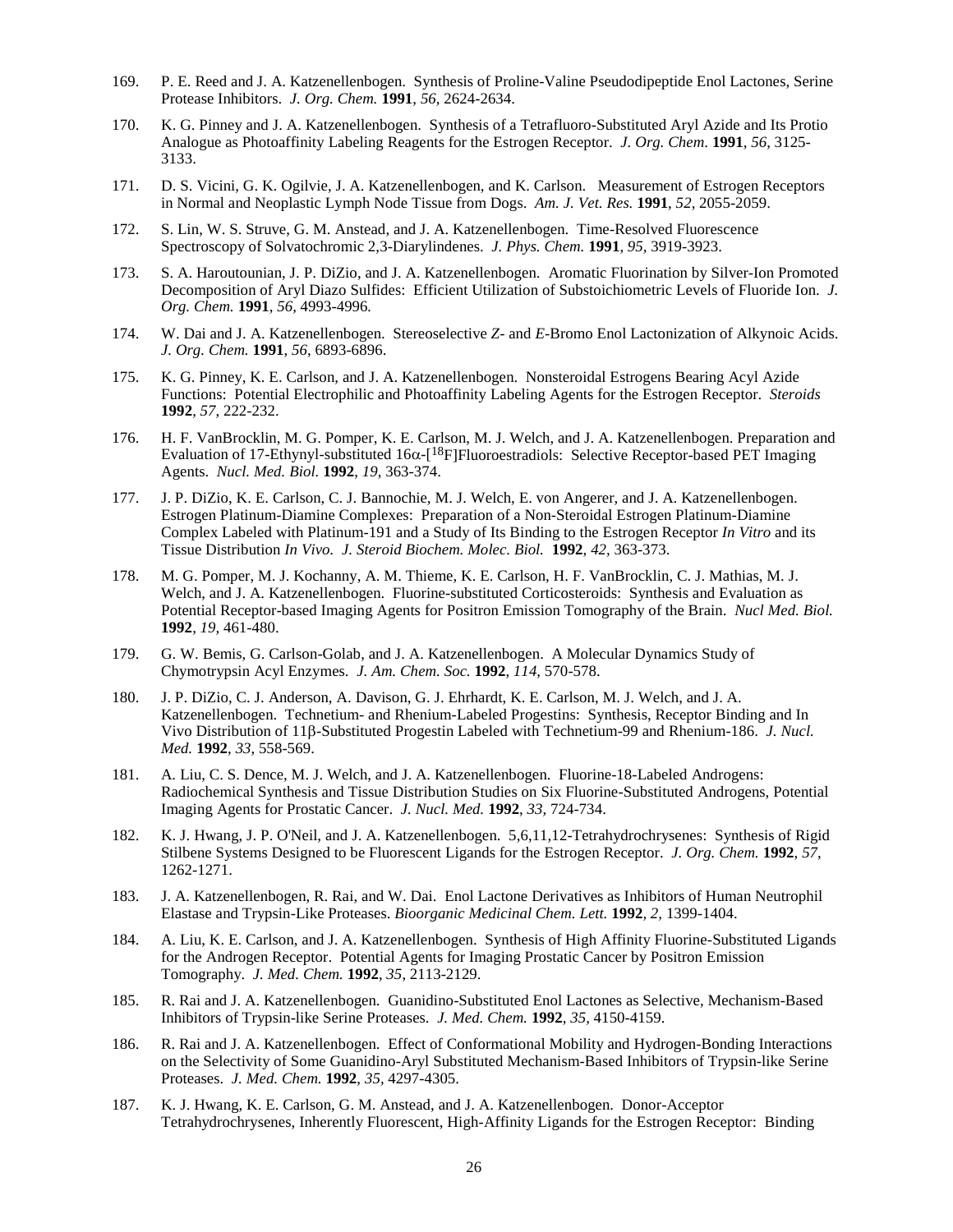and Fluorescence Characteristics, and Fluorometric Assay for Receptor. *Biochemistry* **1992**, *31,* 11536- 11545.

- 188. A. N. French, E. Napolitano, H. F. VanBrocklin, R. N. Hanson, M. J. Welch, and J. A. Katzenellenbogen. Synthesis, Radiolabeling and Tissue Distribution of 11β-Fluoroalkyl and 11β-Fluoroalkoxy-substituted Estrogens: Target Tissue Uptake Selectivity and Defluorination of a Homologous Series of Fluorine-18- Labeled Estrogens. *Nucl. Med. Biol.* **1993**, *20,* 31-47.
- 189. A. N. French, S. R. Wilson, M. J. Welch, and J. A. Katzenellenbogen. A Synthesis of 7 $\alpha$ -Substituted Estradiols: Synthesis and Biological Evaluation of a 7α-Pentyl-Substituted BODIPY Fluorescent Conjugate and a Fluorine-18-labeled 7α-Pentylestradiol Analog. *Steroids* **1993**, *58,* 157-169.
- 190. G. M. Anstead, K. J. Hwang, and J. A. Katzenellenbogen. Characterization of the Spectroscopic Properties of a Tetrahydrochrysene System Containing a Rigidified Hydroxynitrostilbene Chromophore: An Inherently Fluorescent Ligand Designed for the Estrogen Receptor. *Photochem. Photobiol.* **1993**, *57*, 616-628.
- 191. J. A. Katzenellenbogen, C. J. Mathias, H. F. VanBrocklin, J. W. Brodack, and M. J. Welch. Titration of the *In Vivo* Uptake of 16α-[<sup>18</sup>F]Fluoroestradiol by Target Tissues in the Rat: Competition by Tamoxifen, and Implications for Quantitating Estrogen Receptors *In Vivo* and the Use of Animal Models in Receptor-Binding Radiopharmaceutical Development. *Nucl. Med. Biol.* **1993**, *20,* 735-745.
- 192. H. F. VanBrocklin, P. A. Rocque, H. V. Lee, K. E. Carlson, and J. A. Katzenellenbogen. 16β- [18F]Fluoromoxestrol: A Potent, Metabolically Stable Positron Emission Tomography Imaging Agent for Estrogen Receptor Positive Human Breast Tumors. *Life Sciences* **1993***, 53,* 811-819.
- 193. M. J. Kochanny, T. Härd, and J. A. Katzenellenbogen. Synthesis and NMR Spectrum of [13C18]-*meso*-Hexestrol, a Fully Carbon-13 Substituted Ligand for NMR Studies of the Estrogen Receptor. *Magnetic Res. Chem.* **1993**, *31*, 977-986.
- 194. P. R. Kym, K. E. Carlson, and J. A. Katzenellenbogen. Progestin 16α,17α-Dioxolane Ketals as Molecular Probes for the Progesterone Receptor: Synthesis, Binding Affinity, and Photochemical Evaluation. *J. Med. Chem.* **1993**, *36*, 1111-1119.
- 195. M. J. Kochanny, H. F. VanBrocklin, P. R. Kym, K. E. Carlson, J. P. O'Neil, T. A. Bonasera, M. J. Welch, and J. A. Katzenellenbogen. Fluorine-18-Labeled Progestin Ketals: Synthesis and Target Tissue Uptake Selectivity of Potential Imaging Agents for Receptor-Positive Breast Tumors. *J. Med. Chem.* **1993**, *36*, 1120-1127.
- 196. H. F. VanBrocklin, K. E. Carlson, J. A. Katzenellenbogen, and M. J. Welch. 16β-([18F]Fluoro)estrogens: Systematic Investigation of a New Series of Fluorine-18-Labeled Estrogens as Potential Imaging Agents for Estrogen-Receptor-Positive Breast Tumors. *J. Med. Chem*. **1993**, *36*, 1619-1629.
- 197. Y. S. Choe and J. A. Katzenellenbogen. Tetrabutylammonium Fluoride-Induced Conversion of Tresylates to Mesylates. *Tetrahedron Lett.* **1993**, *34*, 1579-1580.
- 198. W. Dai and John A. Katzenellenbogen. New Approaches to the Synthesis of Alkyl-Substituted Enol Lactone Systems, Inhibitors of the Serine Protease Elastase. *J. Org. Chem.* **1993**, *58,* 1900-1908.
- 199. P. R. Kym, G. M. Anstead, K. G. Pinney, S. R. Wilson, and J. A. Katzenellenbogen. Molecular Structures, Conformational Analysis, and Preferential Modes of Binding of 3-Aroyl-2-arylbenzo[*b*]thiophene Estrogen Receptor Ligands: LY117018 and Aryl Azide Photoaffinity Labeling Analogs. *J. Med. Chem.* **1993**, *36*, 3910-3922.
- 200. D. Y. Chi and J. A. Katzenellenbogen, Selective Formation of Heterodimeric Bis-Bidentate Aminothiol-Oxometal Complexes of Rhenium(V). *J. Am. Chem. Soc.* **1993,** *115,* 7045-7046*.*
- 201. R. A. Goldstein, J. A. Katzenellenbogen, Z. A. Luthey-Schulten, D. A. Seielstad, and P. G. Wolynes. Three-Dimensional Model for the Hormone Binding Domains of Steroid Receptors. *Proc. Natl. Acad. Sci. (USA)* **1993**, *90,* 9949-9953.
- 202. K. E. Bergmann, S. W. Landvatter, P. G. Rocque, K. E. Carlson, M. J. Welch, and J. A. Katzenellenbogen. Oxohexestrol Derivatives Labeled with Fluorine-18. Synthesis, Receptor Binding, and *In Vivo* Distribution of Two Non-steroidal Estrogens as Potential Breast Tumor Imaging Agents. *Nucl. Med. Biol.* **1994**, *21*, 25-39.
- 203. J. P. O'Neil, S. R. Wilson, and J. A. Katzenellenbogen. Preparation and Structural Characterization of Monoamine—Monamide Bis(thiol) Oxo Complexes of Technetium(V) and Rhenium(V). *Inorg. Chem.*  **1994**, *33*, 319-323.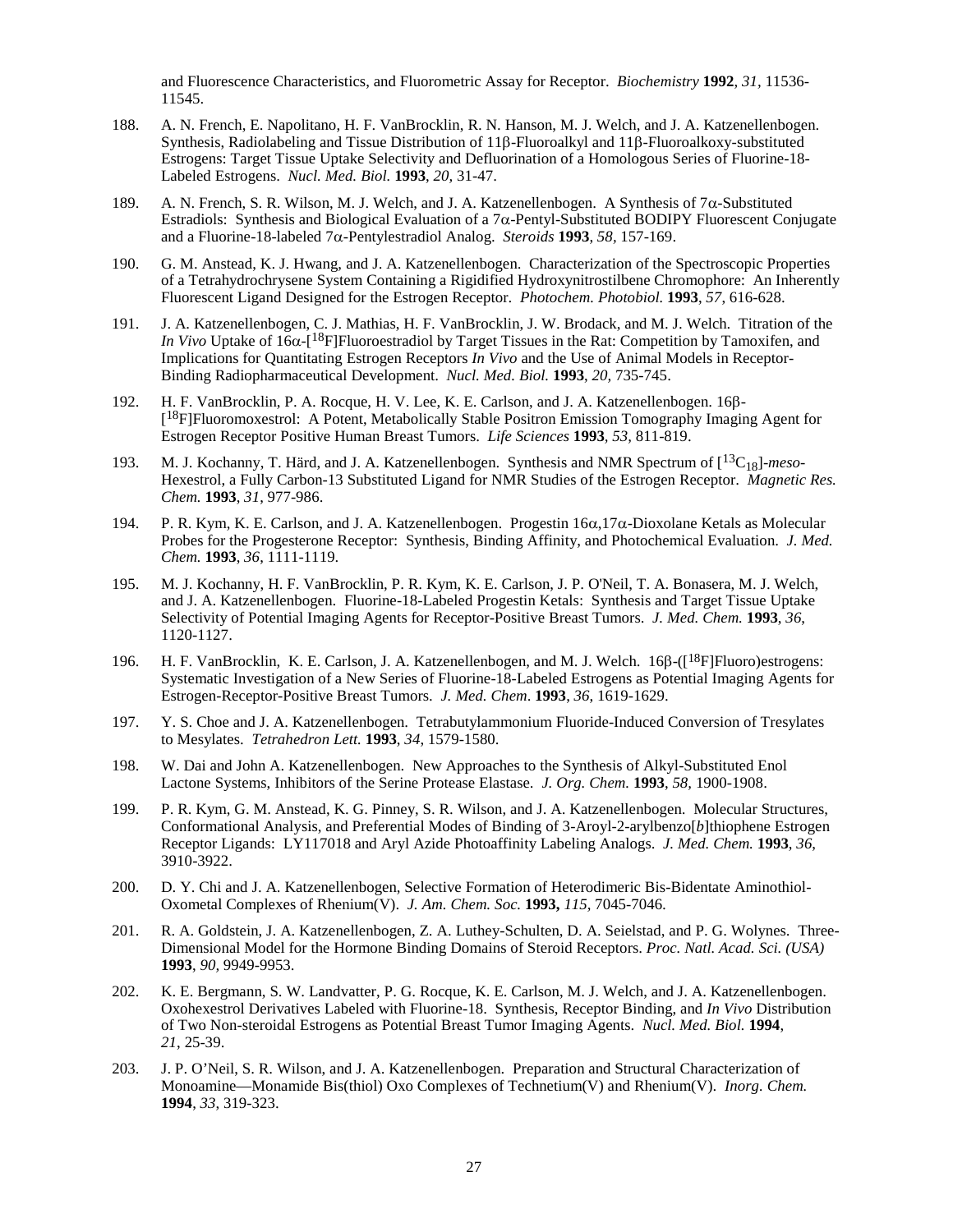- 204. G. M. Anstead, K. E. Carlson, P. R. Kym, K-J. Hwang, and J. A. Katzenellenbogen. The Effect of Acceptor Group Variation on the Solvatochromism of Donor-Acceptor Fluorophores. *Photochem. Photobiol.* **1994**, *58*, 785-794.
- 205. H. F. VanBrocklin, A. Liu, M. J. Welch, J. P. O'Neil, and J. A. Katzenellenbogen. The Synthesis of  $7\alpha$ -Methyl-Substituted Estrogens Labeled with Fluorine-18: Potential Breast Tumor Imaging Agents. *Steroids*  **1994**, *59*, 34-45.
- 206. S. Ray, A. Tandon, I. Dwivedy, S. R. Wilson, J. P. O'Neil, and J. A. Katzenellenbogen. An X-Ray Crystallographic Study of the Nonsteroidal Contraceptive Agent Centchroman. *J. Med. Chem.* **1994**, *37*, 696-700.
- 207. K. E. Bergmann, K. E. Carlson, and J. A. Katzenellenbogen. Hexestrol Diazirine Photoaffinity Labeling Reagent for the Estrogen Receptor. *Bioconj. Chem.* **1994**, *5*, 141-150.
- 208. D. Y. Chi, J. P. O'Neil, C. J. Anderson, M. J. Welch, and J. A. Katzenellenbogen. Homodimeric and Heterodimeric Bis(amino thiol) Oxometal Complexes with Rhenium(V) and Technetium(V). Control of Heterodimeric Complex Formation and an Approach to Metal Complexes that Mimic Steroid Hormones. *J. Med. Chem.* **1994**, *37,* 928-937.
- 209. P. R. Kym, S. R. Wilson, W. H. Gritton, and J. A. Katzenellenbogen. Novel Steroids from Cetyltrimethylammonium Permanganate-Initiated Oxidative Rearrangements of 16-Dehydroprogesterone. *Tetrahedron Lett.* **1994**, *35*, 2833-2836.
- 210. J. P. O'Neil, K. E. Carlson, C. J. Anderson, M. J. Welch, and J. A. Katzenellenbogen. Progestin Radiopharmaceuticals Labeled with Technetium and Rhenium: Synthesis, Binding Affinity and in Vivo Distribution of a New Progestin N2S2-Metal Conjugate. *Bioconj. Chem.* **1994**, *5*, 182-193.
- 211. K. E. Bergmann, C. H. Wooge, K. E. Carlson, B. S. Katzenellenbogen, and J. A. Katzenellenbogen. Bivalent Ligands as Probes of Estrogen Receptor Action. *J. Steroid Biochem. Mol. Biol.* **1994**, *49*, 139-152.
- 212. B. O. Buckman, H. F. VanBrocklin, C. S. Dence, S. R. Bergmann, M. J. Welch, and J. A. Katzenellenbogen. Synthesis and Tissue Biodistribution of  $\lceil \omega^{-1} \cdot C \rceil$ Palmitic Acid. A Novel PET Imaging Agent for Cardiac Fatty Acid Metabolism. *J. Med. Chem.* **1994**, 37, 2481-2485.
- 213. B. O. Buckman, T. A. Bonasera, K. S. Kirschbaum, M. J. Welch, and J. A. Katzenellenbogen. Fluorine-18- Labeled Progestin 16α,17α-Dioxolanes: Development of High-Affinity Ligands for the Progesterone Receptor with High in Vivo Target Site Selectivity. *J. Med. Chem.* **1995**, *38*, 328-337.
- 214. P. R. Kym, K. E. Carlson, and J. A. Katzenellenbogen. Evaluation of a Highly Efficient Aryl Azide Photoaffinity Labeling Reagent for the Progesterone Receptor. *Bioconj. Chem.* **1995**, *6*, 115-122.
- 215. E. Napolitano, R. Fiaschi, K. E. Carlson, and J. A. Katzenellenbogen. 11β-Substituted Estradiol Derivatives, Potential High-Affinity Carbon-11-Labeled Probes for the Estrogen Receptor: A Structure-Affinity Relationship Study. *J. Med. Chem.* **1995**, *38*, 429-434.
- 216. Y. S. Choe, P. J. Lidström, D. Y. Chi, T. A. Bonasera, M. J. Welch, and J. A. Katzenellenbogen. Synthesis of 11β- $\lceil 18F \rceil$ Fluoro-5α-dihydrotestosterone and 11β- $\lceil 18F \rceil$ Fluoro-19-nor-5α-dihydrotestosterone: Preparation via Halofluorination-Reduction, Receptor Binding, and Tissue Distribution. *J. Med. Chem.*  **1995**, *38*, 816-825.
- 217. S. A. Haroutounian and J. A. Katzenellenbogen. 4'-Hydroxystyryldiazines: Synthesis and Fluorescence Properties. *Tetrahedron* **1995,** *51,* 1585-1598.
- 218. D. Y. Chi, S. R. Wilson, and J. A. Katzenellenbogen. Crystal Structure of a Bis(amido)bis(thiolato)oxorhenium(V) Complex That Forms a Methanol-Solvated Salt with Calcium Extracted from Silica Gel. *Inorg. Chem.* **1995**, *34*, 1624-1625.
- 219. D. Y. Chi, S. R. Wilson, and J. A. Katzenellenbogen. Crystal Structure of Doisynolic Acid and the Structure of Other Products Formed During its Synthesis. *Steroids* **1995**, *60*, 261-264.
- 220. D. Y. Chi, P. J. Lidström, Y. S. Choe, T. A. Bonasera, M. J. Welch, and J. A. Katzenellenbogen. Bromo[18F]fluorination of Cyclohexenes: A Method for the Preparation of [18F]Fluorocyclohexanes. *J. Fluor. Chem.* **1995**, *71*, 143-147.
- 221. R. J. Miksicek, K. E. Carlson, K.-J. Hwang, and J. A. Katzenellenbogen. Studies Using Fluorescent Tetrahydrochrysene Estrogens for *In Situ* Visualization of the Estrogen Receptor in Living Cells. *Molec. Endocrinol.* **1995**, *9*, 592-604.
- 222. Y. S. Choe and J. A. Katzenellenbogen. Synthesis of C-6 Fluoroandrogens: Evaluation of Ligands for Tumor Receptor Imaging. *Steroids* **1995**, *60*, 414-422.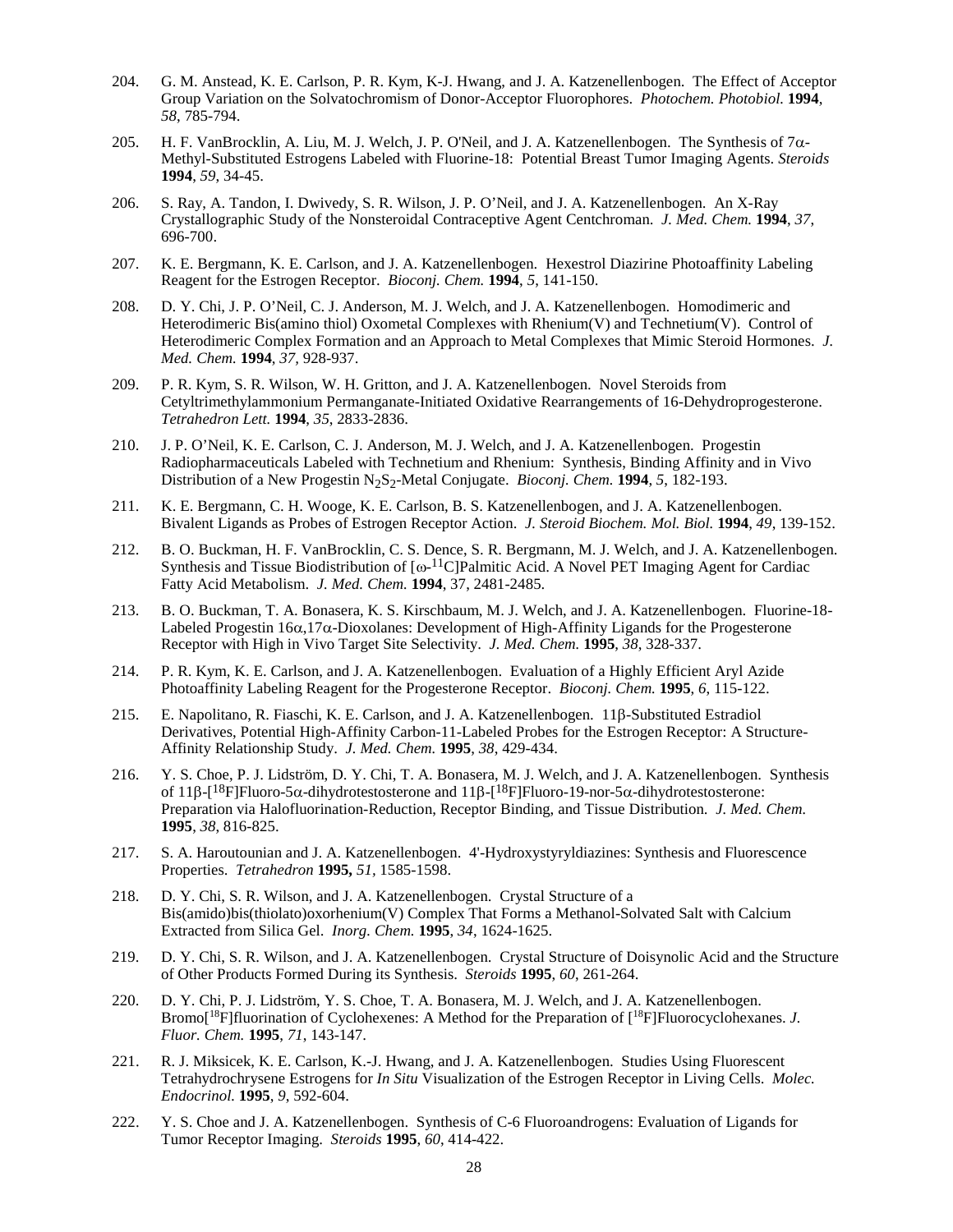- 223. D. A. Seielstad, K. E. Carlson, J. A. Katzenellenbogen, P. J. Kushner, and G. L. Greene. Molecular Characterization by Mass Spectrometry of the Human Estrogen Receptor Ligand-Binding Domain Expressed in *Escherichia coli*. *Mol. Endocrinol.* **1995**, *9*, 647-658.
- 224. M. Cushman, H.-M. He, J. A. Katzenellenbogen, C. M. Lin, and E. Hamel. Synthesis, Antitubulin and Antimitotic Activity, and Cytotoxicity of Analogs of 2-Methoxyestradiol, an Endogenous Mammalian Metabolite of Estradiol That Inhibits Tubulin Polymerization by Binding to the Colchicine Binding Site. *J. Med. Chem.* **1995**, *38*, 2041-2049.
- 225. E. Napolitano, R. Fiaschi, K. E. Carlson, and J. A. Katzenellenbogen. 11β-Substituted Estradiol Derivatives. 2. Potential Carbon-11-and Iodine-Labeled Probes for the Estrogen Receptor. *J. Med. Chem.* **1995**, *38*, 2774-2779.
- 226. Y. S. Choe, T. A. Bonasera, D. Y. Chi, M. J. Welch, and J. A. Katzenellenbogen. 6α-  $[18F]$ Fluoroprogesterone: Synthesis via Halofluorination-Oxidation, Receptor Binding and Tissue Distribution. *Nucl. Med. Biol.* **1995**, *22*, 635-642.
- 227. S. A. Haroutounian, A. W. Scribner, and J. A. Katzenellenbogen. Derivatives of 4-Styrylpyridines: Synthesis, Estrogen Receptor Binding Affinity, and Photophysical Properties. *Steroids* **1995,** *60,* 636-645.
- 228. F. Dehdashti, J. E. Mortimer, B. A. Siegel, L. K. Griffeth, T. J. Bonasera, M. J. Fusselman, D. D. Detert, P. D. Cutler, J. A. Katzenellenbogen, and M. J. Welch. Positron Tomographic Assessment of Estrogen Receptors in Breast Cancer: Comparison with FDG-PET and In Vitro Receptor Assays. *J. Nucl. Med.* **1995**, *36*, 1766-1774.
- 229. D. A. Seielstad, K. E. Carlson, P. J. Kushner, G. L. Greene, and J. A. Katzenellenbogen. Analysis of the Structural Core of the Human Estrogen Receptor Ligand Binding Domain by Selective Proteolysis/Mass Spectrometric Analysis. *Biochemistry* **1995***, 34,* 12605-12615*.*
- 230. Y. Sugano and J. A. Katzenellenbogen. Synthesis of Tetradentate Bisamino-Bisthiol Complexes of Oxorhenium(V) as Structural Mimics of Steroids. *Bioorg. Med. Chem. Letters* **1996**, *6*, 361-366.
- 231. R. K. Hom, D. Y. Chi, and J. A. Katzenellenbogen. Heterodimeric Bis(amino thiol) Complexes of Oxorhenium(V) That Mimic the Structure of Steroid Hormones. Synthesis and Stereochemical Issues. *J. Org. Chem*. **1996**, *61*, 2624-2631.
- 232. T. A. Bonasera, J. P. O'Neil, M. Xu, J. A. Dobkin, P. D. Cutler, L. L. Lich, Y. S. Choe, J. A. Katzenellenbogen, and M. J. Welch. Preclinical Evaluation of Fluorine-18 Labeled Androgen Receptor Ligands in the Baboons. *J. Nucl. Med.* **1996***, 37,* 1009-1015.
- 233. C. S. Dence, E. Napolitano, J.A. Katzenellenbogen, and M. J. Welch. Carbon-11-Labeled Estrogens as Potential Imaging Agents for Breast Tumors. *Nucl. Med. Biol.* **1996**, *23,* 491-496.
- 234. R. Devraj, J. F. Barrett, J. A. Katzenellenbogen, and M. Cushman. Design, Synthesis, and Biological Evaluation of Ellipticine-Estradiol Conjugates. *J. Med. Chem.* **1996**, *39*, 3367-3374.
- *235.* N. Srivastava, S. Ray, I. Dwivedy, S. R. Wilson, R. K. Hom, and J. A. Katzenellenbogen. Determination of the Absolute Configuration of the Nonsteroidal Contraceptive Agent Centchroman by X-Ray Crystallography on its *N*-Methyl Iodide Salt. *Bioorg. Med. Chem. Letters* **1996**, *6,* 1747-1752.
- 236. K. Ekena, K. E. Weis, J. A. Katzenellenbogen, and B. S. Katzenellenbogen. Identification of Amino Acids in the Hormone Binding Domain of the Human Estrogen Receptor Important in Estrogen Binding. *J. Biol. Chem.* **1996**, *271*, 20053-20059.
- 237. C. W. Derstine, D. N. Smith and J. A. Katzenellenbogen. Trifluoromethyl-Substituted Imidazolines: Novel Precursors of Trifluoromethyl Ketones Amenable to Peptide Synthesis*. J. Am. Chem. Soc.* **1996**, *118*, 8485- 8486.
- 238. N. L. Allinger, K. Chen, J. A. Katzenellenbogen, S. R. Wilson, and G. M. Anstead. Hyperconjugative Effects on Carbon-Carbon Bond Lengths in Molecular Mechanics (MM4). *J. Computational Chem.* **1996***, 17,* 747-755.
- 239. P. R. Kym, K. L. Hummert, A. G. Nilsson, M. Lubin, and J. A. Katzenellenbogen. Bisphenolic Compounds That Enhance Cell Cation Transport Are Found in Commercial Phenol Red. *J. Med. Chem.* **1996**, *39,* 4897- 4904.
- 240. N. Mukerjee, M. Dryjanski, W. Dai, J. A. Katzenellenbogen, and R. Pietruszko. Haloenol Lactones as Inactivators and Substrates of Aldehyde Dehydrogenase. *J. Protein Chem.* **1996**, *15*, 639-648.
- 241. J. E. Mortimer, F. Dehdashti, B. A. Siegel, J. A. Katzenellenbogen, P. Fracasso, and M. J. Welch. Positron Emission Tomography with 2-[<sup>18</sup>F]Fluoro-2-deoxy-D-glucose and 16α-[<sup>18</sup>F]Fluoro-17β-estradiol in Breast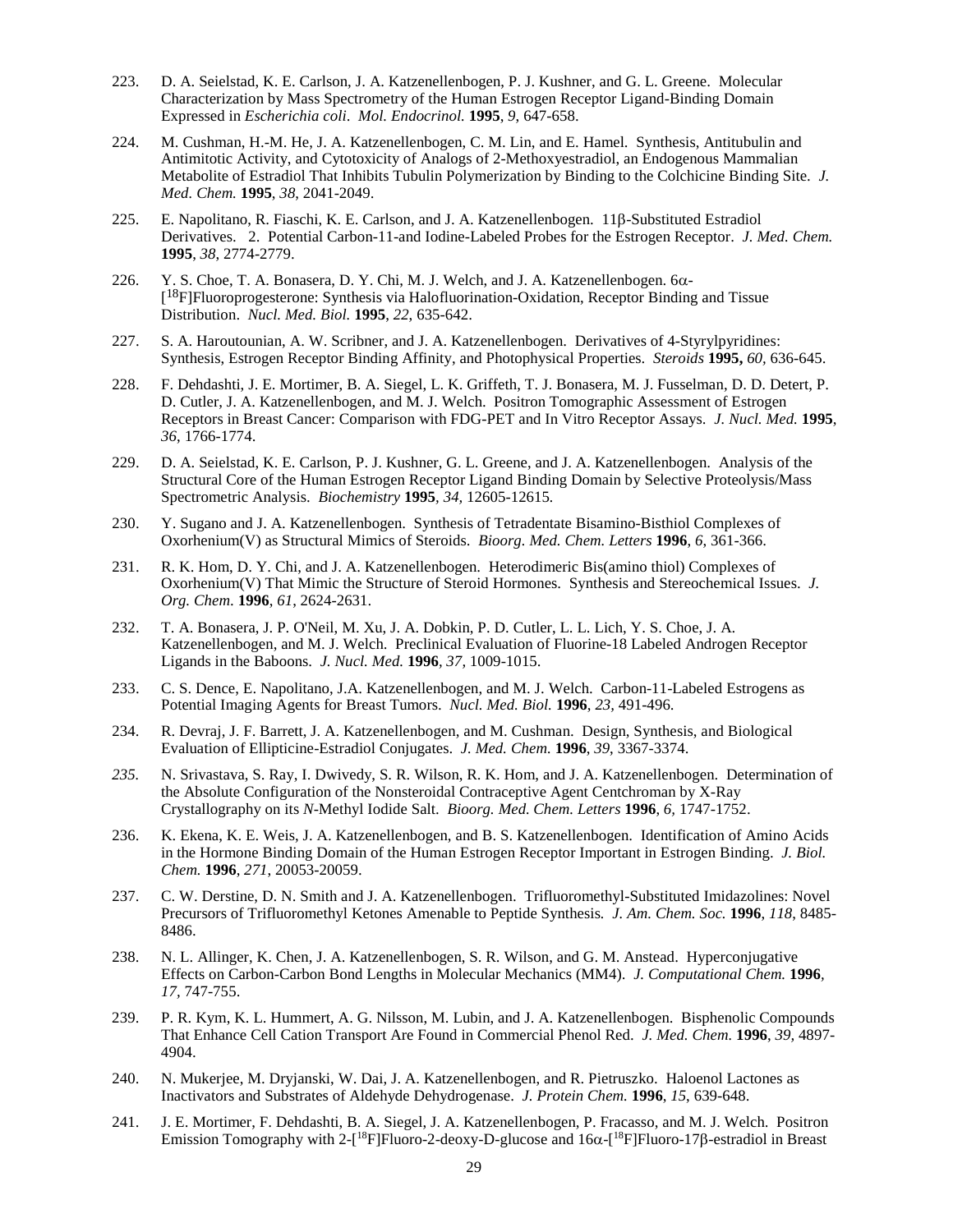Cancer: Correlation with Estrogen Receptor Status and Response to Systemic Therapy. *Clin. Cancer Res.*  **1996**, *2,* 933-939.

- 242. K. Ekena, K. E. Weis, J. A. Katzenellenbogen, and B. S. Katzenellenbogen. Different Residues of the Human Estrogen Receptor are Involved in the Recognition of Structurally Diverse Estrogens and Antiestrogens. *J. Biol. Chem.* **1997**, *272*, 5069-5075.
- 243. A.W. Scribner, S. A. Haroutounian, K. E. Carlson, and J. A. Katzenellenbogen. 1-Aryl-2-pyridyl-3,4 dihydronaphthalenes: Photofluorogenic Ligands for the Estrogen Receptor. *J. Org. Chem.* **1997**, *62*, 1043- 1057.
- 244. A. W. Scribner, S. D. Jonson, M. J. Welch, and J. A. Katzenellenbogen. Synthesis, Estrogen Receptor Binding, and Tissue Distribution of [18F]Fluorodoisynolic Acids. *Nucl. Med. Biol.* **1997**, *24*, 209-224.
- 245. C. W. Derstine, D. N. Smith, and J. A. Katzenellenbogen. Trifluoromethyl-Substituted ∆<sup>3</sup>-Imidazolines: Synthesis and Reactivity. *Tetrahedron Lett.* **1997**, *38*, 4359-4362*.*
- 246. M. Cushman, H.-M. He, J. A. Katzenellenbogen, R. K. Varma, E. Hamel, C. M. Lin, S. Ram, and Y. P. Sachdeva. Synthesis of Analogs of 2-Methoxyestradiol with Enhanced Inhibitory Effects on Tubulin Polymerization and Cancer Cell Growth. *J. Med. Chem.* **1997**, *40*, 2323-2334.
- 247. R. K. Hom and J. A. Katzenellenbogen. Synthesis of a Tetradentate Oxorhenium(V) Complex Mimic of a Steroidal Estrogen. *J. Org. Chem.* **1997**, *62*, 6290-6297.
- 248. C. M. Bowen and J. A. Katzenellenbogen. Synthesis and Spectroscopic Characterization of Two Azatetrahydrochrysenes as Potential Fluorescent Ligands for the Estrogen Receptor. *J. Org. Chem.* **1997**, *62*, 7650-7657.
- 249. R. Tedesco, J. A. Katzenellenbogen and E. Napolitano.  $7\alpha$ , 11 $\beta$ -Disubstituted Estrogens: Probes for the Shape of the Ligand Binding Pocket in the Estrogen Receptor. *Bioorg. Med. Chem. Lett.* **1997**, *7*, 2919- 2924.
- 250. R. Tedesco, J. A. Katzenellenbogen, and E. Napolitano. An Expeditious Route To 7α-Substituted Estradiol Derivatives. *Tetrahedron Lett.* **1997**, *38*, 7997-8000.
- 251. K. E. Carlson, I. Choi, A. Gee, B. S. Katzenellenbogen, and J. A. Katzenellenbogen. Altered Ligand Binding Properties and Enhanced Stability of a Constitutively Active Estrogen Receptor: Evidence That an Open Pocket Conformation Is Required for Ligand Interaction. *Biochemistry* **1997**, *36*, 14897-14905.
- 252. T. A. Bonasera, S. D. Jonson, T. S. Pajeau, J. A. Katzenellenbogen, and M. J. Welch. Retardation of 17- Oxidation of 16α-[<sup>18</sup>F]Fluoroestradiol-17β by Substitution of Deuterium for Hydrogen in the 17α Position(6). *Nucl. Med. Biol.* **1997**, *24*, 239-249.
- 253. K. Ekena, J. A. Katzenellenbogen, and B. S. Katzenellenbogen. Determinants of Ligand Specificity of Estrogen Receptor-α: Estrogen versus Androgen Discrimination. *J. Biol. Chem.* **1998**, *273*, 693-699.
- 254. E. D. Hostetler, S. Fallis, T. J. McCarthy, M. J. Welch, and J. A. Katzenellenbogen. Improved Methods for the Synthesis of [ω-11C]Palmitic Acid. *J. Org. Chem.* **1998**, *63*, 1348-1351.
- 255. T. W. Spradau and J. A. Katzenellenbogen. Preparation of Cyclopentadienyltricarbonylrhenium Complexes Using a Double Ligand-Transfer Reaction. *Organometallics* **1998**, *17*, 2009-2017.
- 256. B. E. Fink, P. R. Kym, and J. A. Katzenellenbogen. Design, Synthesis, and Conformational Analysis of a Proposed Type I β-Turn Mimic. *J. Am. Chem. Soc.* **1998**, *120*, 4334-4344.
- 257. F. Minutolo and J. A. Katzenellenbogen. A Convenient Three-Component Synthesis of Substituted Cyclopentadienyl Tricarbonyl Rhenium Complexes. *J. Am. Chem. Soc.* **1998**, *120*, 4514-4515.
- 258. S. D. Jonson, D. A. d'Avignon, J. A. Katzenellenbogen, and M. J. Welch. Methyl Hypofluorite in the Synthesis of 16-Methoxyestradiol Stereoisomers. *Steroids* **1998**, *63*, 470-478*.*
- 259. R. W. Chesnut, R. R. Cesati III, C. S. Cutler, S. L. Pluth and J. A. Katzenellenbogen. Four-Coordinate Dimethylgallium Compounds Vary in Stability Toward Hydrolysis. *Organometallics* **1998**, *17*, 4889-4896*.*
- 260. T. W. Spradau and J. A. Katzenellenbogen. Protein and Peptide Labeling with (Cyclopentadienyl)tricarbonyl Rhenium and Technetium. *Bioconjugate Chem.* **1998**, *9,* 765-772.
- 261. T. W. Spradau and J. A. Katzenellenbogen. Ligands for the Estrogen Receptor, Containing Cyclopentadienyltricarbonylrhenium Units. *Bioorg. Med. Chem. Lett.* **1998**, *8*, 3235-3240.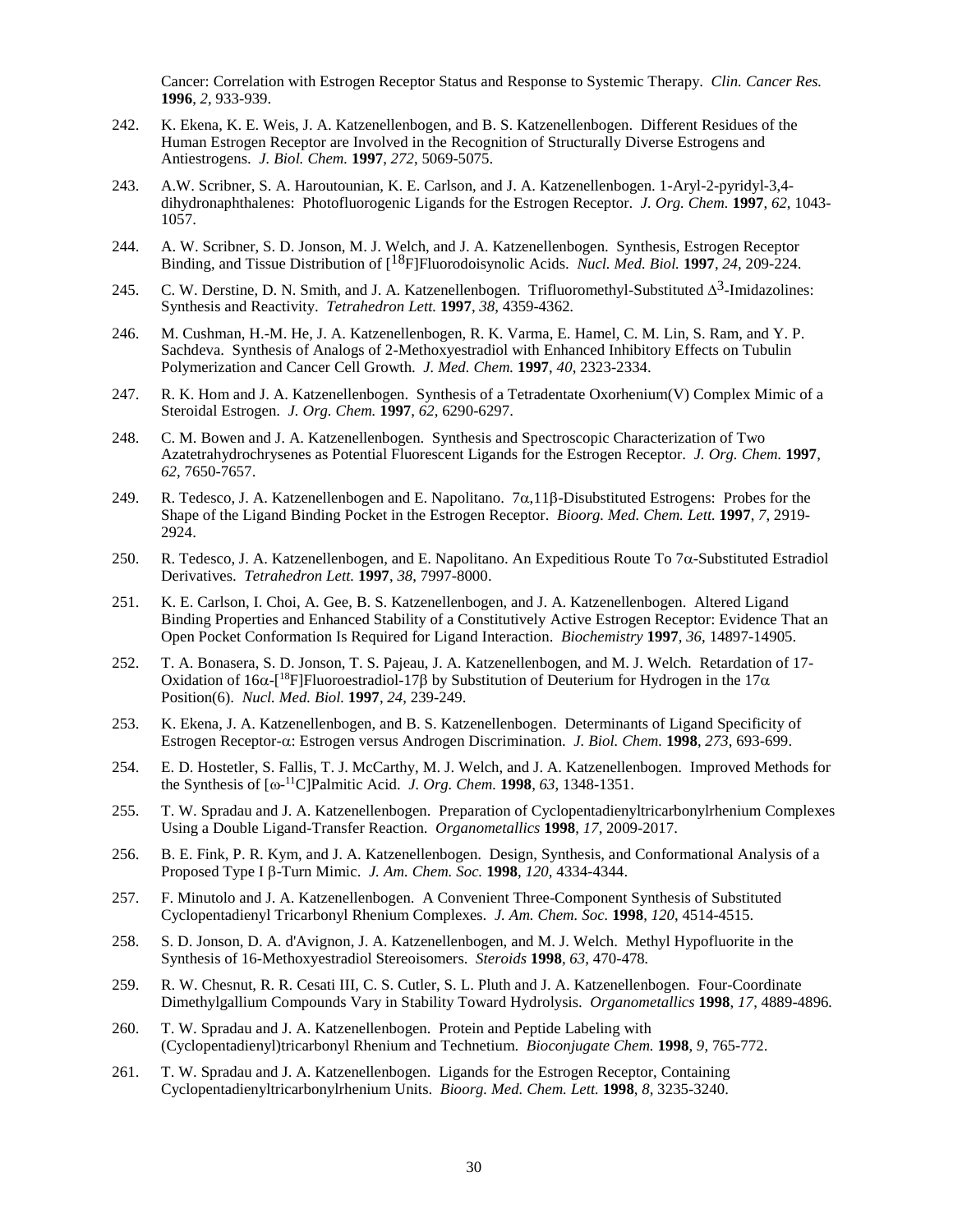- 262. T. W. Spradau, W. B. Edwards, C. J. Anderson, M. J. Welch, and J. A. Katzenellenbogen. Synthesis and Biological Evaluation of Tc-99m-Cyclopentadienyltricarbonyltechnetium-Labeled Octreotide. *Nucl. Med. Biol.* **1998**, *26*, 1-7.
- 263. F. Minutolo and J. A. Katzenellenbogen. Boronic Acids in the Three-Component Synthesis of Carbon-Substituted Cyclopentadienyl Tricarbonyl Rhenium Complexes. *J. Am. Chem. Soc.* **1998**, *120*, 13264-13265.
- 264. M. J. Meyers, K. E. Carlson, and J. A. Katzenellenbogen. Facile Synthesis of High Affinity Styrylpyridine Systems as Inherently Fluorescent Ligands for the Estrogen Receptor. *Bioorg. Med. Chem. Lett.* **1998**, 8, *3589-3594*.
- 265. P. DeFigueiredo, D. Drecktrah, J. A. Katzenellenbogen, M. Strang, W. J. Brown. Evidence that Phospholipase  $A_2$  Activity is Required for Golgi Complex and trans Golgi Network Membrane Tubulation. *Proc. Natl. Acad. Sci.* **1998**, 95, *8642-8647*.
- 266. F. Wüst, K. E. Carlson, J. A. Katzenellenbogen, H. Spies, and B. Johanssen. Synthesis and Binding Affinities of a New 17α-Substituted Estradiol-Rhenium "n+1" Mixed-Ligand and Thioether-Carbonyl Complexes. *Steroids* **1998**, *63*, 665-671.
- 267. S. D. Jonson, T. A. Bonasera, F. Dehdashti, M. E. Cristel, J. A. Katzenellenbogen, and M. J. Welch. Comparative Breast Tumor Imaging and Comparative *in Vitro* Metabolism of 16α-[18F]Fluoroestradiol-17β and 16β-[18F]Fluoromoxestrol in Isolated Hepatocytes . *Nucl. Med. Biol.* **1999**, *26*, 123-130.
- 268. E. D. Hostetler, S. D. Jonson, M. J. Welch, and J. A. Katzenellenbogen. Synthesis of 2- [18F]Fluoroestradiol, a Potential Diagnostic Imaging Agent for Breast Cancer: Strategies to Achieve Nucleophilic Substitution of an Electron-Rich Aromatic Ring with [18F]F–. *J. Org. Chem.* **1999**, *64,* 178- 185*.*
- 269. M. B. Skaddan and J. A. Katzenellenbogen. Integrated "3+1" Oxorhenium(V) Complexes as Estrogen Mimics. *Bioconjugate Chem.* **1999**, *10*, 119-129.
- 270. F. Dehdashti, F. L. Flanagan, J. E. Mortimer, J. A. Katzenellenbogen, M. J. Welch, and B. A. Siegel. Positron Emission Tomographic Assessment of "Metabolic Flare" to Predict Response of Metastatic Breast Cancer to Antiestrogen Therapy. *Eur. J. Nucl. Med.* **1999**, *26*, 51-56*.*
- 271. J. Sun, M. J. Meyers, B. E. Fink, R. Rajendran, J. A. Katzenellenbogen, and B. S. Katzenellenbogen. Novel Ligands that Function as Selective Estrogens or Antiestrogens for Estrogen Receptor- $\alpha$  or Estrogen Receptor-β. *Endocrinology* **1999**, *140*, 800-804.
- 272. B. E. Fink, D. S. Mortensen, S. R. Stauffer, Z. D. Aron, and J. A. Katzenellenbogen. Novel Structural Templates for Estrogen-Receptor Ligands and Prospects for Combinatorial Synthesis of Estrogens. *Chem. Biol.* **1999**, *6*, 205-219.
- 273. J. A. Katzenellenbogen and F. Minutolo. A Polymer-Supported Phosphazine as a Stable and Practical Reagent in the Three-Component Synthesis of Substituted (Cyclopentadienyl)-tricarbonylrhenium Complexes. *Angew. Chem. Int. Ed.* **1999**, *38*, 1617-1620.
- 274. F. Minutolo and J. A. Katzenellenbogen. Three-Component Synthesis of Substituted *η<sup>5</sup>*-Cyclopentadienyltricarbonylrhenium Complexes: Scope, Limitations, and Mechanistic Interpretations. *Organometallics* **1999**, *18*, 2519-2530.
- 275. M. J. Meyers, J. Sun, K. E. Carlson, B. S. Katzenellenbogen, and J. A. Katzenellenbogen. Estrogen Receptor Subtype-Selective Ligands: Asymmetric Synthesis and Biological Evaluation of *cis*-and *trans*-5,11-Dialkyl- 5,6 11,12-tetrahydrochrysenes. *J. Med. Chem.* **1999**, *42*, 2456-2468.
- 276. F. Minutolo, S.R. Wilson, and J. A. Katzenellenbogen. Crystallographic Evidence for the Electronic Distribution in (2,4-cyclopentadien-1-yl-idenehydrazano)triphenylphosphorane. *Acta. Cryst.* **1999***, C55*, 1016-1019.
- 277. F. Wüst, M. B. Skaddan, P. Leibnitz, H. Spies, J. A. Katzenellenbogen, and B. Johanssen. Synthesis of Novel Progestin-Rhenium Conjugates as Potential Ligands for the Progesterone Receptor. *Bioorg. Med. Chem. Lett.* **1999**, *7*, 1827-183*5*.
- 278. A. C. Gee, K. E. Carlson, P. G. V. Martini, B. S. Katzenellenbogen, and J. A. Katzenellenbogen. Coactivator Peptides Have a Differential Stabilizing Effect on the Binding of Estrogens and Antiestrogens with the Estrogen Receptor. *Mol. Endocrinol.* **1999**, *13*, 1912-1923.
- 279. M. B. Skaddan, F. R. Wüst, and J. A. Katzenellenbogen. Synthesis and Binding Affinities of Novel Re-Containing 7α-Substituted Estradiol Complexes: Models for Breast Cancer Imaging Agents. *J. Org. Chem.* **1999**, *64*, 8108-8121.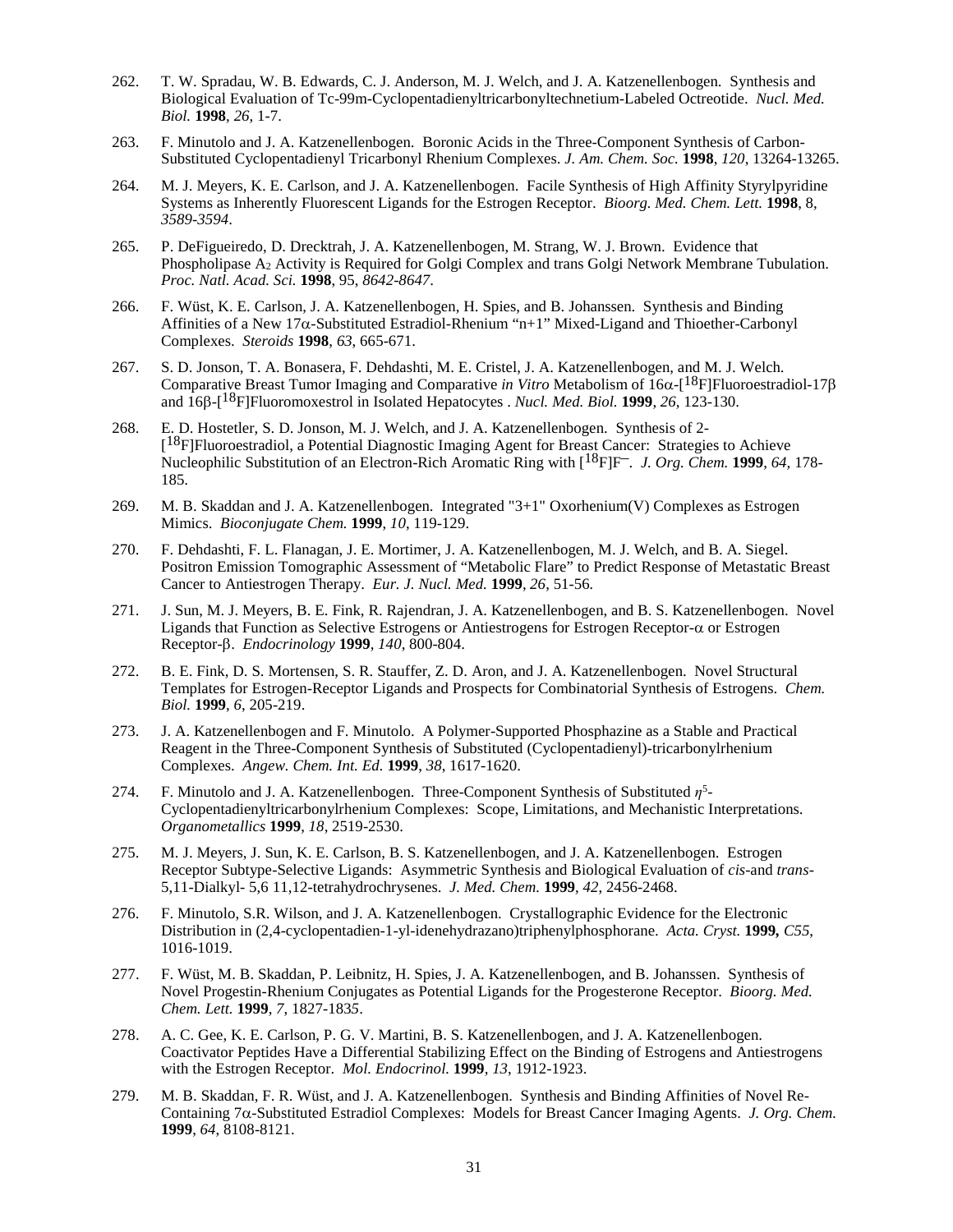- 280. S. H. Kim and J. A. Katzenellenbogen. Triarylethylene Bisphenols with a Novel Cycle are Ligands for the Estrogen Receptor. *Bioorg. Med. Chem.* **1999**, *8*, 785-793.
- 281. M. B. Skaddan, F. R Wüst, S. Jonson, R. Syhre, M. J. Welch, H. Spies, and J. A. Katzenellenbogen. Radiochemical Synthesis and Tissue Distribution of Tc-99m-Labeled 7α- Substituted Estradiol Complexes. *Nucl. Med. Biol.* **2000**, *27*, 269-278.
- 282. S. R. Stauffer, J. Sun, B. S. Katzenellenbogen, and J. A. Katzenellenbogen. Acyclic Amides as Estrogen Receptor Ligands: Synthesis, Binding, Activity, and Receptor Interaction. *Bioorg. Med. Chem.* **2000**, *8*, 1293-1316.
- 283. S. R. Stauffer and J. A. Katzenellenbogen. Solid-Phase Synthesis of Tetra substituted Pyrazoles, Novel Ligands for the Estrogen Receptor. *J. Comb. Chem.* **2000**, *2*, 318-329.
- 284. Y. R. Huang and J. A. Katzenellenbogen. Regioselective Synthesis of 1,3,5-Triaryl-4-alkylpyrazoles: Novel Ligands for the Estrogen Receptor. *Org. Lett.* **2000**, *2*, 2833-2836.
- 285. A. K. Singh, B. D. Schultz, J. A. Katzenellenbogen, E. M. Price, R. J. Bridges, and N. A. Bradbury. Estrogen Inhibition of Cystic Fibrosis Transmembrane Conductance Regulator-Mediated Chloride Secretion. *J. Pharm Exp. Therap.* **2000**, *295*, 195-204.
- 286. D. M. Kraichley, J. Sun, J. A. Katzenellenbogen, and B. S. Katzenellenbogen. Conformational Changes and Coactivator Recruitment by Novel Ligands for Estrogen Receptor-α and Estrogen Receptor-β: Correlations with Biological Character and Distinct Differences Among SRC Coactivator Family Members. *Endocrinology* **2000**, *141*, 3534-3545.
- 287. S. R. Stauffer, C. J. Coletta, R. Tedesco, G. Nishiguchi, K. Carlson, J. Sun, B. S. Katzenellenbogen, and J. A. Katzenellenbogen. Pyrazole Ligands: Structure-Affinity/Activity Relationships and Estrogen Receptorα-Selective Agonists. *J. Med. Chem.* **2000**, *43,* 4934-4947.
- 288. R. R. Cesati III and J. A. Katzenellenbogen. Preparation of Hexahydrobenzo[*f*]isoquinolines Using a Vinylogous Pictet-Spengler Cyclization. *Org. Lett.* **2000**, *2,* 3635-3638.
- 289. Y. H. Ju, K. E. Carlson, J. Sun, D. Pathak, B. S. Katzenellenbogen, J. A. Katzenellenbogen, and W. C. Helferich. Estrogenic Effects of Extracts from Cabbage, Fermented Cabbage, and Acidified Brussels Sprouts on Growth and Gene Expression of Estrogen-Dependent Human Breast Cancer (MCF-7) Cells. *J. Agric. Food Chem.* **2000**, *48*, 4628-4634.
- 290. S. R. Stauffer, Y. Huang, C. J. Coletta, R. Tedesco, and J. A. Katzenellenbogen. Estrogen Pyrazoles: Defining the Pyrazole Core Structure and the Orientation of Substituents in the Ligand Binding Pocket of the Estrogen Receptor. *Bioorg. Med. Chem.* **2001**, *9*, 141-150.
- 291. S. R. Stauffer, Y. R. Huang, Z. D. Aron, C. J. Coletta, J. Sun, B. S. Katzenellenbogen, and J. A. Katzenellenbogen. Triarylpyrazoles with Basic Side Chains: Development of Pyrazole-Based Estrogen Receptor Antagonists. *Bioorg. Med. Chem.* **2001**, *9*, 151-161.
- 292. S. Kousteni, T. Bellido, L. I. Plotkin, C. A. O'Brien, D. L. Bodenner, L. Han, K. Han, G. B. Digregorio, J. A. Katzenellenbogen, B. S. Katzenellenbogen, P. K. Roberson, R. S. Weinstein, R. L. Jilka, and S.C. Manolagas. Nongenotropic, Sex-Nonspecific Signaling through the Estrogen or Androgen Receptors: Dissociation from Transcriptional Activity. *Cell* **2001**, *104*, 719-730.
- 293. A. C. Gee and J. A. Katzenellenbogen. Probing Conformational Changes in the Estrogen Receptor: Evidence for a Partially Unfolded Intermediate Facilitating Ligand Binding and Release. *Mol. Endo.* **2001**, *15*, 421-428.
- 294. R. R. Cesati III and J. A. Katzenellenbogen. One-Pot Formation of Substituted Cyclopentadienyl and Indenyltricarbonyl Rhenium Complexes through in Situ Generation of Cyclopentadienyl- and Indenyltributylstannanes. *J. Am. Chem. Soc.* **2001**, *123*, 4093-4094.
- 295. R. Tedesco, J. A. Thomas, B. S. Katzenellenbogen, and J. A. Katzenellenbogen. The Estrogen Receptor: A Structure-Based Approach to the Design of New Specific Hormone-Receptor Combinations. *Chem. Bio.* **2001,** *8*, 277-287.
- 296. S. H. Kim, S. D. Jonson, M. J. Welch, and J. A. Katzenellenbogen. Fluorine-Substituted Ligands for the Peroxisome Proliferator-Activated Receptor Gamma (PPARγ): Potential Imaging Agents for Metastatic Tumors. *Bioconjugate Chem.* **2001**, *12*, 439-450.
- 297. J. E. Mortimer, F.Dehdashti, B. A. Siegel, K. Trinkaus, J. A. Katzenellenbogen, and M. J. Welch. Metabolic Flare: Indicator of Hormone Responsiveness in Advanced Breast Cancer. *J. Clin. Oncol.* **2001**, *19*, 2797- 2803.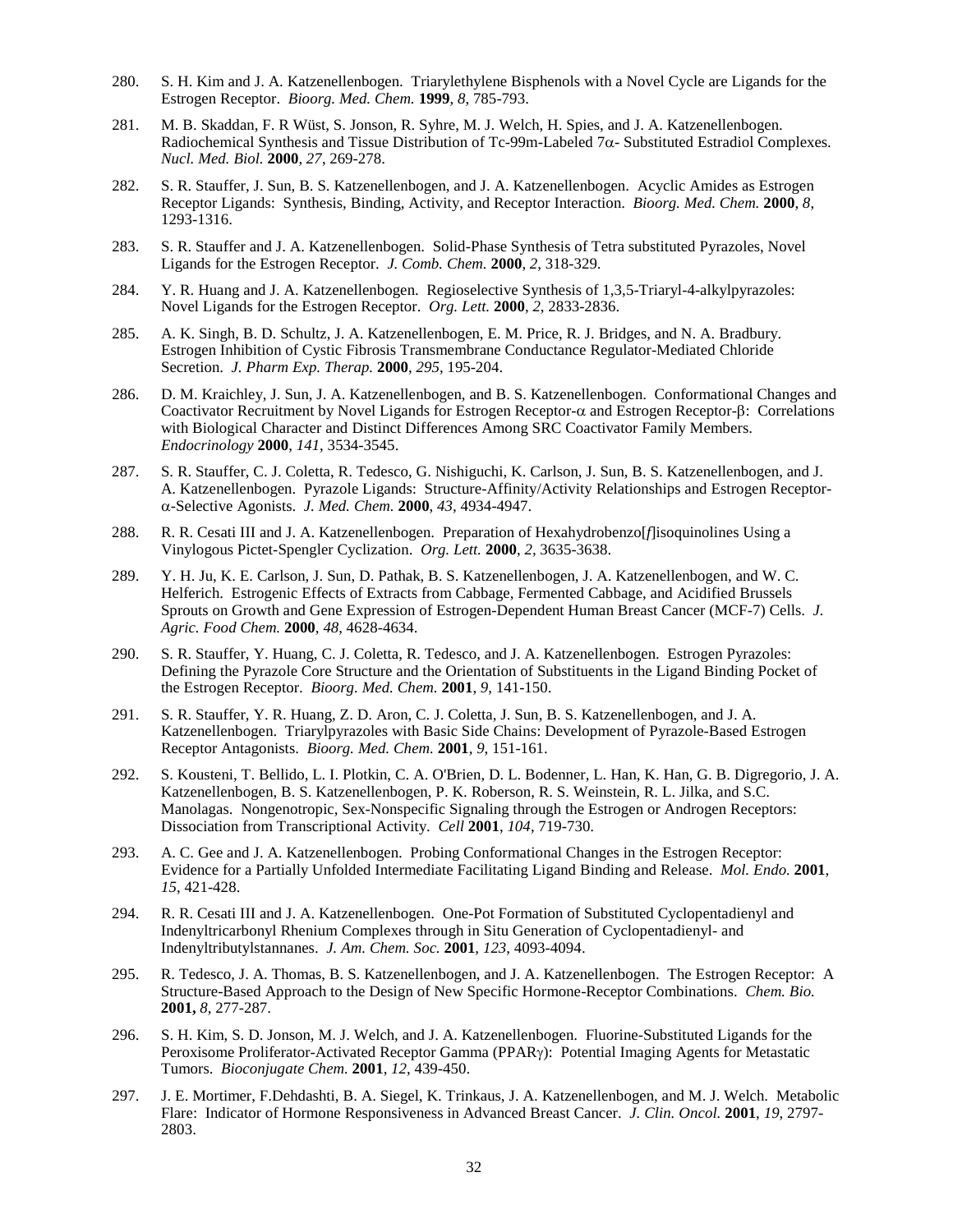- 298. R. Tedesco, M. K. Youngman, S. R. Wilson, and J. A. Katzenellenbogen. Synthesis and Evaluation of Hexahydrochrysene and Tetrahydrobenzofluorene Ligands for the Estrogen Receptor. *Bioorg. Med. Chem. Lett.* **2001,** *11*, 1281-1284.
- 299. S. Nuedling, R. H. Karas, M. E. Mendelsohn, J. A. Katzenellenbogen, B. S. Katzenellenbogen, R. Meyer, H. Vetter, and C. Grohé. Activation of Estrogen Receptor β is a Prerequisite for Estrogen-Dependent Upregulation of Nitric Oxide Synthases in Neonatal Rat Cardiac Myocytes. *FEBS Lett*. **2001**, *502,* 103-108.
- 300. D. S. Mortensen, A. L. Rodriquez, J. Sun, B. S. Katzenellenbogen, and J. A. Katzenellenbogen. Furans with Basic Side Chains: Synthesis and Biological Evaluation of a Novel Series of Antagonists with Selectivity for the Estrogen Receptor Alpha. *Bioorg. Med. Chem. Lett.* **2001**, *11*, 2521-2524.
- 301. J. B. Downer, L. A. Jones, J. Engelbach, Lich, L. L., W. Mao, K. E. Carlson, J. A. Katzenellenbogen, and M. J. Welch. Comparison of Animal Models for the Evaluation of Radiolabeled Androgens. *Nucl. Med. Biol.* **2001**, *28*, 613-626.
- 302. J. B. Downer, L. A. Jones, J. A. Katzenellenbogen, and M. J. Welch. Effect of Administration Route on FES uptake into MCF-7 Tumors. *Nucl. Med. Biol.* **2001**, *28*, 397-399.
- 303. D. S. Mortensen, A. L. Rodriguez, K. E. Carlson, J. Sun, B. S. Katzenellenbogen, and J. A. Katzenellenbogen. Synthesis and Biological Evaluation of a Novel Series of Furans: Ligands Selective for Estrogen Receptor α. *J. Med Chem.* **2001**, *44*, 3838-3848.
- 304. K. M.Waters, D. J. Rickard, B. L. Riggs, S. Khosla, J. A. Katzenellenbogen, B. S.Katzenellenbogen, J. Moore, and T. C. Spelsberg. Estrogen Regulation of Human Osteoblast Function is Determined by the Stage of Differentiation and the Estrogen Receptor Isoform. *J. Cell. Biochem* **2001**, *83,* 448-462.
- 305. M. J. Meyers, J. Sun, K. E. Carlson, G. A. Marriner, B. S. Katzenellenbogen, and J. A. Katzenellenbogen. Estrogen Receptor-β Potency-Selective Ligands: Structure-Activity Relationship Studies of Diarylpropionitriles and Their Acetylene and Polar Analogues. *J. Med. Chem.* **2001**, *44,* 4230-4251.
- 306. F. Minutolo, S. Bertini, C. Papi, K. E. Carlson, J. A. Katzenellenbogen, and M. Macchia. Salicylaldoxime Moiety as a Phenolic "A-Ring" Substitute in Estrogen Receptor Ligands. *J. Med. Chem.* **2001**, *44*, 4288- 4291.
- 307. R. R. Cesati III, G. Tamagnan, R. M. Baldwin, S. S. Zoghbi, R. B. Innes, R. J. Baldessarini, and J. A. Katzenellenbogen. Synthesis of Cyclopentadienyltricarbonyl Rhenium Phenyltropanes by Double Ligand Transfer: Organometallic Ligands for the Dopamine Transporter, *Bioconjugate Chem.* **2002**, *13*, 29-39.
- 308. J. Sun, Y. R. Huang, W. R. Harrington, S. Sheng, J. A. Katzenellenbogen, and B. S. Katzenellenbogen. Antagonists Selective for Estrogen Receptor α. *Endocrinology* **2002**, *143*, 941-947.
- 309. E. S. Mull, V. J. Sattigeri and J. A. Katzenellenbogen. Aryl Cyclopentidienyl Tricarbonyl Rhenium Complexes: Novel Ligands for the Estrogen Receptor with Potential Use as Estrogen Radiopharmaceuticals. *Bioorg. Med. Chem. Lett.* **2002**, *10*, 1381-1398**.**
- 310. G. A. Nishiguchi, A. L. Rodriguez, and J. A. Katzenellenbogen. Diaryl-Dialkyl-Substituted Pyrazoles: Regioselective Synthesis and Binding Affinity for the Estrogen Receptor. *Bioorg. Med. Chem. Lett.* **2002**, *12*, 947-950.
- 311. K. Shiau, D. Barstad, J. T. Radek, M. J. Meyers, K. W. Nettles, B. S. Katzenellenbogen, J. A. Katzenellenbogen, D. A. Agard, and G. L. Greene. Structural Characterization of a Subtype-Selective Ligand Reveals a Novel Mode of Estrogen Receptor Antagonism. *Nat. Struct. Biol.* **2002**, *9*, 359-364.
- 312. D. Vijaykumar, W. Mao, K. S. Kirschbaum, and J. A. Katzenellenbogen. An Efficient Route for the Preparation of a 21-Fluoro Progestin-16 $\alpha$ ,17 $\alpha$ -Dioxolane, a High Affinity Ligand for PET Imaging of the Progesterone Receptor. *J. Org. Chem.* **2002**, *67*, 4904-4910.
- 313. L. Luyt and J. A. Katzenellenbogen. A Trithiolate Tripodal Bifunctional Ligand for the Radiolabeling of Peptides with Gallium(III). *Bioconjugate Chem.* **2002**, *13*, 1140-1145.
- 314. U. Ghosh and J. Katzenellenbogen. A Convenient Method for the Preparation of Highly Substituted Pyrimidines: Synthesis of Tri- and Tetra-Subsituted Pyrimidines from 1,3-Dicarbonyl Compounds and N,N,N'-Tris-(Trimethylsilyl)amidines. *J. Heterocycl. Chem.* **2002**, *39*, 1101-1104.
- 315. A. Tamrazi, K. E. Carlson, J. R. Daniels, K. M. Hurth, and J. A. Katzenellenbogen. Estrogen Receptor Dimerization: Ligand Binding Regulates Dimer Affinity and Dimer Dissociation Rate. *Mol. Endo.* **2002**, *16*, 2706-2719.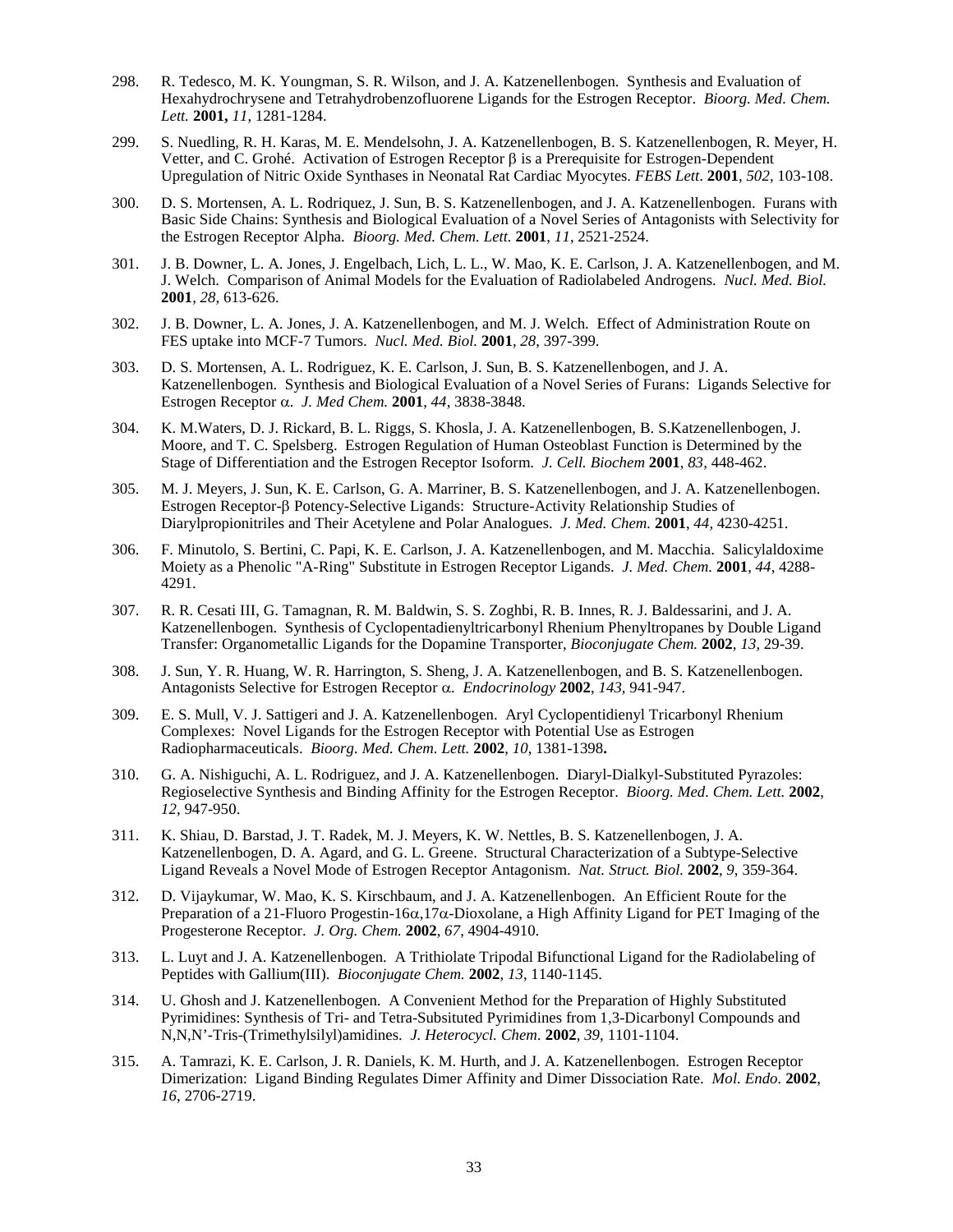- 316. H. Harris, J. A. Katzenellenbogen, and B. S. Katzenellenbogen. Characterization of the Biological Roles of the Estrogen Receptors, ERα and ERβ, in Estrogen Target Tissues *in Vivo* through the Use of an ERα - Selective Ligand. *Endocrinology* **2002**, *143*, 4172-4177.
- 317. D. J. Rickard, K. M. Waters, T. J. Ruesink, S. Khosla, J. A. Katzenellenbogen, B. S. Katzenellenbogen, B. L. Riggs, and T. C. Spelsberg. Estrogen Receptor Isoform-Specific Induction of Progesterone Receptors in Human Osteoblasts. *J Bone Miner. Res*. **2002**, 17, 580-92.
- 318. U. Ghosh, D. Ganessunker, V. J. Sattigeri, K. E. Carlson, D. J. Mortensen, B. S. Katzenellenbogen, and J. A. Katzenellenbogen. Estrogenic Diazenes: Heterocyclic Non-steroidal Estrogens of Unusual Structure with Selectivity for Estrogen Receptor Subtypes. *Bioorg. Med. Chem.* **2003**, *11*, 629-657.
- 319. J. Sun, J. A. Katzenellenbogen, H Zhao, and B. S. Katzenellenbogen. DNA Shuffling Method for Generating Estrogen Receptor α and β Chimeras in Yeast. *Biotechniques* **2003**, *34*, 278-288.
- 320. J. Bowe, X. F. Li, D. Sugden, J. A. Katzenellenbogen, B. S. Katzenellenbogen, and K. T. O'Byrne. The Effects of the Phytoestrogen, Coumestrol, on Gonadotropin-Releasing Hormone (GnRH) mRNA Expression in GT1-7 GnRH Neurones. *J Neuroendocrinology* **2003**, *15*, 105-108.
- 321. F. Wüst, K. E. Carlson, and J. A. Katzenellenbogen. Synthesis of Novel Arylpyrazolo Corticosteroids as Potential Ligands for Imaging Brain Glucocorticoid Receptors. *Steroids* **2003**, *68*, 177-191.
- 322. F. Minutolo, M. Antonello, S. Bertini, S. Rapposelli, A. Rossello, S. B. Sheng, K. E. Carlson, J. A. Katzenellenbogen, and M. Macchia. Synthesis, Binding Affinity, and Transcriptional Activity of Hydroxyand Methoxy-Substituted 3,4-Diarylsalicylaldoximes on Estrogen Receptors α and β. *Bioorg. Med. Chem.* **2003**, *11*, 1247-1257.
- 323. R. S. Muthyala, S. Sheng, K. E. Carlson, B. S. Katzenellenbogen, and J. A. Katzenellenbogen. Bridged Bicyclic Cores Containing a 1,1-Diarylethylene Motif Are High-Affinity Subtype-Selective Ligands for the Estrogen Receptor. *J Med. Chem.* **2003***, 46*, 1589-1602.
- 324. J. Sun, J. Baudry, J. A. Katzenellenbogen, and B. S. Katzenellenbogen. Molecular Basis for the Subtype Discrimination of the Estrogen Receptor-β-Selective Ligand, Diarylpropionitrile. *Mol. Endo.* **2003**, *17*, 247- 258.
- 325. D. Vijaykumar, M. H. Al-Qahtani, M. J. Welch, and J. A. Katzenellenbogen. Synthesis and Biological Evaluation of a Fluorine-18 Labeled Estrogen Receptor-α Selective Ligand: [18F] Propyl Pyrazole Triol. *Nucl. Med. Biol.* **2003**, *30*, 397-404.
- 326. J. B. Arterburn, C. Corona, K. Venkateswara Rao, K. E. Carlson, and J. A. Katzenellenbogen. Synthesis of 17α-Substituted Estradiol-Pyridin-2-yl Hydrazine Conjugates as Effective Ligands for Labeling with Alberto's Complex *fac*-[Re(OH2)3(CO)3] <sup>+</sup> in Water. *J Org. Chem.* **2003**, *68*, 7063-7070.
- 327. K. C. Lee, B. S. Moon, J. H. Lee, K. H. Chung, and J. A. Katzenellenbogen, D. Y. Chi. Synthesis and Binding Affinities of Fluoroalkylated Raloxifenes. *Bioorg. Med. Chem.* **2003**, *11*, 3649-3658.
- 328. Y. Dobrydneva, R. L. Williams, J. A. Katzenellenbogen, and P. F. Blackmore. Diethylstilbestrol and Tetrahydrochrysenes are Calcium Channel Blockers in Human Platelets: Relationship to the Stilbene Pharmacophore. *Thrombosis Research* **2003**, *110*, 23-31.
- 329. L. G. Luyt, H. M. Bigott, M. J. Welch, and J. A. Katzenellenbogen.  $7\alpha$  and  $17\alpha$ -Substituted Estrogens Containing Tridentate Tricarbonyl Rhenium/Technetium Complexes: Synthesis of Estrogen Receptor Imaging Agents and Evaluation Using MicroPET with Technetium-94m. *Bioorg. Med. Chem.* **2003**, *11*, 4977-4989.
- 330. R. S. Muthyala, K. E. Carlson, and J. A. Katzenellenbogen. Exploration of the Bicyclo[3.3.1]nonane System as a Template for the Development of New Ligands for the Estrogen Receptor. *Bioorg. Med. Chem. Lett.* **2003**, *13*, 4485-4488.
- 331. A. Tamrazi and J. A. Katzenellenbogen. Site-Specific Fluorescent Labeling of Estrogen Receptors and Structure-Activity Relationships of Ligands in Terms of Receptor Dimer Stability. *Methods in Enzymology* **2003**, *364*, 37-52.
- 332. A. Tamrazi, K. E. Carlson, and J. A. Katzenellenbogen. Molecular Sensors of Estrogen Receptor Conformations and Dynamics. *Mol. Endo.* **2003**, *17*, 2593-2602.
- 333. F. Minutolo, M. Antonello, S. Bertini, G. Ortore, G. Placanica, S. Rapposelli, S. Sheng, K. E. Carlson, B. S. Katzenellenbogen, J. A. Katzenellenbogen, and M. Macchia. Novel Estrogen Receptor Ligands Based on an Anthranylaldoxime Structure: Role of the Phenol-Type Pseudocycle in the Binding Process. *J. Med. Chem.* **2003**, *46*, 4032-4042.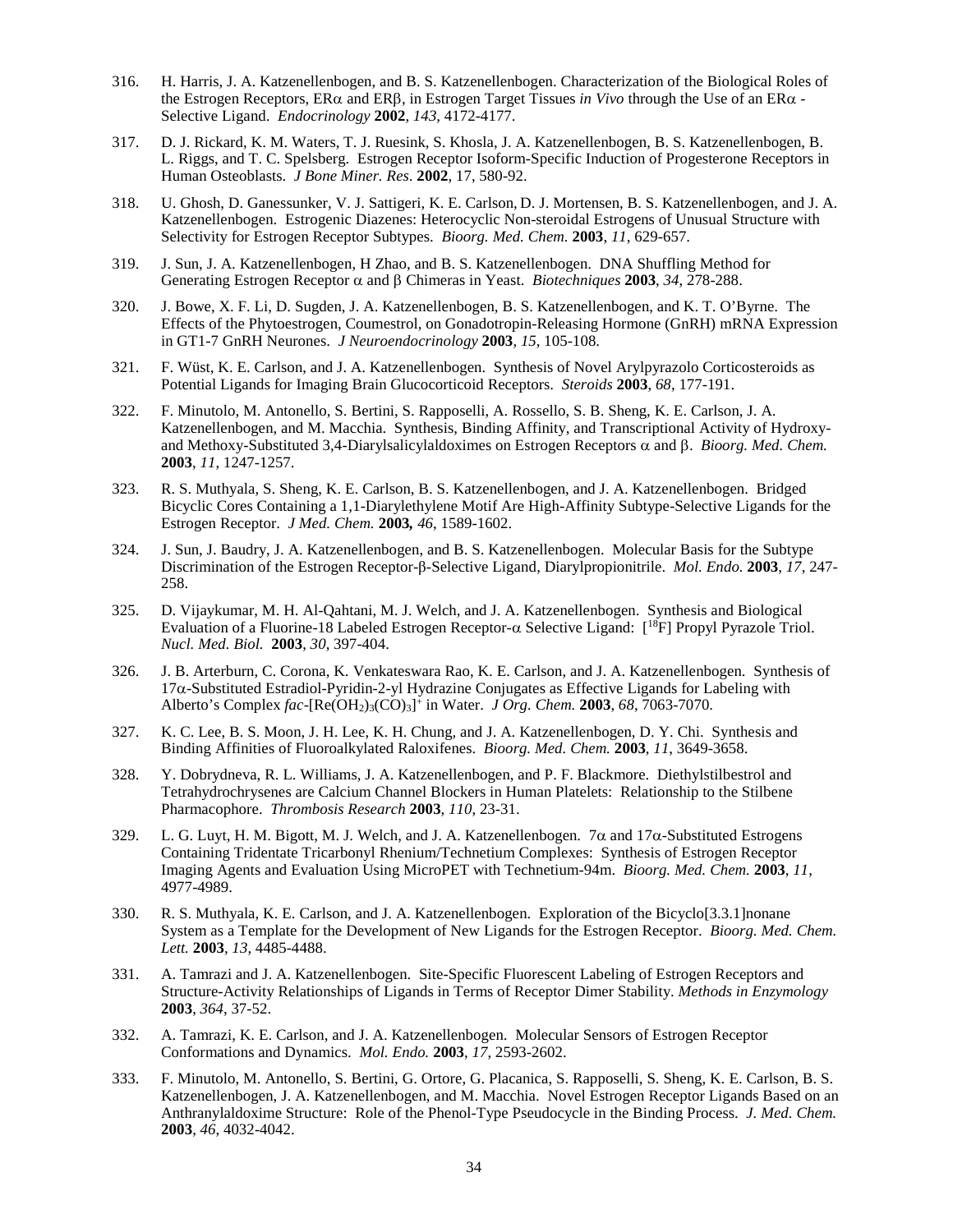- 334. W. R. Harrington, S. Sheng, D. H. Barnett, L. N. Petz, J. A. Katzenellenbogen, and B. S. Katzenellenbogen. Activities of Estrogen Receptor Alpha- and Beta-Selective Ligands at Diverse Estrogen Responsive Gene Sites Mediating Transactivation or Transrepression. *Mol. Cell. Endo.* **2003**, *206*, 13-22.
- 335. K. Hurth, M. J. Nilges, K. E. Carlson, A. Tamrazi, R. Belford, and J. A. Katzenellenbogen. Ligand-Induced Changes in Estrogen Receptor Conformation As Measured by Site-Directed Spin Labeling (SDSL). *Biochemistry* **2004**, *43*, 1891-1907.
- 336. K. W. Nettles, J. Sun, J. T. Radek, S. Sheng, A. L. Rodriguez, J. A. Katzenellenbogen, B. S. Katzenellenbogen, and G. L. Greene. Allosteric Control of Ligand Selectivity between Estrogen Receptors α and β: Implications for Other Nuclear Receptors. *Mol. Cell* **2004**, *13*, 317-327.
- 337. A. L. Rodriguez, A. Tamrazi, M. L. Collins, and J. A. Katzenellenbogen. Design, Synthesis, and in vitro Biological Evaluation of Small Molecule Inhibitors of Estrogen Receptor α Coactivator Binding. *J. Med. Chem.* **2004**, *47,* 600-611.
- 338. R. S. Muthyala, Y. H. Ju, S. Sheng, L. D. Williams, D. R. Doerge, B. S. Katzenellenbogen, W. G. Helferich, and J. A. Katzenellenbogen. Equol, a Natural Estrogenic Metabolite from Soy Isoflavones: Convenient Preparation and Resolution of *R*- and *S*-Equols and their Differing Binding and Biological Activity through Estrogen Receptors Alpha and Beta. *Bioorg. Med. Chem.* **2004**, *12*, 1559-1567.
- 339. S. B. Pedersen, K. Kristensen, P. Hermann, J. A. Katzenellenbogen, and B. Richelsen. Estrogen Controls Lipolysis by Up-Regulating  $\alpha$ 2A-Adrenergic Receptors Directly in Human Adipose Tissue through the Estrogen Receptor α. Implications for the Female Fat Distribution. *J. Clinical Endo. & Metabolism* **2004**, *89,* 1869-1878.
- 340. H. W. Tsai, J. A. Katzenellenbogen, B. S. Katzenellenbogen, and M. A. Shupnik. Protein Kinase A Activation of Estrogen Receptor α Transcription Does Not Require Proteasome Activity and Protects the Receptor from Ligand-Mediated Degradation. *Endocrinology* **2004**, *145*, 2730-2738.
- 341. S. H. Kim, A. Tamrazi, K. E. Carlson, J. R. Daniels, I. Y. Lee, and J. A. Katzenellenbogen. Estrogen Receptor Microarrays: Subtype-Selective Ligand Binding. *J. Am. Chem. Soc.* **2004**, *126*, 4754-4755.
- 342. V. Selvaraj, M. A. Zakroczymski, A. Naaz, M. Mukai, Y. J. Ju, D. R. Doerge, J. A. Katznellenbogen, W. G. Helferich, and P. S. Cooke. Estrogenicity of the Isoflavone Metabolite Equol on Reproductive and Non-Reproductive Organs in Mice. *Biol Reprod*. **2004**, *71*, 966-972.
- 343. Z. Chen, B. S. Katzenellenbogen, J. A. Katzenellenbogen, H. Zhao. Directed Evolution of Human Estrogen Receptor Variants with Significantly Enhanced Androgen Specificity and Affinity. *J. Bio. Chem.* **2004**, *279*, 33855-33864.
- 344. D. Spera, G. Cabrera, R. Fiaschi, K. E. Carlson, J. A. Katzenellenbogen, E. Napolitano. Estradiol Derivatives Bearing Sulfur-Containing Substituents at the 11 $\beta$  or 7 $\alpha$  positions: Versatile Reagents for the Preparation of Estrogen Conjugates. *Bioorg. Med. Chem.* **2004**, *12*, 4393-4401.
- 345. D. R. Compton, K. E. Carlson, and J. A. Katzenellenbogen. Pyrazolo[1,5-a]lpyrimidines as estrogen receptor ligands: defining the orientation of a novel heterocyclic core. *Bioorg. Med. Chem. Lett.* **2004**, 14, 5681-5684.
- 346. M. De Angelis and J. A. Katzenellenbogen. Ring Nitrogen-Substituted Non-Steroidal Estrogens: Pyridine and Pyrimidine Analogs of the Phenol in Deoxyhexestrol Experience Resonance Constraints on Preferred Ligand Conformation. *Bioorg. Med. Chem. Lett.* **2004**, 14, 5835-5839.
- 347. D. R. Compton, S. Sheng, K. E. Carlson, N. A. Rebacz, I. Y. Lee, B. S. Katzenellenbogen, and J. A. Katzenellenbogen. Pyrazolo[1,5-α]Pyrimidines: Estrogen Receptor Ligands Possessing Estrogen Receptor β Antagonist Activity. *J Med. Chem.* **2004**, *47,* 5872-5893.
- 348. S. O. Mueller, J. A. Katzenellenbogen, and K. S. Korach. Endogenous Estrogen Receptor β is Transcriptionally Active in Primary Ovarian Cells from Estrogen Receptor Knockout Mice. *Steroids* **2004**, *69*, 681-686.
- 349. M. Zaitseva, D. S. Yue, J. A. Katzenellenbogen, P. A. W. Rogers, and C. E. Gargett. Estrogen Receptor-α Agonists Promote Angiogenesis in Human Myometrial Microvascular Endothelial Cells. *J. Soc. Gynecol. Invest.* **2004** *11,* 529-535.
- 350. M. De Angelis, F. Stossi, K. A. Carlson, B. S. Katzenellenbogen, and J. A. Katzenellenbogen. Indazole Estrogens: Highly Selective Ligands for the Estrogen Receptor β. *J. Med. Chem.* **2005.** *48*, 1132-1144.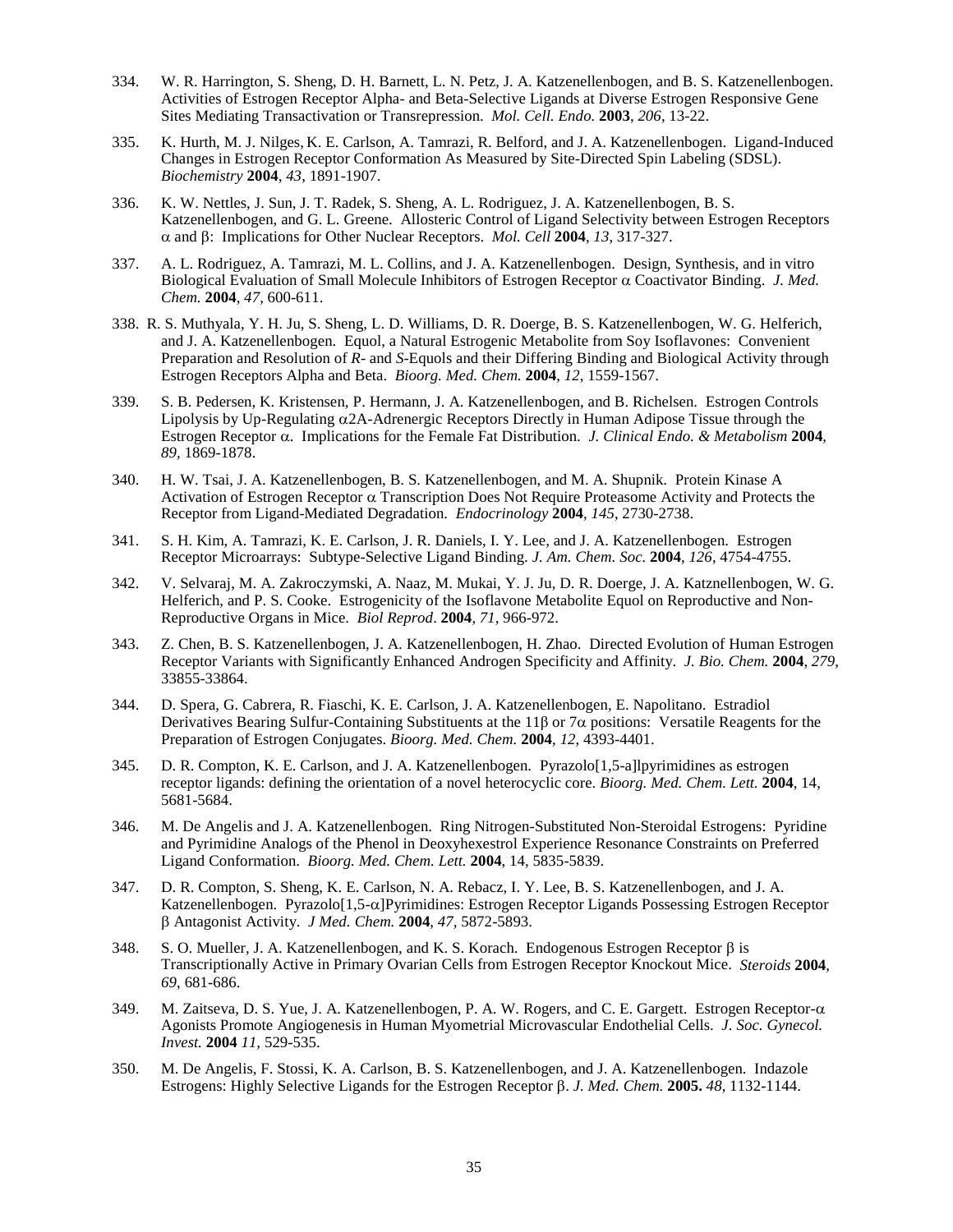- 351. H. M. Bigott, E. Parent, L. G. Luyt, J. A. Katzenellenbogen, and M. J. Welch. Design and Synthesis of Functionalized Cyclopentadienyl Tircarbonylmetal Complexes for Technetium-94m PET Imaging of Estrogen Receptors. *Bioconj. Chem.* **2005**, *16*, 255-264.
- 352. F. Dehdashti, J. Picus, J. M. Michalski, C, S. Dence, B. A. Siegel, J. A. Katzenellenbogen, and M. J. Welch. Positron Tomographic Assessment of Androgen Receptors in Prostatic Carcinoma. *Eur. J. Nucl. Med. Molec. Imaging.* **2005**, *32*, 344-350.
- 353. K. Chockalingam, Z. Chen, J. A. Katzenellenbogen, and H. Zhao. Directed Evolution of Specific Receptor-Ligand Pairs for use in the Creation of Gene Switches. *Proc. Natl. Acad. Sci. USA* **2005**, *102*, 5691-5696.
- 354. C-K.Chu ., J-H. Kim, D. W. Kim, K-H. Chung, J. A. Katzenellenbogen, and D. Y. Chi. Aromatic Fluorination by Decomposition of Triazenes in Ionic Liquids. *Bull. Korean Chem. Soc.* **2005**, 26, 599-602.
- 355. S. H. Kim, A. Tamrazi, K. E. Carlson, and J. A. Katzenellenbogen. A Proteomic Microarray Approach for Exploring Ligand-Initiated Nuclear Hormone Receptor Pharmacology, Receptor Selectivity, and Heterodimer Functionality. *Mol. Cell Proteomics*. **2005**, *4*, 267-277.
- 356. A. Tamrazi, K. E. Carlson, A. L. Rodriguez, and J. A. Katzenellenbogen. Coactivator Proteins as Determinants of Estrogen Receptor Structure and Function: Spectroscopic Evidence for a Novel Coactivator-Stabilized Receptor Conformation. *Molec. Endocrinol.* **2005**, *19*, 1516-1528.
- 357. M. De Angelis, F. Stossi, M. Waibel, B. S. Katzenellenbogen, and J. A. Katzenellenbogen. Isocoumarins as Estrogen Receptor Beta Selective Ligands: Isomers of Isoflavone Phytoestrogens and Their Metabolites. *Bioorg. Med. Chem.* **2005**, *13*, 6529-6542.
- 358. J. Yoo, C. S. Dence, T. L. Sharp, J. A. Katzenellenbogen, and M. J. Welch. Synthesis of an Estrogen Receptor β-Selective Radioligand: 5-[<sup>18</sup>F]Fluoro-(2R<sup>\*</sup>,3S<sup>\*</sup>)-2,3-bis(4-hydroxyphenyl)pentanenitrile and Comparison of in Vivo Distribution with 16α-[ 18F]Fluoro-17β-estradiol. *J. Med. Chem.* **2005**, *48*, 6366- 6378.
- 359. H. B. Zhou, J. S. Comninos, F. Stossi, B. S. Katzenellenbogen, and J. A. Katzenellenbogen. Synthesis and Evaluation of Estrogen Receptor Ligands with Bridged Oxabicyclic Cores Containing a Diarylethylene Motif: Estrogen Antagonists of Unusual Structure. *J. Med. Chem.* **2005,** *48*, 7261-7274.
- 360. R. G. Mishra, F. Z. Stanczyk, K. A. Burry, S. Oparil, B. S. Katzenellenbogen, M. L. Nealen, J. A. Katzenellenbogen, and R. K. Hermsmeyer. Metabolite ligands of estrogen receptor-beta reduce primate coronary hyperreactivity. *Am. J. Physiol. Heart Circ. Physiol.* **2006**, *290*, H295–H303.
- 361. J. W. Seo, J. S. Comninos, D. Y. Chi, D. W. Kim, K. E. Carlson, and J. A. Katzenellenbogen. Fluorine-Substituted Cyclofenil Derivatives as Estrogen Receptor Ligands: Synthesis and Structure-Affinity Relationship Study of Potential Positron Emission Tomography Agents for Imaging Estrogen Receptors in Breast Cancer. *J. Med. Chem* **2006**, *49*, 2496-2511.
- 362. W. R. Harrington, S. H. Kim, C. C. Funk, Z. Madak-Erdogan, R. Schiff, J. A. Katzenellenbogen, and B. S. Katzenellenbogen. Estrogen Dendrimer Conjugates that Preferentially Activate Extranuclear, Nongenomic *versus* Genomic Pathways of Estrogen Action. *Mol. Endo.* **2006**, *20*, 491-502.
- 363. F. Stossi, V. S. Likhite, J. A. Katzenellenbogen, and B. S. Katzenellenbogen. Estrogen-Occupied Receptor Represses Cyclin G2 Gene Expression and Recruits a Repressor Complex at the Cyclin G2 Promoter. *J. Biol. Chem.* **2006**, *281*, 16272-16278.
- 364. G. Dayan, M. Lupien, A. Auger, S. I. Anghel, W. Rocha, S. Croisetiere, J. A. Katzenellenbogen, and S. Mader. Tamoxifen and Raloxifene Differ in Their Functional Interactions with Aspartate 351 of Estrogen Receptor α. *Mol. Pharm*. **2006**, *70*, 579-588.
- 365. D. Zhou, K. Carlson, J. A. Katzenellenbogen, and M. J. Welch. Bromine- and Iodine-Substituted 16α, 17α-Dioxolane Progestins for Breast Tumor Imaging and Radiotherapy: Synthesis and Receptor Binding Affinity. *J. Med. Chem*. **2006**, *49*, 4737-4744.
- 366. E. E. Parent, C. S. Dence, T. L. Sharp, M. J. Welch, and J. A. Katzenellenbogen. Synthesis and Biological Evaluation of a Fluorine-18-Labeled Nonsteroidal Androgen Receptor Antagonist, *N*-(3-[ 18F]Fluoro-4- Nitronaphthyl)-*cis*-5-Norbornene-Endo-2,3-Dicarboxylic Imide. *Nuc. Med. Bio* **2006**, *33*, 615-624.
- 367. T. Tuccinardi, S. Bertini, A. Martinelli, F. Minutolo, G. Ortore, G. Placanica, G. Prota, S. Rapposelli, K. E. Carlson, J. A. Katzenellenbogen, and M. Macchia. Synthesis of Anthranylaldoxime Derivatives as Estrogen Receptor Ligands and Computational Prediction of Binding Modes. *J. Med. Chem.* **2006**, *49*, 5001-5012.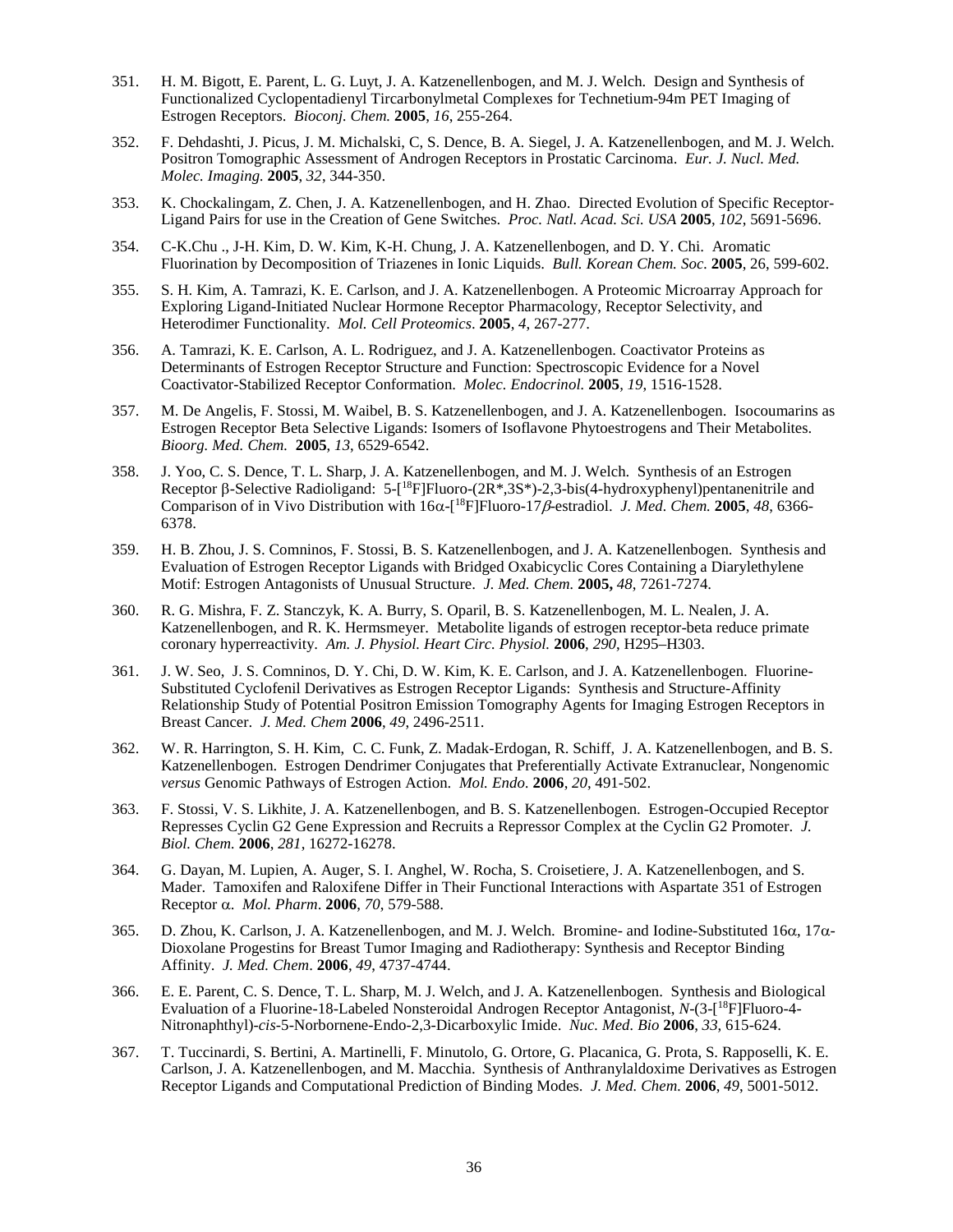- 368. O. Jacobson, D. Laky, K. E. Carlson, S. Elgavish, M. Gozin, E. Even-Sapir, I. Leibovitc, M. Gutman, R. Chisin, J. A. Katzenellenbogen, and E. Mishani. Chiral Dimethylaimine Flutamide Derivatives–Modeling, Synthesis, Androgen Receptor Affinities, and Carbon-11 Labeling. *Nuc. Med. Bio*. **2006**, *33*, 695-704.
- 369. E. E. Parent, C. Jenks, T. Sharp, M. J. Welch, and J. A. Katzenellenbogen. Synthesis and Biological Evaluation of a Nonsteroidal Bromine-76-Labeled Androgen Receptor Ligand 3-[<sup>76</sup>Br]Bromohydroxyflutamide. *Nuc. Med. Bio.* **2006**, *33*, 705-713.
- 370. C. Ramesh, B. J. Bryant, T. Nayak, C. M. Revankar, T. Anderson, K. E. Carlson, J. A. Katzenellenbogen, L. A Skiar, J. P. Norenberg, E. R. Prossnitz, and J. B. Arterburn. Linkage Effects on Binding Affinity and Activation of GPR30 and Estrogen Receptors  $ER\alpha/\beta$  with Tridentate Pyridin-2-yl Hydrazine Tricarbonyl-Re/99mTc(I) Chelates. *J. Am. Chem. Soc.* **2006**, *128*, 14476-14477.
- 371. S. H. Kim, and J. A. Katzenellenbogen. Hormone-PAMAM Dendrimer Conjugates: Polymer Dynamics and Tether Structure Affect Ligand Access to Receptors. *Angew. Chemie Intl. Ed. Engl.* **2006,** *45*, 7243- 7248.
- 372. F. Minutolo, S. Bertini, A. Martinelli, G. Ortore, G. Placanica, G. Prota, S. Rapposelli, T. Tuccinardi, S. Sheng, K. E. Carlson, B. S. Katzenellenbogen, J. A. Katzenellenbogen, and M. Macchia. Salicylaldoximes and Anthranylaldoximes as Alternatives to Phenol-Based Estrogen Receptor Ligands. *Arkivoc* **2006**, *8*, 83- 94.
- 373. V.S. Likhite, F. Stossi, K. Kim, B. S. Katzenellenbogen, and J. A. Katzenellenbogen. Kinase-Specific Phosphorylation of the Estrogen Receptor Changes Receptor Interactions with Ligand, Deoxyribonucleic Acid, and Coregulators Associated with Alterations in Estrogen and Tamoxifen Activity. *Mol. Endocrinol*. **2006**, *20*, 3120-3132.
- 374. H. B. Zhou, S. Sheng, D. R. Compton, Y. Kim, A. Joachimiak, S. Sharma, K. E. Carlson, B. S. Katzenellenbogen, K. W. Nettles, G. L. Greene, and J. A. Katzenellenbogen. Structure-Guided Optimization of Estrogen Receptor Binding Affinity and Antagonist Potency of Pyrazolopyrimidines with Basic Side Chains. *J. Med. Chem.* **2007**, *50*, 399-403.
- 375. E. E. Parent, C. S. Dence, C. Jenks, T. L. Sharp, M. J. Welch, and J. A. Katzenellenbogen. Synthesis and Biological Evaluation of [<sup>18</sup>F]Bicalutamide, 4-[<sup>76</sup>Br]Bromobicalutamide, and 4-[<sup>76</sup>Br]Bromothiobicalutamide as Non-Steroidal Androgens for Prostate Cancer Imaging. *J. Med. Chem.* **2007**, *50*, 1028- 1040.
- 376. J. W. Seo, D. Y. Chi, C. S. Dence, M. J. Welch, and J. A. Katzenellenbogen. Synthesis and Biodistribution of Fluorine-18 Labeled Fluorocyclofenils for Imaging the Estrogen Receptor. *Nuc. Med. Bio.* **2007**, *34*, 383- 390.
- 377. B. C. Lee, K. C. Lee, H. Lee, R. H. Mach, and J. A. Katzenellenbogen. Synthesis and Binding Affinity of a Fluorine-Substituted Peroxisome Proliferator-Activated Gamma (PPARγ) Ligand as a Potential Positron Emission Tomography (PET) Imaging Agent. *Bioconj. Chem.* **2007**, *18*, 507-513.
- 378. B. C. Lee, K. C. Lee, H. Lee, R. H. Mach, and J. A. Katzenellenbogen. Strategies for the Labeling of Halogen-Substituted PPAR-Gamma (PPARγ) Ligands: Potential Positron Emission Tomography (PET) and Single Photon Emission Computed Tomography (SPECT) Imaging Agents. *Bioconj. Chem.* **2007**, *18*, 514- 523.
- 379. M. Lupien, M. Jeyakumar, E. Hebert, K. Hilmi, D. Cotnoir-White, C. Loch, A. Auger, G. Dayan, G-A Pinard, J-M Wurtz, D. Moras, J. A. Katzenellenbogen, and S. Mader. Raloxifene and ICI182,780 Increase Estrogen Receptor-α Association with a Nuclear Compartment via Overlapping Sets of Hydrophobic Amino Acids in Activation Function 2 Helix 12. *Mol. Endocrinol.* **2007**, *21*, 797-816.
- 380. H. B. Zhou, M. L. Collins, J. R. Gunther, J. S. Comninos, J. A. Katzenellenbogen. Bicyclo[2.2.2]Octanes: Close Structural Mimics of the Nuclear Receptor-Binding Motif of Steroid Receptor Coactivators. *Bioorg. Med. Chem. Ltrs.* **2007**, *17*, 4118-4122.
- 381. H. B. Zhou, K. W. Nettles, J. B. Bruning, Y. Kime, A. Joachimiak, S. Sharma, K. E. Carlson, F. Stossi, G. L. Greene, and J. A. Katzenellenbogen. Elemental Isomerism: A Boron-Nitrogen Surrogate for a Carbon-Carbon Double Bond Increases the Chemical Diversity of Estrogen Receptor Ligands. *Chem. Biol.* **2007**, *14*, 659-669.
- 382. E. E. Parent, K. E. Carlson, J. A. Katzenellenbogen. Synthesis of 7alpha-(fluoromethyl)dihydrotestosterone and 7alpha-(fluoromethyl)nortestosterone, structurally paired androgens designed to probe the role of sex hormone binding globulin in imaging androgen receptors in prostate tumors by positron emission tomography. *J. Org. Chem.* **2007**, *72*, 5546-5554.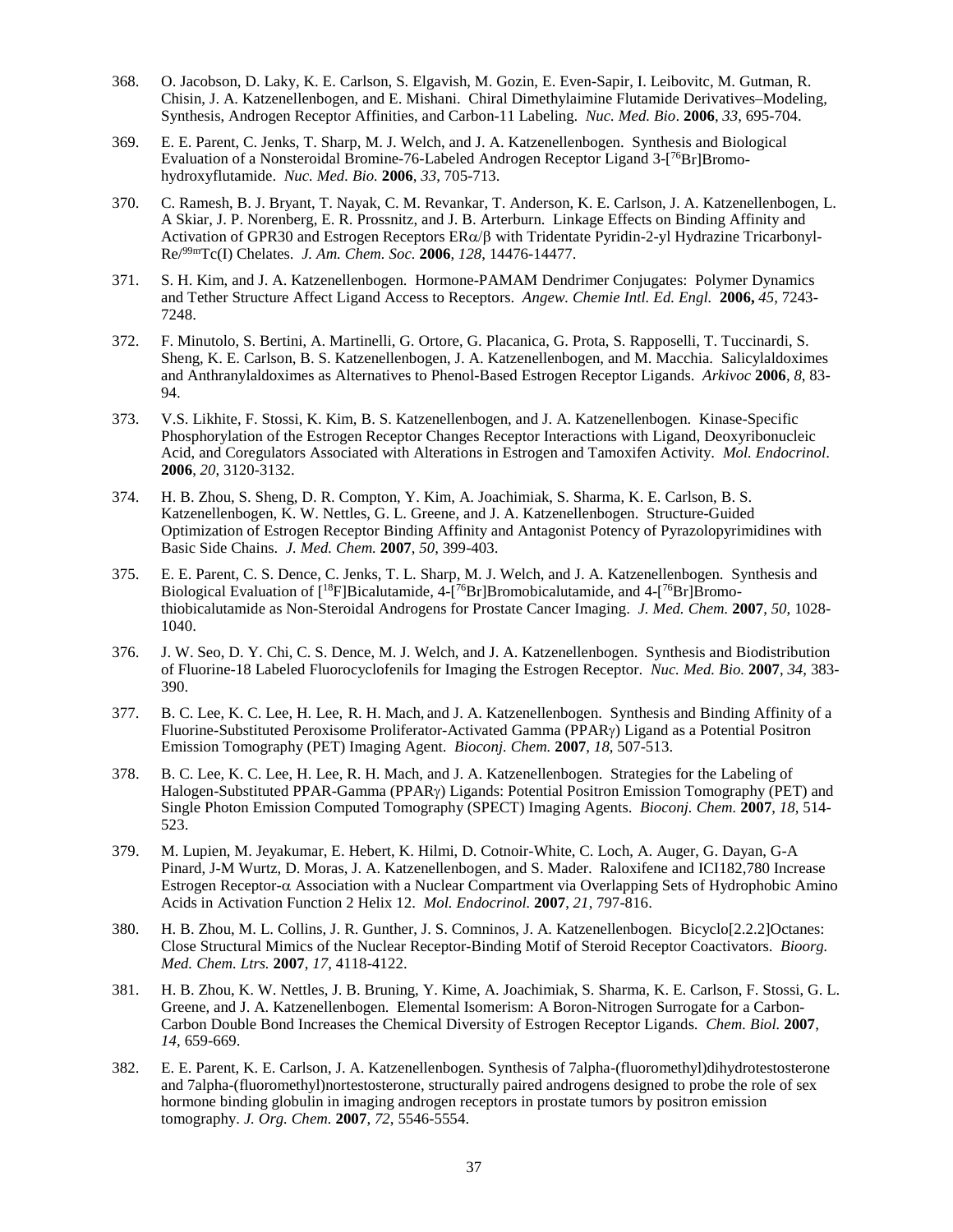- 383. A. L. LaFrate, J. A. Katzenellenbogen. Improved chemical syntheses of 5,6-dihydro-5-fluorouracil. *J. Org. Chem.* **2007**, *72*, 8573-8576.
- 384. S. H. Kim, M. Jeyakumar, and J. A. Katzenellenbogen. Dual Mode Fluorophore-Doped Nickel NTA-Modified Silica Nanoparticles Combine Histidine-Tagged Protein Purification with Site-Specific Fluorophore Labeling. *J. Am. Chem. Soc.* **2007**, *129*, 13254-13264.
- 385. F. Wüest, K. E. Carlson and John A. Katzenellenbogen. Expeditious Synthesis of Steroids Containing a 2- Methylsulfanyl-Acetyl Side Chain as Potential Glucocorticoid Receptor Imaging Agents. *Steroids* **2008**, *73*, 69-76[.PMID: 19167882](http://www.ncbi.nlm.nih.gov/pubmed/19167882?ordinalpos=1&itool=EntrezSystem2.PEntrez.Pubmed.Pubmed_ResultsPanel.Pubmed_DefaultReportPanel.Pubmed_RVDocSum)
- 386. J. W. Seo, H. J. Kim, B. S. Lee, J. A. Katzenellenbogen. Convenient One-Pot Synthesis of 2,2-Bis-(4 hydroxyphenyl)-cyclopentanone. *J. Org. Chem.* **2008**, *73,* 715-718. [PMID:](http://www.ncbi.nlm.nih.gov/pubmed/17499727?ordinalpos=2&itool=EntrezSystem2.PEntrez.Pubmed.Pubmed_ResultsPanel.Pubmed_RVDocSum)  [17499727/PMC1948026/NIHMS24100](http://www.ncbi.nlm.nih.gov/pubmed/17499727?ordinalpos=2&itool=EntrezSystem2.PEntrez.Pubmed.Pubmed_ResultsPanel.Pubmed_RVDocSum)
- 387. D. W. Kim, H. J. Jeong, S. T. Lim, M. H. Sohn, J. A. Katzenellenbogen, D. Y. Chi. Facile Nucleophilic Fluorination Reactions Using tert-Alcohols as a Reaction Medium: Significantly Enhanced Reactivity of Alkali Metal Fluorides and Improved Selectivity. *J. Org. Chem*. **2008**, *73*, 957-962. [PMID: 18166063](http://www.ncbi.nlm.nih.gov/pubmed/18166063?ordinalpos=3&itool=EntrezSystem2.PEntrez.Pubmed.Pubmed_ResultsPanel.Pubmed_DefaultReportPanel.Pubmed_RVDocSum)
- 388. K. W. Nettles, J. B. Bruning, G. Gil, J. Nowak, S. K. Sharma, J. B. Hahm, K. Kulp, R. B. Hochberg, H. Zhou, J. A. Katzenellenbogen, B. S. Katzenellenbogen, Y. Kim, A. Joachmiak, G. L. Greene. NFκB Selectivity of Estrogen Receptor Ligands Revealed by Comparative Crystallographic Analyses, *Nature Chem. Bio.* **2008**, *4*, 241-247. [PMID: 18344977](http://www.ncbi.nlm.nih.gov/pubmed/18344977?ordinalpos=1&itool=EntrezSystem2.PEntrez.Pubmed.Pubmed_ResultsPanel.Pubmed_RVDocSum) [PMC2659626/](http://www.ncbi.nlm.nih.gov/pmc/articles/PMC2659626/?tool=nihms)NIHMS82437
- 389. E. C. Chang, T-H Charn, S-H Park, W. G. Helferich, B. Komm, J. A. Katzenellenbogen, B. S. Katzenellenbogen. Estrogen Receptors Alpha and Beta as Determinants of Gene Expression: Influence of Ligand, Dose, and Chromatin Binding, *Molec. Endocrinol.*, **2008**, *22*, 1032-1043. [PMID:](http://www.ncbi.nlm.nih.gov/pubmed/18258689?ordinalpos=4&itool=EntrezSystem2.PEntrez.Pubmed.Pubmed_ResultsPanel.Pubmed_RVDocSum)  [18258689/](http://www.ncbi.nlm.nih.gov/pubmed/18258689?ordinalpos=4&itool=EntrezSystem2.PEntrez.Pubmed.Pubmed_ResultsPanel.Pubmed_RVDocSum)PMC2366177
- 390. F. Minutolo, R. Bellini, I. Carboni, A. Lapucci, L. Pistolesi, G. Prota, S. Rapposelli, F. Solati, T. Tuccinardi, A. Martinelli, F. Stossi, K. E. Carlson, B. S. Katzenellenbogen, J. A. Katzenellenbogen, M. Macchia. Monoaryl-Substituted Salicylaldoximes as Ligands for Estrogen Receptor β, *J. Med. Chem.*, **2008**, *51*, 1344-1351[.PMID: 18269232](http://www.ncbi.nlm.nih.gov/pubmed/18269232?itool=EntrezSystem2.PEntrez.Pubmed.Pubmed_ResultsPanel.Pubmed_RVDocSum&ordinalpos=2)
- 391. B. S. Moon, J. A. Katzenellenbogen, G. J. Cheon, D. Y. Chi, K. C. Lee, G. I. An, Synthesis and Evaluation of Estrogen Receptor β-Selective Ligands: Fluoroalkylated Indazole Estrogens. *Bull. Korean Chem. Soc.*, **2008**, *29*, 1107-1114. (NO PMID #)
- 392. R. Paulmurugan, A. Tamrazi, J. A. Katzenellenbogen, B. S. Katzenellenbogen and S. S. Gambhir. A Human Estrogen Receptor (ER){alpha} Mutation with Differential Responsiveness to Nonsteroidal Ligands: Novel Approaches for Studying Mechanism of ER Action, *Molec. Endocrinol.*, **2008**, *22*, 1552-1564. [PMID:](http://www.ncbi.nlm.nih.gov/pubmed/18451095?ordinalpos=2&itool=EntrezSystem2.PEntrez.Pubmed.Pubmed_ResultsPanel.Pubmed_RVDocSum)  [18451095/PMC2453600](http://www.ncbi.nlm.nih.gov/pubmed/18451095?ordinalpos=2&itool=EntrezSystem2.PEntrez.Pubmed.Pubmed_ResultsPanel.Pubmed_RVDocSum)
- 393. J. R. Gunther, T.W. Moore, M. L. Collins, J. A. Katzenellenbogen. Amphipathic Benzenes are Designed Inhibitors of the Estrogen Receptor Alpha/Steroid Receptor Coactivator Interaction, *ACS Chem Bio,* **2008,** *5*, 282-286. [PMID: 18484708](http://www.ncbi.nlm.nih.gov/pubmed/18484708?ordinalpos=2&itool=EntrezSystem2.PEntrez.Pubmed.Pubmed_ResultsPanel.Pubmed_RVDocSum)[/PMC2427189/NIHMS49596](http://www.ncbi.nlm.nih.gov/pmc/articles/PMC2427189/?tool=nihms)
- 394. E. E. Parent, C. S. Dence, Terry L. Sharp, M. J. Welch, J. A. Katzenellenbogen. 7α-[<sup>18</sup>F]Fluoromethyldihydrotestosterone and  $7\alpha$ -[<sup>18</sup>F]Fluoromethyl-nortestosterone: Ligands to Determine the Role of Sex Hormone Binding Globulin for Steroidal Radiopharmaceuticals, *J. Nucl. Med.*, **2008** *49*, 987-994. [PMID:](http://www.ncbi.nlm.nih.gov/pubmed/18483103?ordinalpos=3&itool=EntrezSystem2.PEntrez.Pubmed.Pubmed_ResultsPanel.Pubmed_RVDocSum)  [18483103](http://www.ncbi.nlm.nih.gov/pubmed/18483103?ordinalpos=3&itool=EntrezSystem2.PEntrez.Pubmed.Pubmed_ResultsPanel.Pubmed_RVDocSum)
- 395. F. Dehdashti, J. E. Mortimer, K. Trinkaus, M. J. Naughton, M. Ellis, J. A. Katzenellenbogen, M. J. Welch, B. A. Siegel. PET-Based Estradiol Challenge as a Predictive Biomarker of Response to Endocrine Therapy in Women with Estrogen-Receptor-Positive Breast Cancer. *Breast Cancer Res Treat*, **2009**, *113*,509- 51[7.PMID: 18327670](http://www.ncbi.nlm.nih.gov/pubmed/18327670?ordinalpos=1&itool=EntrezSystem2.PEntrez.Pubmed.Pubmed_ResultsPanel.Pubmed_DefaultReportPanel.Pubmed_RVDocSum) PMCID: PMC3883567
- 396. R. A. Alyea, S. E. Laurence, S. H. Kim, B. S. Katzenellenbogen, J. A. Katzenellenbogen, C. S. Watson. The Roles of Membrane Estrogen Receptor Subtypes in Modulating Dopamine Transporters in PC-12 Cells. *J. Neurochem.*, **2008**, *106*, 1525-153[3.PMID: 18489713/PMC2574842/NIHMS56845](http://www.ncbi.nlm.nih.gov/pubmed/18489713?itool=EntrezSystem2.PEntrez.Pubmed.Pubmed_ResultsPanel.Pubmed_RVDocSum&ordinalpos=1)
- 397. M. Jeyakumar, P. Webb, J. D. Baxter, T. S. Scanlan, J. A. Katzenellenbogen. Quantification of Ligand-Regulated Nuclear Receptor Corepressor and Coactivator Binding, Key Interactions Determining Ligand Potency and Efficacy for the Thyroid Hormone Receptor. *Biochem.,* **2008**, *47*, 7465-7476[.PMID: 18558711/](http://www.ncbi.nlm.nih.gov/pubmed/18558711?itool=EntrezSystem2.PEntrez.Pubmed.Pubmed_ResultsPanel.Pubmed_RVDocSum&ordinalpos=7) [PMC2574600/NIHMS57470](http://www.ncbi.nlm.nih.gov/pmc/articles/PMC2574600/?tool=nihms)
- 398. D. Zhou, T. L. Sharp, N. M. Fettig, H. Lee, J. S. Lewis, J. A. Katzenellenbogen, M.J. Welch. Evaluation of a Bromine-76-Labeled Progestin 16alpha, 17alpha-Dioxolane for Breast Tumor Imaging and Radiotherapy: In Vivo Biodistribution and Metabolic Stability Studies. *Nucl Med Biol.*, **2008** *35*, 655-66[3.PMID: 18678350](http://www.ncbi.nlm.nih.gov/pubmed/18678350?itool=EntrezSystem2.PEntrez.Pubmed.Pubmed_ResultsPanel.Pubmed_RVDocSum&ordinalpos=9)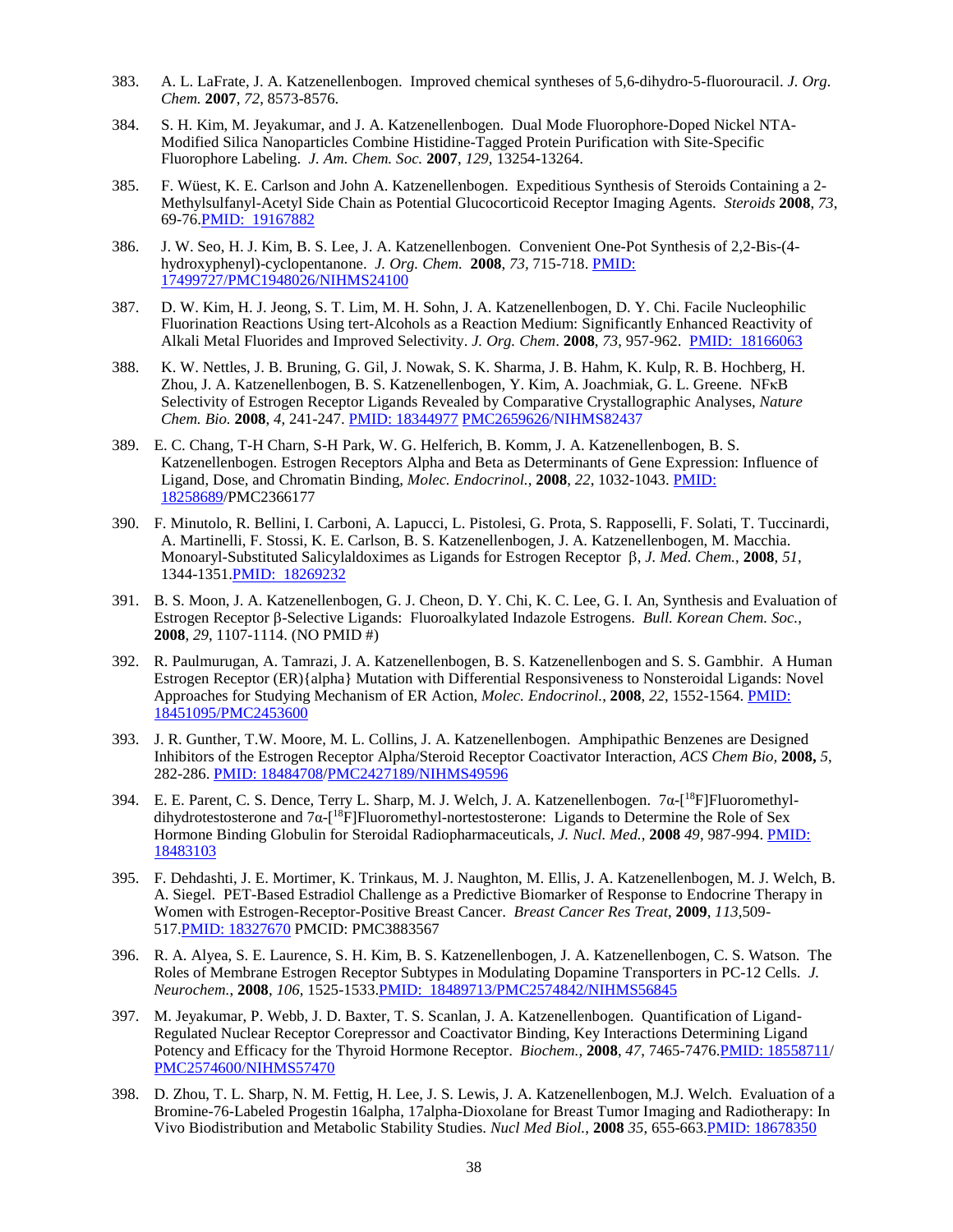[PMC2612641](http://www.ncbi.nlm.nih.gov/pmc/articles/PMC2612641/?tool=nihms)

- 399. Z . Madak-Erdogan, K. J. Kieser, S.H. Kim, B. Komm, J. A. Katzenellenbogen, B. S. Katzenellenbogen. Nuclear and Extranuclear Pathway Inputs in the Regulation of Global Gene Expression by Estrogen Receptors. *Mol. Endocrinol.* **2008**, *22,* 2116-2127[.PMID: 18617595/PMC2631368](http://www.ncbi.nlm.nih.gov/pubmed/18617595?itool=EntrezSystem2.PEntrez.Pubmed.Pubmed_ResultsPanel.Pubmed_RVDocSum&ordinalpos=10)
- 400. A. L. LaFrate, J. R. Gunther, K. E. Carlson, and J. A. Katzenellenbogen. Synthesis and Biological Evaluation of Guanylhydrazone Coactivator Binding Inhibitors for the Estrogen Receptor, *Biorg. Med. Chem.,* **2008**, *16*, 10075–1008[4.PMID: 18976929/PMC2613833/NIHMS82852](http://www.ncbi.nlm.nih.gov/pubmed/18976929?itool=EntrezSystem2.PEntrez.Pubmed.Pubmed_ResultsPanel.Pubmed_RVDocSum&ordinalpos=6)
- 401. S. H. Kim, J. R. Gunther, and J. A. Katzenellenbogen. Nonclassical SNAPFL Analog as a Cy5 Resonance Energy Transfer Partner, *Organic Letters,* **2008**, *10*, 4931-4934[.PMID: 18841988/PMC2787200](http://www.ncbi.nlm.nih.gov/pubmed/18841988?itool=EntrezSystem2.PEntrez.Pubmed.Pubmed_ResultsPanel.Pubmed_RVDocSum&ordinalpos=7)  [NIHMS79501](http://www.ncbi.nlm.nih.gov/pubmed/18841988?itool=EntrezSystem2.PEntrez.Pubmed.Pubmed_ResultsPanel.Pubmed_RVDocSum&ordinalpos=7)
- 402. A. A. Parent, J. R. Gunther, and J. A. Katzenellenbogen. Blocking Estrogen Signaling After the Hormone: Pyrimidine-Core Inhibitors of Estrogen Receptor-Binding, *J. Med. Chem.*, **2008**, *51*, 6512-6530. [PMID:](http://www.ncbi.nlm.nih.gov/pubmed/18785725?itool=EntrezSystem2.PEntrez.Pubmed.Pubmed_ResultsPanel.Pubmed_RVDocSum&ordinalpos=8)  [18785725](http://www.ncbi.nlm.nih.gov/pubmed/18785725?itool=EntrezSystem2.PEntrez.Pubmed.Pubmed_ResultsPanel.Pubmed_RVDocSum&ordinalpos=8) [PMC2680390/NIHMS79500](http://www.ncbi.nlm.nih.gov/pmc/articles/PMC2680390/?tool=pubmed)
- 403. B. G. Trogden, S. H. Kim, S. Lee, J. A. Katzenellenbogen. Tethered Indoles as Functionalizable Ligands for the Estrogen Receptor, *Biorg. Med. Chem. Lett.*, **2009**, *19*, 485-488. [PMID:](http://www.ncbi.nlm.nih.gov/pubmed/19059778?ordinalpos=10&itool=EntrezSystem2.PEntrez.Pubmed.Pubmed_ResultsPanel.Pubmed_DefaultReportPanel.Pubmed_RVDocSum)  [19059778/PMC2680426/NIHMS112693](http://www.ncbi.nlm.nih.gov/pubmed/19059778?ordinalpos=10&itool=EntrezSystem2.PEntrez.Pubmed.Pubmed_ResultsPanel.Pubmed_DefaultReportPanel.Pubmed_RVDocSum)
- 404. S. H. Kim, P. Ge, and J. A. Katzenellenbogen. A New Quinoline Sensitizer-Centered Lanthanide Chelate and Its Use for Protein Labling on Ni-NTA Beads for TR LRET Assays. *Chem. Commun.*, **2009**, *2*, 183-185. [PMID: 19099062](http://www.ncbi.nlm.nih.gov/pubmed/19099062?ordinalpos=2&itool=EntrezSystem2.PEntrez.Pubmed.Pubmed_ResultsPanel.Pubmed_DefaultReportPanel.Pubmed_RVDocSum) [PMC2743944](http://www.ncbi.nlm.nih.gov/pmc/articles/PMC2743944/?tool=nihms)
- 405. H. B. Zhou, K. E. Carlson, F. Stossi, B. S. Katzenellenbogen, and J. A. Katzenellenbogen. Analogs of Methyl-Piperidinopyrazole (MPP): Antiestrogens with Estrogen Receptor α Selective Activity. *Biorg. Med. Chem. Lett.*, **2009**, *19*, 108-110. [PMID: 19014882/PMC2711511/ NIHMS112714](http://www.ncbi.nlm.nih.gov/pubmed/19014882?ordinalpos=1&itool=EntrezSystem2.PEntrez.Pubmed.Pubmed_ResultsPanel.Pubmed_DefaultReportPanel.Pubmed_RVDocSum)
- 406. M. Jeyakumar and J. A. Katzenellenbogen. A Dual-Acceptor Time-Resolved Föster Resonance Energy Transfer Assay for Simultaneous Determination of Thyroid Hormone Regulation of Corepressor and Coactivator Binding to the Thyroid Hormone Receptor: Mimicking the Cellular Context of Thyroid Hormone Action, *Anal. Biochem.*, **2009**, *386*, 73-78. [PMID: 19111515/PMC2701686/NIHMS12800](http://www.ncbi.nlm.nih.gov/pubmed/19111515?ordinalpos=2&itool=EntrezSystem2.PEntrez.Pubmed.Pubmed_ResultsPanel.Pubmed_DefaultReportPanel.Pubmed_RVDocSum)
- 407. J. R. Gunther, Y. Du, E. Rhoden, I. Lewis, B. Revennaugh, T. W. Moore, S. H. Kim, R. Dingledine, H. Fu, and J. A. Katzenellenbogen. A Set of Time-Resolved Fluorescence Resonance Energy Transfer Assays or the Discovery of Inhibitors of Estrogen Receptor-Coactivator Binding, *J. Biomol. Screening*, **2009**, *14*, 181-193. [PMID: 19196699/PMC2731238/NIHMS137699](http://www.ncbi.nlm.nih.gov/pubmed/19196699?ordinalpos=2&itool=EntrezSystem2.PEntrez.Pubmed.Pubmed_ResultsPanel.Pubmed_DefaultReportPanel.Pubmed_RVDocSum)
- 408. M. Asim, M. El-Salfiti, Z. Qian, C. Choueiri, S. Salari, J. Cheng, H. Shadnia, M. Bal, C. Pratt, K. E. Carlson, J. A. Katzenellenbogen, J. S. Wright, T. Durst. Deconstructing the estradiol ABCD ring structure: A new family of A-CD compounds which are potent and subtype-selective estrogen receptor agonists, *Bioorg Med Chem Lett.*, **2009**, *19*, 1250-1253. [PMID: 19167882/NIHMS100547](http://www.ncbi.nlm.nih.gov/pubmed/19167882?itool=EntrezSystem2.PEntrez.Pubmed.Pubmed_ResultsPanel.Pubmed_RVDocSum&ordinalpos=9)
- 409. F. Minutolo, S. Bertini, C. Granchi, T. Marchitiello, G. Prota, S. Rapposelli, T. Tuccinardi, A. Martinelli, J. R. Gunther, K. E. Carlson, J. A. Katzenellenbogen, M. Macchia. Structural Evolutions of Salicylaldoximes as Selective Agonists for Estrogen Receptor β, *J. Med. Chem.*, **2009**, *52*, 858-867. [PMID: 19128016](http://www.ncbi.nlm.nih.gov/pubmed/19128016?ordinalpos=3&itool=EntrezSystem2.PEntrez.Pubmed.Pubmed_ResultsPanel.Pubmed_DefaultReportPanel.Pubmed_RVDocSum)
- 410. B. C. Lee, C. S. Dence, H. Zhou, E. E. Parent, M. J. Welch and J. A. Katzenellenbogen. Fluorine-18 Labeling and Biodistribution Studies on Peroxisome Proliferator-Activated Receptor-Gamma (PPARγ) Ligands: Potential Positron Emission Tomography (PET) Imaging Agents. *Nuc. Med. Bio.*, **2009,** *36,* 147-53. [PMID:19217526/NIHMS154139](http://www.ncbi.nlm.nih.gov/pubmed/19167882?itool=EntrezSystem2.PEntrez.Pubmed.Pubmed_ResultsPanel.Pubmed_RVDocSum&ordinalpos=9) PMCID: PMC2774759
- 411. J. R. Gunther, A. A. Parent, J. A. Katzenellenbogen. Alternative Inhibition of Androgen Receptor Signaling: Peptidomimetic Pyrimidines as Direct Androgen Receptor/Coactivator Disruptors. *ACS Chem. Biol.*, **2009**, *4*, 435-440. [PMID: 19441848/NIHMS117747](http://www.ncbi.nlm.nih.gov/pubmed/19441848?ordinalpos=1&itool=EntrezSystem2.PEntrez.Pubmed.Pubmed_ResultsPanel.Pubmed_DefaultReportPanel.Pubmed_RVDocSum) PMCID: PMC2941991
- 412. A. L. LaFrate, K. E. Carlson, J. A. Katzenellenbogen. Steroidal Bivalent Ligands for the Estrogen Receptor: Design, Synthesis, Characterization and Binding Affinities. *Bioorg. Med. Chem.*, **2009,** *17,* 3528-3535. [PMID: 19394231/NIHMS118596](http://www.ncbi.nlm.nih.gov/pubmed/19394231?ordinalpos=1&itool=EntrezSystem2.PEntrez.Pubmed.Pubmed_ResultsPanel.Pubmed_DefaultReportPanel.Pubmed_RVDocSum) PMCID: PMC3178464
- 413. M. Waibel, K. J. Kieser, K. E. Carlsona, F. Stossi, B. S. Katzenellenbogen and J. A. Katzenellenbogen. Phenethyl Pyridines with Non-Polar Internal Substitutents as Selective Ligands for Estrogen Receptor Beta. *Eur. J. Med. Chem.*, **2009**, *44*, 3560-3570. [PMID: 19286283/NIHMS97418](http://www.ncbi.nlm.nih.gov/pubmed/19286283?ordinalpos=2&itool=EntrezSystem2.PEntrez.Pubmed.Pubmed_ResultsPanel.Pubmed_DefaultReportPanel.Pubmed_RVDocSum) PMCID: PMC3176332
- 414. B. S. Moon, K. E. Carlson, J. A. Katzenellenbogen, T. H. Choi, D. Y. Chi, J. Y. Kim, G. J. Cheon, H. Y. Koh, K. C. Lee, G. An. Synthesis and Evaluation of Aryl-Substituted Diarylpropionitriles, Selective Ligands for Estrogen Receptor Beta, as Positron-Emission Tomographic Imaging Agents. *Bioorg Med Chem.* **2009,** *17*, 3479-3488. [PMID: 19359182](http://www.ncbi.nlm.nih.gov/sites/entrez)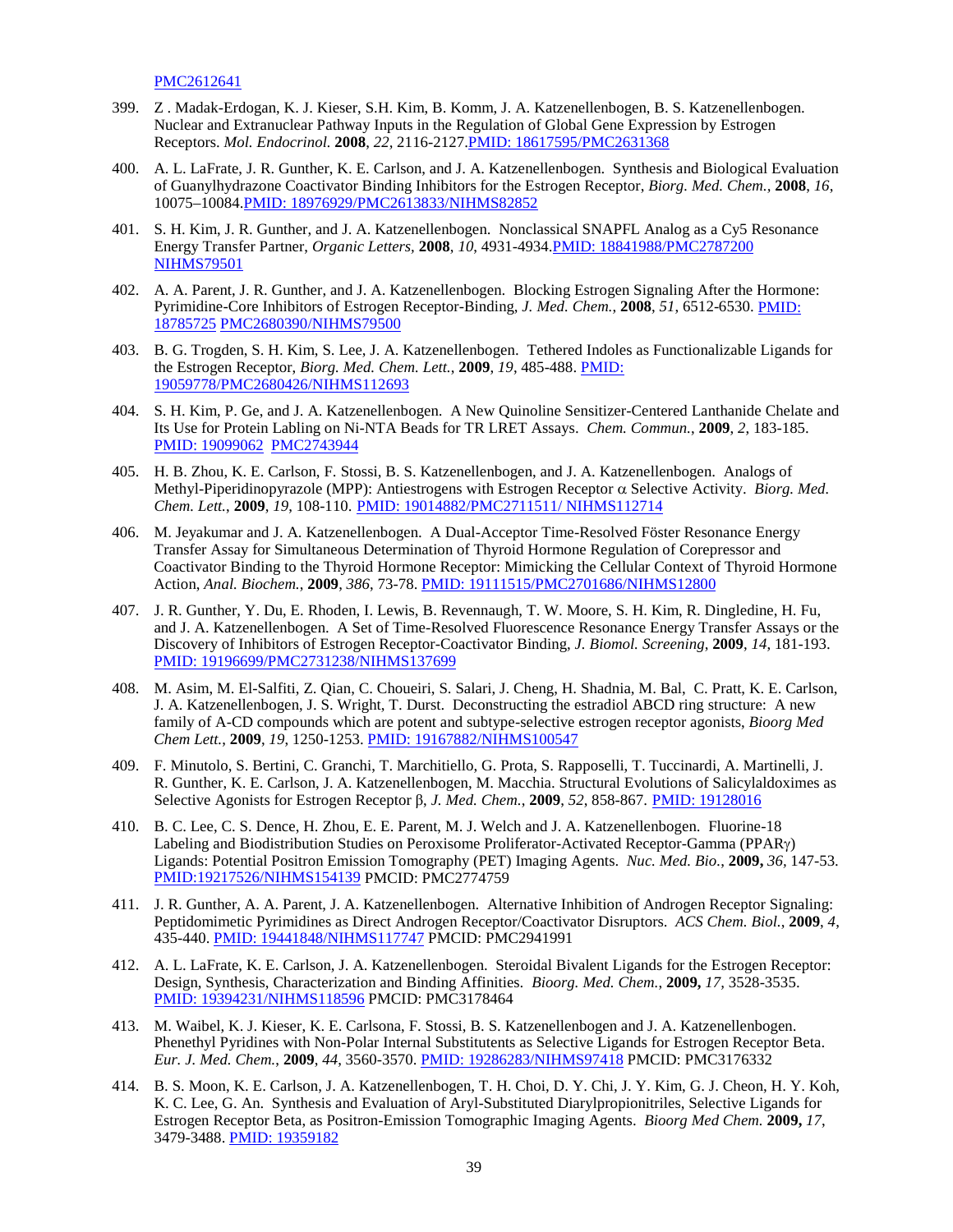- 415. D. Zhou, H. B. Zhou, C. C. Jenks, J. S. Lewis, J. A. Katzenellenbogen, M. Welch. Bromination from the Macroscopic Level to the Tracer Radiochemical Level: (76)Br Radiolabeling of Aromatic Compounds via Electrophilic Substitution. *Bioconj. Chem.*, **2009**, *20*, 808-816. [PMID:19260733/PMC2743097/NIHMS99981/](http://www.ncbi.nlm.nih.gov/pubmed/19260733?ordinalpos=1&itool=EntrezSystem2.PEntrez.Pubmed.Pubmed_ResultsPanel.Pubmed_DefaultReportPanel.Pubmed_RVDocSum)
- 416. M. Waibel, M. De Angelis, F. Stossi, K. J. Kieser, B. S. Katzenellenbogen and J. A. Katzenellenbogen. Bibenzyl- and Stilbene-Core Compounds with Non-Polar Linker Atom Substituents as Selective Ligands for Estrogen Receptor Beta. *Eur. J. Med. Chem.*, **2009**, *44*, 3412-3424. [PMID: 19286283/NIHMS104389](http://www.ncbi.nlm.nih.gov/pubmed/19394116?ordinalpos=1&itool=EntrezSystem2.PEntrez.Pubmed.Pubmed_ResultsPanel.Pubmed_DefaultReportPanel.Pubmed_RVDocSum) PMCID: PMC3175689
- 417. A. B. Williams, P. T. Weiser, R. N. Hanson, J. R. Gunther, J. A. Katzenellenbogen. Synthesis of Biphenyl Proteomimetics as Estrogen Receptor-Alpha Coactivator Binding Inhibitors. *Org. Lett.*, **2009**, *11*, 5370- 537[3.PMID: 19902964](http://www.ncbi.nlm.nih.gov/pubmed/19902964) PMCID: PMC3263526
- 418. M. Asim, M. El-Salfiti, Y. Qian, C. Choueiri, S. Salari, J. Cheng, H. Shadnia, M. Bal, M. A. Christine Pratt, K. E. Carlson, J. A. Katzenellenbogen, J. S. Wright, T. Durst. Deconstructing Estradiol: Removal of B-ring Generates Compounds which are Potent and Subtype-Selective Estrogen Receptor Agonists. *Bioorg. Med. Chem. Lett.*, **2009**, *19,* 1250-1253[.PMID: 19167882](http://www.ncbi.nlm.nih.gov/pubmed/19167882)
- 419. J. H. Lee, H. B. Zhou, C. S. Dence, K. E. Carlson, M. J. Welch, J. A. Katzenellenbogen. Development of [F-18]fluorine-substituted tanaproget as a progesterone receptor imaging agent for positron emission tomography. *Bioconjug. Chem*. **2010**, *21*, 1096-1104. [PMID: 20496889](http://www.ncbi.nlm.nih.gov/pubmed/20496889)
- 420. K. J. Kieser, D. W. Kim, K. E. Carlson, B. S. Katzenellenbogen, J. A. Katzenellenbogen. Characterization of the Pharmacophore Properties of Novel Selective Estrogen Receptor Downregulators (SERDs). *J. Med. Chem.* **2010**, *53*, 3320-3329[. PubMed PMID: 20334372.](http://www.ncbi.nlm.nih.gov/sites/entrez) PMCID: PMC2916745
- 421. T. H. Charn, E. T. Liu, E. C. Chang, Y. K. Lee, J. A. Katzenellenbogen, B. S. Katzenellenbogen. Genome-Wide Dynamics of Chromatin Binding of Estrogen Receptors Alpha and Beta: Mutual Restriction and Competitive Site Selection. *Mol. Endocrinol.*, **2010**, *24*, 47-59. Epub 2009 Nov 6. [PMID:](http://www.ncbi.nlm.nih.gov/pubmed/19897598)  [19897598/PMC2802902](http://www.ncbi.nlm.nih.gov/pubmed/19897598)
- 422. H. B. Zhou, J. H. Lee, C. G. Mayne, K. E. Carlson, J. A. Katzenellenbogen. Imaging Progesterone Receptor in Breast Tumors: Synthesis and Receptor Binding Affinity of Fluoroalkyl-Substituted Analogues of Tanaproget, *J. Med. Chem*., **2010**, *53*, 3349-3360. PubMed PMID: 20355713; [PMCID: PMC2884396](http://www.ncbi.nlm.nih.gov/pubmed/20355713)
- 423. S. H. Kim, J. R. Gunther, J. A. Katzenellenbogen. Monitoring a Coordinated Exchange Process in a Four-Component Biological Interaction System: Development of a Time-Resolved Terbium-Based One-Donor/Three-Acceptor Multicolor FRET System, *J. Am. Chem. Soc.*, **2010**, *132*, 4685-4692. [PMID:](http://www.ncbi.nlm.nih.gov/pubmed/20230029)  [20230029/PMCID: PMC2860875.](http://www.ncbi.nlm.nih.gov/pubmed/20230029)
- 424. C.-M. Zeng, S. A. Kerrigan, J. A. Katzenellenbogen, C. Slocum, K. Gallacher, M. Shomali, C. R. Lyttle, G. Hattersley, C. P. Miller. Efficient Synthesis of (2R,3S)-2-Amino-3-(Benzyloxy)-4,4,4-Trifluorobutanoic Acid (4,4,4-Trifluoro-OBn-D-alloThreonine), *Tetrahedron Ltrs.*, **2010**, *51*, 5361-5363. PMID: 20636720
- 425. K. Chambliss, Q. Wu, S. Oltmann, E. Konaniah, M. Umetani, K. S. Korach, G. Thomas, C. Mineo, I. Yuhanna, S. H. Kim, Z. Madak-Erdogan, A. Maggi, S. Dineen, C. Roland, D. Hui, R. Brekken, J. A. Katzenellenbogen, B. S. Katzenellenbogen, P. W. Shaul. Non-Nuclear Estrogen Receptor Alpha Signaling Promotes Cardiovascular Protection but not Uterine or Breast Cancer Growth in Mice. *J. Clin. Invest.*, **2010**, *120*, 2319-2330[.PMID: 20577047/PMCID: PMC2898582](http://www.ncbi.nlm.nih.gov/pubmed?term=PMC2898582)
- 426. W. P. S. Wong, J. P. Tiano, M. L. Oeser, S. Liu, C. Le May, S. Dalle, M. Hu, J. E. Gunton, J. A. Katzenellenbogen, E. R. Simpson, K. S. Korach, J. L. Jameson, F. Mauvais-Jarvis. Extranuclear Estrogen Receptor-Alpha Stimulates NeuroD1 Binding to the Insulin Promoter and Favors Insulin Synthesis, *PNAS*, **2010**, *107*, 13057-13062[.PMID: 20616010/PMCID: PMC2919966](http://www.ncbi.nlm.nih.gov/pubmed?term=PMC2919966)
- 427. N. C. Ackroyd, J. A. Katzenellenbogen. Pyridyl-Cyclopentadiene Re (CO)(2)(+) Complexes as a Compact Core System for SPECT Ligand Development, *Organometallics*, **2010**, *29*, 3669-3671[.PMID:](http://www.ncbi.nlm.nih.gov/sites/entrez)  [20865134/PMCID: PMC2942762](http://www.ncbi.nlm.nih.gov/sites/entrez)
- 428. T. W. Moore, J. R. Gunther, J. A. Katzenellenbogen. Probing the Topological Tolerance of Multimeric Protein Interacations: Evaluation of an Estrogen/Synthetic Ligand for FK506 Binding Protein Conjugate, *Bioconjug. Chem.*, **2010**, *21*, 1880-1889. [PMID: 20919698/PMC2967433/NIH242378](http://www.ncbi.nlm.nih.gov/pubmed/20919698)
- 429. S. L. Neese, D. L. Korol, J. A. Katzenellenbogen, S. L. Schant. Impact of Estrogen Receptor Alpha and Beta Agonists on Delayed Alternation in Middle-Aged Rats. *Horm. Behav.,* **2010,** *8*, 878-890. [PMID:](http://www.ncbi.nlm.nih.gov/pubmed/20816967)  [20816967/PMCID: PMC2982874](http://www.ncbi.nlm.nih.gov/pubmed/20816967)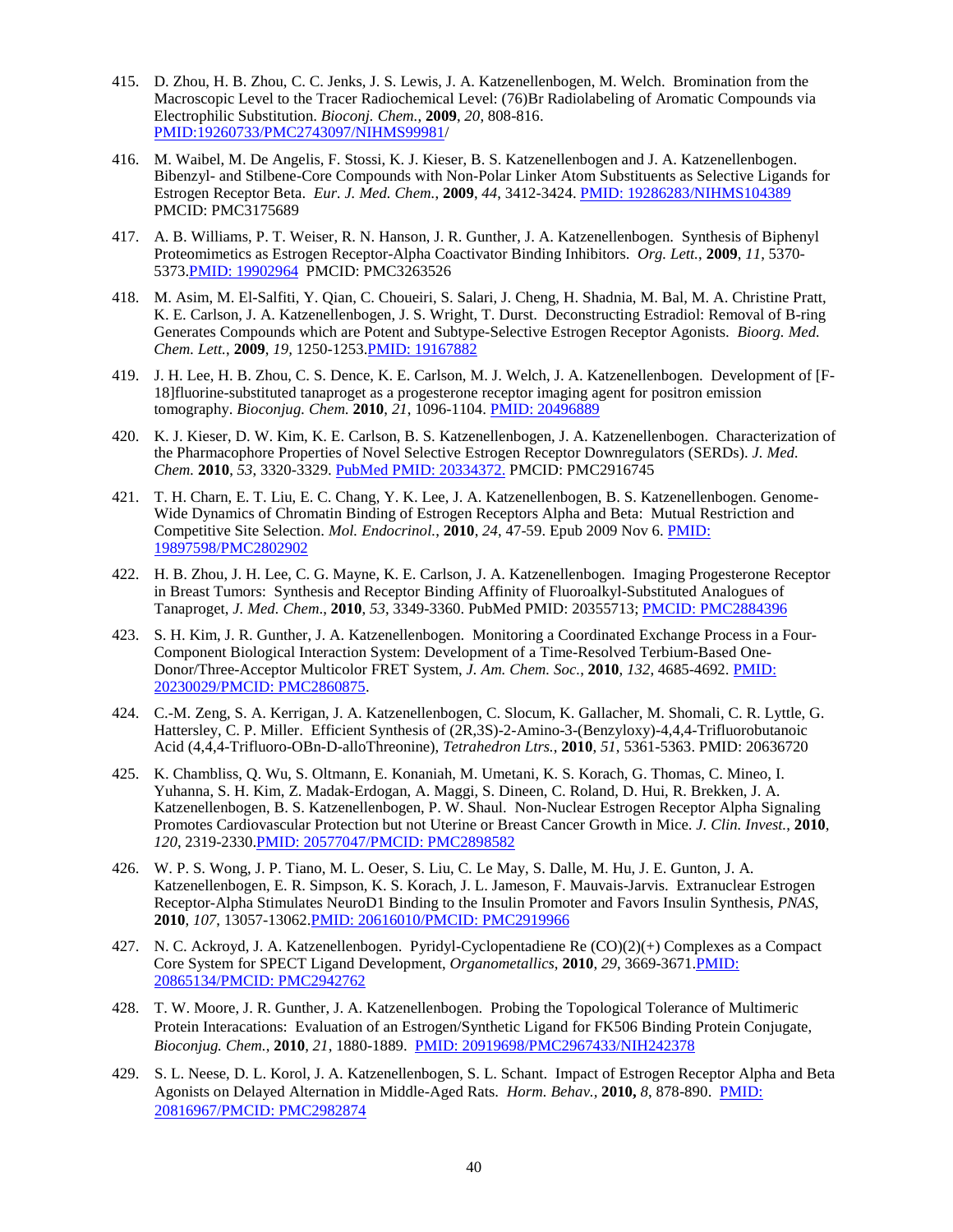- 430. J. B. Bruning, A. A. Parent, G. Gil, M. Zhao, J. Nowak, M. C. Pace, C. L. Smith, P. V. Afonine, P. D. Adams, J. A. Katzenellenbogen, K. W. Nettles. Coupling of Receptor Conformation and Ligand Orientation Determine Graded Activity, *Nat. Chem. Bio.*, **2010**, *6*, 837-843. [PMID: 20924370/PMCID: PMC2974172](http://www.ncbi.nlm.nih.gov/pubmed/20924370)
- 431. J. S. Wright, H. Shadnia, J. M. Anderson, T. Durst, M. Asim, M. El-Salfiti, C. Choueiri, M. A. Pratt, S. C. Ruddy, R. Lau, K. E. Carlson, J. A. Katzenellenbogen, P. J. O'Brien, L. Wan. A-CD Estrogens. I. Substituent Effects, Hormone Potency, and Receptor Subtype Selectivity in a New Family of Flexible Estrogenic Compounds. *J. Med. Chem.*, **2010**, *54*, 433-448[.PMID: 21190382](http://www.ncbi.nlm.nih.gov/pubmed/21190382)
- 432. J. Santollo, B. S. Katzenellenbogen, J. A. Katzenellenbogen, L. A. Eckel. Activation of ERα is Necessary for Estradiol's Anorexigenic Effect in Female Rats. *Horm. Behav.*, **2010**, *58*, 872-877[.PMCID: PMC2982904](http://www.ncbi.nlm.nih.gov/pubmed/20807534)
- 433. S.-J. Cheong, D.R. Jang, H.-J. Jeon, S. T. Lim, M.-H. Sohn, J. A. Katzenellenbogen and D. W. Kim. Reduction of Sodium Iodide Symporter Expression by Estrogen Receptor Ligands in Breast Cancer Cells. *J. Med. Chem.*, **2011**, *38*, 287-294[.PMID: 21315285 \[PubMed -](http://www.ncbi.nlm.nih.gov/pubmed/21315285) in process]
- 434. M. Jeyakumar, K. E. Carlson, J. R. Gunther, and J. A. Katzenellenbogen. Exploration of Dimensions of Estrogen Potency: Parsing Ligand Binding and Coactivator Binding Affinities. *J. Bio. Chem.*, **2011**, *286*, 12971-12982. PMID: 21321128 PMCID: PMC3075970
- 435. K. Saijo, J.G. Collier, A.C. Li, J. A. Katzenellenbogen, C. K. Glass. An ADIOL-ERβ-CtBP Transrepression Pathway Negatively Regulates Microglia-Mediated Inflammation. *Cell*, **2011**, *145*, 584-595. [PMID:21565615](http://www.ncbi.nlm.nih.gov/pubmed?term=Saijo%20k%20katzenellenbogen%20ja%202011) PMCID:PMC3433492
- 436. S. Bertini, A. De Cupertinis, C. Granchi, B. Bargagli, T. Tuccinardi, A. Martinelli, M. Macchia, J. R. Gunther, K. E. Carlson, J. A. Katzenellenbogen, F. Minutolo. Selective and Potent Agonists for Estrogen Receptor Beta Derived from Molecular Refinements of Salicylaldoximes. **2011**, *46*, 2453-6[2.PMCID:](http://www.ncbi.nlm.nih.gov/pmc/articles/PMC3088081/)  [PMC3088081](http://www.ncbi.nlm.nih.gov/pmc/articles/PMC3088081/) [NIHMSID: NIHMS286968](http://www.ncbi.nlm.nih.gov/pmc/articles/PMC3088081/)
- 437. A. Sun, T. W. Moore, J. R. Gunther, M. S. Kim, E. Rhoden, Y. Du, H. Fu, J. P. Snyder, J. A. Katzenellenbogen. Discovering Small-Molecule Estrogen Receptor α/Coactivator Binding Inhibitors: High-Throughput Screening, Ligand Development, and Models for Enhanced Potency. *ChemMedChem*, **2011**, *6*, 654-666. [PMID: 21365764](http://www.ncbi.nlm.nih.gov/pubmed?term=sun%20a%20%20katzenellenbogen%20ja%202011) PMCID: PMC3177402
- 438. R. Paulmurugan, A. Tamrazi, T. F. Massoud, J. A. Katzenellenbogen, S. S. Gambhir. In Vitro and in Vivo Molecular Imaging of Estrogen Receptor α and β Homo- and Heterodimerization: Exploration of New Modes of Receptor Regulation. *Mol. Endocrinol.* **2011**, *25*, 2029-2040. Epub 2011 Nov 3[. PubMed PMID: 22052998](http://mend.endojournals.org/content/25/12/2029.long) PMCID: PMC3231840
- 439. M. J. McLachlan, J. A. Katzenellenbogen, H. Zhao. A New Fluorescence Complementation Biosensor for Detection of Estrogenic Compounds. *Biotechnol Bioeng*. **2011**, *108*, 2794-803. Epub 2011 Aug 4. [PMID:](http://onlinelibrary.wiley.com/doi/10.1002/bit.23254/pdf)  [21732327/PMCID: PMC3210473.](http://onlinelibrary.wiley.com/doi/10.1002/bit.23254/pdf)
- 440. J. A. Katzenellenbogen. The 2010 Philip S. Portoghese Medicinal Chemistry Lectureship: Addressing the "Core Issue" in the Design of Estrogen Receptor Ligands. *J Med. Chem*. **2011**, *54*, 5271-5282. [PMID:](http://pubs.acs.org/doi/pdf/10.1021/jm200801h)  [21707083; PMCID: PMC3150643.](http://pubs.acs.org/doi/pdf/10.1021/jm200801h)
- 441. V. M. Carroll, M. Jeyakumar, K. E. Carlson, J. A. Katzenellenbogen. Diarylpropionitrile (DPN) Enantiomers: Synthesis and Evaluation of Estrogen Receptor Beta-Selective Ligands. *J. Med. Chem*. **2012**, *55*, 528-537. [PubMed PMID: 22122563](http://pubs.acs.org/doi/pdf/10.1021/jm201436k) PMCID: PMC3381613
- 442. P. Wang, J. Min, J. C. Nwachukwu, V. Cavett, K. E. Carlson, P. Guo, M. Zhu, Y. Zheng, C. Dong, J. A. Katzenellenbogen, K. W. Nettles, H-B Zhou. Identification and Structure-Activity Relationships of a Novel Series of Estrogen Receptor Ligands Based on 7-Thiabicyclo[2.2.1]hept-2-ene-7-oxide. *J. Med. Chem*., **2012**, *55*, 2324-2341. [PMID: 22283328/PMCID :PMC3297713](http://www.ncbi.nlm.nih.gov/pubmed/22283328)
- 443. A.M. Fowler, S.R. Chan, T.L. Sharp, N.M. Fettig, D. Zhou, C.S. Dence, K.E. Carlson, M. Jeyakumar, J.A. Katzenellenbogen, R.D. Schreiber, M. J. Welch. Small-Animal PET of Steroid Hormone Receptors Predicts Tumor Response to Endocrine Therapy Using a Preclinical Model of Breast Cancer. *J Nucl Med.* **2012,** *53*, 1119-1126. PubMed PMID: 22669982 PMCID: PMC3956595
- 444. M. Asim, D. Klonowska, C. Choueiri, I. Korobkov, K. E. Carlson, J. A. Katzenellenbogen, T. Durst. BC-Spiro-Estradiols. Synthesis and Estrogen Receptor Binding Affinity of Four New Estradiol Isomers. *Bioorg Med Chem Lett*. **2012***, 22*, 3713-3717. PubMed PMID: 22546676.
- 445. Y. Zheng, M. Zhu, S. Srinivasan, J. C. Nwachukwu, V. Cavett, J. Min, K. E. Carlson, P. Wang, C. Dong, J. A. Katzenellenbogen, K. W. Nettles, H. B. Zhou. Development of Selective Estrogen Receptor Modulator (SERM)-Like Activity Through an Indirect Mechanism of Estrogen Receptor Antagonism: Defining the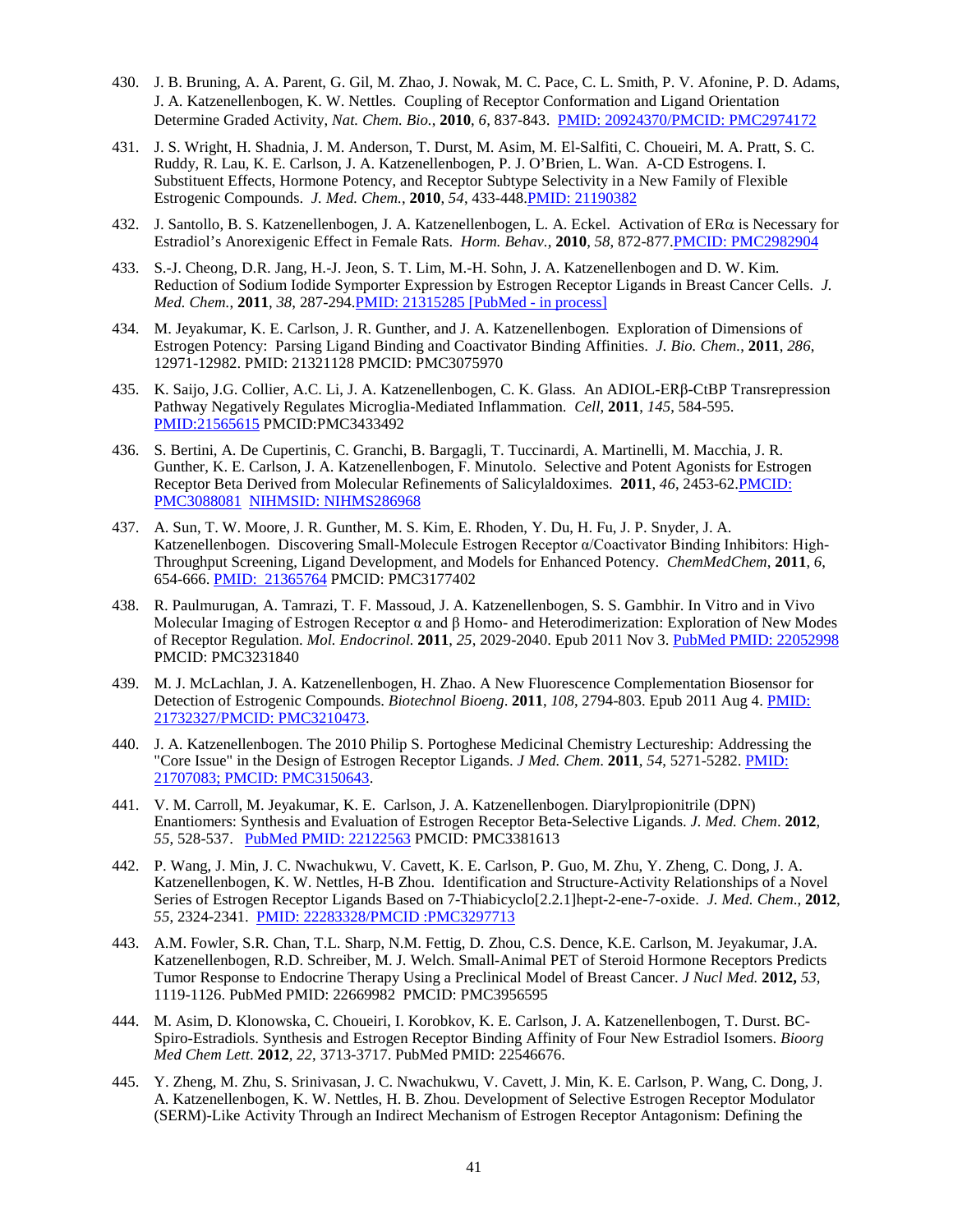Binding Mode of 7-Oxabicyclo[2.2.1]hept-5-ene Scaffold Core Ligands. *ChemMedChem.* **2012** *7*, 1094- 1100. PubMed PMID: 22517684 PMCID: PMC4301955 NIHMSID: NIHMS644299

- 446. F. Dehdashti, R. Laforest R, F. Gao, R. L. Aft, C. S. Dence, D. Zhou, K. I. Shoghi, B. A. Siegel, B.A. Katzenellenbogen, J. A. Katzenellenbogen, M. J. Welch. Assessment of Progesterone Receptors in Breast Carcinoma by PET with 21-18F-fluoro-16α,17α-[(R)-(1'-α-furylmethylidene)dioxy]-19-norpregn-4-ene-3,20 dione. *J. Nucl. Med*. **2012** *5*3, 363-370. PubMed PMID: 22331216/PMCID: PMC3595048 NIHMSID: NIHMS443339
- 447 . D. Zeng, N.S. Lee, Y. Liu, D. Zhou, C. S. Dence, K. L. Wooley, J. A. Katzenellenbogen, M. J. Welch, (64)Cu Core-Labeled Nanoparticles with High Specific Activity via Metal-Free Click Chemistry. *ACS Nano*. **2012,** *6*, 5209-5219 PubMed PMID: 22548282/PMCID: PMC3383893
- 448. J. H. Lee, O. Peters, L. Lehmann, C. S. Dence, T. L. Sharp, K. E.Carlson, D. Zhou, M. Jeyakumar, M. J. Welch, J. A. Katzenellenbogen. Synthesis and biological evaluation of two agents for imaging estrogen receptor β by positron emission tomography: challenges in PET imaging of a low abundance target. *Nucl Med Biol.* **2012**, *39*, 1105-1116. PubMed PMID: 22749433; PubMed Central PMCID: PMC3465515.
- 449. M. Zhu, C. Zhang, J. C. Nwachukwu, S. Srinivasan, V. Cavett, Y. Zheng, K. E. Carlson, C. Dong, J. A. Katzenellenbogen, K. W. Nettles, H. B. Zhou. Bicyclic core estrogens as full antagonists: synthesis, biological evaluation and structure-activity relationships of estrogen receptor ligands based on bridged oxabicyclic core arylsulfonamides. *Org Biomol Chem.* **2012**, *10*, 8692-700. PubMed PMID: 23033157 PMCID: PMC3500388
- 450. E. Sepehr, M. Lebl-Rinnova, M. K. Mann, S. L. Pisani, M. I. Churchwell, D. L. Korol, J. A. Katzenellenbogen, D. R. Doerge. Pharmacokinetics of the estrogen receptor subtype-selective ligands, PPT and DPN: Quantification using UPLC-ES/MS/MS. *J Pharm Biomed Anal.* **2012** *71*, 119-126. PubMed PMID: 22981216 PMCID: PMC3509942
- 451. Y. Kim, S. H. Kim, D. Ferracane, J. A. Katzenellenbogen, C. M. Schroeder. Specific Labeling of Zinc Finger Proteins using Noncanonical Amino Acids and Copper-Free Click Chemistry. *Bioconjug Chem.* **2012**, *23*, 1891-1901. PubMed PMID: 22871171; PubMed Central PMCID: PMC3462365.
- 452. Y. Kim, S. H. Kim, M. Tanyeri, J. A. Katzenellenbogen, C. M. Schroeder. Dendrimer Probes for Enhanced Photostability and Localization in Fluorescence Imaging. *Biophys J.*, **2013**, *104*, 1566-1575. PMID: 23561533 PMCID: PMC3617423
- 453. S. M. Bartell, L. Han, H. N. Kim, S. H. Kim, J. A. Katzenellenbogen, B. S. Katzenellenbogen, K. L. Chambliss, P. W. Shaul, P. K. Roberson, R. S. Weinstein, R. L. Jilka, M. Almeida, S. C. Manolagas. Nonnuclear-initiated actions of the estrogen receptor protect cortical bone mass. *Mol Endol*, **2013**, *27,* 649-656. PMID: 23443267/PMCID: PMC3607700
- 455. S. Srinivasan, J. C. Nwachukwu, A. A. Parent, V. Cavett, J. Nowak, T. S. Hughes, D. J. Kojetin, J. A. Katzenellenbogen, K. W. Nettles. Ligand-Binding Dynamics Rewire Cellular Signaling via Estrogen Receptor-α. *Nat Chem Biol.*, **2013**, *9*, 326-332. PMID: 23524984/ PMCID: PMC3631275.
- 456. M. Shan, K. E. Carlson, A. Bujotzek, A. Wellner, R. Gust, M. Weber, J. A. Katzenellenbogen , R. Haag. Nonsteroidal Bivalent Estrogen Ligands: An Application of the Bivalent Concept to the Estrogen Receptor. *ACS Chem. Bio.*, **2013**, *8*, 707-715. PMID: 23312071/ PMCID: PMC3631453.
- 457. J. Min, P. Wang, S. Srinivasan, J. C. Nwachukwu, P. Guo, M. Huang, K. E. Carlson, J. A. Katzenellenbogen, K. W. Nettles, and H-B Zhou. Thiophene-Core Estrogen Receptor Ligands Having Superagonist Activity. *J Med Chem*, **2013**, *56*, 3346-3466. PMID: 23586645/PMCID: PMC3666579.
- 458. Z. Madak-Erdogan, T. H. Charn, Y. Jiang, E. T. Liu, J. A. Katzenellenbogen, B. S. Katzenellenbogen. Integrative Genomics of Gene and Metabolic Regulation by Estrogen Receptors α and β, and their Coregulators. *Mol Syst Biol*. **2013**, *9*, 676. PMID: 23774759 PMCID: PMC3964312
- 459. J. S. Wright, J. M. Anderson, H. Shadnia, T. Durst, J. A. Katzenellenbogen. Experimental Versus Predicted Affinities for Ligand Binding to Estrogen Receptor: Iterative Selection and Rescoring of Docked Poses Systematically Improves the Correlation. *J Comput Aided Mol Des*, **2013**, *27*, 707-721. PMID: 23975271
- 460. P. Fan, O. L. Griffith, F. Agboke, P. Anur, X. Zou, R. E. McDaniel, K. Creswell, S. H. Kim, J. A. Katzenellenbogen, J. W. Gray, V. C. Jordan. c-Src Modulates Estrogen-Induced Stress and Apoptosis in Estrogen-Deprived Breast Cancer Cells. *Cancer Res.* **2013**, *73*, 4510-4520.PMID: 23704208 PMCID: PMC3715569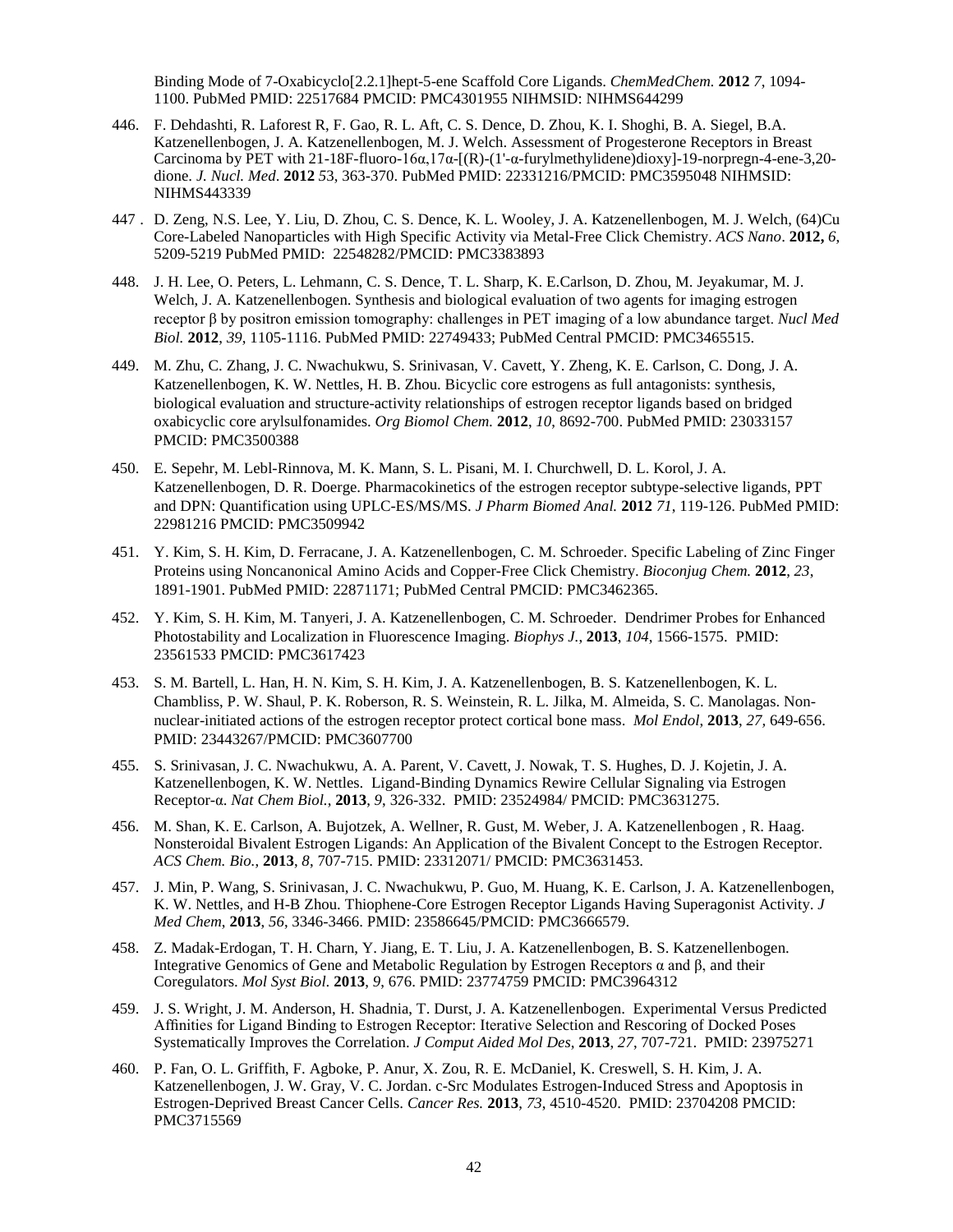- 461. V. Saint-Criq, S. H. Kim, J. A. Katzenellenbogen, B. J. Harvey. Non-Genomic Estrogen Regulation of Ion Transport and Airway Surface Liquid Dynamics in Cystic Fibrosis Bronchial Epithelium. *PLoS One*, **2013,** *8*, e78593. PMID: 24223826 PMCID: PMC3817220
- 462. Y. Jiang, P. Gong, Z. Madak-Erdogan, T. Martin, M. Jeyakumar, K. E. Carlson, I. Khan, T. J. Smillie, A. G. Chittiboyina, S. C. Rotte, W. G. Helferich, J. A. Katzenellenbogen, B. S. Katzenellenbogen. Mechanisms Enforcing the Estrogen Receptor β Selectivity of Botanical Estrogens. *FASEB J.*, **2013**, *27*, 4406-4418. PMID: 23882126 PMCID: PMC3804744
- 463. H. Xing, L. Tang, X. Yang, K. Hwang, W. Wang, Q. Yin, N. Y. Wong, L. W. Dobrucki, N. Yasui, J. A. Katzenellenbogen, W. G. Helferich, J. Cheng, Y. Lu Y. Selective Delivery of an Anticancer Drug with Aptamer-Functionalized Liposomes to Breast Cancer Cells in Vitro and in Vivo. *J Mater Chem B Mater Biol Med.* **2013**, *1*:5288-5297. PMID: 24159374; PubMed Central PMCID: PMC3800741.
- 464. M. Adlanmerini, R. Solinhac, A. Abot, A. Fabre, I. Raymond-Letron, A.-L. Guihot, F. Boudou, L. Sautier, E. Vessieres, S. H. Kim, P. Liere, C. Fontaine, A. Krust, P. Chambon, J. A. Katzenellenbogen, P. Gourdy, P. W. Shaul, D. Henrion, J.-F. Arnal, and F. Lenfant. Mutation of the Palmitoylation Site of Estrogen Receptor {Alpha} In Vivo Reveals Tissue-Specific Roles for Membrane Versus Nuclear Actions. *PNAS*, **2014**, *111*, E283-290E. PMID: 24371309 PMCID: PMC3896153
- 465. J. C. Nwachukwu, S. Srinivasan, N. E. Bruno, A. A. Parent, T. S. Hughes, J. A. Pollock, O. Gjyshi, V. Cavett, J. Nowak, R. D. Garcia-Ordonez, R. Houtman, P. R. Griffin, D. J. Kojetin, J. A. Katzenellenbogen, M. D. Conkright, K. W. Nettles. Resveratrol modulates the inflammatory response via an estrogen receptor-signal integration network. *eLIFE*, **2014**, *10*, 7554. PMID: 24771768 PMCID: PMC4017646
- 466. Z. Q. Liao, C. Dong, K. E. Carlson, S. Srinivasan, J. C. Nwachukwu, R. W. Chesnut, A. Sharma, K. W. Nettles, J. A. Katzenellenbogen, H. B. Zhou. Triaryl-Substituted Schiff Bases are High-Affinity Subtype-Selective Ligands for the Estrogen Receptor. *J. Med. Chem.*, **2014**, *57*, 3532-3545. PMID: 24708493 PMCID: PMC4002130
- 467. S. E. Royston, N. Yasui, A. G. Kondilis, S. V. Lord, J. A. Katzenellenbogen, M. M. Mahoney. ESR1 and ESR2 Differentially Regulate Daily and Circadian Activity Rhythms in Female Mice. *Endocrinology*, **2014,**  *155*, 2613-2623. PMID: 24735329
- 468. Z. Li, K. Chen, X. Jiao, C. Wang, N. E. Willmarth, M. C. Casimiro, W. Li, X. Ju, S. H. Kim, M. P. Lisanti, J. A. Katzenellenbogen, R. G. Pestell. Cyclin D1 Integrates Estrogen-Mediated DNA Damage Repair Signaling. *Cancer Res.*, **2014**, *74*, 3959-3970. PMID: 24830723 PMCID: PMC4102655
- 469. A. A. Parent, D. H. Ess, J. A. Katzenellenbogen. π-π Interaction Energies as Determinants of the Photodimerization of Mono-, Di- and Triazastilbenes. *JOC*, **2014**, *79*, 5448-5462. PMID: 24837276 PMCID: PMC4076016
- 470. D. Zhou, M. Lin, N. Yasui, M. H. Al-Qahtani, C. S. Dence, S. Schwarz, J. A. Katzenellenbogen. Optimization of the Preparation of Fluorine-18-Labeled Steroid Receptor Ligands 16alpha- [18F]Fluoroestradiol (FES), [18F]Fluoro Furanyl Norprogesterone (FFNP), and 16beta-[18F]Fluoro-5alpha-Dihydrotestosterone (FDHT) as Radiopharmaceuticals. *J Labelled Comp Radiopharm.*, **2014**, *57*, 371-377. PMID: 24861984 PMCID: PMC4138509
- 471. H. Aguilar, A. Urruticoechea, P. Halonen, K. Kiyotani, T. Mushiroda, X. Barril, J. Serra-Musach, A. Isalam, L. Caizzi, L. Di Croce, E. Nevedomskaya, W. Zwart, J. Bostner, E. Karlsson, G. Pérez Tenorio, T. Fornander, D. C. Sgroi, R. Garcia-Mata, M. P. H. M. Jansen, N. Garcia, N. Bonifaci, F. Climent, M. T. Soler, A. Rodriguez-Vida, M. Gil, J. Brunet, G. Martrat, L. Gomez-Baldo, A. I. Extremera, A. Figueras, J. Balart, R. Clarke, K. L. Burnstein, K. E. Carlson, J. A. Katzenellenbogen, M. Vizoso, M. Esteller, A. Villanueva, A. B. Rodriguez-Peña, X. R. Bu. VAV3 Mediates Resistance to Breast Cancer Endocrine Therapy. *Breast Cancer Res*, **2014**, *16*, R53. PMID: 24886537 PMCID: PMC4076632
- 472. C. Dabrota, M. Asim, C. Choueiri, A. Gargaun, I. Korobkov, A. Butt, K. E. Carlson, J. A. Katzenellenbogen, J. S. Wright, T. Durst. Synthesis and Receptor Binding in Trans-CD Ring-Fused A-CD Estrogens: Comparison with the Cis-Fused Isomers. *Bioorg Med Chem Lett.*, **2014,** *24*, 3841-3844. PMID: 25027938 PMCID: PMC4249688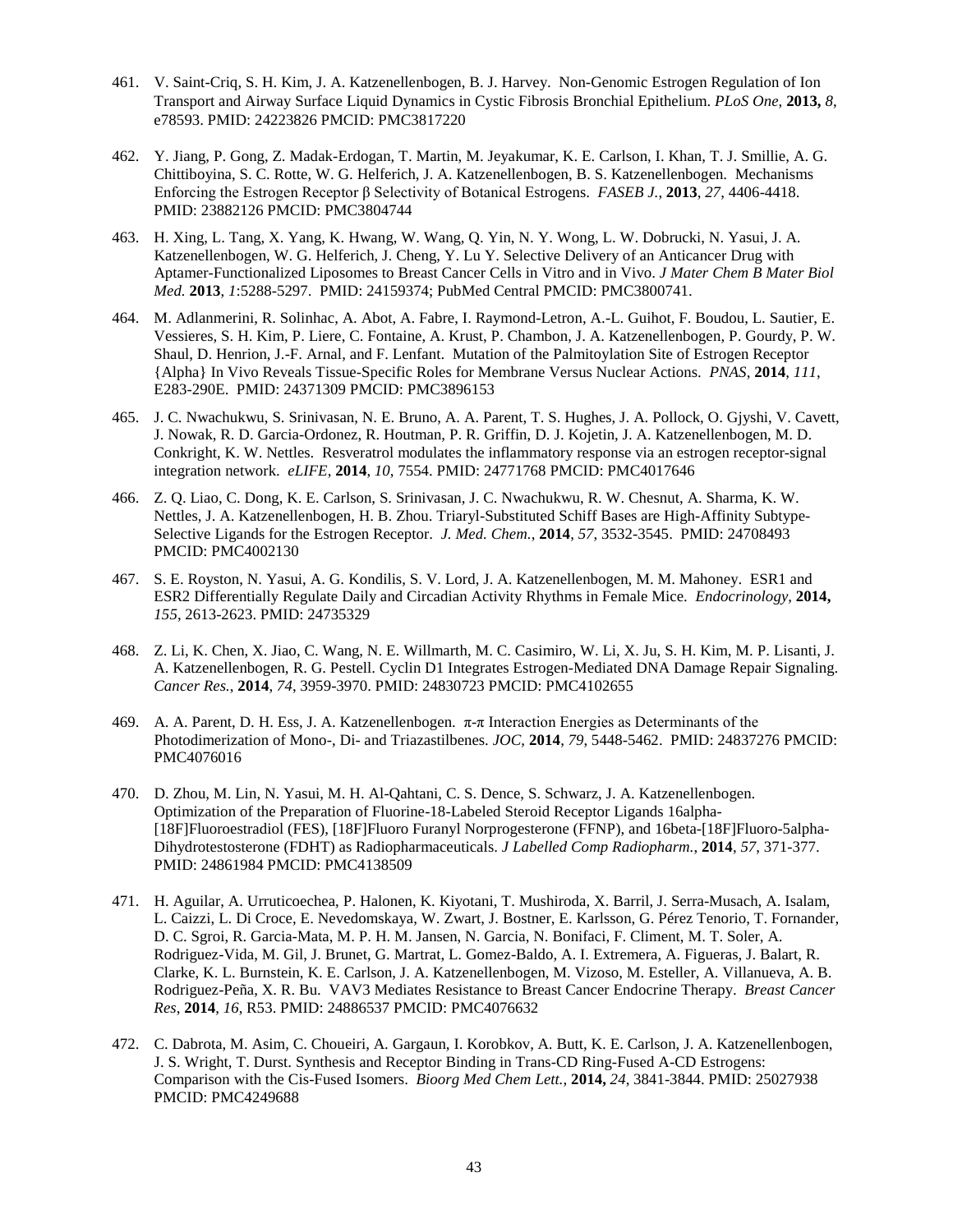- 473. A. Abot, C. Fontaine, M. Buscato, R. Solinhac, G. Flouriot, A. Fabre, A. Drougard, S. Rajan, M. Laine, A. Milon, I. Muller, D. Henrion, M. Adlanmerini, M. C.Valéra, A. Gompel, C. Gerard, C. Péqueux, M. Mestdagt, I. Raymond-Letron, C. Knauf, F. Ferriere, P. Valet, P. Gourdy, B. S. Katzenellenbogen, J.A. Katzenellenbogen, F. Lenfant, G. L. Greene, J. M. Foidart, J. F. Arnal. The Uterine and Vascular Actions of Estetrol Delineate a Distinctive Profile of Estrogen Receptor α Modulation, Uncoupling Nuclear and Membrane Activation. *EMBO Mol Med.*, **2014**, *6,* 1328-1346. PMID: 25214462 PMCID: PMC4287935
- 474. D. Zhou, S. H. Kim, V. M. Carroll, C. S. Dence, J. A. Katzenellenbogen. Utilizing Electrostatic Interactions to Facilitate F-18 Radiolabeling of Poly(Amido)Amine (PAMAM) Dendrimers. *Org Biomol Chem.,* **2014,** *12*, 8696-8701. PMID: 25254430
- 475. P. Gong, Z. Madak-Erdogan, J. Li, J. Cheng, C. M. Greenlief, W. G. Helferich, J. A. Katzenellenbogen, B. S. Katzenellenbogen. Transcriptomic analysis identifies gene networks regulated by estrogen receptor α (ERα) and ERβ that control distinct effects of different botanical estrogens. *Nucl. Recept. Signal*, **2014**, *12*, 1-13. PMID: 25363786 PMCID: PMC4193135
- 476. S. M. Moore, A. J. Khalaj, S. Kumar, Z. Winchester, J. Yoon, T. Yoo, L. Martinez-Torres, N. Yasui, J. A. Katzenellenbogen, S. K. Tiwari-Woodruff. Multiple functional therapeutic effects of the estrogen receptor β agonist indazole-Cl in a mouse model of multiple sclerosis. *Proc Natl Acad Sci USA,* **2014**, *111*, 18061- 18066. PMID: 25453074 PMCID: PMC4273334
- 477. I. Paterni, C. Granchi, J. A. Katzenellenbogen, F. Minutolo. Estrogen Receptors Alpha (ERα) and Beta (ERβ): Subtype-Selective Ligands and Clinical Potential. *Steroids*, **2014**, *90*, 13-29. PMID: 24971815 PMCID: PMC4192010
- 478. S. R. Chan, A. M. Fowler, J. A. Allen, D. Zhou, C. Dence, T. Sharp, N. M. Fettig, F. Dehdashti, J. A. Katzenellenbogen. Longitudinal Noninvasive Imaging of Progesterone Receptor as a Predictive Biomarker of Tumor Responsiveness to Estrogen Deprivation Therapy.*Clin Cancer Res,* **2015**, *21*, 1063-1070. PMID: 25520392
- 479. I. Paterni, S. Bertini, C. Granchi, T. Tuccinardi, M. Macchia, A. Martinelli, I. Caligiuri, G. Toffoli, F. Rizzolio, K. E. Carlson, B. S. Katzenellenbogen, J. A. Katzenellenbogen, F. Minutolo. Highly Selective Salicylketoxime-Based Estrogen Receptor β Agonists Display Antiproliferative Activities in a Glioma Model. *J. Med. Chem.*, **2015**, *58*, 1184-1194. PMID: 25559213
- 480. Y. Zhao, P. Gong, Y. Chen, J. C. Nwachukwu, S. Srinivasan, C. M. Ko, M. K. Bagchi, R. N. Taylor, K. S. Korach., K.W. Nettles, J. A. Katzenellenbogen, and B.S. Katzenellenbogen. Dual Suppression of Estrogenic and Inflammatory Activities for Targeting of Endometriosis. *Sci Transl Med.* **2015**, *7*, 1-15. PMID: 25609169
- 481. D. Zhou, W. Chu, X. Peng, J. McConathy, R. H. Mach, J. A. Katzenellenbogen. Facile purification and click labeling with 2-[18F]fluoroethyl azide using solid phase extraction cartridges. *Tetrahedron Ltrs*, **2015**, *56*, 952-954. PMID: 25520392 PMCID: PMC4348221
- 482. A. Bosch, Z. Li, A. Bergamaschi, H. Ellis, E. Toska, A. Prat, J. J. Tao, D. E. Spratt, N. T. Viola-Villegas, P. Castel, G. Minuesa, N. Morse, J. Rodón, Y. Ibrahim, J. Cortes, J. Perez-Garcia, P. Galvan, J. Grueso, M. Guzman, J. A. Katzenellenbogen, M. Kharas, J. S. Lewis, M. Dickler, V. Serra, N. Rosen, S. Chandarlapaty, M. Scaltriti, J. Baselga. PI3K inhibition results in enhanced estrogen receptor function and dependence in hormone receptor-positive breast cancer. *Sci. Transl. Med.*, **2015**, *7*, 283ra51. PMID: 25877889 PMCID: PMC4433148
- 483. T. W. Moore, J. R. Gunther, J. A. Katzenellenbogen. Estrogen Receptor Alpha/Co-Activator Interaction Assay: TR-FRET. *Methods Mol. Biol*, **2015**, *1278*, 545-553. PMID: 25859975
- 484. S. H. Kim, Z. Madak-Erdogan, S. C. Bae, K. E. Carlson, C. G. Mayne, S. Granick, B. S. Katzenellenbogen, J. A. Katzenellenbogen. Ligand Accessibility and Bioactivity of a Hormone-Dendrimer Conjugate Depend on pH and pH History. *J. Am. Chem. Soc.*, **2015**, *137*, 10326-10335. PMID: 26186415
- 485. C. Granchi, Y. Qian, H. Y. Lee, I. Paterni, C. Pasero, J. Iegre, K. E. Carlson, T. Tuccinardi, X. Chen, J. A. Katzenellenbogen, P. J. Hergenrother, F. Minutolo. Salicylketoximes That Target Glucose Transporter 1 Restrict Energy Supply to Lung Cancer Cells. *Chem. Med. Chem.*, **2015**, *10*, 1892-1900. PMID: 26332543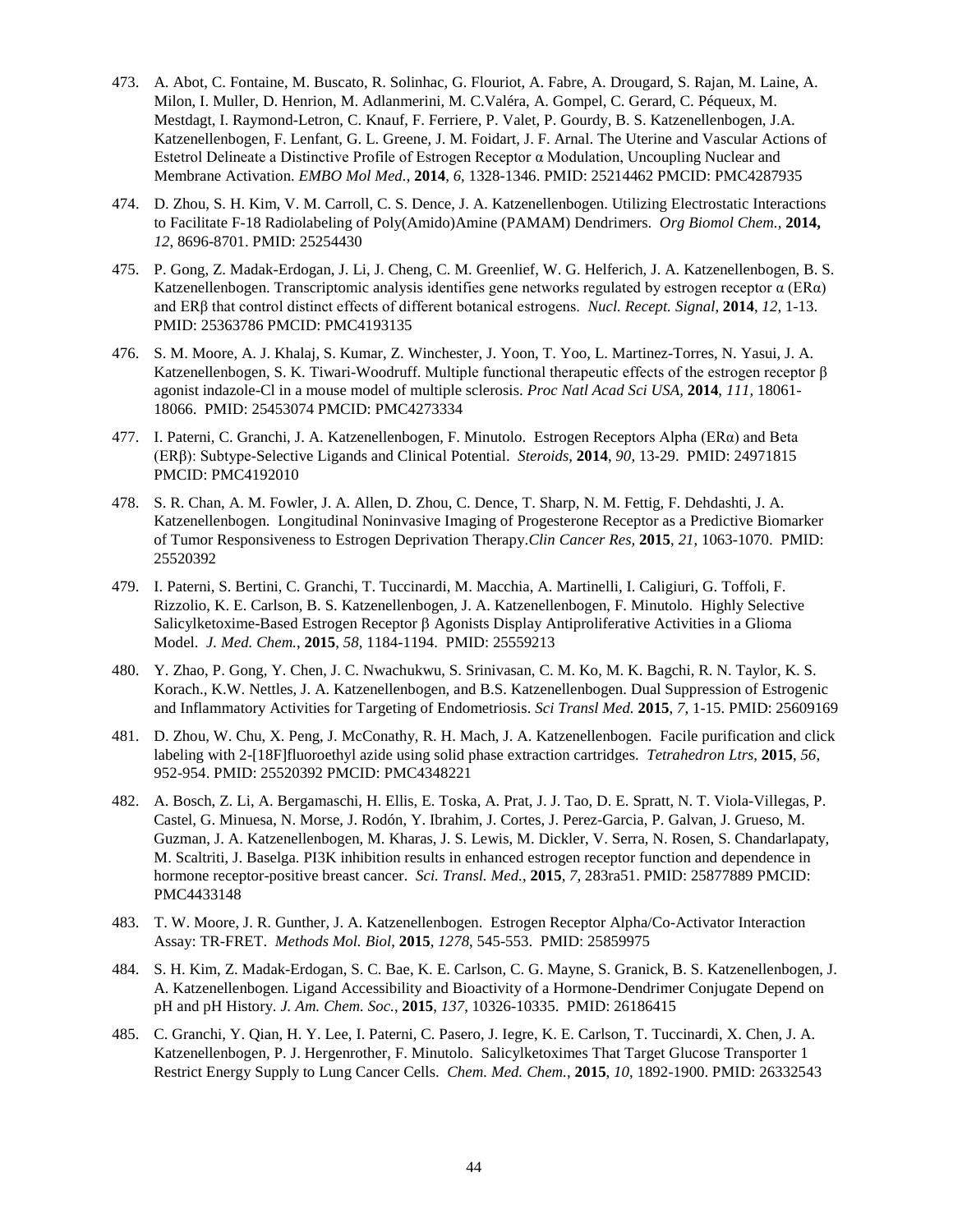- 486. J. A. Pollock, S. H. Kim, J. A. Katzenellenbogen. Imidoyl dichlorides as new reagents for the rapid formation of 2-aminobenzimidazoles and related azoles. *Tetrahedron Lett*., **2015**, *56*, 6097-6099.
- 487. J. D. Durrant, K. E. Carlson, T. A. Martin, T. L. Offutt, C. G. Mayne, J. A. Katzenellenbogen, R. E. Amaro. Neural-Network Scoring Functions Identify Structurally Novel Estrogen-Receptor Ligands. *J. Chem. Inf. Model.*, **2015**, *55*, 1953-1961. PMID: 26286148 PMCID: PMC4780411
- 488. M. C. Valéra, C. Fontaine, F. Lenfant, C. Cabou, M. Guillaume, N. Smirnova, S. H. Kim, P. Chambon, J. A. Katzenellenbogen, B. S. Katzenellenbogen, B. Payrastre, J. F. Arnal. Protective Hematopoietic Impact of Estrogens in a Mouse Model of Thrombosis: Respective Roles of Nuclear vs Membrane Estrogen Receptor α. *Endocrinology*, **2015**, *156*, 4293-4301. PMID: 26280130
- 489. N. F. Smirnova, C. Fontaine, M. Buscato, A. Lupieri, A. Vinel, M. C. Valera, M. Guillaume, N. Malet, J. M. Foidart, I. Raymond-Letron, F. Lenfant, P. Gourdy, B. S. Katzenellenbogen, J. A. Katzenellenbogen, M. Laffargue, J. F. Arnal. The Activation Function-1 of Estrogen Receptor Alpha Prevents Arterial Neointima Development Through a Direct Effect on Smooth Muscle Cells. *Circ. Res.*, **2015**, *117*, 770-778. PMID: 26316608
- 490. D. Reilly, S. H. Kim, J. A. Katzenellenbogen, C. Schroeder. Fluorescent Nanoconjugate Derivatives with Enhanced Photostability for Single Molecule Imaging. *Anal. Chem.*, **2015**, *87*, 11048-11057. PMID: 26461122
- 491. N. Yasui, C. G. Mayne, J. A. Katzenellenbogen. Preparation of o-Fluorophenols from Nonaromatic Precursors: Mechanistic Considerations for Adaptation to Fluorine-18 Radiolabeling. *Org. Lett.*, **2015**, *17*, 5540-5543. PMID: 26536250
- 492. Z. Madak-Erdogan, P. Gong, Y. Zhao, L. Xu, K. Wrobel, J. Hartman, M. Wang, A. Cam, U. Iwaniec, R. Turner, N. Twaddle, D. Doerge, I. Khan, J. A. Katzenellenbogen, B. S. Katzenellenbogen, W. Helferich. Dietary Licorice Root Supplementation Improves Diet-Induced Weight Gain, Lipid Deposition and Hepatic Steatosis in Ovariectomized Mice without Stimulating Reproductive Tissues and Mammary Gland. *Mol. Nut. Food Research*, **2016**, *60*, 369-380. PMID: 26555669 PMCID: PMC4738101
- 493. S. W. Fanning, C. G. Mayne, V. Dharmajajan, K. E. Carlson, T. A. Martin, S. J. Novick, W. Toy, B. Green, S. Panchamukhi, B. S. Katzenellenbogen, E. Tajikhorshid, P. R. Griffin, Y. Shen, S. Chandarlapaty, J. A. Katzenellenbogen, G. L. Griffin. Estrogen Receptor Alpha Somatic Mutations Y537S and D538G Confer Breast Cancer Endocrine Resistance by Stablilizing the Activating Function-2 Binding Conformation. *Elife*, **2016**, Epub ahead of print. PMID: 26836308 PMCID: PMC4821807
- 494. A. M. Fowler, A. S. Clark, J. A. Katzenellenbogen, H. M. Linden, F. Dehdashti. Imaging Diagnostic and Therapeutic Targets: Steroid Receptors in Breast Cancer. *J. Nucl. Med.*, **2016**, Supp 1:75S-80S. PMID: 26834106 PMCID: PMC4795822
- 495. R. Xiong, H. K. Patel, L. M. Gutgesell, J. Zhao, L. Delgado-Rivera, T. N. Pham, H. Zhao, K. E. Carlson, T. Martin, J. A. Katzenellenbogen, T. W. Moore, D. A. Tonetti, G. R. Thatcher. Selective Human Estrogen Receptor Partial Agonists (ShERPAs) for Tamoxifen-Resistant Breast Cancer. *J. Med. Chem.*, **2016**, *59*, 219- 237. PMID: 26681208 PMCID: PMC4779956
- 496. S. L. Pisani, S. L. Neese, J. A. Katzenellenbogen, S. L. Schantz, D. L. Korol. Estrogen Receptor-Selective Agonists Modulate Learning in Female Rats in a Dose- and Task-Specific Manner. *Endocrinology*, **2016**, *157*, 292-303. PMID: 26465198 PMCID: PMC4701887
- 497. N. Boonmuen, P. Gong, Z. Ali, A. G. Chittiboyina, I. Khan, D. R. Doerge, W. G. Helferich, K. E. Carlson, T. Martin, P. Piyachaturawat, J. A. Katzenellenbogen, B. S. Katzenellenbogen. Licorice root components in dietary supplements are selective estrogen receptor modulators with a spectrum of estrogenic and antiestrogenic activities. *Steroids*, **2016**, *105*, 42-49. PMID: 26631549 PMCID: PMC4714869
- 498. Y. Zhao, Y. Chen, Y. Kuang, M. K. Bagchi, R. N. Taylor, J. A. Katzenellenbogen, B. S. Katzenellenbogen. Multiple Beneficial Roles of Repressor of Estrogen Receptor Activity (REA) in Suppressing the Progression of Endometriosis. *Endocrinology*, **2016**, *157*, 900-912. PMID: 26653759 PMCID: PMC4733120
- 499. G. Navarro, W. Xu, D. A. Jacobson, B. Wicksteed, C. Allard, G. Zhang, K. De Gendt, S. H. Kim, H. Wu, H. Zhang, G. Verhoeven, J. A. Katzenellenbogen, F. Mauvais-Jarvis. Extranuclear Actions of the Androgen Receptor Enhance Glucose-Stimulated Insulin Secretion in the Male. *Cell Metabolism*, **2016**, *23*, 837-851.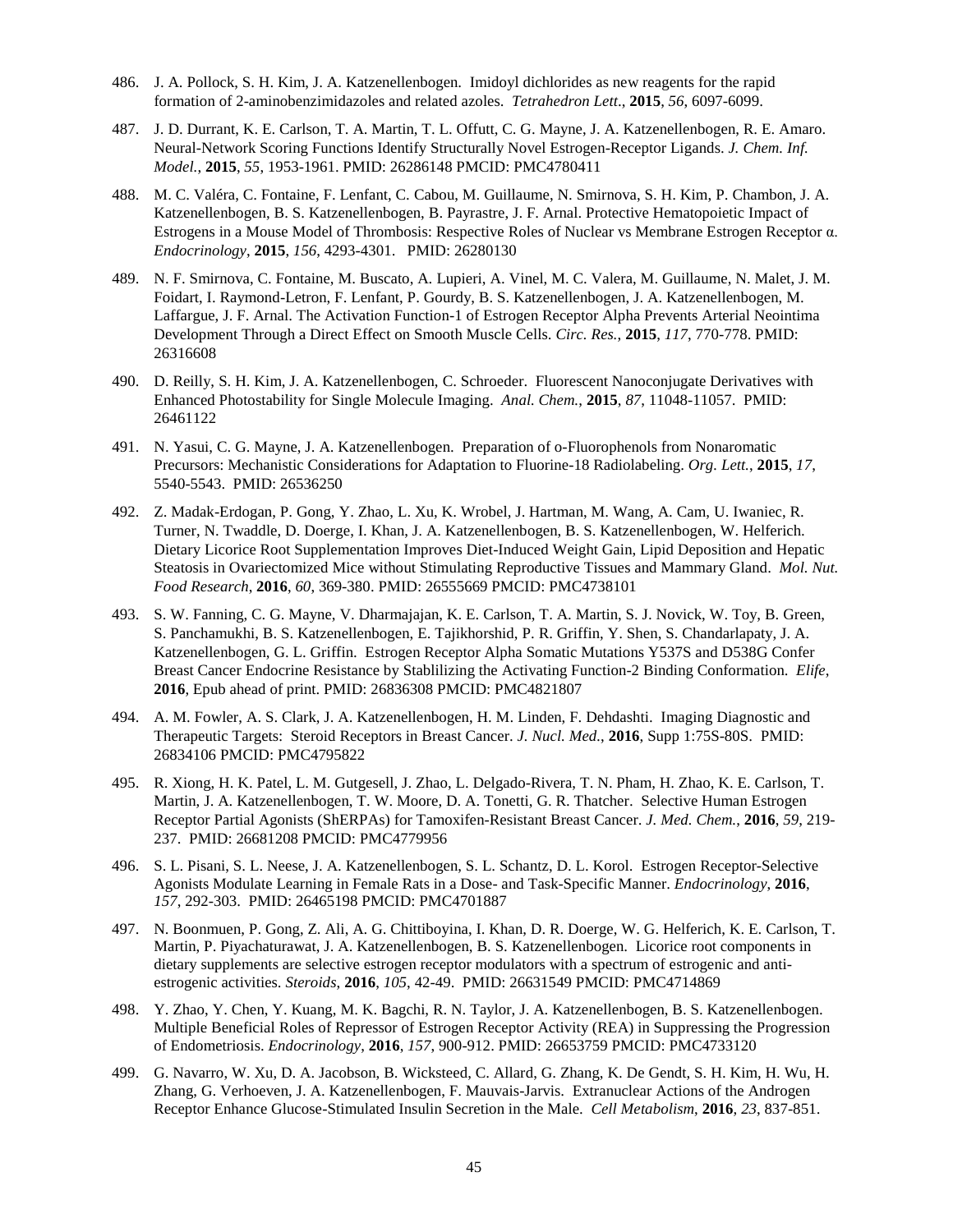- 500. J.C. Nwachukwu, S. Srinivasan, Y. Zheng, S. Wang, J. Min, C. Dong, Z. Liao, J. Nowak, N. J. Wright, R. Houtman, K. E. Carlson, J. S. Josan, O. Elemento, J. A. Katzenellenbogen, H. B. Zhou, K. W. Nettles. Predictive features of ligand-specific signaling through the estrogen receptor. *Mol Syst Biol.,* **2016**, *12*, 864:1- 14. PubMed PMID: 27107013; PubMed Central PMCID: PMC4848761.
- 501. Granchi C, Lapillo M, Spena CR, Rizzolio F, Tuccinardi T, Martin TA, Carlson KE, Katzenellenbogen JA, Minutolo F. Cyclic Ketoximes as Estrogen Receptor β Selective Agonists. ChemMedChem. **2016**, *11*, 1752- 1761. doi: 10.1002/cmdc.201600140. [Epub ahead of print] PubMed PMID: 27135651.
- 502. Z. Madak-Erdogan, S-H. Kim, P Gong, Y. C. Zhao, H. Zhang, K. L. Chambliss, K. E. Carlson, C. G. Mayne, P. W. Shaul, K. S. Korach, J. A. Katzenellenbogen, and B. S. Katzenellenbogen. Design of pathwaypreferential estrogens that provide beneficial metabolic and vascular effects without stimulating reproductive tissues. *Science Signaling*, **2016**, May 24;9(429):ra53. doi: 10.1126/scisignal.aad8170.
- 503. P. Gong, Z. Madak-Erdogan, J. A. Flaws, D. J. Shapiro, J. A. Katzenellenbogen, B. S. Katzenellenbogen. Estrogen receptor-α and aryl hydrocarbon receptor involvement in the actions of botanical estrogens in target cells. *Mol Cell Endocrinol.*, **2016**, *437*, 190-200. [Epub ahead of print] PMID: 27543265
- 504. K. L. Chambliss, J. Barrera, M. Umetani, J. Umetani, S. H. Kim, Z. Madak-Erdogan, L. Huang, B.S. Katzenellenbogen, J. A. Katzenellenbogen, C. Mineo, P. W. Shaul. Nonnuclear Estrogen Receptor Activation Improves Hepatic Steatosis in Female Mice. *Endocrinology*, **2016**, *157*, 373-374. PMID: 27552247
- 505. J. A. Pollock, S. E. Wardell, A. A. Parent, D. B. Stagg, S. J. Ellison, H. M. Alley, C. A. Chao, S. A. Lawrence, J. P. Stice, I. Spasojevic, J. G. Baker, S. H. Kim, D. P. McDonnell, J. A. Katzenellenbogen, and J. D. Norris. Inhibiting androgen receptor nuclear entry in castration-resistant prostate cancer. *Nat. Chem. Biol.*, **2016**, *12*, 795-801. PMID: 27501397
- 506. S. Srinivasan, J. C. Nwachukwu, N. E. Bruno, V. Dharmarajan, D. Goswami, I. Kastrati, S. Novick, J. Nowak, V. Cavett, H. B. Zhou, N. Boonmuen, Y. Zhao, J. Min, J. Frasor, B. S. Katzenellenbogen, P. R. Griffin, J. A. Katzenellenbogen, K. W. Nettles. Full antagonism of the estrogen receptor without a prototypical ligand side chain. *Nat. Chem. Biol.*, **2017**, *13*, 111-118. PMID: 27870835 PMCID: PMC5161551
- 507. N. Sharma, K. E. Carlson, J. C. Nwachukwu, S. Srinivasan, A. Sharma, K. W. Nettles, J. A. Katzenellenbogen. Exploring the Structural Compliancy versus Specificity of the Estrogen Receptor Using Isomeric Three-Dimensional Ligands. *ACS Chem. Biol.*, **2017,** *12, 494-503.* PMID:28032978 PMCID: PMC5315646 [Available on 2018-02-17]
- 508. J. C. Nwachukwu, S. Srinivasan, N. E. Bruno, J. Nowak, N. J. Wright, F. Minutolo, E. S. Rangarajan, T. Izard, X. Q Yao, B. J. Grant, D. J. Kojetin, O. Elemento, J. A. Katzenellenbogen, K. W. Nettles. Systems Structural Biology Analysis of Ligand Effects on ERα Predicts Cellular Response to Environmental Estrogens and Anti-hormone Therapies. *Cell Chem Biol*, **2017**, *24*, 35-45. PMID: 28042045
- 509. S. Zhang, Z. Wang, Z. Hu, C. Li, C. Tang, K. E. Carlson, J. Luo, C. Dong, J. A. Katzenellenbogen, J. Huang, H. B. Zhou. Selenophenes: Introducing a New Element into the Core of Non-Steroidal Estrogen Receptor Ligands. *ChemMedChem*, **2017**, *12*, 235-249. PMID: 27976818
- 510. H. H. Farman, J. Wu, K. L. Gustafsson, S. H. Windahl, S. H. Kim, J. A. Katzenellenbogen, C. Ohlsson, M. K. Lagerquist. Extra-nuclear effects of estrogen on cortical bone in males require ERαAF-1. *J. Mol. Endocrinol*., **2017**, *58,* 105-111. PMID: 28057769 PMCID: PMC5278601
- 511. J. L. Christenson, K. T. Butterfield, N. S. Spoelstra, J. D. Norris, J. S. Josan, J. A. Pollock, D. P. McDonnell, B. S. Katzenellenbogen, J. A. Katzenellenbogen, J. K. Richer. MMTV-PyMT and Derived Met-1 Mouse Mammary Tumor Cells as Models for Studying the Role of the Androgen Receptor in Triple-Negative Breast Cancer Progression. *Horm. Cancer,* **2017***, 8*, 69-77. PMID: 28194662 PMCID: PMC5407486 [Available on 2018-04-01]
- 512. S. Menazzaa, J. Suna, S. Appachia, K. L. Chambliss, S. H. Kim, A. Aponte, S. Khane, J. A. Katzenellenbogen, B. S. Katzenellenbogen, P. W. Shaul. Non-nuclear estrogen receptor alpha activation in endothelium reduces cardiac ischemia-reperfusion injury in mice. *J. Mol. Cell. Card.*, **2017** *107*, 41-51. PMID: 28457941 PMCID: PMC5514412 [Available on 2018-06-01] DOI: 10.1016/j.yjmcc.2017.04.004
- 513. W. Toy, H. Weir, P. Razavi, M. Lawson, A. U. Goeppert, A. M. Mazzola, A. Smith, J. Wilson, C. Morrow, W. L. Wong, E. De Stanchina, K. E. Carlson, T. S. Martin, S. Uddin, Z. Li, S. Fanning, J. A. Katzenellenbogen, G. Greene, J. Baselga and S. Chandarlapaty. Activating ESR1 Mutations Differentially Affect the Efficacy of ER Antagonists. *Cancer Discov*., **2017**, *7*, 277-287. PMID: 27986707 PMCID:PMC5340622 [Available on 2018-03-01]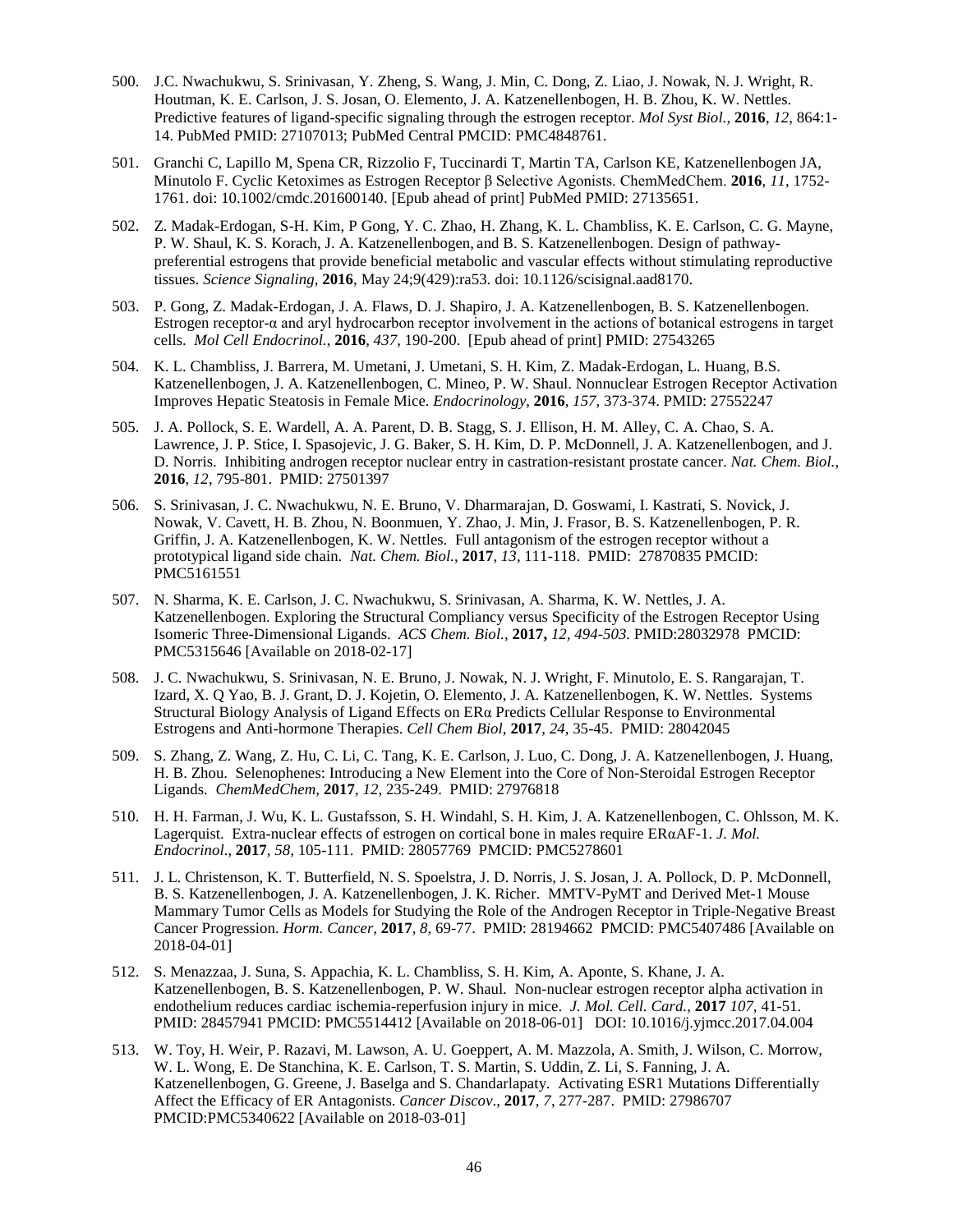- 514. A. Martin, J. Yu, J. Xiong, A. Khalid, B. S. Katzenellenbogen, S. J. Kim, J. A. Katzenellenbogen, S Y. Malaivijitnond, Gabet, S. A. Krum, B. Frenkel. Estrogens and Androgens Inhibit Association of RANKL with the Pre-osteoblast Membrane through Post-transnational Mechanisms, *J. Cell. Phys*, **2017**, *232*, 3798- 3807. PMCID: PMC5562539 [Available on 2017-12-01] DOI:10.1002/jcp.25862
- 515. J. D. Stender, J. C. Nwachukwu, I. Kastrati, Y. Kim, T. Strid, M. Yakir, S. Srinivasan, J. Nowak, T. Izard, E. S. Rangarajan, K. E. Carlson, J. A. Katzenellenbogen, X. Q. Yao, B. J. Grant, H. S. Leong, C. Y. Lin, J. Frasor, K. W. Nettles, C. K. Glass. Structural and Molecular Mechanisms of Cytokine-Mediated Endocrine Resistance in Human Breast Cancer Cells. *Mol Cell.* **2017,** *65*, 1122-1135. doi:10.1016/j.molcel.2017.02.008.
- 516. Z. Madak-Erdogan, T. H. Charn, Y. Jiang, E. T. Liu, J. A. Katzenellenbogen, B. S. Katzenellenbogen. Integrative Genomics of Gene and Metabolic Regulation by Estrogen Receptors α and β, and their Coregulators. *Mol Syst Biol.* **2017**, *13*, 929. PMID: 28442489 PMCID: PMC5408777 doi: 10.15252/msb.20177595.
- 517. D. Zhou, S. H. Kim, W. Chu, T. Voller, J. A. Katzenellenbogen. Evaluation of Aromatic Radiobromination by Nucleophilic Substitution Using Diaryliodonium Salt Precursors. *J Labelled Comp Radiopharm.*, **2017**, *60*, 450-456. PMID: 28512784 PMCID: PMC5550022 [Available on 2018-07-01] doi: 10.1002/jlcr.3519.
- 518. J. Min, V. S. Guillen, A. Sharma, Y. Zhao, Y. Ziegler, P. Gong, C. G. Mayne, S. Srinivasan, S. H. Kim, K. E. Carlson, K. W. Nettles, B. S. Katzenellenbogen, J. A. Katzenellenbogen. Adamantyl Antiestrogens with Novel Side Chains Reveal a Spectrum of Activities in Suppressing Estrogen Receptor Mediated Activities in Breast Cancer Cells. *J Med Chem.*, **2017,** *60,* 6321-6336. PMID: 28657320 doi:10.1021/acs.jmedchem.7b00585
- 519. Y. Zhao, M. J. Laws, V. S. Guillen, Y. Ziegler, J. Min, A. Sharma, S. H. Kim, D. Chu, B. H. Park, S. Oesterreich, C. Mao, D. J. Shapiro, K. W. Nettles, J. A. Katzenellenbogen, B. S. Katzenellenbogen. Structurally Novel Antiestrogens Elicit Differential Responses from Constitutively Active Mutant Estrogen Receptors in Breast Cancer Cells and Tumors. *Cancer Res.,* **2017**, *77*, 5602-5613. doi: 10.1158/0008- 5472.CAN-17-1265.
- 520. S. Abid, S. Xie, M. Bose, P. W. Shaul, L. S. Terada, S. L. Brody, P. J. Thomas, J. A. Katzenellenbogen, S. H. Kim, D. E. Greenberg, R. Jain. 17β-Estradiol Dysregulates Innate Immune Responses to Pseudomonas aeruginosa Respiratory Infection and Is Modulated by Estrogen Receptor Antagonism. *Infect Immun.,* **2017**, *85*, 1-15. PMCID: PMC5607430 [Available on 2018-03-20]
- 521. C. L. Miranda, L.A. Johnson, O. de Montgolfier, V.D. Elias, L. S. Ullrich, J. J. Hay, I. L. Paraiso, J. Choi, R. L. Reed, J. S. Revel, C. Kioussi, G. Bobe, U. T. Iwaniec, R. T. Turner, B. S. Katzenellenbogen, J. A. Katzenellenbogen, P. R. Blakemore, A.F.Gombart, C. S. Maier, J.Raber, J. F. Stevens. Non-estrogenic Xanthohumol Derivatives Mitigate Insulin Resistance and Cognitive Impairment in High-Fat Dietinduced Obese Mice. *Sci. Rep.*, **2018**, *8,* 613. PMCID: PMC5766630
- 522. K. S. Eckstrum, W. Edwards, A. Banerjee, W. Wang, J. A. Flaws, J. A. Katzenellenbogen, S. H. Kim, L. T. Raetzman. Effects of Exposure to the Endocrine Disrupting Chemical Bisphenol A during Critical Windows of Murine Pituitary Development. *Endocrinology*, **2018**, *159*, 119-131. PMCID: PMC5761589
- 523. G. Bononi, C.Granchi, M. Lapillo, M. Giannotti, D. Nieri, S. Fortunato, M. E. Boustani, I. Caligiuri, G. Poli, K. E. Carlson, S. H. Kim, M. Macchia, A. Martinelli, F. Rizzolio, A. Chicca, J. A. Katzenellenbogen, F. Minutolo, T. Tuccinardi. Discovery of Long-Chain Salicylketoxime Derivatives as Monoacylglycerol Lipase (MAGL) Inhibitors. *Eur J Med Chem*., **2018**, *157*, 817-836. doi: 10.1016/j.ejmech.2018.08.038. [Epub ahead of print] PubMed PMID: 30144699.
- 524. L. Wang, V. S. Guillen, N. Sharma, K. Flessa, J. Min, K. E. Carlson, W. Toy, S. Braqi, B. S. Katzenellenbogen, J. A. Katzenellenbogen, S. Chandarlapaty, A. Sharma. New Class of Selective Estrogen Receptor Degraders (SERDs): Expanding the Toolbox of PROTAC Degrons. *ACS Med Chem Lett.,* **2018**, *9*, 803-808. doi:10.1021/acsmedchemlett.8b00106. eCollection 2018 Aug 9. PubMed PMID: 30128071; PubMed Central PMCID: PMC6088359.
- 525. S. K. Ippagunta, J. A. Pollock, N. Sharma, W. Lin, T. Chen, K. Tawaratsumida, A. A. High, J. Min, Y. Chen, R.K. Guy, V. Redecke, J. A. Katzenellenbogen, H. Häcker. Identification of Toll-like Receptor Signaling Inhibitors Based on Selective Activation of Hierarchically Acting Signaling Proteins. *Sci Signal.*, **2018**, *11*, 543. pii:eaaq1077. doi: 10.1126/scisignal.aaq1077. PubMed PMID: 30108181.
- 526. E. Guivarc'h, M. Buscato, A. L. Guihot, J. Favre, E. Vessières, L. Grimaud, J. Wakim, N. J. Melhem, R. Zahreddine, M. Adlanmerini, L. Loufrani, C. Knauf, J. A. Katzenellenbogen, B. S. Katzenellenbogen, J. M.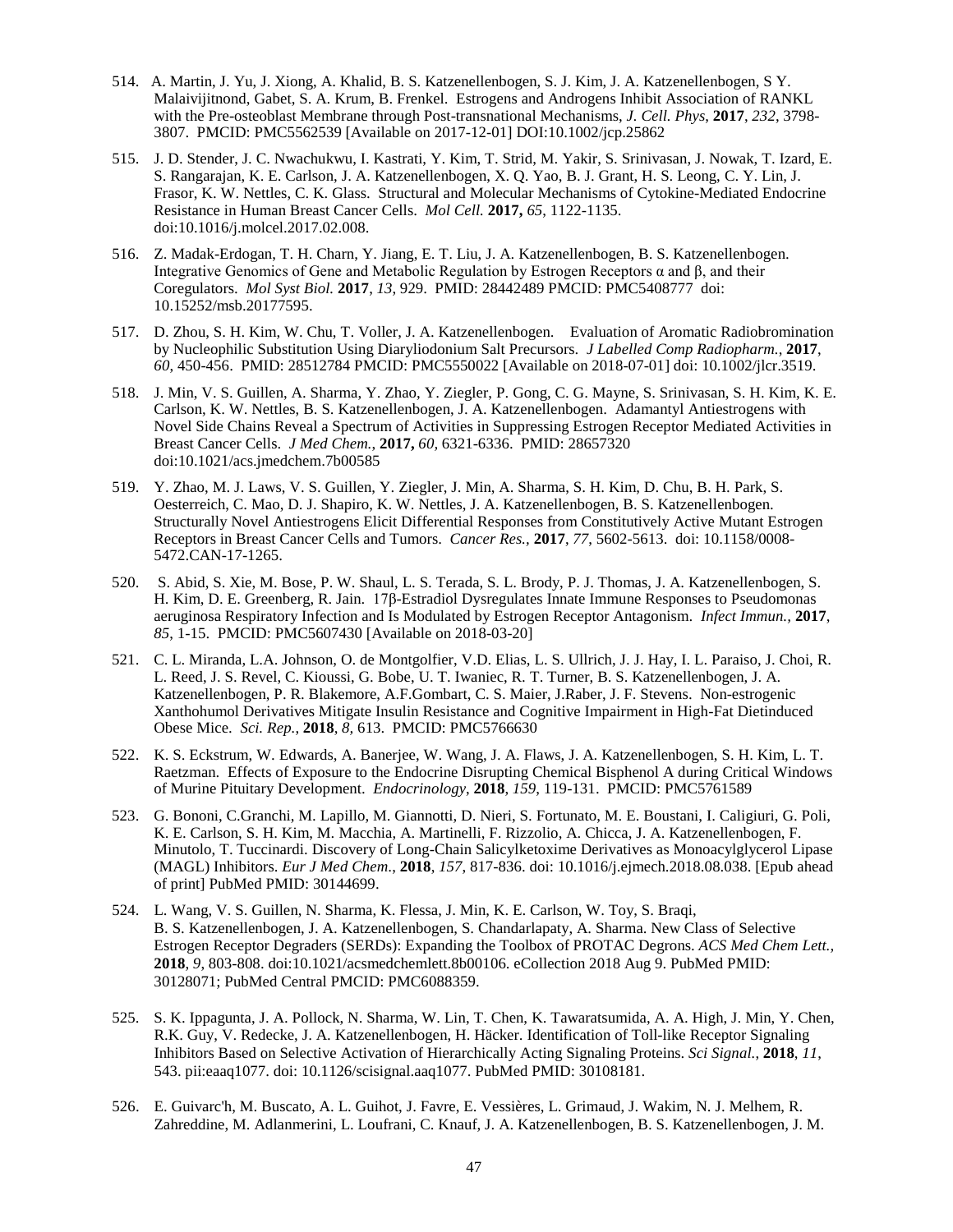Foidart, P. Gourdy, F. Lenfant, J. F. Arnal, D. Henrion, C. Fontaine. Predominant Role of Nuclear Versus Membrane Estrogen Receptor α in Arterial Protection: Implications for Estrogen Receptor α Modulation in Cardiovascular Prevention/Safety*. J Am Heart Assoc.*, **2018**, *7*, 13. doi: 10.1161/JAHA.118.008950. PubMed PMID: 29959137; PubMed Central PMCID: PMC6064913.

- 527. H. Karim, S. H. Kim, A. S. Lapato, N. Yasui, J. A. Katzenellenbogen, S. K. Tiwari-Woodruff. Increase in Chemokine CXCL1 by ERβ Ligand Treatment is a Key Mediator in Promoting Axon Myelination. *Proc Natl Acad Sci U S A*, **2018**, *115*, 6291-6296. doi: 10.1073/pnas.1721732115. Epub 2018 May 29. PubMed PMID: 29844175.
- 528. K. L. A. Chen, X. Liu, Y. C. Zhao, K. Hieronymi, G. Rossi, L. S. Auvil, M. Welge, C. Bushell, R. L. Smith, K. E. Carlson, S. H. Kim, J. A. Katzenellenbogen, M. J. Miller, Z. Madak-Erdogan. Long-Term Administration of Conjugated Estrogen and Bazedoxifene Decreased Murine Fecal β-Glucuronidase Activity Without Impacting Overall Microbiome Community. *Sci Rep.*, **2018**, *8*, 8166. doi: 10.1038/s41598-018- 26506-1. PubMed PMID: 29802368; PubMed Central PMCID: PMC5970144.
- 529. Y. Amzaleg, J. Ji, D. Kittivanichkul, A. E Törnqvist, S. Windahl, E. Sabag, A. B. Khalid, H. Sternberg, M. West, J. A. Katzenellenbogen, S. A. Krum, N. O. Chimge, D. E. Schones, Y. Gabet, C. Ohlsson, B. Frenkel. Estrogens and Selective Estrogen Receptor Modulators Differentially Antagonize Runx2 in ST2 Mesenchymal Progenitor Cells. *J Steroid Biochem Mol Biol.*, **2018**, *183*, 10-17. doi:10.1016/j.jsbmb.2018.05.002. [Epub ahead of print] PubMed PMID: 29751107.
- 530. A. Vinel, A. E. Coudert, M. Buscato, M. C. Valera, A. Ostertag, J. A. Katzenellenbogen, B. S. Katzenellenbogen, A. Berdal, S. Babajko, J. F. Arnal, C. Fontaine. Respective Role of Membrane and Nuclearestrogen Receptor (ER) α in the Mandible of Growing Mice: Implications for ERα Modulation. *J Bone Miner Res.*, **2018**, *33*, 1520-1531. doi:10.1002/jbmr.3434. Epub 2018 May 15. PubMed PMID: 29624728.
- 531. J. A. Pollock, N. Sharma, S. K. Ippagunta, V. Redecke, H. Häcker, and J. A. Katzenellenbogen. Triaryl Pyrazole Toll-Like Receptor Signaling Inhibitors: Structure-Activity Relationships Governing Pan- and Selective Signaling Inhibitors. *ChemMedChem*, **2018**, *13*:2208-2216. doi: 10.1002/cmdc.201800417. Epub 2018 Sep 13. PubMed PMID: 30117269.
- 532. Zhou D, Xu J, Mpoy C, Chu W, Kim SH, Li H, Rogers BE, Katzenellenbogen JA. Preliminary evaluation of a novel (18)F-labeled PARP-1 ligand for PET imaging of PARP-1 expression in prostate cancer. *Nucl Med Biol*. **2018**, *66*:26-31. doi:10.1016/j.nucmedbio.2018.08.003. Epub 2018 Aug 24. PubMed PMID: 30195072; PubMed Central PMCID: PMC6252111.
- 533. Selvaraj UM, Zuurbier KR, Whoolery CW, Plautz EJ, Chambliss KL, Kong X, Zhang S, Kim SH, Katzenellenbogen BS, Katzenellenbogen JA, Mineo C, Shaul PW, Stowe AM. Selective Nonnuclear Estrogen Receptor Activation Decreases Stroke Severity and Promotes Functional Recovery in Female Mice. *Endocrinology*. **2018**, *159*:3848-3859. doi: 10.1210/en.2018-00600. PubMed PMID: 30256928; PubMed Central PMCID: PMC6203892.
- 534. Sharma A, Toy W, Guillen VS, Sharma N, Min J, Carlson KE, Mayne CG, Lin S, Sabio M, Greene G, Katzenellenbogen BS, Chandarlapaty S, Katzenellenbogen JA. Antagonists for Constitutively Active Mutant Estrogen Receptors: Insights into the Roles of Antiestrogen-Core and Side-Chain. *ACS Chem Biol*. **2018**, *13*, 3374-3384. doi: 10.1021/acschembio.8b00877. PubMed PMID: 30404440.
- 535. Fanning SW, Jeselsohn R, Dharmarajan V, Mayne CG, Karimi M, Buchwalter G, Houtman R, Toy W, Fowler CE, Han R, Lainé M, Carlson KE, Martin TA, Nowak J, Nwachukwu JC, Hosfield DJ, Chandarlapaty S, Tajkhorshid E, Nettles KW, Griffin PR, Shen Y, Katzenellenbogen JA, Brown M, Greene GL. The SERM/SERD bazedoxifene disrupts ESR1 helix 12 to overcome acquired hormone resistance in breast cancer cells. *Elife*. **2018**, *7*. pii: e37161. doi: 10.7554/eLife.37161. PubMed PMID: 30489256.
- 536. D. Zhou, W. Chu, T. Voller, J. A. Katenellenbogen. Copper-Mediated Nucleophilic Radiobromination of Aryl Boron Precursors: Convenient Preparation of a Radiobrominated PARP-1 Inhibitor, **2018**. *59*, 1963- 1967. doi: 10.1016/j.tetlet.2018.04.024. PMCID: PMC6195330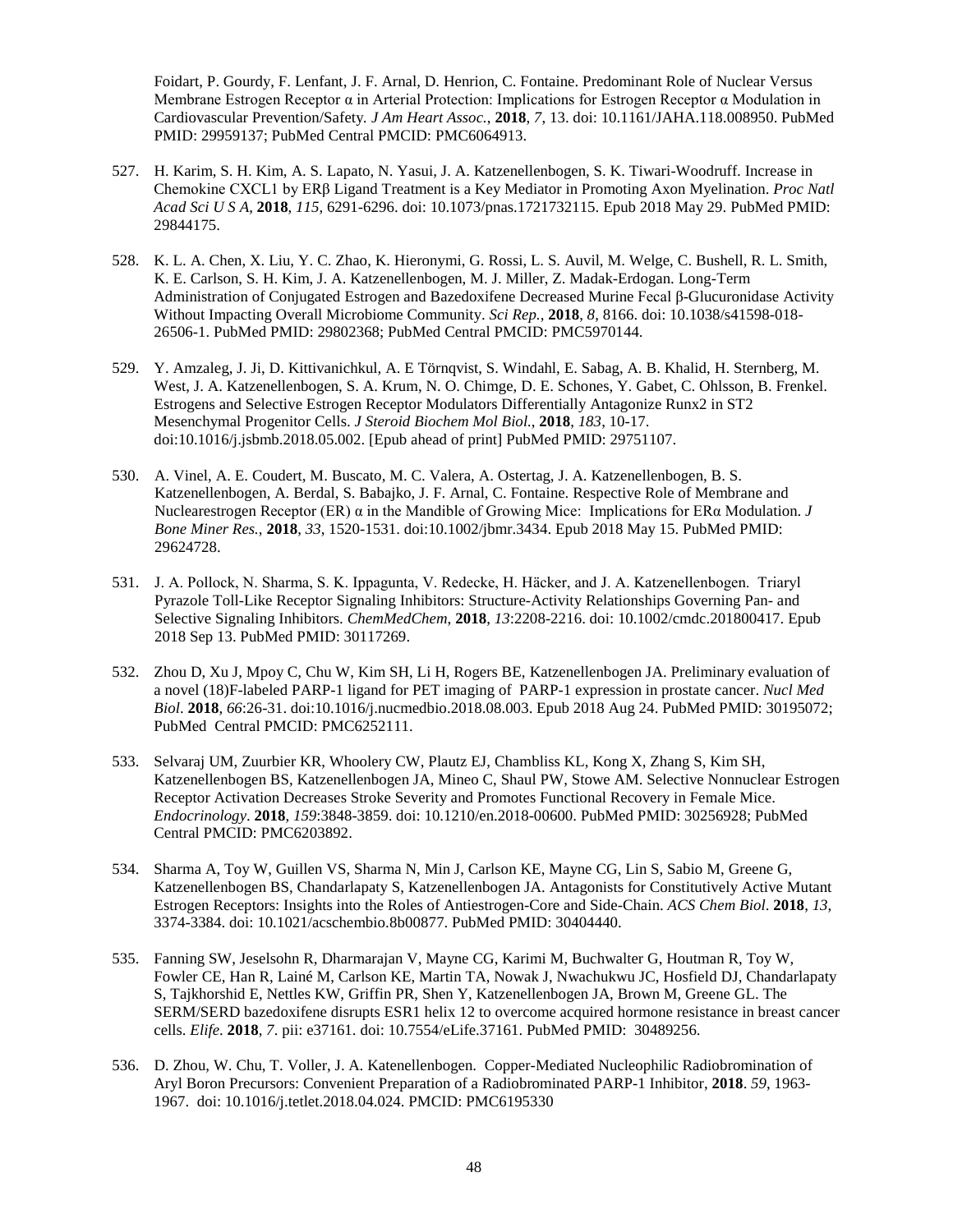- 537. J. A. Katzenellenbogen, C. G. Mayne, B. S. Katzenellenbogen, G. L. Greene, S. Chandarlapaty, S. Structural underpinnings of oestrogen receptor mutations in endocrine therapy. *Nat. Rev. Cancer*., **2018**, 662. doi: 10.1038/s41568-018-0053-0
- 538. K. C. Atkinson, J. B. Lee, A. J. Khalaj, J. P. C. Hasselman, S. H Kim, A. Drew, J. Soto, J. A. Katzenellenbogen, N. G. Harris, A. Obenaus, S. K. Tiwari-Woodruff. Diffusion tensor imaging identifies aspects of therapeutic estrogen receptor β ligandinduced remyelination in a mouse model of multiple sclerosis. *J Neurobio Disease*, **2019**, *130*, 104501. [doi.org/10.1016/j.nbd.2019.104501](https://doi.org/10.1016/j.nbd.2019.104501) PMCID:PMC6698456
- 539. Y. Ziegler, M. J. Laws, V. Sanabria Guillen, S. H. Kim, P. Dey, B. P. Smith, P. Gong, N. Bindman, Y. Zhao, K. Carlson, M. A. Yasuda, D. Singh, Z. Li, D. El-Ashry, Z. Madak-Erdogan, J. A. Katzenellenbogen, B. S. Katzenellenbogen. Suppression of FOXM1 activities and breast cancer growth in vitro and in vivo by a new class of compounds. *Breast Cancer*, **2019**, *5*, 45. doi: [10.1038/s41523-019-0141-7](https://dx.doi.org/10.1038%2Fs41523-019-0141-7) PMCID: PMC6884575
- 540. S. Majumdar, J. C. Rinaldi, N. R. Malhotra NR, L. Xie L, D. P. Hu, T. D. Gauntner, H. S. Grewal, W. Y. Hu, S. H. Kim, J. A. Katzenellenbogen, S. Kasper, G. S. Prins. Differential Actions of Estrogen Receptor α and β via Nongenomic Signaling in Human Prostate Stem and Progenitor Cells. *Enocrinology*, **2019**, *160*, 2692- 2708. doi: 10.1210/en.2019-00177 PMCID: PMC6804489 [Available on 2020-08-21]
- 541. Z. Madak-Erdogan, S. Band, Y.C. Zhao, B. P. Smith, E. Kulkoyluoglu-Cotul, Q. Zuo, A. Santaliz Casiano, K. Wrobel, G. Rossi, R. L. Smith, S. H. Kim, J. A. Katzenellenbogen, M. L. Johnson, M. Patel, N. Marino, A. M. V. Storniolo and J. A. Flaws. Free Fatty Acids Rewire Cancer Metabolism in Obesity-Associated Breast Cancer via Estrogen Receptor and mTOR Signaling. *Cancer Res.*, **2019**, *79*, 2494-2510. doi: 10.1158/0008- 5472.CAN-18-2849.
- 542. Y. C. Lo, O. Cormier, T. Liu, K. W. Nettles, J. A. Katzenellenbogen, T. Stearns, R. B. Altman. Pocket similarity identifies selective estrogen receptor modulators as microtubule modulators at the taxane site. *Nat. Commun.*, **2019**, *10*, 1033. doi: 10.1038/s41467-019-08965-w. PMCID: PMC6399299
- 543. H. Karim, S. H. Kim SH, Lauderdale K, Lapato AS, Atkinson K, Yasui N, Yamate-Morgan H, Sekyi M, Katzenellenbogen JA, Tiwari-Woodruff SK. Analogues of ERβ ligand chloroindazole exert immunomodulatory and remyelinating effects in a mouse model of multiple sclerosis. *Sci. Rep.*, **2019**, *9*, 503. doi[:10.1038/s41598-018-37420-x.](https://doi.org/10.1038/s41598-018-37420-x) PMCID: PMC6345788
- 544. Fontaine C, Buscato M, Vinel A, Giton F, Raymond-Letron I, Kim SH, Katzenellenbogen BS, Katzenellenbogen JA, Gourdy P, Milon A, Flouriot G, Ohlsson C, Lenfant F, Arnal JF[. The tissue-specific](https://pubmed.ncbi.nlm.nih.gov/32004676/)  effects of different 17β-[estradiol doses reveal the key sensitizing role of AF1 domain in ERα activity.](https://pubmed.ncbi.nlm.nih.gov/32004676/) *Mol Cell Endocrinol*. **2020** Apr 5;505:110741. doi: 10.1016/j.mce.2020.110741. Epub 2020 Jan 28.PMID: 32004676
- 545. Katzenellenbogen JA. [The quest for improving the management of breast cancer by functional imaging: The](https://pubmed.ncbi.nlm.nih.gov/32229068/)  discovery and development of 16α-[<sup>18</sup>F]fluoroestradiol (FES), a PET radiotracer for the estrogen receptor, a [historical review.](https://pubmed.ncbi.nlm.nih.gov/32229068/) *Nucl Med Biol*. **2020** Feb 22:S0969-8051(20)30028-7. doi: 10.1016/j.nucmedbio.2020.02.007. Online ahead of print. PMID: 32229068.
- 546. Laws MJ, Ziegler Y, Shahoei SH, Dey P, Kim SH, Yasuda M, Park BH, Nettles KW, Katzenellenbogen JA, Nelson ER, Katzenellenbogen BS[. Suppression of breast cancer metastasis and extension of survival by a new](https://pubmed.ncbi.nlm.nih.gov/32277377/)  [antiestrogen in a preclinical model driven by mutant estrogen receptors.](https://pubmed.ncbi.nlm.nih.gov/32277377/) *Breast Cancer Res Treat*. **2020** *181*:297-307. doi: 10.1007/s10549-020-05629-y. Epub 2020 Apr 10. PMID: 32277377
- 547. Brakta S, Chorich LP, Kim HG, Coons LA, Katzenellenbogen JA, Hall JE, Korach KS, Layman LC. [Long-](https://pubmed.ncbi.nlm.nih.gov/32152632/)[Term Follow-Up and Treatment of a Female With Complete Estrogen Insensitivity.](https://pubmed.ncbi.nlm.nih.gov/32152632/) *J Clin Endocrinol Metab*. **2020** *105*:1478-88. doi: 10.1210/clinem/dgaa106. PMID: 32152632

# IN PRESS

# SUBMITTED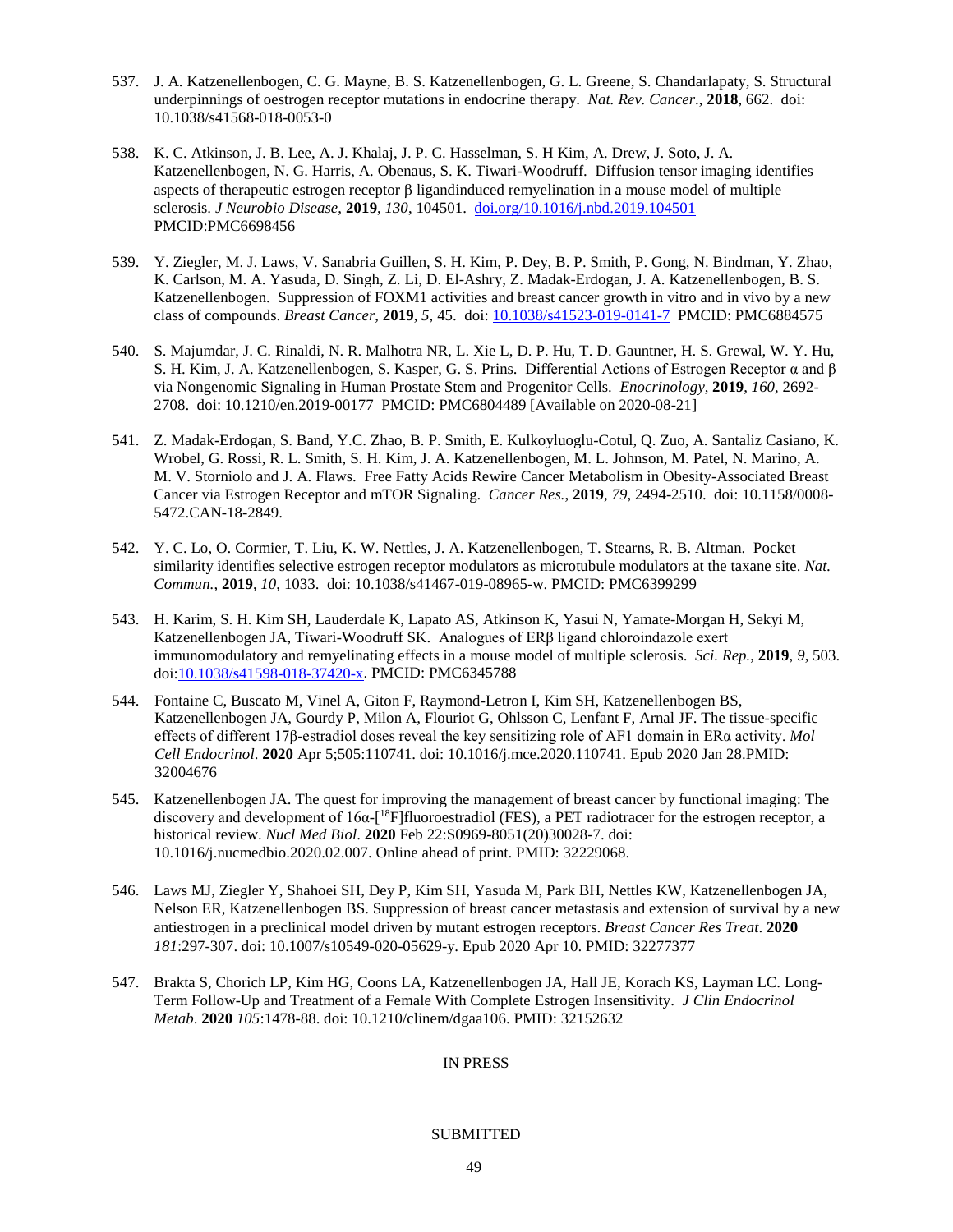#### **B. Reviews, Chapters, and Conference Reports [Part 2 of 3]**

- 1. J. A. Katzenellenbogen, "Affinity Labeling of Hormone Binding Sites" (Review), Annual Reports in Medicinal Chemistry **1974**, *9*, 222-223.
- 2. J. A. Katzenellenbogen, H. J. Johnson, Jr., H. N. Myers, and K. E. Carlson, Chemical Probes of Estrogen Action. Affinity Labeling. *J. Toxicol. Environ. Health, Suppl. 1*, **1976**, 205-230.
- 3. J. Clark, E. Baulieu, J. Baxter, B. de Crombrugghe, E. Jorgenson, B. Katzenellenbogen, J. Katzenellenbogen, K. Leubke, J. Moran, H. Rochefort, M. Sherman, and M. Topert, Group Report on Intracellular Receptors. In Dahlem Conference on "Estrogen and Antiestrogen Action at the Target Cell", Abakon Verlaggesellschaft, Berlin, **1976**, pp 147-169.
- 4. J. A. Katzenellenbogen, K. E. Carlson, H. J. Johnson, Jr., H. N. Meyers, and R. J. Kempton, Affinity Labeling of Steroid Receptors, Endocrinology, Proceedings of the Fifth International Congress of Endocrinology, Hamburg, July, **1976**. (International Congress Series 402), Excerpta Medica, pp. 473-477.
- 5. D. Reibstein, J. H. Law. S. B. Bowlus, and J. A. Katzenellenbogen, Enzymatic Synthesis of Juvenile Hormone in Manduca Sexta. In "The Juvenile Hormones" (L. I. Gilbert, Ed.), Plenum Press, **1976**, 131-146.
- 6. J. A. Katzenellenbogen, Insect Pheromone Synthesis: New Methodology. *Science* **1976**, *194*, 139-148.
- 7. J. A. Katzenellenbogen, Affinity Labeling as a Technique in Determining Hormone Mechanisms (Review). In Biochemical Actions of Hormones, Vol. 4 (G. Litwack, Ed.), Academic Press, **1977**, (chapter 1) pp 1-84.
- 8. J. A. Katzenellenbogen, H. J. Johnson, Jr., H. N. Myers, K. E. Carlson, and R. J. Kempton, Specific Chemical Probes for Elucidating the Mechanism of Steroid Hormone Action: Progress Using Estrogen Photoaffinity Labeling Agents. In "A Survey of Contemporary Bioorganic Chemistry" vol. IV (E. E. van Tamelen, Ed.), Academic Press, **1978**, pp. 207-237.
- 9. J. A. Katzenellenbogen, Photoaffinity Labeling of Estrogen Receptors. *Federation Proceedings, Fed Am. Soc. Exp. Biol.* **1978**, *37*, 174-178.
- 10. W. Jegl, J. A. Katzenellenbogen, M. S. Okamoto, I. C. Paul, W. H. Pirkle, and P. G. Schmidt, The Chemistry of Life. A Second Semester Course on Color Videotapes. *J. Chem. Educ.* **1978**, *55*, 225-229.
- 11. B. S. Katzenellenbogen, T. S. Tsai, T. Tatee, and J. A. Katzenellenbogen, Estrogen and Antiestrogen Action: Studies in Reproductive Tissues and Tumors. In "Steroid Hormone Receptor Systems" (W. W. Leavitt and J. H. Clark, Eds.), Plenum Press, New York, **1979**, pp 111-132.
- 12. B. S. Katzenellenbogen, H. S. Bhakoo, E. R. Ferguson, N. C. Lan, T. Tatee, T. L. Tsai, and J. A. Katzenellenbogen, Estrogen and Antiestrogen Action in Reproductive Tissues and Tumors. *Recent Prog. Horm. Res.* **1979**, *35*, 259-300.
- 13. J. A. Katzenellenbogen, M. R. Kilbourn, and K. E. Carlson, Photosensitive Steroids as Probes of Estrogen Receptors Sites. *Ann. New York Acad. Sci*. **1980**, *346*, 18-30.
- 14. J. A. Katzenellenbogen, B. S. Katzenellenbogen, T. Tatee, D. W. Robertson and S. W. Landvatter, The Chemistry of Estrogens and Antiestrogens: Relationships Between Structure, Receptor Binding, and Biological Activity. In "Estrogens and the Environment" (J. McLachlan, Ed.), Elsevier North Holland, **1980**, pp 33-51.
- 15. J. A. Katzenellenbogen, D. F. Heiman, K. E. Carlson, D. W. Payne, and J. W. Lloyd, Optimization of the Binding Selectivity of Estrogens. In "Cytotoxic Agents in Hormone Receptors Tumors" (J. Raus, H. Martens, G. Leclerq, Eds.), Academic Press, **1980**, pp 3-38
- 16. B. S. Katzenellenbogen, J. A. Katzenellenbogen, R. L. Eckert, J. R. Hayes, D. W. Robertson, T. Tatee, and T. L. Tsai, Antiestrogen Action in Estrogen Target Tissues: Receptor Interactions and Antiestrogen Metabolism. *Progress in Cancer Research and Therapy* **1980**, *14*, 309-320.
- 17. B. S. Katzenellenbogen, J. A.Katzenellenbogen, E. R. Ferguson, J. R. Hayes, N. C. Lan, D. W. Robertson and T. Tatee, Antiestrogen Action in Uterus: Receptor Interactions and Antiestrogen Metabolism. In "The Non-Steroidal Antiestrogens," (R. L. Sutherland and V. C. Jordan, Eds.), Academic Press, **1981**, 95-112.
- 18. J. A. Katzenellenbogen, K. E. Carlson, D. F. Heiman, and J. E. Lloyd, Receptor Binding as a Basis for Radiopharmaceutical Design. In "Radiopharmaceuticals: Structure-Activity Relationships" (R. P. Spencer, Ed.) Grune and Stratton, **1981**, (chapter 2) pp 23-86.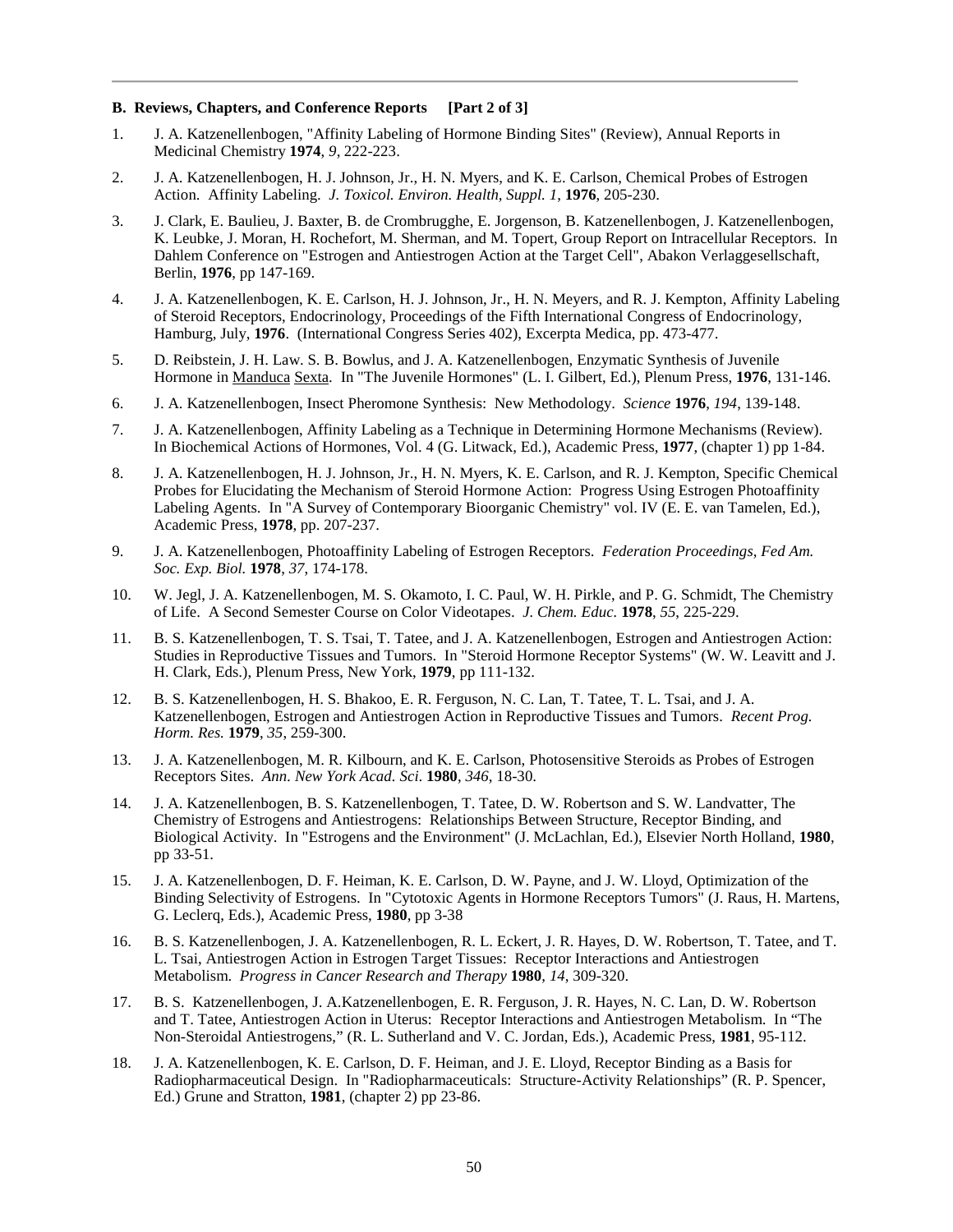- 19. J. A. Katzenellenbogen, The Development of Gamma-Emitting Hormone Analogs as Imaging Agents for Receptor-Positive Tumors. In "The Prostatic Cell: Structure and Function" Part B (G. P. Murphy and A. A. Sandberg, Eds.), A. Liss, New York, **1981**, pp 313-327.
- 20. J. A. Katzenellenbogen, D. F. Heiman, S. G. Senderoff, K. D. McElvany, S. W. Landvatter, K. E. Carlson, R. Goswami, and J. E. Lloyd, Estrogen Receptor-Based Agents for Imaging Breast Tumors: Binding Selectivity as a Basis for Design and Optimization. In "Applications of Nuclear and Radiochemistry" (N. Morcos and R. M. Lambrecht, Eds.), Pergamon Press, New York, **1982**, pp 311-323.
- 21. J. A. Katzenellenbogen, D. F. Heiman, K. E. Carlson, and J. E. Lloyd, *In Vivo* and *In Vitro* Steroid Receptor Assays in the Design of Estrogen Pharmaceuticals. In "Receptor Binding Radiotracers" vol .1 (W. C. Eckelman, Volume Editor), CRC Press, Boca Raton, **1982**, (chapter 6) pp 93-126.
- 22. D. M. Gill and J. A. Katzenellenbogen, Hybrid Toxins and Their Receptors, Evolution of Hormone Receptors Systems (R. A. Bradshaw, G. N. Gill, Ed.), A. R. Liss, **1983**, pp 483-488.
- 23. J. A. Katzenellenbogen and B. S. Katzenellenbogen, Affinity Labeling of Receptors for Steroid and Thyroid Hormones. In "Vitamins and Hormones" vol 41 (G. Aurbach, Ed.), Academic Press, **1984**, pp 213-274.
- 24. J. A. Katzenellenbogen, Molecular Probes for the Estrogen Receptor: Affinity Labels. Fluorescent Estrogens and Breast Tumor Imaging Agents. In: 3rd SCI-RSC Medicinal Chemistry Symposium, Churchill College, Cambridge, England, September 15-18, **1985**, (R. W. Lambert, Ed), pp 312-321.
- 25. J. A. Katzenellenbogen, Radiolabeled Antiestrogens and Other Probes for the Estrogen Receptor. In "Estrogens/Antiestrogen Action and Breast Cancer Therapy" (V. C. Jordan, Ed.), University of Wisconsin Press, Madison, **1986**, (chapter 5) pp 73-89.
- 26. J. A. Katzenellenbogen, and J. A. Zablocki, Cytotoxic Oestrogens and Antioestrogens: Concepts, Progress and Evaluation. In "Pharmacology and Clinical Uses of Inhibitors of Hormone Secretion and Action" (B. J. A. Furr and A. E. Wakeling, Eds.), Balliere Tindall, London, **1987**, (chapter 3) pp 41-59.
- 27. J. A. Katzenellenbogen, "The Synthesis of Carbon-11, Fluorine-18, and Nitrogen-13 Labeled Radiotracers for Biomedical Applications" (Book review). *J. Am. Chem. Soc.* **1987,** *109*, 7587-7588.
- 28. B. S. Katzenellenbogen and J. A. Katzenellenbogen, Techniques Used in Affinity Labeling Studies of Steroid and Thyroid Hormone Receptors: Estrogen Receptor. In "Affinity Labeling and Cloning of Steroid and Thyroid Hormone Receptors" (H. Gronemeyer, Ed.), VCH Publishers, Weinheim, Germany, **1988**, pp 17-27.
- 29. B. S. Katzenellenbogen and J. A. Katzenellenbogen, Affinity Labeling Studies of Estrogen Receptors. In "Affinity Labelling and Cloning of Steroid and Thyroid Hormone Receptors" (H. Gronemeyer, Ed.), VCH Publishers, Weinheim, Germany, **1988**, pp 87-108.
- 30. J. A. Katzenellenbogen, A. Liu, S. J. Brandes, K. E. Carlson, and M. J. Welch, Strategies for the Development of Androgen Receptor-Based Imaging Agents for Prostate Cancer. In "Radionuclides in the Prostate Gland" (G. S. Limouris and S. K. Shoukla, Eds.), Edizioni Associate, Rome, **1991**, pp 91-103.
- 31. J. A. Katzenellenbogen, The Pharmacology of Steroid Radiopharmaceuticals: Specific and Non-Specific Binding and Uptake Selectivity. In "Radiopharmaceuticals: Chemistry and Pharmacology " (A. D. Nunn, Ed.), M. Dekker, New York, NY, **1992**, (chapter 8) pp 297-331.
- 32. J. A. Katzenellenbogen, Probes for Steroid Receptors Studies at the Molecular, Cellular, and Whole Organism Levels. In *Robert A. Welch Foundation Conference on Chemical Research XXXV Chemistry at the Frontiers of Medicine,* (October 28-29, 1991), **1992**, (chapter 11) pp 229-257.
- 33. J. A. Katzenellenbogen, Molecular Probes for Steroid Receptors: Affinity Labels, Imaging Agents, and Fluorescent Ligands. In "Trends in Drug Research" (Pharmacochemistry, Volume 20) (V. Claassen, Ed.), Elsevier Science Publishers, B. V., **1993**, pp 243-257.
- 34. J. A. Katzenellenbogen, Designing Steroid Receptor-Based Radiotracers to Image Breast and Prostate Tumors. In "Molecular Nuclear Medicine" *J. Nuc. Med.*, **1995**, *36*, 8S-13S.
- 35. J. A. Katzenellenbogen, R. E. Coleman, R. A. Hawkins, K. A. Krohn, S. M. Larson, J. M. Mendelsohn, C. K. Osborne, D. Piwnica-Worms, R. C. Reba, B. A. Siegel, M. J. Welch, and F. Shtern, Tumor Receptor Imaging: Proceedings of the National Cancer Institute Workshop, Review of Current Work, and Prospective for Further Investigations. *Clin. Cancer Res.*, **1995**, *1*, 921-932.
- 36. J. A. Katzenellenbogen, The Structural Pervasiveness of Estrogenic Activity (Proceedings from the Estrogens in the Environment III meeting). *Environmental Health Perspective*, **1995**, *103 (Suppl 7)*:99-101.
- 37. J. A. Katzenellenbogen, The Development of Molecular Probes for Fluorescence Assay, Tumor Imaging, and Structural Studies of Steroid Receptors. *Med. Chem. Res.*, **1995**, *5*, 606-617.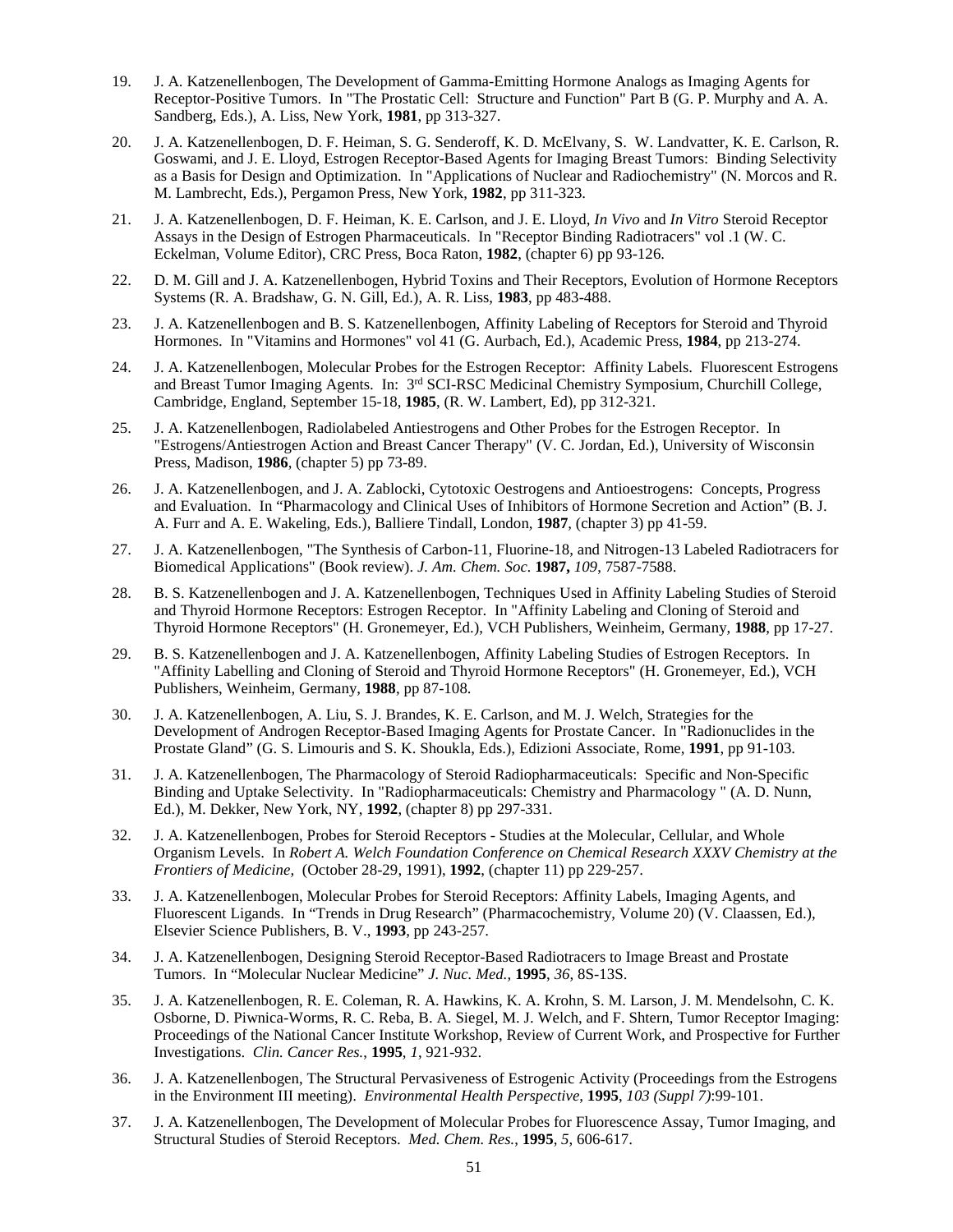- 38. J. A. Katzenellenbogen, B. W. O'Malley, and B. S. Katzenellenbogen, Tripartite Steroid Hormone Receptor Pharmacology: Interaction with Multiple Effector Sites as a Basis for the Cell- and Promoter-Specific Action of these Hormones. *Mol. Endocrinol.,* **1996**, *10*, 119-131.
- 39. J. A. Katzenellenbogen and B. S. Katzenellenbogen, Nuclear Hormone Receptors: Ligand-Activated Regulators of Transcription and Diverse Cell Responses. *Chem. Biol.,* **1996**, *3*, 529-536.
- 40. R. J. Miksicek and J. A. Katzenellenbogen, Estrogen Receptor Imaging Using Intrinsically Fluorescent Ligands. In "Analytical Use of Fluorescent Probes in Oncology" (Elli Kohen, Ed.), Plenum Press, New York, **1996**, (chapter 21) pp 213-219.
- 41. G. M. Anstead, K. E. Carlson, and J. A. Katzenellenbogen, The Estradiol Pharmacophore: Ligand Structure-Estrogen Receptor Binding Affinity Relationships and a Model for the Receptor Binding Site. *Steroids,* **1997**, *62,* 268-303.
- 42. J. A. Katzenellenbogen, Estrogen and Progestin Radiopharmaceuticals for Imaging Breast Cancer. In "Estrogens, Progestins, and Their Antagonists" (E. J. Pavlik, Ed.), Birkhäuser, Boston, **1996**, (chapter 8) pp 197-242.
- 43. M. J. Welch, J. B. Downer, and J. A. Katzenellenbogen in *Current Directions in Radiopharmaceutical Research and Development*, Kluwer Academic Publishers, Dordrecht/Boston/London, **1996**, (chaper 9) pp 137-156.
- 44. J. A. Katzenellenbogen, M. J. Welch and F. Dehdashti, The Development of Estrogen and Progestin Radiopharmaceuticals for Imaging Breast Cancer. *Anticancer Res.*, **1997**, *17*, 1573-1576.
- 45. R. K. Hom and J. A. Katzenellenbogen, Technetium-99m Labeled Receptor-Specific Small Molecule Radiopharmaceuticals: Recent Developments and Encouraging Results. *Nucl. Med.. Biol,* **1997**, *24*, 485-498.
- 46. F. Minutolo and J. A. Katzenellenbogen, A Convenient Three-Component Synthesis of Substituted Cyclopentadienyl Tricarbonyl Re(I) and Tc(I) Complexes and its Potential for Radiolabeling. *Technetium, Rhenium and Other Metals in Chemistry and Nuclear Medicine* (M. Nicolini and U. Mazzi, Eds.), **1999**, *5*, 109-116.
- 47. J. A. Katzenellenbogen, F. Minutolo, T. W. Spradua and M. B. Skaddan, Preserving Bioactivity of Small Molecules Labeled with Technetium and Rhenium: An Organometallic Approach. *Technetium, Rhenium and Other Metals in Chemistry and Nuclear Medicine* (M. Nicolini and U. Mazzi, Eds.), **1999**, *5*, 363-372.
- 48. F. Wüst, M. B. Skaddan, K. E. Carlson, P. Leibnitz, J. A. Katzenellenbogen, H. Spies and B. Johannsen, Technetium and rhenium-labelled steroids. 7. Synthesis and receptor binding of novel progestin-rhenium complexes. *Technetium, Rhenium and Other Metals in Chemistry and Nuclear Medicine* (M. Nicolini and U. Mazzi, Eds.), **1999**, *5*, 491-495.
- 49. H. Gao, J. A. Katzenellenbogen, R. Garg, and C. Hansch. Comparative QSAR Analysis of Estrogen Receptor Ligands. *Chem. Rev.*, **1999**, *99,* 723-744.
- 50. B. S. Katzenellenbogen, M. M. Montano, T. R. Ediger, J. Sun, K. Ekena, G. Lazennec, P. G.V. Martini, E. M. McInerney, R. Delage-Mourroux, K. Weis, J. A. Katzenellenbogen. Estrogen Receptors: Selective Ligands, Partners, and Distinctive Pharmacology. *Recent Progress in Hormone Research*, **2000**, *55*, 163-195.
- 51. B. S. Katzenellenbogen and J. A. Katzenellenbogen. Estrogen Receptor Alpha and Estrogen Receptor Beta: Regulation by Selective Estrogen Receptor Modulators (SERMs) and Importance in Breast Cancer. *Breast Cancer Res.*, **2000**, 2.
- 52. B. S. Katzenellenbogen and J. A. Katzenellenbogen. Estrogen Receptor Transcription and Transactivation Estrogen Receptor Alpha and Estrogen Receptor Beta: Regulation by Selective Estrogen Receptor Modulators and Importance in Breast Cancer. *Breast Cancer Res.*, **2000**, 335-344.
- 53. B. S. Katzenellenbogen, I. Choi, R. Delage-Mourroux, T. R. Ediger, P. G. V. Martini, M. Montano, J. Sun, K. Weis, and J. A. Katzenellenbogen, Molecular Mechanisms of Estrogen Action: Selective Ligands and Receptor Pharmacology. *J Steroid Biochem. Mol. Biol.*, **2000**, 74, 279-285.
- 54. B. S. Katzenellenbogen, J. Sun, W. R. Harrington, D. M. Kraichely, D. Ganessunker, and J. A. Katzenellenbogen, Structure-function Relationships in Estrogen Receptors and the Characterization of Novel Selective Estrogen Receptor Modulators with Unique Pharmacological Profiles. *Ann. N. Y. Acad. Sci.*, **2001**, 949, 6-15.
- 55. J. A. Katzenellenbogen. Steroids Labeled With 18F for Imaging Tumors by Positron Emission Tomography. *J. Fluorine Chem*, **2001**, *109*, 49-54.
- 56. B. S. Katzenellenbogen, J. A. Katzenellenbogen. Defining the "S" in SERMS. *Science*, **2002**, *295*, 2380.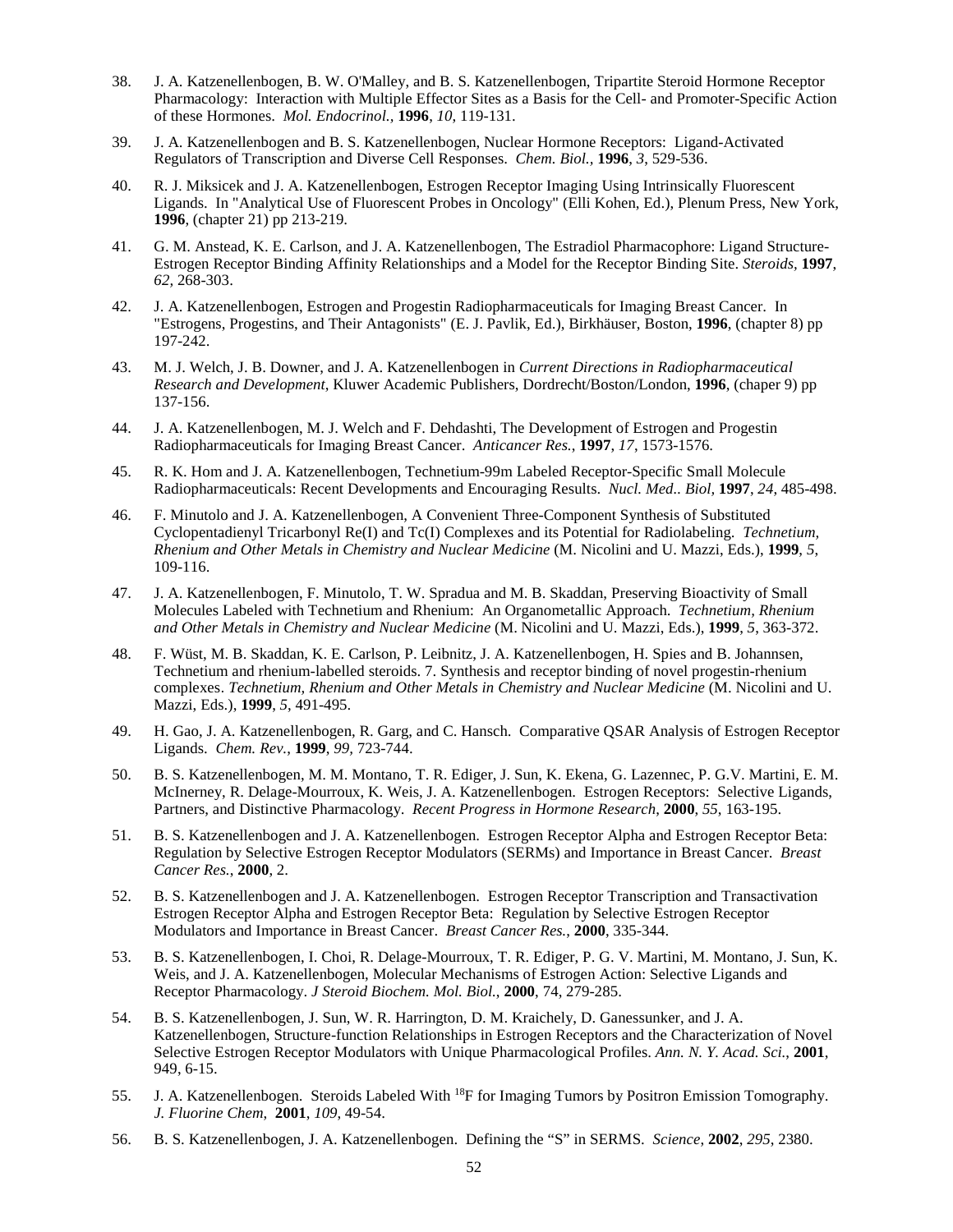- 57. J. A. Katzenellenbogen. Receptor Imaging of Tumors (Non-Peptide). In "Handbook of Radiopharmaceuticals: Radiochemistry and Applications" (M. J. Welch & C. Redvanly, Ed.), John Wiley & Sons, Ltd, **2003**, (chapter 25) pp 715-750.
- 58. J. A. Katzenellenbogen, R. Muthyala. Interactions of Exogenous Endocrine Active Substances with Nuclear Receptors. *Pure Appl. Chem*, **2003**, *75*, 1797-1817.
- 59. J. A. Katzenellenbogen, R. Muthyala, B. S. Katzenellenbogen. Nature of the Ligand-Binding Pocket of Estrogen Receptor α and β: The Search for Subtype-Selective Ligands and Implications for the Prediction of Estrogenic Activity. *Pure Appl. Chem.,* **2003**, *75*, 2397-2403.
- 60. J. A. Katzenellenbogen, Steroid Receptor Methods-Protocols and Assays edited by Benjamin A. Lieberman. *Chem Bio Chem*, **2003**, 4, 548.
- 61. J. A. Katzenellenbogen. Designing Effective Hybrid Toxins. *Chem. & Bio.*, **2005**, *12*, 719-724.
- 62. J. A. Katzenellenbogen. Contrast Agents III: Radiopharmaceuticals-From Diagnostics to Therapeutics: Topics in Current Chemistry, 252, edited by Werner Krause [Book Review]. *J. Am. Chem.*, **2005**, *127*, 15992.
- 63. K. Dahlman-Wright, V. Cavailles, S. A. Fuqua, V. C. Jordan, J. A. Katzenellenbogen, K. S. Korach, A. Maggi, M. Muramatsu, M. G. Parker, J-Å Gustafsson. International Union of Pharmacology. LXIV. Estrogen Receptors. *Pharmacol. Rev.*, **2006**, *58*, 773-781.
- 64. T. W. Moore, C. G. Mayne, J. A. Katzenellenbogen. Minireview: Not Picking Pockets: Nuclear Receptor Alternate-Site Modulators (NRAMs). *Mol. Endo.*, **2009**, *24*,683-695. [PMID: 19933380](http://www.ncbi.nlm.nih.gov/pubmed/19933380?dopt=Abstract)
- 65. T. W. Moore, J. A. Katzenellenbogen. Inhibitors of Nuclear Hormone Receptor/Coactivator Interactions, *Annl Repts Med Chem*, 2010, *4*, 443-457.
- 66. F. Minutolo, M. Macchia, B. S. Katzenellenbogen, J. A. Katzenellenbogen. Estrogen Receptor Beta Ligands: Recent Advances and Biomedical Applications. *Med. Res. Reviews,* **2011,** *31***,** 364-442. (Published online 12/2009)
- 67. K. A. Krohn, J. A. Katzenellenbogen. Tribute to Professor Michael John Welch (1939-2012). *Bioconjug Chem*. **2012**, *23*, 1719-1720. PubMed PMID: 22900752.
- 68. J. Josan, J. A. Katzenellenbogen. Designer Antiandrogens Join the Race Against Drug Resistance. *Elife*, **2013**, 1-4. PMID: 23580166; PubMed Central PMCID: PMC3622176.
- 69. I. Paterni, C. Granchi, J. A. Katzenellenbogen, F. Minutolo. Estrogen receptors alpha (ERα) and beta (ERβ): Subtype-selective ligands and clinical potential. *Steroids*, **2014**, *90C*, 13-29. PMID: 24971815 PMCID:PMC4192010
- 70. J-F Arnal, F. Lenfant, R. Metivier, G.Fluoriot, D. Henrion, M. Adlanmerini, C. Fontaine, P. Gourdy, P. Chambon, B. S. Katzenellenbogen, J. A. Katzenellenbogen. Membrane and Nuclear Estrogen Receptor Alpha Actions: From Tissue Specificity to Medical Implications. *Physiol. Rev.*,**2017**, *97*, 1045-1087.
- 71. J. A. Katzenellenbogen, C. G. Mayne, B. S. Katzenellenbogen, G. L. Greene, S. Chandarlapaty. Structural underpinnings of oestrogen receptor mutations in endocrine therapy resistance. *Nature Reviews Cancer*, **2018**, *18:*377-388.

## IN PRESS

## SUBMITTED

#### **C. Abstracts of Presentations at Scientific Meetings [Part 3 of 3]**

- 1. J. A. Katzenellenbogen, H. N. Myers, and H. J. Johnson, Jr., Photoaffinity Labeling Reagents for Estrogen Binding Proteins, ACS 166<sup>th</sup> National Meeting, August, 1973.
- 2. J. A. Katzenellenbogen and A. L. Crumrine, Position-Selective Alkylation of Ester Dienolates, ACS 167<sup>th</sup> National Meeting, April, **1974**.
- 3. J. A. Katzenellenbogen and H. M. Hsiung, Iodohexestrols. The Synthesis of Five Iodinated Hexestrol Derivatives. Characterization of their Estrogenic and Binding Activity in Uterine Tissue, ACS 167<sup>th</sup> National Meeting, April, **1974**.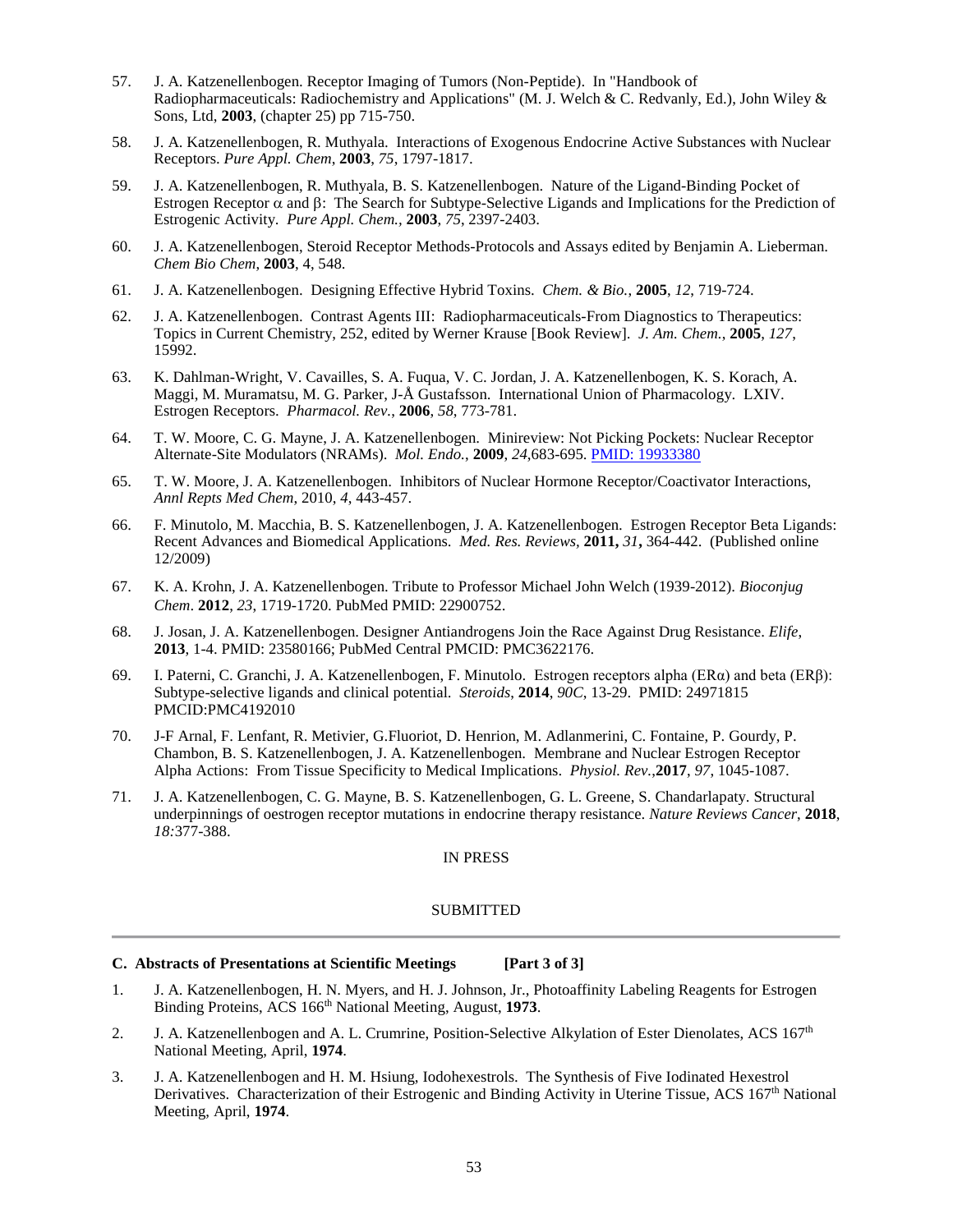- 4. J. A. Katzenellenbogen, H. J. Johnson, Jr., K. E. Carlson, and H. N. Meyers, The Photoreactivity of Some Light-Sensitive Estrogen Derivatives, American Society of Biological Chemists Meeting, June **1974**.
- 5. J. A. Katzenellenbogen, H. J. Johnson, Jr., K. E. Carlson and H. N. Myers, An Approach to Affinity Labeling of the Estrogen Binding Protein from Rat Uterus, IV International Congress on Hormonal Steroids, September, **1974**.
- 6. H. N. Myers, H. J. Johnson, Jr., K. E. Carlson, and J. A. Katzenellenbogen, Diazocarbonyl Derivatives of Estrogens as Photoaffinity Labeling Reagents for the Estrogen Binding Protein of Rat Uterus, ACS Great Lakes Regional Meeting, June, **1974**.
- 7. R. A. Amos and J. A. Katzenellenbogen, Reaction of Lithium Dialkylcuprates with Acetoxy Epoxides. Assessment of a Method for Nucleophilic α-Alkylation of Ketones, ACS 170th National Meeting, August, **1975**.
- 8. J. A. Katzenellenbogen and A. L. Crumrine, Selective g-alkylation of Dienolate Anions Derived from Unsaturated Acids. A Simple Route to Isoprenoid 1,5-Dienes, ACS 170th National Meetings, August, **1975**.
- 9. P. E. Dunn, R. C. Peterson, M. F. Reich, J. A. Katzenellenbogen, F. J. Kezdy, and J. H. Law, Specificity of the Insect Juvenile Hormone Carrier Protein, ACS 170th National Meeting, August, **1975**.
- 10. J. A. Katzenellenbogen, A. L. Crumrine, and R. A. Amos, New Uses for Oranocopper Reagents, ACS Midwest Regional Meeting, Carbondale, Illinois, October, **1975**.
- 11. R. C. Peterson, M. F. Reich, P. E. Dunn, J. A. Katzenellenbogen, and J. H. Law, Specificity of Insect Juvenile Hormone Carrier Protein for Juvenile Hormone Isomers and Analogs, American Society of Biological Chemists, San Francisco, June, **1976**.
- 12. J. A. Katzenellenbogen, Photoaffinity Labeling of Estrogen Receptors from Uterine Tissues. Factors Influencing Labeling Efficiency, First International Symposium on Radiopharmaceutical Chemistry, Brookhaven, New York, September **1976** (Journal of Labeled Compounds and Radiopharmaceuticals 1977, 13, 216).
- 13. J. A. Katzenellenbogen, H. J. Johnson, Jr., H. N. Myers, K. E. Carlson, and R. J. Kempton, Jr., Selective Labeling of Estrogen Receptors, 173rd National Meeting of the American Chemical Society, New Orleans, March, **1977** (Abstract MEDI 47).
- 14. P. L. Carl, J. H. L. Chen, J. A. Katzenellenbogen, D. B. Kohn, and M. J. Weber, Possible Use of Proteolytically Activated Pro-Drugs in Cancer Chemotherapy, University of Illinois Intercampus Faculty Workshop on Cancer Research, Chicago, April, **1977**.
- 15. B. S. Katzenellenbogen, J. A. Katzenellenbogen, and E. R. Ferguson, Interaction of Radiolabeled Antiestrogen (<sup>3</sup>H-CI-628) with Uterine Tissue and Molecular Mechanism of its Action, Endocrine Society, Chicago, Illinois, June, **1977**
- 16. D. W. Payne and J. A. Katzenellenbogen, New Methods for Studying Alpha-Fetoprotein-Estrogen Interactions. Studies with Potential Photoaffinity Labeling Reagents, American Society of Biological Chemists, June, **1978**. Abstract #2168. Federation Proceedings, *37* (1978).
- 17. D. W. Payne and J. A. Katzenellenbogen, Photoaffinity Labeling Reagents for Rat Alpha-fetoprotein, American Society of Biological Chemists, Dallas, Texas, April, **1979**.
- 18. D. W. Payne and J. A. Katzenellenbogen, A Comparison of Estrogen Receptor in Rabbit Uterus and Vagina, The Endocrine Society, Anaheim, California, June, **1979**.
- 19. D. F. Heiman, R. Goswami, K. J. Allison, K. E. Carlson, D. W. Payne, and J. A. Katzenellenbogen, Halogenated Estrogen Analogs as Potential Breast Tumor Imaging Agents, Great Lakes Regional ACS Meeting, Rockford, Illinois, June, **1979**.
- 20. M. R. Kilbourn and J. A. Katzenellenbogen, New Photoreactive Estrogens Incorporating *m*-Nitroanisoles, Great Lakes Regional ACS Meeting, Rockford, Illinois, June, **1979**.
- 21. J. A. Katzenellenbogen, D. F. Heiman, R. Goswami, K. J. Allison, K. E. Carlson, and D. W. Payne, Halogenated Estrogen Analogs as Potential Breast Tumor Imaging Agents, 26<sup>th</sup> Annual Meeting of the Society of Nuclear Medicine, Atlanta, Georgia, June, **1979**.
- 22. J. A. Katzenellenbogen, Affinity Labeling of Receptor Proteins, American Society of Biological Chemists, Dallas, Texas, April, **1979**.
- 23. G. A. Krafft and J. A. Katzenellenbogen, Synthesis of Potential Enzyme Activated Proteinase and Esterase Inactivators, National Meeting, ACS, Washington, DC, **1979**.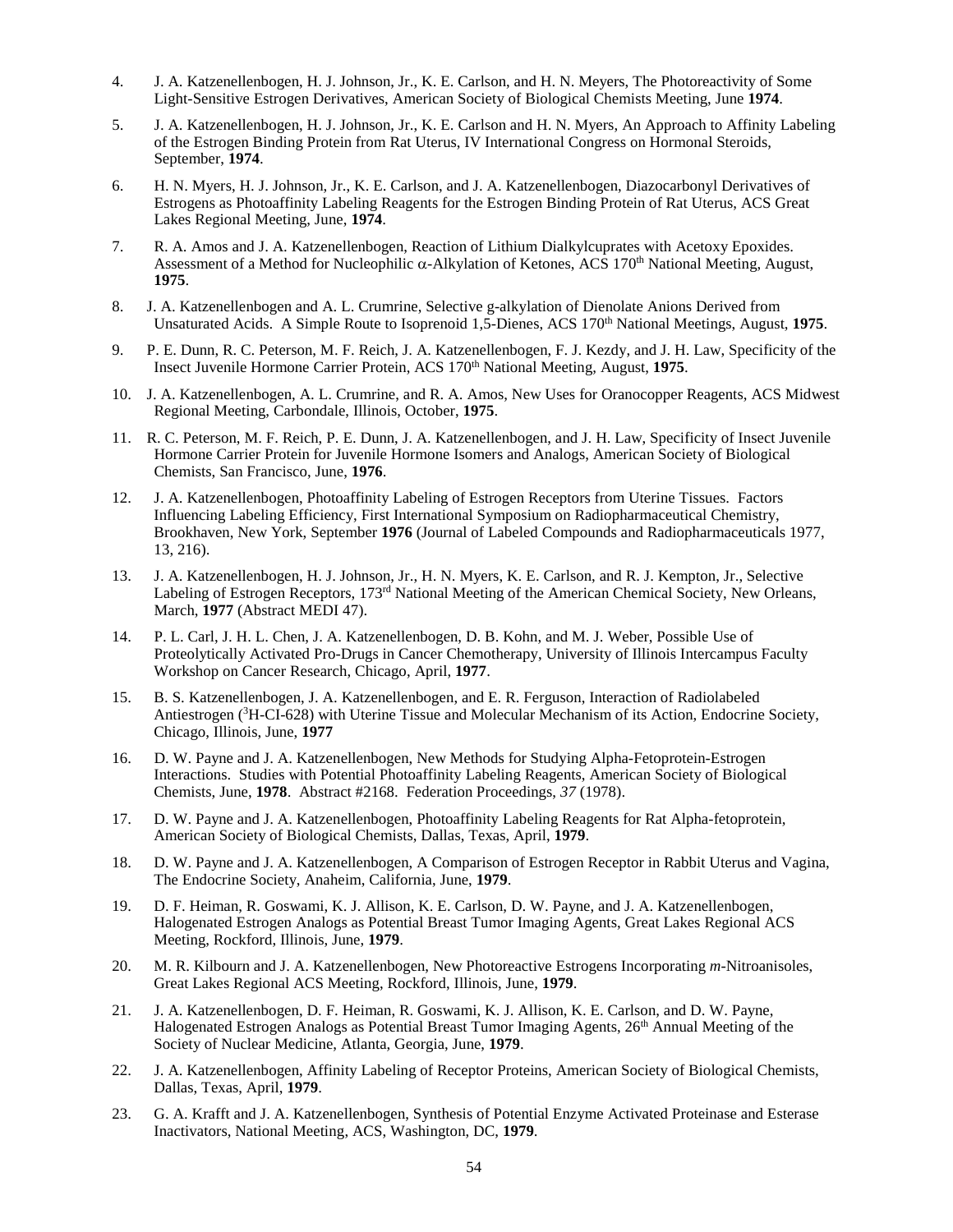- 24. J. A. Katzenellenbogen, D. F. Heiman, R. Goswami, K. J. Allison, K. E. Carlson, and D. W. Payne, Halogenated Estrogen Analogs as Potential Breast Tumor Imaging Agents, First International Congress on Hormones and Cancer, Rome, October 3-6, **1979** (Cancer Treatment Reports 1979, *63*, 1214).
- 25. S. W. Rollinson and J. A. Katzenellenbogen, The Synthesis of Obtusilactones and Related α-Alkylidene-β-Hydroxybutyrolactone Natural Products, 179<sup>th</sup> National American Chemical Society Meeting, Houston, Texas, **1980**.
- 26. J. R. Hayes, E. A. Rorke, D. W. Robertson, B. S. Katzenellenbogen, and J. A. Katzenellenbogen, Biological Potency of the Metabolites of the Antiestrogen CI 628 and U 23,469, Proceeding 62<sup>nd</sup> Annual Endocrine Society Meeting, Abstract #830, p 282, Washington, DC, June, **1980**.
- 27. J. A. Katzenellenbogen, D. F. Heiman, J. E. Lloyd, and K. E. Carlson, *In Vitro* Binding Assays as a Guide for Optimization of the Structure of Steroid Receptor-Binding Radiopharmaceuticals: Estimation of Receptor vs Non-Receptor Binding, 3rd International Symposium on Radiopharmaceutical Chemistry, St. Louis, Missouri, June 16-20, **1980**.
- 28. J. A. Katzenellenbogen, D. F. Heiman, K. E. Carlson, J. E. Lloyd, Design and Development of Steroid Receptor-Based Radiopharmaceutical Agents for Imaging Breast Tumors, 2nd Chemical Congress of the North American Continent, San Francisco, California, August, **1980**.
- 29. J. A. Katzenellenbogen, S. G. Senderoff, M. J. Welch, K. D. McElvany, (77Br)-16α-Bromoestradiol-17β, A High Specific Activity, Gamma-Emitting Estrogen that Shows Selective, Receptor-mediated Uptake by Uterus and DMBA-Induced Mammary Tumors in Rats. 3<sup>rd</sup> International Symposium on Radiopharmaceutical Chemistry, St. Louis, Messier, June 16-20, **1980**.
- 30. D. W. Robertson and J. A. Katzenellenbogen, In Quest of Receptor-Mediated Cytotoxicity: The Synthesis and Biochemical Evaluation of Chemically Reactive Tamoxifen Analogs, 181st ACS National Meeting, Atlanta, Georgia, March **1981**.
- 31. J. A. Katzenellenbogen, S. G. Senderoff, S. W. Landvatter, K. D. McElvany, M. J. Welch, New Halogenated Estrogens with High Binding Affinity and Selectivity for the Estrogen Receptor: Potential Breast Tumor Imaging Agents, Society of Nuclear Medicine 29<sup>th</sup> Annual Meeting, Las Vegas, Nevada, June, 1981.
- 32. K. D. McElvany, K. E. Carlson, M. J. Welch, S. G. Senderoff, J. A. Katzenellenbogen, *In Vivo* Comparison of 16α[Br-77]-Bromoestradiol-17β and 16α[I-125]-Iodoestradiol-17β, Society of Nuclear Medicine 28th Annual Meeting, Las Vegas, Nevada, June, **1981**.
- 33. K. D. McElvany, J. A. Katzenellenbogen, S. G. Senderoff, B. A. Siegel, M. J. Welch, Tissue Distribution, Clearance Rates and Radiation Dosimetry of 16α[Br-77]-Bromoestradiol-17β, Society of Nuclear Medicine 28th Annual Meeting, Las Vegas, Nevada, June, **1981**.
- 34. B. S. Katzenellenbogen, L. L. Wei, D. W. Robertson, J. R. Hayes, K. E. Carlson, J. A. Katzenellenbogen, Interaction of Tamoxifen Aziridine Analogs with Estrogen Receptors: Potential Cytotoxic Antiestrogens, 1981 National Endocrine Society Meeting, Cincinnati, Ohio, June, **1981**.
- 35. J. A. Katzenellenbogen, S. G. Senderoff, K. E. Carlson, Gammα-Emitting Estrogens: Development of Imaging Agents for Breast Tumors, 5<sup>th</sup> International Symposium of the Journal of Steroid Biochemistry, Puerto Vallarta, Mexico, July 13-15, **1981**.
- 36. J. A. Katzenellenbogen, *In Vivo* and *In Vitro* Steroid Receptor Assays in the Design of Estrogen Radiopharmaceuticals for Imaging Breast Tumors, Second International Symposium on Radiopharmacology, Chicago, Illinois, September, **1981**.
- 37. S. W. Landvatter and J. A. Katzenellenbogen, Stereochemical Considerations in the Binding of Non-Steroidal Estrogens to the Estrogen Receptor. National Meeting of the American Chemical Society, New York, August, **1981**, MEDI 88.
- 38. K. D. McElvany, M. J. Welch, J. A. Katzenellenbogen, Radiobrominated Estrogen Receptor-Binding Radiopharmaceuticals for Breast Tumor Imaging, 3rd World Congress of the World Federation of Nuclear Medicine and Biology, Paris, France, August 23-September 2, **1982**.
- 39. K. D. McElvany, K. E. Carlson, M. J. Welch, J. A. Katzenellenbogen, Factors Affecting the Interpretation of Radiolabeled Estrogen Binding Studies in Rats, Society of Nuclear Medicine 29<sup>th</sup> Annual Meeting, Miami Beach, Florida, June 15-18, **1982**.
- 40. J. A. Katzenellenbogen, K. E. Carlson, D. W. Robertson, D. F. Heiman, Highly Selective Affinity Labeling of the Estrogen Receptor with Tamoxifen Aziridine, 64<sup>th</sup> Annual Meeting, The Endocrine Society, San Francisco, California, June 16-18, **1982**.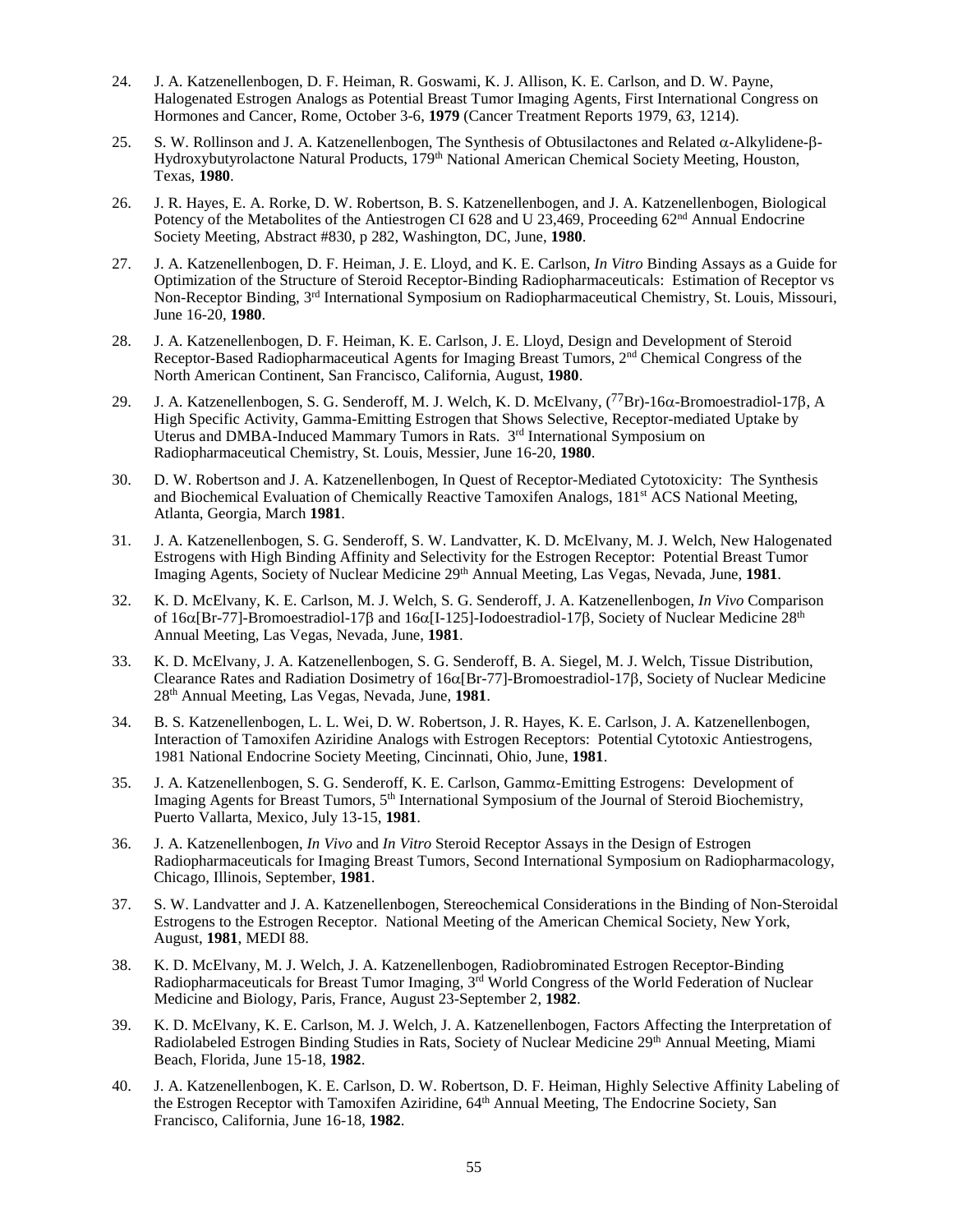- 41. S. W. Landvatter, M. K. Mao, J. A. Katzenellenbogen, K. D. McElvany, M. J. Welch, Preparation and Properties of Halogenated Estrogens as Imaging Agents for Breast Tumors, Fourth International Symposium on Radiopharmaceutical Chemistry, Julich, Germany, August, **1982**.
- 42. J.A. Katzenellenbogen, K. E. Carlson, D. W. Robertson, D. F. Heiman, Highly Selective Affinity Labeling of the Estrogen Receptor with Tamoxifen Aziridine, VI International Congress on Hormonal Steroids, Jerusalem, Israel, September, **1982**.
- 43. J. A. Katzenellenbogen, K. D. McElvany, S. W. Landvatter, D. F. Heiman, Radiohalogenated Estrogens: Imaging Agents for Human Breast Tumors, VI International Congress on Hormonal Steroids, Jerusalem, Israel, September, **1982**.
- 44. P. M. Martin, B. Benyahia, H. Magdelenat, and J. A. Katzenellenbogen, A New Approach for the Visualization of Estrogen Receptors in Target Tissues, VI International Congress on Hormonal Steroids, Jerusalem, Israel, September, **1982**.
- 45. B. S. Katzenellenbogen, L. L. Wei, F. J. Monsma, Jr., M. A. Miller, K. E. Carlson, and J. A. Katzenellenbogen, Analysis of the Estrogen Receptor in Uterus and Breast Cancer Cells Using a Covalent Labeling Antiestrogen, VI International Symposium of the Journal of Steroid Biochemistry, "Recent Advances in Steroid Biochemistry" May 30 to June 1, **1982**, Paris, France.
- 46. B. S. Katzenellenbogen, L. L. Wei, D. W. Robertson, and J. A. Katzenellenbogen. Selective cytotoxicity mediated by the estrogen receptor. UCLA Symposium. J. Cell Biol. 6: Abstract 134, **1982**.
- 47. J. A. Katzenellenbogen, D. O. Kiesewetter, S. W. Landvatter, K. E. Carlson, M. R. Kilbourn, K. D. McElvany, M. J. Welch and the Los Alamos Medical Radioisotope Group, Gamma-Emitting Estrogens: Imaging Agents for Estrogen Receptor-Positive Breast Tumors, International Association for Breast Cancer Research, Breast Cancer Research Conference, Denver, Colorado, March 20-24, **1983**.
- 48. J. A. Katzenellenbogen, R. D. Bindal, D. F. Heiman, and D. W. Robertson, Photofluorogenic Estrogens: Non-steroidal Estrogens that Become Fluorescent Upon Photocyclization-oxidation, VI International Symposium of the Journal of Steroid Biochemistry, "Recent Advances in Steroid Biochemistry", May 30 to June 1, **1983**, Paris, France.
- 49. R. C. Richmond, T. J. Curphey, J. A. Katzenellenbogen, One Approach to Targeted Platinum Drug Activity Design of a Synthetic Antiestrogen-Pt(II) Complex, Fourth International Symposium on Platinum Coordination Complexes in Cancer Chemotherapy, Burlington, Vermont, June 22-24, **1983**.
- 50. S. W. Landvatter, K. D. McElvany, M. R. Kilbourn, J. A. Katzenellenbogen, and M. J. Welch, 1-[F-18]- Fluoropentestrol: Synthesis and Preliminary Tissue Uptake Studies of a Positron-emitting Estrogen in Rats, Society of Nuclear Medicine 30<sup>th</sup> Annual Meeting, St. Louis, Missouri, June 7-10, 1983.
- 51. B. S. Katzenellenbogen, F. J. Monsma, Jr., M. A. Miller, M. J. Norman, and J. A. Katzenellenbogen, Characterization of the Estrogen Receptor and its Dynamics in MCF-7 Breast Cancer Cells Using a Covalently-Attaching Antiestrogen, **1983** Annual Meeting of the Endocrine Society, San Antonio, Texas.
- 52. S. B. Daniels, E. Cooney, M. J. Sofia, P. K. Chakravarty, and J. A. Katzenellenbogen, Haloenol Lactones: Potent Enzyme-Activated Irreversible Inhibitors of Chymotrypsin, 186<sup>th</sup> ACS Meeting, Washington, DC, August **1983**.
- 53. D. O. Kiesewetter and J. A. Katzenellenbogen, Preparation of 16 (F-18) Fluoroestradiols, 186<sup>th</sup> ACS Meeting, Washington, DC, August, **1983**.
- 54. J. A. Katzenellenbogen and B. S. Katzenellenbogen, Non-Steroidal Antiestrogens: Synthesis, Metabolism, Mechanism of Action, and Probes for the Estrogen Receptor, 187th ACS Meeting, St. Louis, MO, April, **1984**.
- 55. D. O. Kiesewetter and J. A. Katzenellenbogen, Assignment of Stereochemistry of 16-Fluoro Derivatives of Estradiol, 187th ACS Meeting, St. Louis, MO, April, **1984**.
- 56. M. J. Sofia and J. A. Katzenellenbogen, Halo Enol Lactones: The Synthesis of the 4-Phenyl Tetrahydrofuranone and the 4- and 5-Phenyl Tetrahydropyranones, and the Effect of Lactone Substitution Pattern on Chymotrypsin Inactivation, 187<sup>th</sup> ACS Meeting, St. Louis, MO, April, 1984.
- 57. R. D. Bindal and J. A. Katzenellenbogen, Photofluorogenic Ligands for Estrogen Receptor, 187<sup>th</sup> ACS Meeting, St. Louis, MO, April, **1984**.
- 58. D. Y. Chi and J. A. Katzenellenbogen, Optimization of Halofluorination. Model Studies for the Preparation of [F-18]-2-Fluorohexestrol, 187th ACS Meeting, St. Louis, MO, April, **1984**.
- 59. John A. Katzenellenbogen, Design of Affinity Labeling and Gamma-Emitting Agents for the Estrogen Receptor, 25th Annual Medicinal Chemistry Symposium, Buffalo, NY, June, **1984**.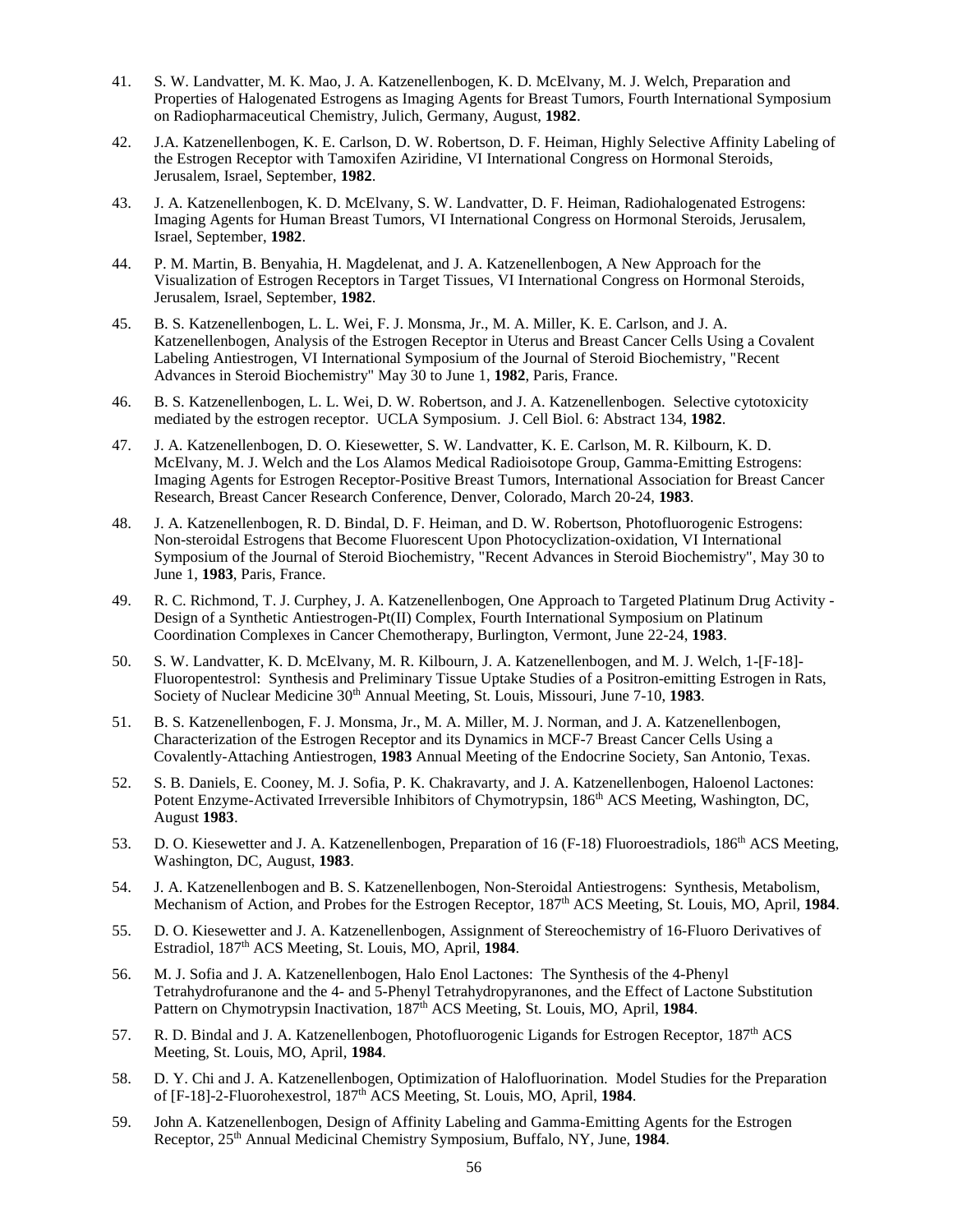- 60. M. J. Welch, M. R. Kilbourn, C. J. Mathias, J. W. Brodack, D. O. Kiesewetter, J. A. Katzenellenbogen, Fluorine-18 Labeled Spiroperidol (I) and 16α-Fluoro-17β-estradiol (II) — From Radiochemicals to Radiopharmaceuticals, Society of Nuclear Medicine 31st Annual Meeting, Los Angeles, CA, June 5-8, **1984**.
- 61. J. A. Katzenellenbogen, K. E. Carlson, R. D. Bindal, The Measurement of Estrogen Receptor Binding in Cell-Free Preparations by Fluorescence: A Comparison of Fluorimetric and Radiometric Methods, International Conference on the Applications of Fluorescence in the Biomedical Sciences, Pittsburgh, PA, April 12-15, **1985**.
- 62. J. W. Brodack, M. R. Kilbourn, M. J. Welch, and J. A. Katzenellenbogen, NCA [18F]-16α-Fluoroestradiol-17β: Optimization of Yield and Quality Control by HPLC, Society of Nuclear Medicine 32nd Annual Meeting, Houston, TX, June 2-5, **1985**.
- 63. C. J. Mathias, J. W. Brodack, M. R. Kilbourn, K. A. Carlson, J. A. Katzenellenbogen, M. J. Welch, Biodistribution and Metabolism of 16α-( $\left[1^8F\right]$ -Fluoro)-17β-Estradiol, Society of Nuclear Medicine 32<sup>nd</sup> Annual Meeting, Houston, TX, June 2-5, **1985**.
- 64. D. Y. Chi, J. A. Katzenellenbogen, [F-18]Halofluorination: A Rapid and Efficient Method for the Incorporation of Radiofluorine Into Organic Molecules, Society of Nuclear Medicine 32nd Annual Meeting, Houston, TX, June 2-5, **1985**.
- 65. S. Sondej-Pochapsky, J. A. Katzenellenbogen, A Novel Two-step Approach to Geminal Difluoro Compounds, 190th Annual American Chemical Society, Chicago, IL, September 8, **1985**.
- 66. J. W. Brodack, M. J. Welch, M. R. Kilbourn, and J. A. Katzenellenbogen, Application of Robotics for the Routine Production of Fluorine-18 Labeled Radiopharmaceuticals, Presented at the American Chemical Society Meeting, Chicago, IL, September, **1985**.
- 67. J. A. Zablocki and J. A. Katzenellenbogen, Synthesis and Properties of Norhexestrol Aziridines. Potential Affinity Labeling Agents for the Estrogen Receptor, 190<sup>th</sup> Annual American Chemical Society, Chicago, IL, September 8, **1985**.
- 68. D. Y. Chi, J. A. Katzenellenbogen, M. R. Kilbourn, M. J. Welch, 3-N-(2-[18F]Fluoroalkyl)Spiperone: Synthesis by N-Alkylation with Olefin Halofluorination Products and Preliminary Biodistribution Studies, 191st ACS Meeting, New York, New York, April, **1986**.
- 69. J. A. Katzenellenbogen, J. W. Brodack, C. J. Mathias, M. R. Kilbourn, M. A. Mintun, and M. J. Welch, 16α- [18F]-Fluoroestradiol: A Positron-Emitting Imaging Agent for Estrogen Receptor-Positive Breast Tumors, International Congress on Endocrinology and Malignancy, Rome, April 22-27, 1986, Anticancer Research **1986**, 6, 363.
- 70. J. A. Katzenellenbogen, K. E. Carlson, and R. D. Bindal, Estrogen Receptor (ER) Assay by Fluorescence Using 12-Oxo-9(11)-dehydroestradiol (12-oxo-E<sub>2</sub>), International Congress on Endocrinology and Malignancy, Rome, April 22-27, **1986**, Anticancer Research, 6, 378 (1986).
- 71. B. S. Katzenellenbogen, Y. Berthois, Y. Y. Sheen, K. Kendra, and J. A. Katzenellenbogen, Phenol Red in Tissue Culture Media is a Weak Estrogen: Implications Concerning the Study of Proliferation and Protein Synthesis of Estrogen-Responsive Cells in Culture, International Congress on Endocrinology and Malignancy, Rome, April 22-27, **1986**, Anticancer Research 1986, 6, 396.
- 72. J. A. Zablocki and J. A. Katzenellenbogen, Synthesis of Norhexestrol Aziridines—Estrogenic and Antiestrogenic Affinity Labeling Agents for the Estrogen Receptor, 18th Central Regional ACS Meeting, Bowling Green, OH, June, **1986**.
- 73. M. R. Kilbourn, J. W. Brodack, D. Y. Chi, C. S. Dence, D-R. Hwang, P. A. Jerabek, J. A. Katzenellenbogen, T. B. Patrick, M. J. Welch, F-18-Fluoride Ion: Versatile Reagent for Radiopharmaceutical Synthesis, 33rd Annual Meeting Society of Nuclear Medicine, Washington, DC, June 22-25, **1986**.
- 74. M. J. Welch, C. J. Mathias, D. Y. Chi, J. A. Katzenellenbogen, M. R. Kilbourn, J. W. Brodack, Brain Uptake of Alkylated and Fluoroalkylated Derivatives of Spiroperidol; Ligands for Studying Dopamine Receptors *In Vivo*, 33rd Annual Meeting Society of Nuclear Medicine, Washington, DC, June 22-25, **1986**.
- 75. B. W. Gabriel, D. N. Danforth, Jr., J. A. Katzenellenbogen, Electrophoretic Analysis of the Estrogen Receptor in MCF-7 Cells Line Labeled by Covalent-Attaching Tamoxifen Aziridine, The Endocrine Society, Anaheim, CA, June, **1986**.
- 76. J. W. Brodack, M. R. Kilbourn, M. J. Welch, J. A. Katzenellenbogen, Robotics for the Production of Several Short-lived Positron-emitting Radiopharmaceuticals, Radiopharmaceutical Chemistry, Boston, MA, June 29- July 3, **1986**.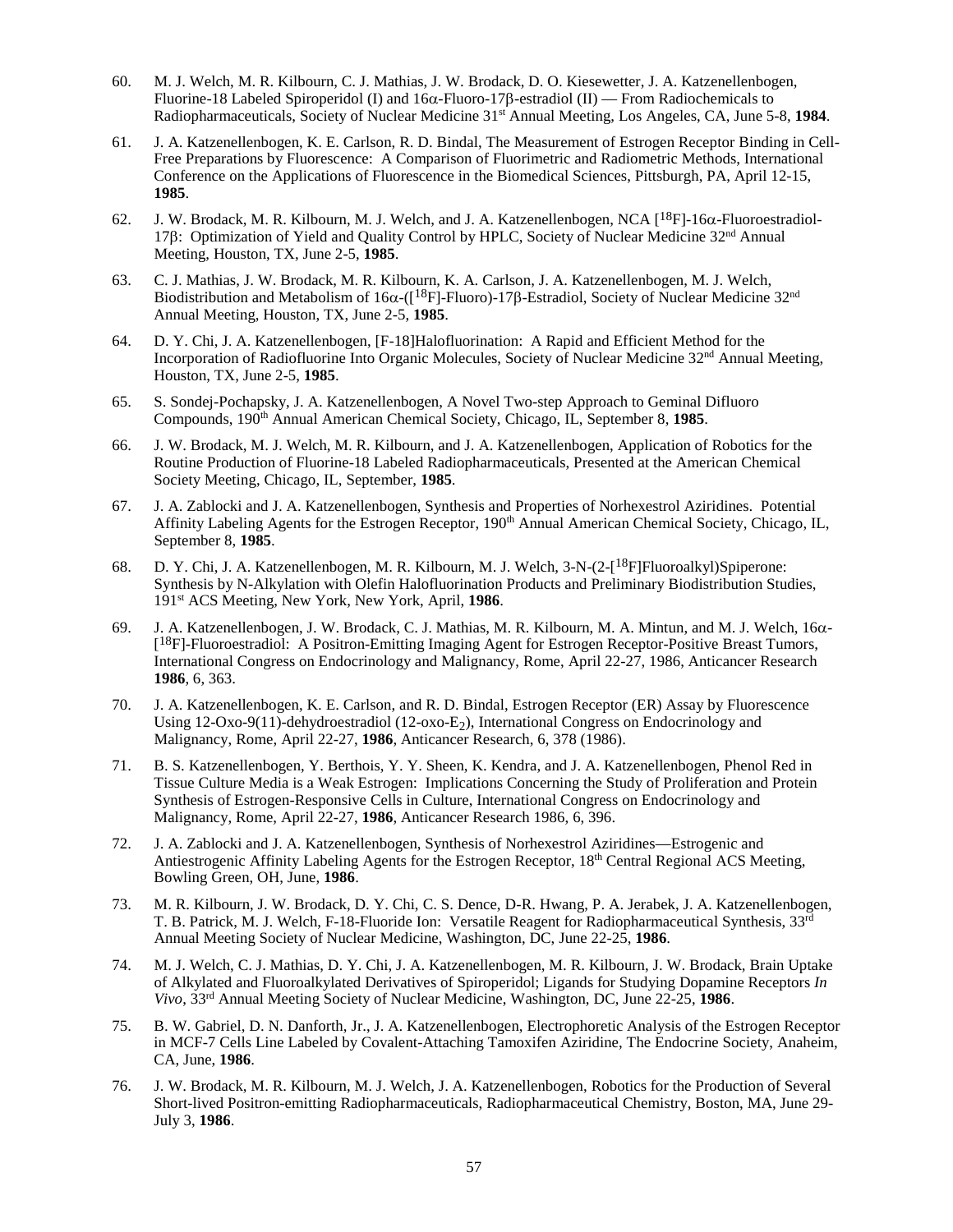- 77. D. Y. Chi, M. R. Kilbourn, J. A.Katzenellenbogen, J. W. Brodack, M. J. Welch, Synthesis of N-(ω- [18F]Fluoroalkyl)spiperone Derivatives: Rapid and Efficient Methods for the [18F]Fluoroalkylation of Amines and Amides, Radiopharmaceutical Chemistry, Boston, MA, June 29-July 3, **1986**.
- 78. M. R. Kilbourn, J. W. Brodack, D. Y. Chi, C. S. Dence, P. A. Jerabek, J. A.Katzenellenbogen, T. B. Patrick, M. J. Welch, [18F]Fluoride Ion: A Versatile Reagent for Radiopharmaceutical Synthesis, Radiopharmaceutical Chemistry, Boston, MA, June 29-July 3, **1986**.
- 79. S. J. Brandes and J. A. Katzenellenbogen, The Development of Fluoroandrogens and Fluoroprogestins as Potential Imaging Agents for Receptor-Positive Prostate and Breast Tumors In: Sixth International Symposium on Radiopharmaceutical Chemistry, Boston, June 29-July 3, **1986**, pp. 370-372.
- 80. G. M. Anstead, J. A. Katzenellenbogen, The Design of Integrated Fluorescent Estrogens, 192<sup>nd</sup> ACS Meeting, Anaheim, CA, September 7-12, **1986**.
- 81. S. J. Brandes, J. A. Katzenellenbogen, Fluoroandrogens and Fluoroprogestins and Potential Imaging Agents for Receptor-Positive Prostate and Breast Tumors, 192nd ACS Meeting, Anaheim, CA, September 7-12, **1986**.
- 82. G. M. Anstead and J. A. Katzenellenbogen, Fluorescence Solvatochromism of Substituted Stilbenes, 193<sup>rd</sup> ACS Meeting, Denver, CO, April, **1987**, ORGN 267.
- 83. M. J. Welch, D. Y. Ch i, M. R. Kilbourn, C. J. Mathias, J. W. Brodack, J. S. Perlmutter, M. E. Raichle, M. M. Ter-Pogossian, and J. A. Katzenellenbogen, N-(3-[18F]Fluoropropyl)-Spiperone: A New Ligand for Pet Studies of the Dopamine Receptor, 13<sup>th</sup> International Symposium on Cerebral Blood Flow and Metabolism, Montreal, June 20-25, **1987**.
- 84. M. A. Mintun, M. J. Welch, C. J. Mathias, J. A. Brodack, B. A. Siegel, and J. A. Katzenellenbogen, Application of 16α-[F-18]-fluoro-17β-estradiol (I) for the Assessment of Estrogen Receptors in Human Breast Carcinoma, Society of Nuclear Medicine 34th Annual Meeting, Toronto, June 2-5, **1987**.
- 85. M. G. Pomper, J. W. Brodack, D. Y. Chi, S. J. Brandes, J. A. Katzenellenbogen, and M. J. Welch, Synthesis and Animal Distribution Studies of a F-18-labeled Progestin: 17α-(3-fluoro-1-propynyl)-19-nortestosterone, Society of Nuclear Medicine 34th Annual Meeting, Toronto, June 2-5, **1987**.
- 86. J. F. Elliston, J. A. Zablocki, J. A. Katzenellenbogen, and B. S. Katzenellenbogen, Ketononestrol Aziridine, an Efficient and Selective Agonistic Estrogen Receptor Affinity Label, The Endocrine Society, Indianapolis, June, **1987**.
- 87. G. M. Anstead, J. L. Ensign, and J. A. Katzenellenbogen, 2-Arylindenes: Considerations in the Binding Orientation of Unsymmetrical Non-Steroidal Ligands to the Estrogen Receptors, 194th ACS Meeting, New Orleans, September, **1987**.
- 88. G. M. Anstead, S. A. Haroutounian, T. L. Fevig, R. D. Bindal, J. A. Zablocki, J. E. Lloyd, K. E. Carlson, and J. A. Katzenellenbogen, Fluorescent Probes for the Estrogen Receptor: Utilization of Conjugates, Intramolecular Charge Transfer, Photofluorescence, and Excited State Ionization, XIIIth International Conference on Photochemistry, Budapest, Hungary, September, **1987**.
- 89. D. S. Vicini, G. K. Ogilvie, and J. A. Katzenellenbogen, Estrogen Receptor Analysis of Normal and Neoplastic Lymph Node Tissue in Dogs, Veterinary Cancer Society, 7<sup>th</sup> Annual Conference, Madison, WI, October 26-28, **1987**.
- 90. S. S. Pochapsky and J. A. Katzenellenbogen, Synthesis of an F-18 Labeled Metabolic Blocking Agent for Myocardial Imaging, 195th National ACS Meeting, Toronto, Canada, June, **1988**.
- 91. D.-J. Baek and J. A. Katzenellenbogen, Enol Lactone Inhibitors of  $\alpha$ -Chymotrypsin: Studies on the Mechanism of Inactivation and Stereospecific Deacylation of Acyl Enzyme Intermediate, 195<sup>th</sup> National ACS Meeting, Toronto, Canada, June, **1988**.
- 92. M. G. Pomper, J. W. Brodack, C. J. Mathias, K. E. Carlson, J. A. Katzenellenbogen, and M. J. Welch, 21- [18F]Fluoro-16α-ethyl-19-norprogesterone (FENP): Synthesis and Target Tissue Selective Uptake of a Progestin Receptor-based Radiotracer, (Society of Nuclear Medicine, San Francisco, CA, June, 1988),*J. Nucl. Med.,* **29**, 768, **1988**.
- 93. M. J. Welch, J. S. Perlmutter, A. H. McGuire, C. J. Mathias, J. W. Brodack, M. A. Mintun, and J. A. Katzenellenbogen, Uptake of Fluorine-18 Labeled Sex Hormones in Mammalian Brain; Measured with F-18 Ligands and PET, (Society of Nuclear Medicine, San Francisco, CA, June, 1988), *J. Nucl. Med.,* **29**, 795, **1988**.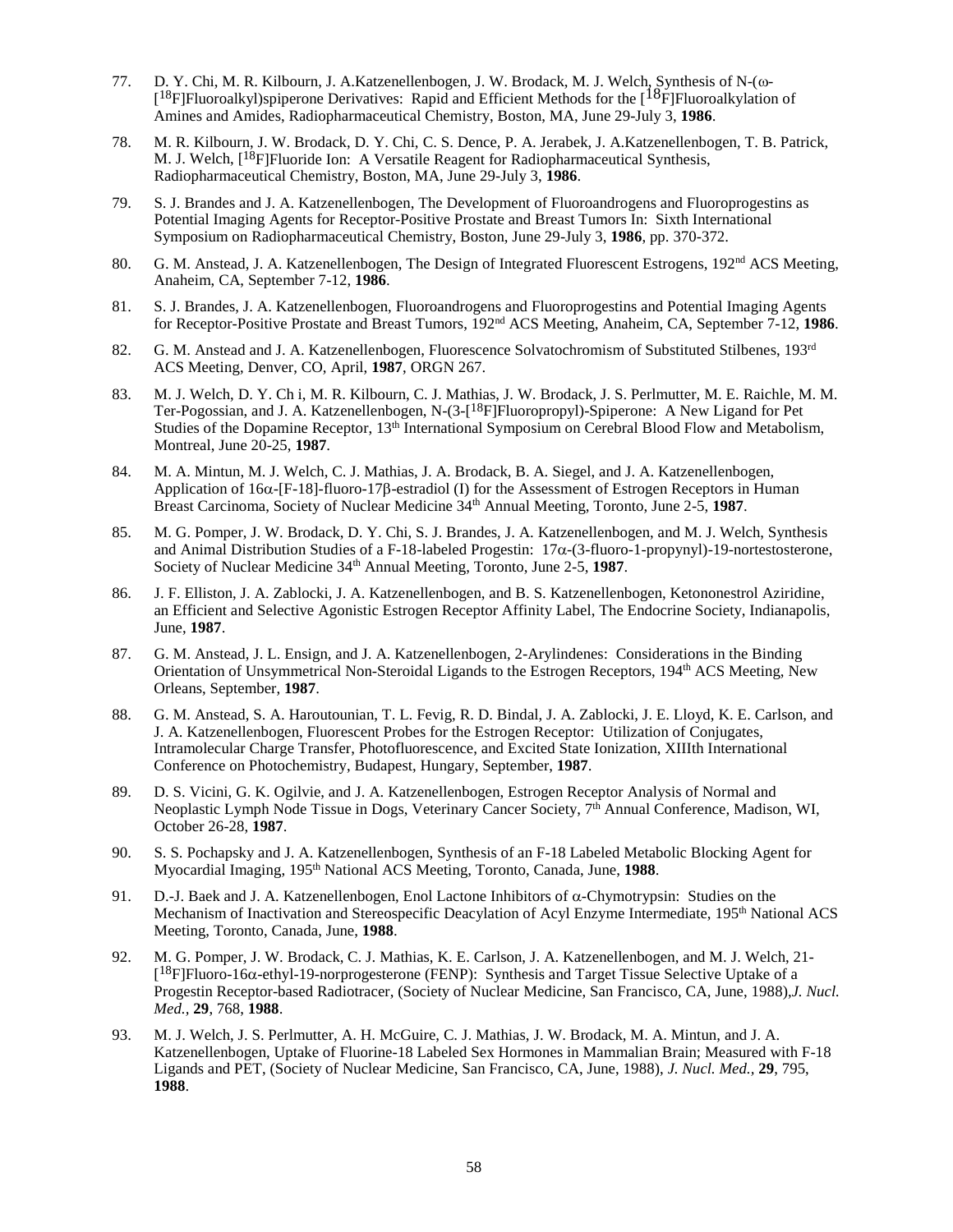- 94. J. A. Katzenellenbogen, M. G. Pomper, C. J. Mathias, H. van Brocklin, J. W. Brodack, M. A. Mintun, and M. J. Welch, Fluorine-18 Labeled Estrogens as Imaging Agents for Estrogen Receptor-Positive Breast Tumors, 8th International Congress of Endocrinology, Tokyo, Japan, July, **1988**.
- 95. J. A. Katzenellenbogen and M. J. Welch, Fluorination when Fluorine is the Limiting Reagent: The Synthesis of Radiopharmaceuticals Labeled with Fluorine-18 for PET Imaging,  $12<sup>th</sup>$  International Symposium on Fluorine Chemistry, Santa Cruz, CA, April, **1988**.
- 96. S. A. Haroutounian and J. A. Katzenellenbogen, Excited State Ionizers Photofluorogenic Angents: Fluorescent Probes for the Estrogen Receptor. Xth International Sympsoium on Medicinal Chemistry, Budapest, Hungary, P-86, August, **1988**.
- 97. K. G. Pinney and J. A. Katzenellenbogen, Acyl Azides as Photoaffinity Reagents for the Estrogen Receptor, 196th Meeting of the American Chemical Society, Los Angeles, CA, September, **1988**.
- 98. J. A. Katzenellenbogen, R. D. Thomas, C. J. Mathias, H. van Brocklin, and M. J. Welch, Fluorine-18 Labeled 11β-Substituted Estrogens: Synthesis, Receptor Binding, and Comparative Target Tissue Uptake Studies, 196th Meeting of the American Chemical Society, Los Angeles, CA, September, **1988**.
- 99. M. G. Pomper, J. A. Katzenellenbogen, R. D. Thomas, C. J. Mathias, H. van Brocklin, and M. J. Welch, Fluorine-18 Labeled 11β-Substituted Estrogens: Synthesis, Receptor Binding, and Comparative Target Tissue Uptake Studies, 7th International Symposium on Radiopharmaceutical Chemistry, Groningen, The Netherlands, July, 1988.*J. Labeled Compounds Radiopharmaceuticals*, **26**, 323-325, **1989**.
- 100. J. A. Katzenellenbogen, D-J. Baek, G. W. Bemis, P. E. Reed, Enol Lactone Inhibitors of Serine Proteases, UCLA Symposium, "Protein and Pharmaceutical Engineering," Park City, UT, Jan 17-22, **1989**.
- 101. J. A. Katzenellenbogen, M. G. Pomper, D. M. Smith, K. L. Harlow, B. S. Katzenellenbogen, The Estrogen Receptor: Recent Advances and Molecular Probes, NERM XIX (Northeast Regional ACS Meeting), Albany, NY, June, **1989**..
- 102. M. G. Pomper, K. G. Pinney, K. E. Carlson, H. F. VanBrocklin, M. J. Welch, J. A. Katzenellenbogen, Uptake Selectivity of Fluorine-substituted Progestins: Analogs of R5020 and a Novel Retroprogestin, (The Society of Nuclear Medicine 36th Annual Meeting, St. Louis, MO, June 13-16, 1989), *J. Nucl. Med.,* **30**, 928, **1989**.
- 103. M. G. Pomper, M. J. Kochanny, A. M. Thieme, K. E. Carlson, H. F. VanBrocklin, C. J. Mathias, M. J. Welch, J. A. Katzenellenbogen, Imaging Agents for Brain Corticosteroid Receptors: Synthesis and Tissue Distribution of Fluorine-18 Substituted Corticosteroids, (The Society of Nuclear Medicine 36<sup>th</sup> Annual Meeting, St. Louis, MO, June 13-16, 1989), *J. Nucl. Med.,* **30**, 821, **1989**.
- 104. H. F. VanBrocklin, M. G. Pomper, C. J. Mathias, J. A. Katzenellenbogen, M. J. Welch, 17α-Ethynyl-11βsubstituted, Fluorine-18 Labeled Estrogens Improved PET Imaging Agent.(The Society of Nuclear Medicine 36th Annual Meeting, St. Louis, MO, June 13-16, 1989), *J. Nucl. Med.,* **30**, 753, **1989**.
- 105. R. Hanson, J. A. Katzenellenbogen, Structure Activity Relationships of  $17\alpha$ -X-Vinyl Estradiols, American Chemical Society, 197th ACS National Meeting, Dallas, TX, April 9-14, **1989**.
- 106. E. Napolitano, R. Fiaschi, C. Rosenthal, R. Hanson, J. A. Katzenellenbogen, Synthesis and Evaluation of 11β-Alkenyl and 11β-Aryl Estradiols: Precursors for 17α-Halovinyl Estrogenic Radioligands, American Chemical Society, 197th National Meeting, Dallas, TX, April 9-14, **1989**.
- 107. E. Napolitano, R. Fiaschi, R. Hanson, J. A. Katzenellenbogen, Fluorinated Estrogens: Synthesis and Evaluation of 11β-Fluoroethyl Estradiol, American Chemical Society, 197th National Meeting, Dallas, TX, April 9-14, **1989**.
- 108. K. W. Harlow, B. S. Katzenellenbogen, G. L. Greene, D. N. Smith, J. A. Katzenellenbogen, Identification of Cysteine-530 as the Covalent Attachment Site of Tamoxifen Aziridine in the MCF-7 Estrogen Receptor. 9<sup>th</sup> International Symposium of the Journal of Steroid Biochemistry, Canary Islands, Spain, May **1989**.
- 109. K. W. Harlow, B. S. Katzenellenbogen, G. L. Greene, D. N. Smith, J. A. Katzenellenbogen, Identification of Cysteine-530 as the Covalent Attachment Site of Tamoxifen Aziridine in the MCF-7 Estrogen Receptor. 3rd Symposium of the Protein Society, Seattle, Washington, July-August, **1989**.
- 110. M. J. Welch, A. H. McGuire, D.-R. Hwang, J. A. Katzenellenbogen, Clinical Prospects of New PET Radiopharmaceuticals. 5th European Conference on Clinical Oncology, London, September, **1989**.
- 111. J. A. Katzenellenbogen, M. G. Pomper, A. Liu, M. J. Kochanny, A M. Thieme, K. E. Carlson, C. J. Mathias, H. VanBrocklin, M. A. Mintun, M. J. Welch, 18F-Labeled Steroids for Positron Emission Tomography of Receptor-Positive Tumors and Brain Receptors, 1989 International Chemical Congress of Pacific Basin Societies (PACIFICHEM), Hawaii, December, **1989.**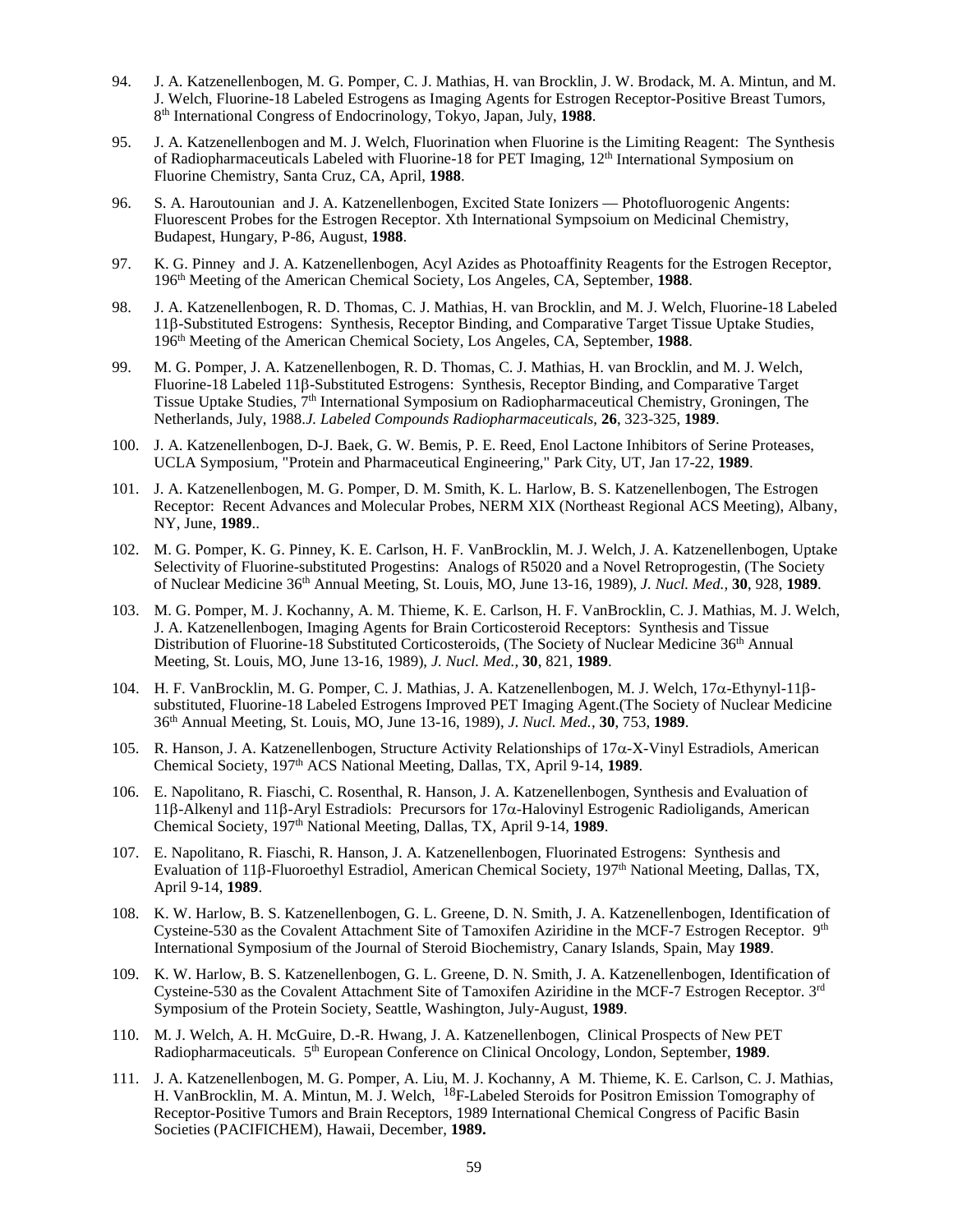- 112. M. G. Pomper, M. J. Kochanny, A. M. Thieme, K. E. Carlson, C. J. Mathias, H. VanBrocklin, M. J. Welch, J. A. Katzenellenbogen, Fluorine-18 Labeled Corticosteroids for Imaging Hippocampal Receptors, American Health Assistance Foundation 15<sup>th</sup> Anniversary Conference on Alzheimer's Disease, Tucson, AZ, Feb. 1989. *Neurobiol. Aging,* **11,** 84, **1990**
- 113. J. A. Katzenellenbogen, M. G. Pomper, A. Liu, M. J. Kochanny, K. E. Carlson, C. J. Mathias, H. VanBrocklin, M. J. Welch, 18F-Labeled Steroids for Positron Emission Tomography of Receptor-Positive Tumors and Brain Receptors, American Chemical Society, 199th National Meeting, Boston, MA, April, **1990**.
- 114. K. G. Pinney, J. A. Katzenellenbogen, Synthesis of a Tetrafluoro-Substituted Aryl Azide and its Protio Analogue as Selective Photoaffinity Labeling Reagents for the Estrogen Receptor. American Chemical Society, 199th National Meeting, Boston, MA, April, **1990**.
- 115. K. J. Hwang, J. A. Katzenellenbogen, Tetrahydrochrysene Derivatives as Fluorescent Estrogens: Synthesis, Receptor Binding and Spectroscopic Properties, American Chemical Society, 199<sup>th</sup> National Meeting, Boston, MA, April, **1990**.
- 116. Liu, K. E. Carlson, J. A. Katzenellenbogen, H. F. VanBrocklin, C. J. Mathias, M. J. Welch, Androgen Receptor, Androgen Receptor-Based Imaging Agents for the Prostate: Synthesis and Tissue Distribution Studies with Tritium and Fluorine-18 Labeled Androgens, 8<sup>th</sup> International Symposium on Radiopharmaceutical Chemistry, Princeton NJ, June, **1990**.
- 117. M. J. Kochanny, M. G. Pomper, K. E. Carlson, C. J. Mathias, H. F. VanBrocklin, M. J. Welch and J. A. Katzenellenbogen, Imaging Agents for Brain Corticosteroid Receptors: Synthesis and Tissue Distribution of 21-[18F]Fluoro-Deacylcortivazol, 8th International Symposium on Radiopharmaceutical Chemistry, Princeton NJ, June, **1990**.
- 118. H. F. VanBrocklin, M. J. Welch, J. W. Brodack, C. J. Mathias, M. G. Pomper, K. E. Carlson, J. A. Katzenellenbogen, Fluorine-18 Labeled Estrogens: Synthesis and Biological Evaluation of 11β- and 17α-Substituted Estradiols, 8th International Symposium on Radiopharmaceutical Chemistry, Princeton NJ, June, **1990**.
- 119. R. A. Weisman, J. A. Sahakian, J. W. Brodack, M. J. Welch, J. C. Merril, A. P. Li, J. A. Katzenellenbogen. The Use of Cultured Liver Cells From Rats and Humans to Study the Metabolism of the PET Imaging Agent  $(18F)$ -Fluoroestradiol. 8<sup>th</sup> International Symposium on Radiopharmaceutical Chemistry, Princeton NJ, June, **1990**.
- 120. N. French, E. Napolitano, H.F. VanBrocklin, J.W. Brodack, R.N. Hanson, M.J. Welch, J.A. Katzenellenbogen,The β-Heteroatom Effect in Metabolic Defluorination: The Interaction of Resonance and Inductive Effects May be a Fundamental Determinant in the Metabolic Lability of Fluorine-Substituted Compounds. 8th International Symposium on Radiopharmaceutical Chemistry, Princeton NJ, June, **1990**.
- 121. H. F. VanBrocklin, J. W. Brodack, C. J. Mathias, M. J. Welch, J. A. Katzenellenbogen, J. F. Keenan, G. J. Mizejewski, Age Dependence of the Alpha-Fetoprotein-16 $\alpha$ -[F-18]Fluoroestradiol (FES) Interaction in Female Rat Serum. Society of Nuclear Medicine, Washington, D. C., June, **1990**.
- 122. F. Dehdashti, A. H. McGuire, H. F. VanBrocklin, J. W. Brodack, D. P. Andriole, C. J. Mathias, B. A. Siegel, M. J. Welch, M. G. Pomper, J. A. Katzenellenbogen, Assessment of Progestin Receptors in Breast Carcinoma by Positron Emission Tomography. Society of Nuclear Medicine, Washington, D. C., June, **1990**.
- 123. J. A. Katzenellenbogen, M. G. Pomper, A. Liu, K. E. Carlson, C. J. Mathias, H. van Brocklin, M. J. Welch. Steroid Hormones Labeled with Positron-Emitting Radionuclides for Imaging Receptor-Positive Tumors.15<sup>th</sup> International Cancer Congress (UICC) Hamburg, Germany, August, **1990**.
- 124. Liu, J. A. Katzenellenbogen, H. F. VanBrocklin, M. J. Welch, Synthesis and Evaluation of Fluorine-18 Labeled Androgens as Imaging Agents for Prostatic Tumors. 201<sup>st</sup> National ACS Meeting, Atlanta, GA, April **1991**
- 125. J. A. Katzenellenbogen, and B. S. Katzenellenbogen, Combining Chemical Probes and Molecular Biology to Study Estrogen Agonists and Antagonists. ACS Central Great Lakes Joint Regional Meeting, Indianapolis, IN, May **1991**.
- 126. H. F. VanBrocklin, M. J. Welch, J. A. Katzenellenbogen, 16β-[F-18]Fluoroestradiols: Synthesis and Evaluation of Novel PET Imaging Agents for Estrogen Receptors. Society of Nuclear Medicine, 38 <sup>th</sup> Annual Meeting, Cincinnati, OH, June **1991**
- 127. H. F. VanBrocklin, P. A Rocque, M. J. Welch, J. A. Katzenellenbogen, 17α-Ethynyl-16β-[F-18]Fluoro-11βmethoxyestradiol: Control of Metabolism Enchances Target Tissue Uptake. Society of Nuclear Medicine, 38<sup>th</sup> Annual Meeting, Cincinnati, OH, June 1991.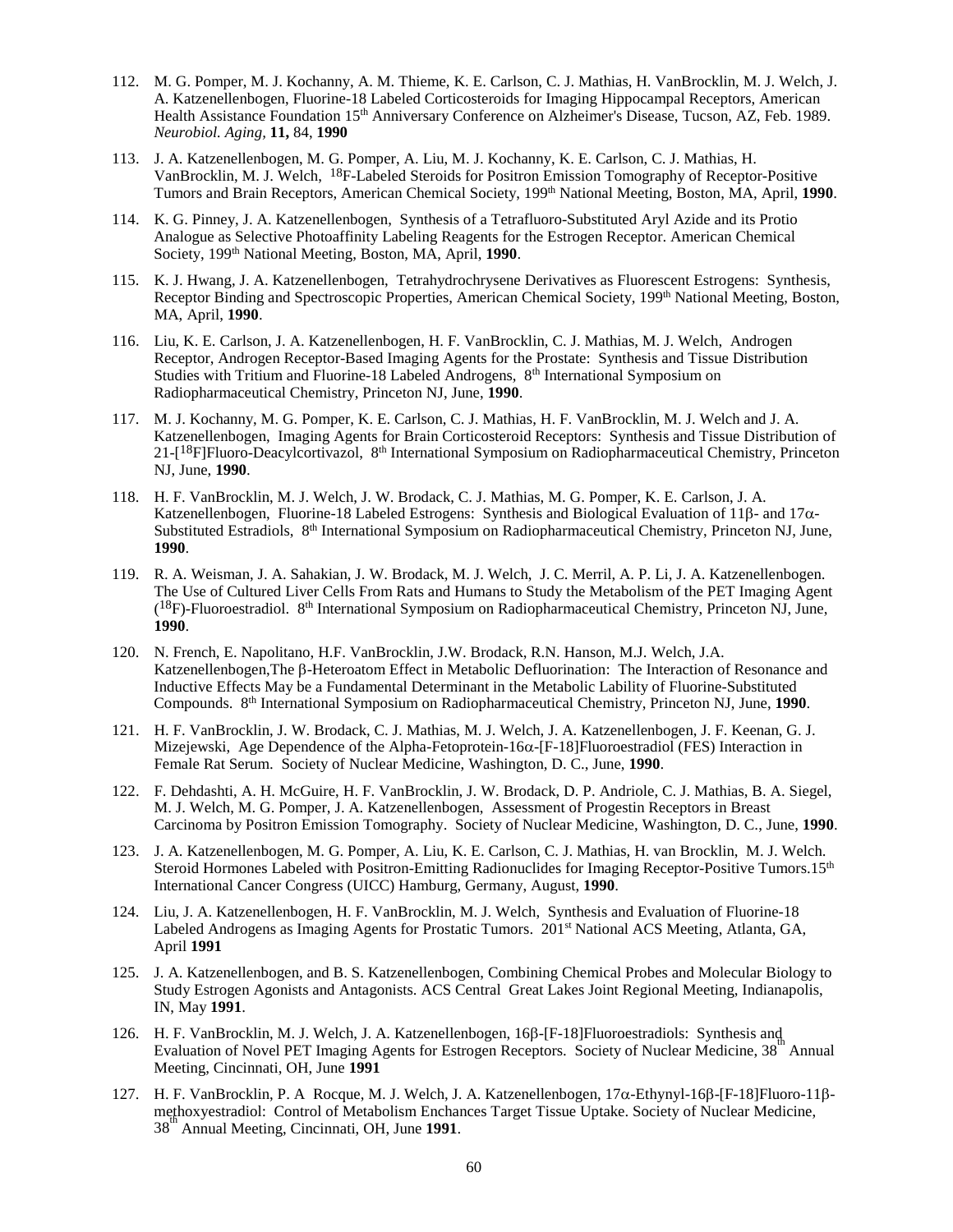- 128. J. P. DiZio, R. Fiaschi, J. A. Katzenellenbogen, C. J. Anderson, G. J. Ehrhardt, and M. J. Welch, Progestin-Rhenium Complexes: Potential Metal-Based Imaging Agents for Steroid Receptors. Society of Nuclear Medicine, 38<sup>th</sup> Annual Meeting, Cincinnati, OH, June **1991**
- 129. K. J. Hwang K. E. Carlson, and J. A. Katzenellenbogen, Fluorometric Assays of the Estrogen Receptor Using Tetrahydrochrysene Derivatives as Fluorescent Ligands. Amer. Soc. Photobiology. June **1991**.
- 130. J. A. Katzenellenbogen, A. Liu, S. J. Brandes, K. E. Carlson, and M. J. Welch, The Development of Fluorine-18 Labeled Androgens as PET Imaging Agents for Prostatic Cancer, 4th Internal. Congress on Hormones and Cancer, Amsterdam, The Netherlands, September **1991**
- 131. Liu, C. S. Dence, M. J. Welch, and J. A. Katzenellenbogen, Fluorine-18 Labeled Androgens: Radiochemical Synthesis and Tissue Distribution Studies on Fluorine-Substituted Androgens, Potential Imaging Agents for Breast Cancer. Society for Basic Urologic Research, **1991** Annual Meeting, Rochester MN, November 1991
- 132. H. F. VanBrocklin, P. R. Kym, J. P. O'Neil, T. A. Bonasera, M. J. Welch, and J. A. Katzenellenbogen, A Novel Metabolically Stable Site for Fluorine-18 Labeling of Progestins, Useful in the Development of Imaging Agents for Progesterone-Positive Tumors.  $9<sup>th</sup>$  International Symposium on Radiopharmaceutical Chemistry, Paris, April **1992**.
- 133. P. R. Kym, K. E. Carlson, H. F. VanBrocklin, and J. A. Katzenellenbogen. Molecular Probes for the Progesterone Receptor: Design, Synthesis and Biochemical Evaluation.  $203^{\circ}$  National Meeting of the American Chemical Society, San Francisco, CA. April **1992**.
- 134. R. Rai and J. A. Katzenellenbogen, Guanidino-Phenyl Substituted Enol Lactones as Mechanism-Based Inhibitors of Typsin-Like Serine Proteases. 203rd National Meeting of theAmerican Chemical Society, San Francisco, CA. April **1992**.
- 135. J. A. Katzenellenbogen, K. E. Carlson, and M. J. Welch. Molecular Probes for Steroid Receptors: Affinity Labels, Imaging Agents, and Fluorescent Ligands. 9<sup>th</sup> Noorwijkerhout-Camerino Symposium, The Netherlands, May **1993**.
- 136. T. S. Pajeau, M. J. Welch, T. A. Bonasera, and J. A. Katzenellenbogen. The Radiotoxicity of 16α−[F-18]- Fluoroestradiol ( $[F-18]FES$ ) in Cell Culture. (The Society of Nuclear Medicine  $40<sup>th</sup>$  Annual Meeting, Toronto, Ontario, June 1993) *J. Nucl. Med.* **1993,** *34S,* 160P.
- 137. T. A. Bonasera, T. S. Pajeau, F. Dehdashti, M. J. Welch and J. A. Katzenellenbogen. Comparison of the Hepatic Metabolism of 16α-[F-18]Fluoroestradiol (FES) and 16β-[F-18]Fluoromoxesterol (FMOX) Utilizing Isolated Hepatocytes from Different Species. (The Society of Nuclear Medicine 40th Annual Meeting, Toronto, Ontario, June 1993) *J. Nucl. Med.* **1993,** *34S,* 49P.
- 138. F. Dehdashti, L. K. Griffeth, J. E. Mortimer, D. M. Radford, A. H. McGuire, M. J. Fusselman, R. J. Burney, C. S. Dence, T. A. Bonasera, B. A. Siegel, M. J. Welch, J. A. Katzenellenbogen. Positron Tomographic Assessment of Breast Lesions with FDG and FES. (The Society of Nuclear Medicine 40<sup>th</sup> Annual Meeting, Toronto, Ontario, June 1993) *J. Nucl. Med.* **1993,** *34S,* 56P.
- 139. B. O. Buckman, C. S. Dence, H. F. VanBrocklin, S. R. Bergmann, J. A. Katzenellenbogen, and M. J. Welch. Synthesis and Initial Evaluation of ω-Carbon-11 Palmitic Acid as a Cardiac Imaging Agent. (The Society of Nuclear Medicine 40th Annual Meeting, Toronto, Ontario, June 1993) *J. Nucl. Med.* **1993,** *34S,* 79P.
- 140. J. P. O'Neil, C. J. Anderson, K. E. Carlson, M. J. Welch, J. A. Katzenellenbogen. An Improved Progestin-Technetium Complex as a Potential Imaging Agent for Steroid Receptors. (The Society of Nuclear Medicine 40th Annual Meeting, Toronto, Ontario, June 1993) *J. Nucl. Med.* **1993,** *34S,* 18P.
- 141. J. A. Katzenellenbogen and Colleagues (University of Illinois) and M. J. Welch and Colleagues (Washington University Medical School). Strategies in the Design of Breast Tumor Imaging Agents. International Isotope Society 6th Central US Meeting, Ann Arbor, Michigan, May **1993**.
- 142. W. Scribner and J. A. Katzenellenbogen. The Design and Synthesis of Novel Fluorescent Probes for the Estrogen Receptor. 207th National Meeting of the American Chemicial Society, San Diego, CA, March **1994**.
- 143. J. A. Katzenellenbogen, D. A. Seielstad, R. A. Goldstein, Z. A. Luthey-Schulten, and P G. Wolynes. A 3- Dimensional Structural Model for the Hormone Binding Domain of the Nuclear Receptors. Keystone Symposium on Molecular and Cellular Biology, Taos, NM, February, **1994**.
- 144. F. Dehdashti, J. E. Mortimer, L. K. Griffeth, A. H. McGuire, D. M. Radford, M. J. Fusselman, R. J. Burney, T. A. Bonasera, B. A. Siegel, J. A. Katzenellenbogen, and M. J. Welch. Positron Tomographic Assessment of Breast Lesions with FDG and FES. (The Society of Nuclear Medicine 41st Annual Meeting, Orlando, FL, June 1994) *J. Nucl. Med.* **1994,** *35S,* 141P.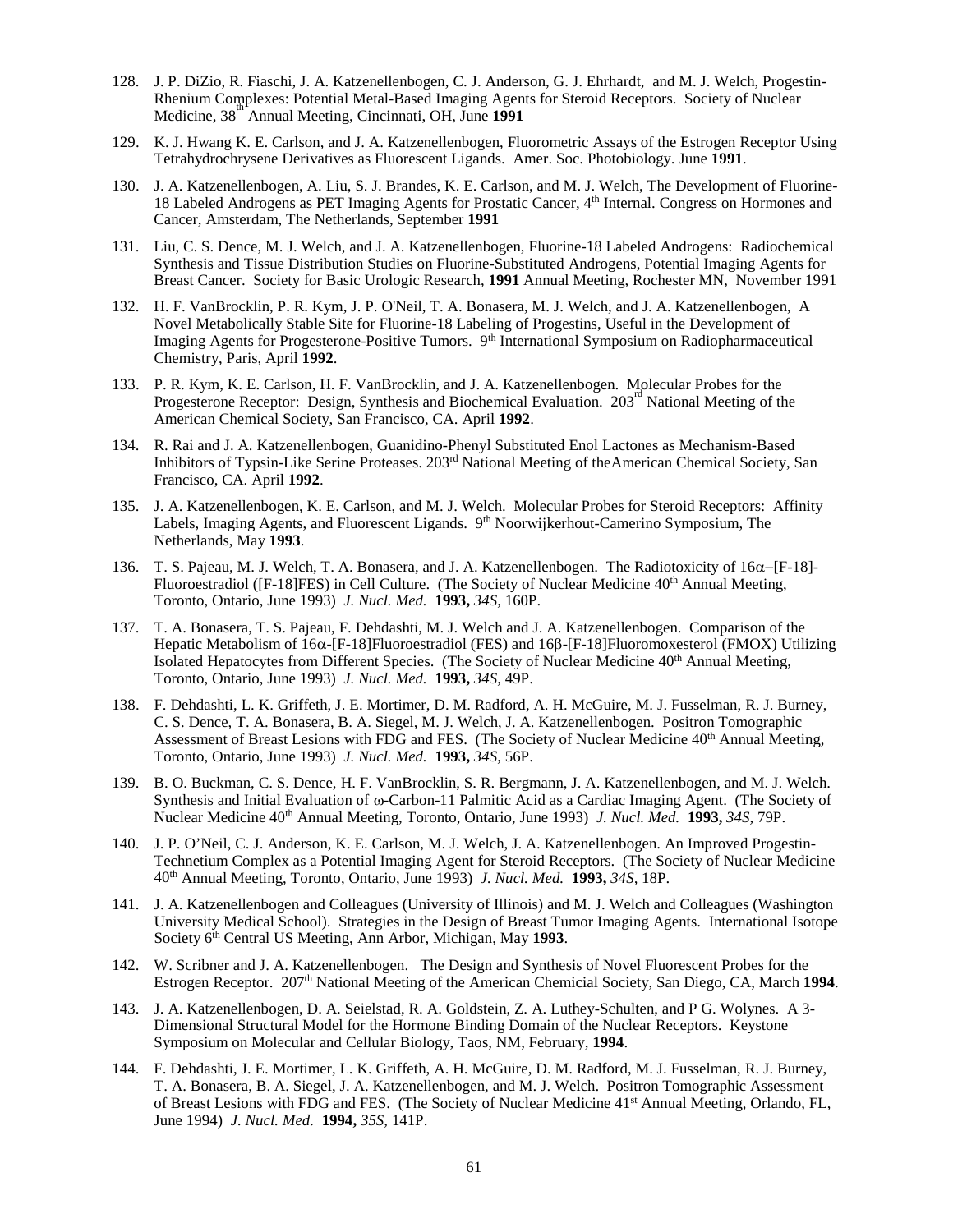- 145. E. N. Napolitano, C. S. Dence, M. J. Welch, and J. A. Katzenellenbogen. Carbon-11 Labeled Estrogens as Imaging Agents for Breast Tumors. (The Society of Nuclear Medicine 41<sup>st</sup> Annual Meeting, Orlando, FL, June 1994) *J. Nucl. Med.* **1994,** *35S,* 250P.
- 146. T. A. Bonasera, J. P. O'Neil, Y. S. Choe, L. L. Lich, J. T. Hood, Jr, M. J. Welch, and J. A. Katzenellenbogen. Imaging the Prostate in Baboons with Fluorine-18 Labeled Androgen Receptor Ligands. (The Society of Nuclear Medicine 41st Annual Meeting, Orlando, FL, June 1994) *J. Nucl. Med.* **1994,** *35S,* 53P.
- 147. J. A. Katzenellenbogen. Imaging Agents for Steroid Receptors Labeled with Fluorine-18 and Technetium-99m. 208th National Meeting of the American Chemical Society, Washington, DC, August **1994**.
- 148. D. A. Seielstad, K. E. Carlson, P. J. Kushner, G. L. Greene, and J. A. Katzenellenbogen. Mapping the Boundaries and Topology of the Estrogen Receptor Ligand Binding Domain by Selective Proteolysis with Molecular Analysis by Electrospray Ionization Mass Spectrometry.  $12<sup>th</sup>$  International Symposium of the Journal of Steroid Biochemistry and Molecular Biology, Berlin, May **1995**.
- 149. K. S. Kirschbaum, T. A. Bonasera, B. O. Buckman, M. J. Welch, J. A. Katzenellenbogen. [F-18]Progestins: Synthesis and Tissue Distribution of 21-Fluoroprogestin-16α,17α-furan Ketals and Acetals: Potential Breast Tumor Imaging Agents. (The Society of Nuclear Medicine 42nd Annual Meeting, Minneapolis, MN, June **1995**).
- 150. Y. S. Choe, P. J. Lidström, T. A. Bonasera, D. Y. Chi, K. S. Kirschbaum, M. J. Welch, and J. A. Katzenellenbogen. Bromo-[F-18]fluorination: A Radiofluorination Method Applied to the Synthesis of 11β- [F-18]Fluoroandrogens and 6α-[F-18]Fluoroprogestins. (The Society of Nuclear Medicine 42nd Annual Meeting, Minneapolis, MN, June **1995**).
- 151. R. K. Hom, D. Y. Chi, Y. Sugano, and J. A. Katzenellenbogen. Bis(aminothiol) Oxorhenium Complexes Whose Structure Mimic Steroids. (The Society of Nuclear Medicine 42<sup>nd</sup> Annual Meeting, Minneapolis, MN, June 1995). *J. Nucl. Med.* **1995**, *36S*, 68P.
- 152. J. A. Katzenellenbogen. Affinity Labeling Studies on Steorid Hormone Receptors Provide Guidance to Molecular and Structural Biology Studies. 23rd Annual Meeting of the American Society for Photobiology, Washington DC, June **1995**.
- 153. Y. Sugano, and J. A. Katzenellenbogen. Synthesis of an N<sub>2</sub>S<sub>2</sub> Tetradentate Chelate System for the Preparation of Oxorhenium(V) and Oxotechnetium(V) Complexes Whose Structure Mimic that of Steroids. (11th International Symposium on Radiopharmaceutical Chemistry, Vancouver, Canada, August 1995) *J. Labd*. *Cpd. Radiopharm* **1995**,*37,* 424-425.
- 154. T. W. Spradau, and J. A. Katzenellenbogen. Cyclopentadienyltricarbonylrhenium and Technetium. An Organometallic Approach to Labeling Small Molecules with Radiometals. Studies on a Π Ligand Transfer Process. (11<sup>th</sup> International Symposium on Radiopharmaceutical Chemistry, Vancouver, Canada, August 1995) *J. Labd*. *Cpd. Radiopharm* **1995**,*37,* 453-455.
- 155. R. K. Hom, D. Y. Chi, and J. A. Katzenellenbogen. Stereochemical Issues in the Synthesis of Bis-Bidentate (NS)2 Amino Thiol Complexes of Oxorhenium(V) and Oxotechnetium(V) whose Structures Mimic Those of Steroids. (11<sup>th</sup> International Symposium on Radiopharmaceutical Chemistry, Vancouver, Canada, August 1995) *J. Labd*. *Cpd. Radiopharm* **1995**,*37,* 441-443.
- 156. J. A. Katzenellenbogen Fluorine-18 Labeled Steroids for Imaging Receptor-Positive Tumors by Positron Emission Tomography (PET): Synthesis, Binding, Distribution, and Metabolism. 210<sup>th</sup> American Chemical Society National Meeting, Chicago IL, August 20-24, **1995**.
- 157. D. A. Seielstad, K. E. Carlson, J. R. Benson, F. B. Nygaard, K. W. Harlow, P. J. Kushner, G. L. Greene, J. A. Katzenellenbogen. Structural Analysis of the Human Estrogen Receptor Ligand Binding Domain Using Electrospray Ionization Mass Spectrometry (ESI-MS): Identification of Sites of Proteolytic Sensitivity and Sites of Covalent Attachment by Affinity Labeling Probes. 1996 Keystone Symposium on Steroid/Thyroid/Retinoic Acid Family, Lake Tahoe, CA, March **1996**.
- 158. T. W. Spradau, and J. A. Katzenellenbogen. Protein Labeling with Cyclopentadienyltricarbonyltechnetium. The Society of Nuclear Medicine 43rd Annual Meeting, Denver, CO, June **1996**.
- 159. R. W. Chesnut, and J. A. Katzenellenbogen. Gallium-Chelating Ligands with High Affinity for the Estrogen Receptor. The Society of Nuclear Medicine 43rd Annual Meeting, Denver, CO, June **1996**.
- 160. D. A. Seielstad, K. E. Carlson, J. R. Benson, F. B. Nygaard, K. W. Harlow, P. J. Kushner, G. L. Greene, J. A. Katzenellenbogen. Analysis of the Human Estrogen Receptor Ligand Binding Domain Using Electrospray Ionization Mass Spectrometry (ESI-MS): Identification of Sites of Chemical Modification, Proteolytic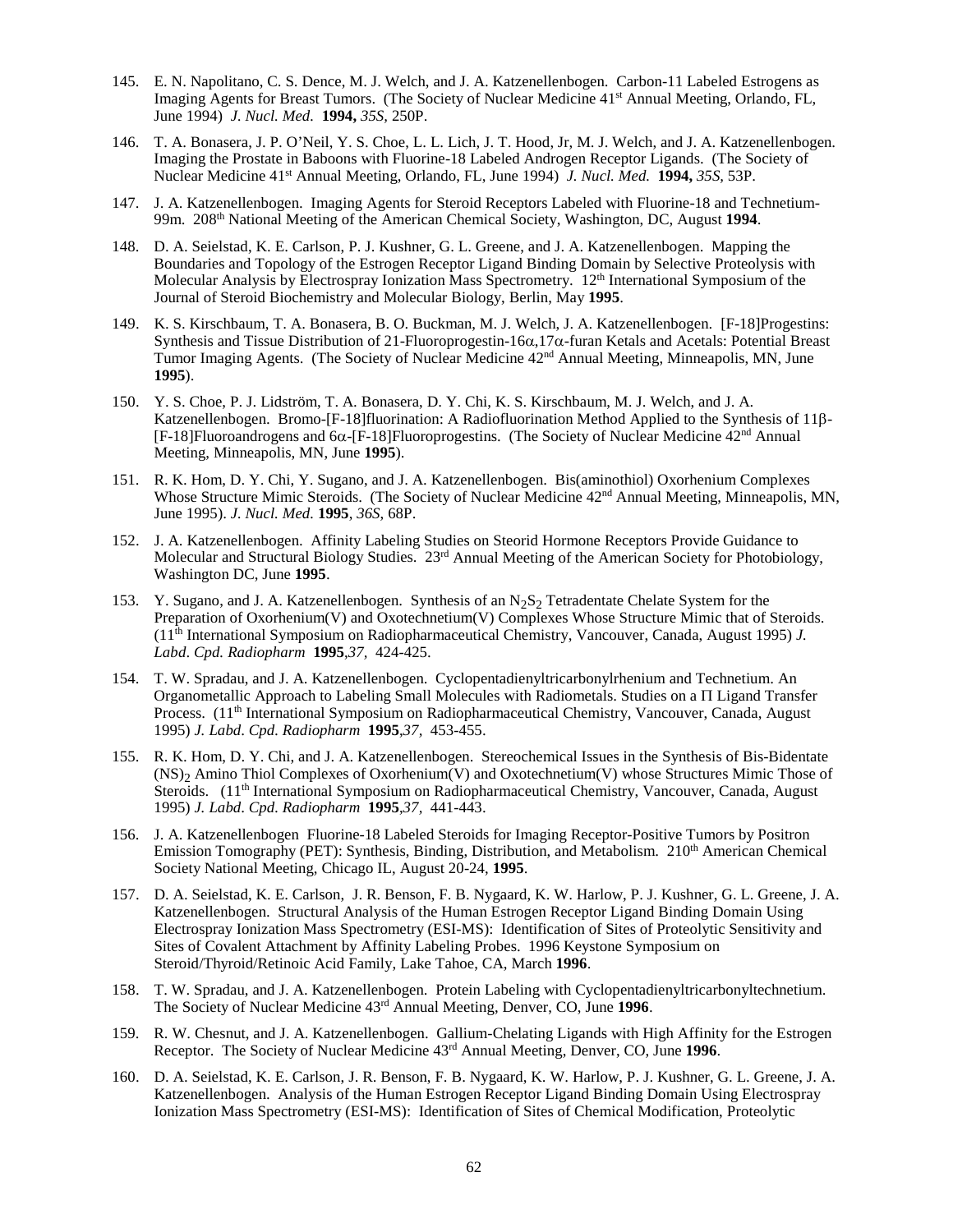Sensitivity, and Affinity Labeling. 10<sup>th</sup> International Congress of Endocrinology, San Francisco, CA, June **1996**.

- 161. J. A. Katzenellenbogen, F. Dehdashti, M. J. Welch. Estrogens and Progestins Labeled with Fluorine-18: Imaging Agents for Receptor Positive Breast Tumors. 21<sup>st</sup> Meeting of the International Association for Breast Cancer Research, Paris, France, July **1996**.
- 162. J. A. Katzenellenbogen. Fluorine in a Flash for a Flash: The Design and Synthesis of Steroid Radiopharmaceuticals Labeled with Fluorine-18 for PET Imaging. 13<sup>th</sup> Winter Fluorine Conference, St. Petersburg, FL, January **1997**.
- 163. B. S. Katzenellenbogen, K. Ekena, G. Lazennec, E. McInerney, M. M. Montano, and J. A. Katzenellenbogen. Tripartite Estrogen Receptor Pharmacology: Regulation of Gene Expression by Estrogens and Antiestrogens. Wyeth Ayerst Meeting on Estrogens, Key West, Florida, June, **1997**.
- 164. E. D. Hostetler, S. Fallis, T. J. McCarthy, C. S. Dence, M. J. Welch, and J. A. Katzenellenbogen. New Synthetic Routes for thePreparation of C-11 Palmitic Acid Labeled at Tail Positions. 12<sup>th</sup> International Symposium on Radiopharmaceutical Chemistry, Uppsala, Sweden, June **1997**.
- 165. T. W. Spradau, W. B. Edwards, C. J. Anderson, M. J. Welch, and J. A. Katzenellenbogen. Preparation and Biodistribution of Octreotide Labeled with Cyclopentadienyl Tricarbonyl Technetium-99m. 12<sup>th</sup> International Symposium on Radiopharmaceutical Chemistry, Uppsala, Sweden, June **1997**.
- 166. R. K. Hom, M. B. Skaddan, and J. A. Katzenellenbogen. New Structural Motifs for Oxorhenium(V) Complexes whose Structures Mimic those of Estrogen Receptor Ligands. 12<sup>th</sup> International Symposium on Radiopharmaceutical Chemistry, Uppsala, Sweden, June **1997**.
- 167. E. Burns, E. Goode, P. Minutolo, J. Katzenellenbogen, J. Kosmeder, R. Moriarty, W. S. Bowers, C. Parker, K. Tomer, L. T. Burka, J. Huss, C. Kasper, and C. Weinberger. Non-Farnesoid FXR Activators and Cellular Growth Control. 9<sup>th</sup> International CBT Symposium on Steroid and Orphan Nuclear Receptors, Huddinge, Sweden, October **1997**.
- 168. M. Cushman, H. He, J. A. Katzenellenbogen, R. K. Varma, E. Hamel, M. C. Lin, P. Verdier-Pinard, S. Ram, and Y. Sachdeva, Synthesis, Antitubulin Activity, and Anticancer Activity of More Potent Analogs in the 2- Alkoxyestradiol Series. 213th ACS National Meeting, San Francisco, April 13-17, **1997**.
- 169. B. S. Katzenellenbogen, M. M. Montano, K. Ekena, G. Lazennec, T. Ediger, I. Choi, J. A. Katzenellenbogen. New dimensions in estrogen receptor pharmacology. Keystone Symposium on Nuclear Receptor Gene Superfamily, Lake Tahoe, CA, March **1998**.
- 170. F. Wüst, R. Berger, J. A. Katzenellenbogen, R. Alberto, P. A. Schubiger, H. Spies, and B. Johannsen. Rheniumkomplexe von Steroidalen Estogenen, Androgenen und Progestinen. Deutsche Gesellshaft für Nuclearmedizin e.V. 36. Internatioonale Jahrestagung, Leipzig, Germany, April **1998**.
- 171. B. S. Katzenellenbogen, M. M. Montano, K. Ekena, G. Lazennec, T. Ediger, E. McInerney, I. Choi, J. Sun, K. Weis, and J. A. Katzenellenbogen. Estrogen Receptor Pharmacology. 80<sup>th</sup> Annual Meeting of The Endocrine Society, New Orleans, June **1998**.
- 172. F. Wüst, J. A. Katzenellenbogen, H. Spies, and B. Johannsen. Rhenium Complexes of  $17\alpha$ -Substituted Estradiol Capable of Binding to the Estrogen Receptor. Joint WFNM&B and EANM Congress, Berlin, Germany, August 30–September 4, **1998**.
- 173. C. Gee, K. E. Carlson, and J. A. Katzenellenbogen. Spectroscopic Probing of the Conformational Flexibility of the Estrogen Receptor Ligand Binding Domain. Keystone Symposium on Nuclear Receptor Gene Family, Incline Village, Nevada, March 28–April 3, **1998**.
- 174. E. D. Hostetler, S. D. Jonson, M. J. Welch, and J. A. Katzenellenbogen. 2-[F-18]Fluoroestradiol: A Receptor-Based Radiopharmaceutical with High Binding for SHBG. The Society of Nuclear Medicine 45<sup>th</sup> Annual Meeting, Toronto, June 11, **1998**.
- 175. M. B. Skaddan, F. R. Wüst, and J. A. Katzenellenbogen. Novel Rhenium-Containing Estrogen Mimics as Potential Imaging Agents for Breast Cancer. 216<sup>th</sup> National Meeting of the American Chemical Society, Boston, August 23-27, **1998**.
- 176. S. R. Stauffer and J. A. Katzenellenbogen. Conformationally Biased s-cis Anilidoamides as Novel Ligands for the Estrogen Receptor. 216<sup>th</sup> National Meeting of the American Chemical Society, Boston, August 23-27, **1998**.
- 177. J. A. Katzenellenbogen, F. Minutolo, T. W. Spradau, and M. B. Skaddan. Preserving Bioactivity of Small Molecules labeled with Technetium and Rhenium: an Organometallic Approach. 5<sup>th</sup> International Symposium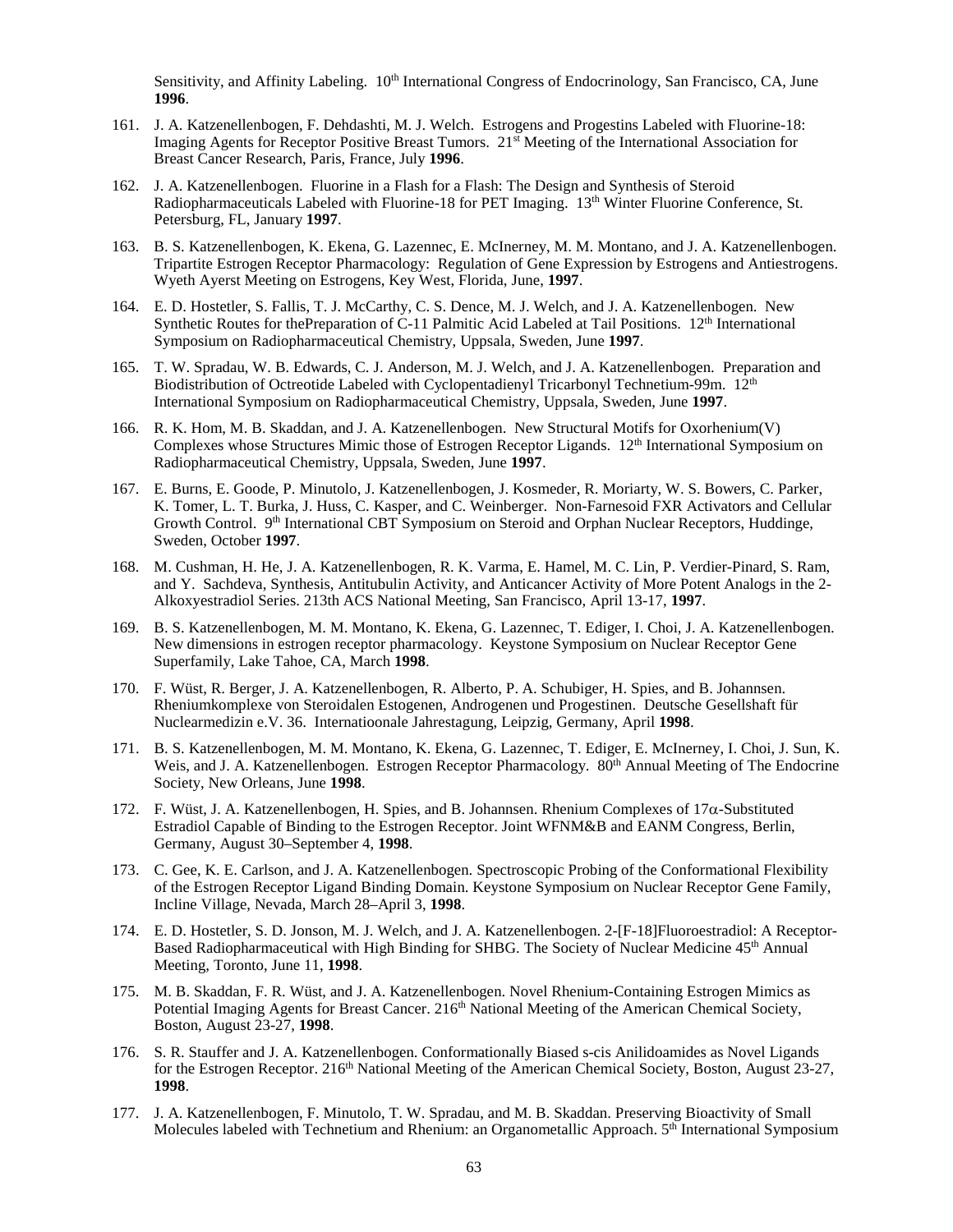on Technetiumn in Chemistry and Nuclear Medicine, Bressanone, Italy, September 6–9, **1998**. *Quart. J. Nucl. Med. 42 (3S) 3,* **1998**.

- 178. F. Minutolo, and J. A. Katzenellenbogen. A Convenient Three-Component Synthesis of Substituted Cyclopentadienyl Tricarbonyl Re(I) and Tc(I) Complexes and its Potential for Radiolabeling.  $5<sup>th</sup>$  International Symposium on Technetiumn in Chemistry and Nuclear Medicine, Bressanone, Italy, September 6–9, **1998**. *Quart. J. Nucl. Med. 42 (3S) 19* **1998**.
- 179. F. Wüst, M. B. Skaddan, J. A. Katzenellenbogen, and H. Spies. Synthesis and Receptor Binding of Novel Progestin-Rhenium Complexes.  $5<sup>th</sup>$  International Symposium on Technetiumn in Chemistry and Nuclear Medicine, Bressanone, Italy, September 6–9, **1998**. *Quart. J. Nucl. Med. 42 (3S) 41* **1998**
- 180. J. A. Katzenellenbogen. Steroid Radiopharmaceuticals Labeled with Organometallic Rhenium and Technetium. 217th ACS National Meeting, Anaheim, CA, March, **1999**.
- 181. M.J. Meyers, and J. A. Katzenellenbogen. Selective Antagonists for Estrogen Receptor-Beta: Steric Factors Regulate Agonist versus Antagonist Activity. 81st Annual Meeting of the Endocrine Society, San Diego, CA, June 12-15, **1999**.
- 182. R. R. Cesati, G. Tamagnan, R. m. Baldwin, S. S. Zoghbi, R. B. Innis, J. A. Katzenellenbogen. Synthesis of Cyclopentadienyl Tricarbonyl Technetium Phenyl-Tropane Derivatives by Direct Double Ligand Transfer with Ferrocene Precursors. 13<sup>th</sup> International Symposium on Radiopharmaceutical Chemistry, June 27-30, **1999**.
- 183. M. B. Skaddan, F. R. Wust, M. J. Welch, J. A. Katzenellenbogen. Synthesis and Biological Evaluation of  $7\alpha$ Re/Tc "3+1" and Cyclopentadienyltricarbonylmetal (CpTM) Estrogen Mimics Based on the Conjugated Design. 13th International Symposium on Radiopharmaceutical Chemistry, June 27-30, **1999**.
- 184. F. Minutolo, J. A. Katzenellenbogen. New Route to Substituted CpRe(CO)<sub>3</sub> and CpTc(CO) 3 Complexes using Diazocyclopentadiene: A Mechanistic Analysis. 13<sup>th</sup> International Symposium on Radiopharmaceutical Chemistry, June 27-30, **1999**.
- 185. F. Minutolo, J. A. Katzenellenbogen. A Practical Solid-Phase Diazocyclopentadiene Source for the Synthesis of Substituted CpRe(CO)<sub>3</sub> and CpTc(CO)<sub>3</sub> Complexes. 13<sup>th</sup> International Symposium on Radiopharmaceutical Chemistry, June 27-30, **1999**.
- 186. B. S. Katzenellenbogen, T. Ediger, J. Sun, I. Choi, K. Weis, P. Martini, R. Delage-Mourroux, and J. A. Katzenellenbogen. Molecular mechanisms of estrogen action: receptors, partners and cell biology. Frontiers in Estrogen Action, April, **1999**.
- 187. J. Sun, M. J. Meyers, J. A. Katzenellenbogen, B. S. Katzenellenbogen. Selective antagonists for estrogen receptor-beta: steric factors regulate agonist versus antagonist activity. Symposium Abstract P1-236, p. 185, 81st Annual Meeting of the Endocrine Society, San Diego, CA, June **1999**.
- 188. B. S. Katzenellenbogen, I. Choi, R. Delage-Mourroux, T. Ediger, P. Martini, M. M. Montano, J. Sun, K. Weis, J. A. Katzenellenbogen. Molecular mechanisms of estrogen action: selective ligands and receptor pharmacology. Nobel Symposium on Estrogens and Women's Health – Benefit or Threat?, Karlskoga, Sweden, July **1999**.
- 189. M. J. Meyers, J. Sun, K. E. Carlson, B. S. Katzenellenbogen, and J. A. Katzenellenbogen, Novel Estrogen Receptor-β Selective Antagonists: Asymmetric Synthesis and Structure-Activity Relationships of - and - Dialkyltetrahydrochrysenes. 218th ACS National Meeting, New Orleans, Aug. 22-26, **1999**.
- 190. R. R. Cesati, G. Tamagnan, R. M. Baldwin, S. S. Zoghbi, R. B. Innes, and J. A. Katzenellenbogen, Synthesis of Cyclopentadienyl Tricarbonyl Technetium Phenyl-Tropane Derivatives by Direct Double Ligand Transfer with Ferrocene Precursors. 218th ACS National Meeting, New Orleans, August 22-26, **1999**.
- 191. R. Tedesco, J. A. Thomas, B. S. Katzenellenbogen, and J. A. Katzenellenbogen, Reengineering Ligand Receptor Specificity by Reciprocal Alterations at Binding Contact Sites. 218th ACS National Meeting, New Orleans, August 22-26, **1999**.
- 192. J. A. Katzenellenbogen, Award Address (Arthur C. Cope Scholar Award). Chemical and Biological Tools to Study and Exploit the Estrogen Receptor. 218th ACS National Meeting, New Orleans, August 22-26, **1999**.
- 193. J. Sun, D. M. Kraichely, M. J. Meyers, J.A. Katzenellenbogen, and B. S. Katzenellenbogen. Novel Selective Estrogen Receptor-Beta Antagonists Block Transcriptional Activation and Abolish Coactivator Recruitment. Keystone Symposium Nuclear Receptors 2000, Steamboat Springs, CO, March 25-31, **2000**.
- 194. D. Mortensen and J. A. Katzenellenbogen, Novel Heterocyclic Ligands for the Estrogen Receptor. 219<sup>th</sup> ACS National Meeting, San Francisco, CA, March, **2000**.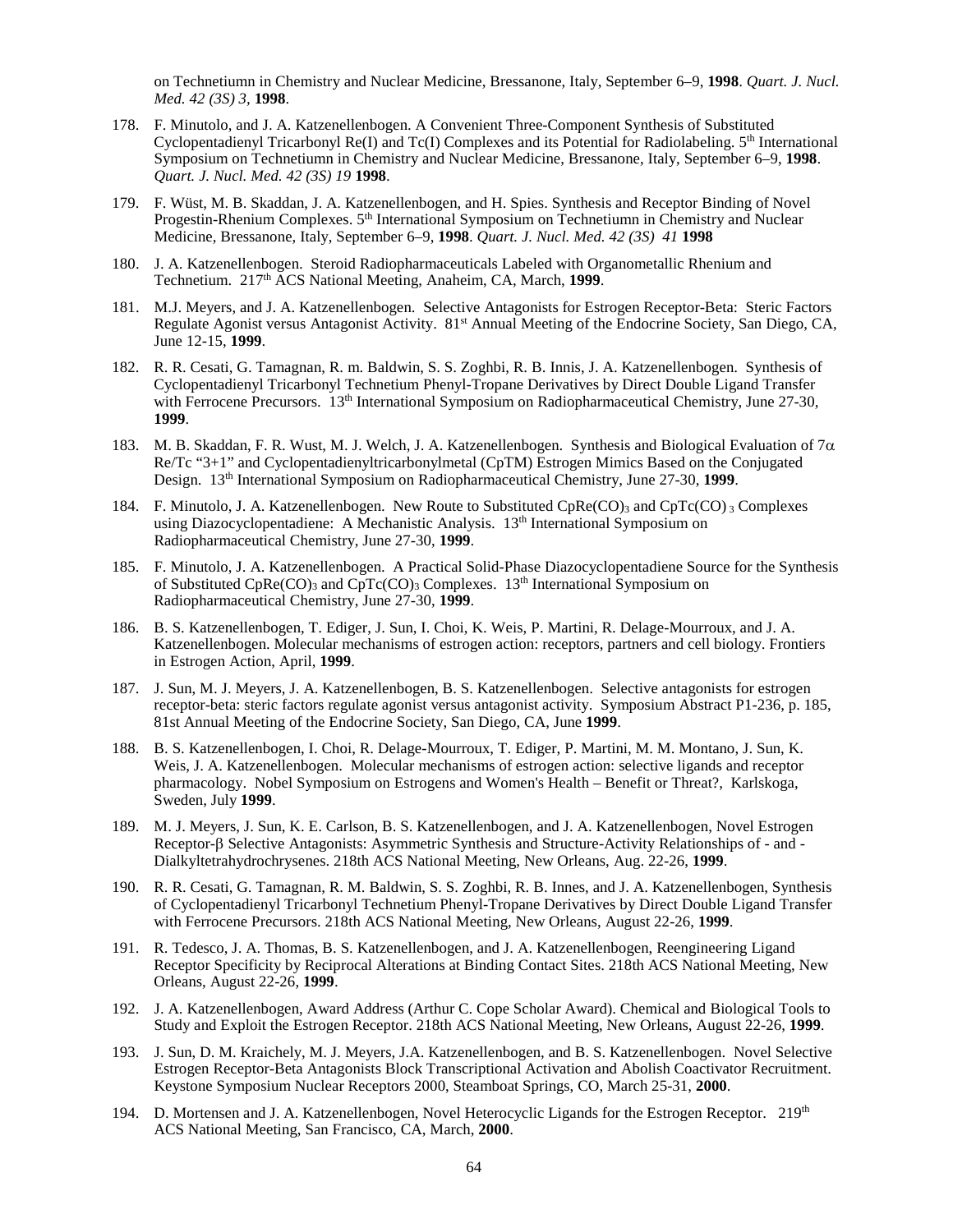- 195. B. S. Katzenellenbogen, P. G. V. Martini, R. R. Rajendran, R. Delage-Mourroux, J. Sun, I. Choi, D. M. Kraichely, J. A. Katzenellenbogen. Estrogen receptors alpha and beta: selective ligands and coregulator modulation of receptor activity. Keystone Symposium, Nuclear Receptors 2000, Steamboat Springs, CO, March **2000**.
- 196. J. A. Katzenellenbogen, J. A. Thomas, R. Tedesco, and B. S. Katzenellenbogen. Redesigning Homone Specificity. Keystone Symposium Nuclear Receptors 2000, Steamboat Springs, CO, March 25-31, **2000**.
- 197. J. A. Katzenellenbogen, Estrogen Receptor Ligands: Design and Dynamics. Frontiers in Estrogen Action, April, Manalapan, FL, April **2000**.
- 198. J. A. Thomas, R. Tedesco, J. A. Katzenellenbogen, and B. S. Katzenellenbogen. Reengineering the Specificity of Hormone Receptor Recognition through Coordinated Changes at Key Contact Sites in Estrogen Ligands and the Estrogen Receptor. ENDO 2000 The Endocrine Society 82nd Annual Meeting, June, **2000**.
- 199. G. Tamagnan, R. R. Cesati III, S. S. Zoghbi, A. Varrone, A. Tikriti, J. P. Seibyl, N. Kula, R. J. Baldessarini, J. A. Katzenellenbogen, R. B. Innis, and R. M. Baldwin. Labeling, Dopamine Transporter Affinity, and Brain Uptake of the First Cyclopentadienyltricarbonyl-[<sup>99m</sup>Technetium]-Tropane Conjugate. 47th Meeting of the Society for Nuclear Medicine, June 3-7, **2000**.
- 200. Y. Dobrydenva, R. L. Williams, J. A. Katzenellenbogen and P. F. Blackmore. Tetrahydrochrysenes as a Novel Class of Calcium Channel Blockers in Thrombin-Activated Human Platelets. American Society for Pharmacology and Experimental Therapeutics. Boston, MA, June 4-8, **2000**.
- 201. J. A. Katzenellenbogen and S R., Stauffer, Design and Combinatorial Synthesis of Novel Heterocyclic Antiestrogens. Era of Hope, Department of Defense Breast Cancer Research Program Meeting. Atlanta, GA, June 8-11, **2000**.
- 202. S. R. Stauffer, K. E. Carlson, J. A. Katzenellenbogen, Solid Phase Synthesis and Relative Binding Affinity Assessment of a Tetrasubstituted Pyrazole Library, Novel Ligands for the Estrogen Receptor. 6th Annual Conference and Exhibition "Screening in the New Millennium". Vancouver, British Columbia, Canada, September 6-9, **2000**.
- 203. D. S. Mortensen, , B. F. Fink, S. R. Stauffer, Y. Huang, J. Sun, B. S. Katzenellenbogen, , J. A. Katzenellenbogen. Heterocyclic Non-Steroidal Ligands for the Estrogen Receptor with Very High Receptor Subtype Specificity. ICE 2000, Sydney, Australia, October 29-November 3, **2000**.
- 204. J. A. Katzenellenbogen, J. A. Thomas, R. Tedesco, B. S. Katzenellenbogen. Redesigning Hormone Specificity of the Estrogen Receptor by Reciprocal Exchange of Ligand-Receptor Contact Functional Groups. ICE 2000, Sydney, Australia, October 29-November 3, **2000**.
- 205. J A Katzenellenbogen, F. Dehdashti, J. E. Mortimer, B A, Siegel , K. Trinkaus , M J. Welch. Imaging Breast and Prostate Cancer for Steroid Receptors and Metabolism: An Approach to Predicting Response to Hormone Therapy.Hormones and Cancer 2000, Port Douglas, Australia, November 3-7, **2000**.
- 206. B. S. Katzenellenbogen, J. Sun, J. A. Katzenellenbogen, M. J. Meyers, and S. R. Stauffer. Development and Characterization of Estrogen Receptor Subtype Selective Ligands. Frontiers in Estrogen Action. April, **2001**.
- 207. N. I. Gorshkov, J. A Katzenellenbogen, L. G. Luyt, A. A. Lumpov, A. E. Miroslavov, D. N. Suglobov. New Dithiocarbamato-Carboxylate Chelation Unites for Linking  $M(CO)_3$ <sup>+</sup> (M=Tc, Re) Species to Other Molecules. "14th International Symposium on Radiopharmaceutical Chemistry" *Journal of Labelled Compound & Radiopharmaceuticals.* June **2001**.
- 208. S. H. Kim, S. D. Jonson, M. J. Welch, J. A. Katzenellenbogen. Fluorine-Substituted Ligands for the Peroxisome Proliferator-Activated Receptor Gamma (PPARγ): Potential Imaging Agents for Metastatic Tumors. "14th International Symposium on Radiopharmaceutical Chemistry" *Journal of Labelled Compound & Radiopharmaceuticals.* June **2001**.
- 209. L. G. Luyt and J. A. Katzenellenbogen. Tridentate Re(I)/Tc(I) Tricarbonyl Estradiol Complexes. "14th International Symposium on Radiopharmaceutical Chemistry" *Journal of Labelled Compound & Radiopharmaceuticals.* June **2001**.
- 210. L. G. Luyt, J. A. Katzenellenbogen, H. M. Bigott, M. J. Welch. Preparation of Cyclopentadienyltricarbonyl Technetium-94m Complexes. "14th International Symposium on Radiopharmaceutical Chemistry" *Journal of Labelled Compound & Radiopharmaceuticals.* June **2001**.
- 211. L. G. Luyt, J. A. Katzenellenbogen. Synthesis of a Functionalized Gallium(III) Tripodyl Complex. "14th International Symposium on Radiopharmaceutical Chemistry" *Journal of Labelled Compound & Radiopharmaceuticals.* June **2001**.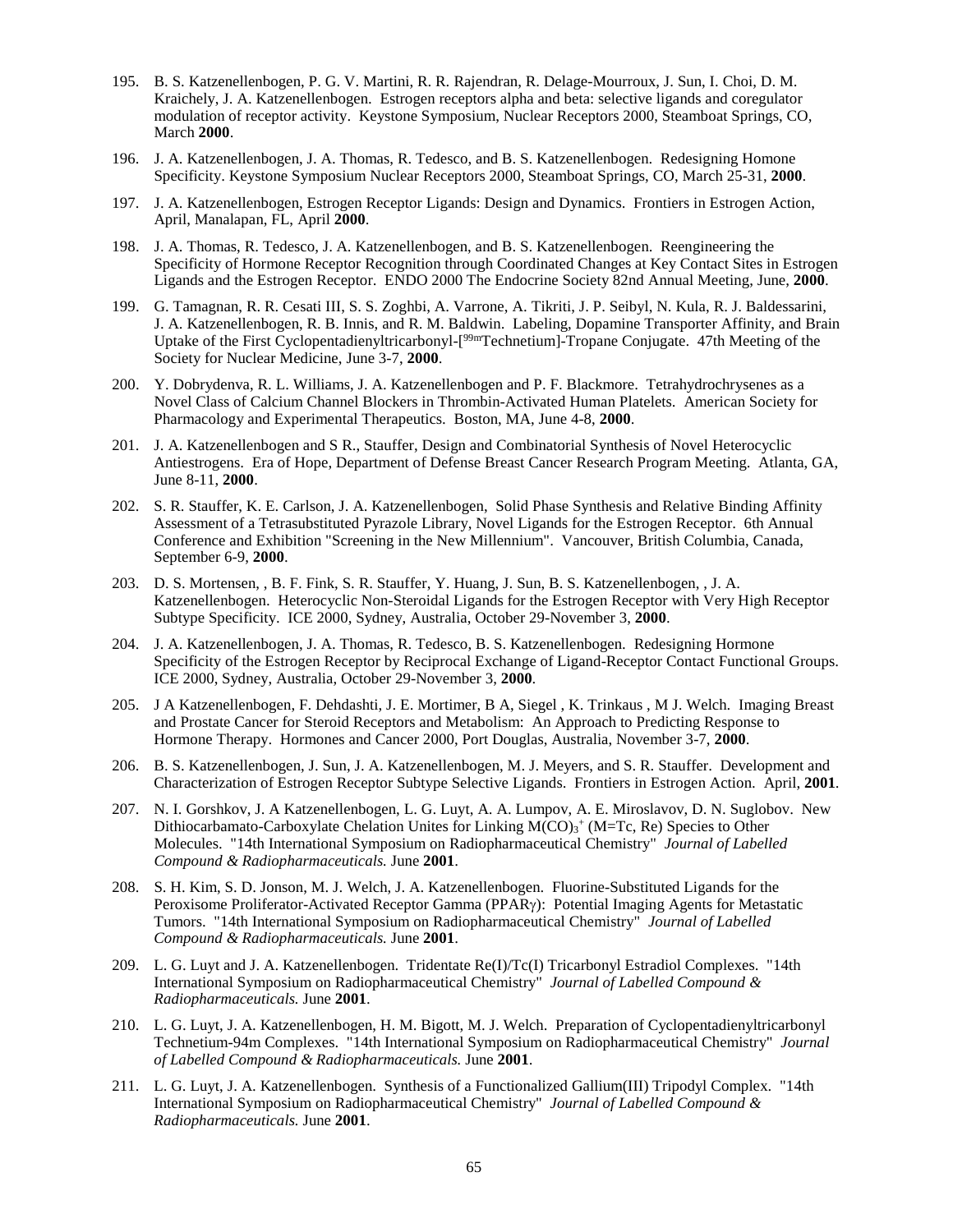- 212. D. V. Kumar and J. A. Katzenellenbogen. Halogen-Substituted Triarylpyrazoles: Potential Estrogen Receptor-Alpha Selective Radiopharmaceuticals. "14th International Symposium on Radiopharmaceutical Chemistry" *Journal of Labelled Compound & Radiopharmaceuticals.* June **2001**.
- 213. J. Sun, Y. R. Huang, J. A. Katzenellenbogen, B. S. Katzenellenbogen. Selective Antagonists for Estrogen Receptor Alpha. ENDO 2001. Denver, CO, June **2001**.
- 214. J. Sun, M. J. Meyers, G. A. Marriner, J. A. Katzenellenbogen, B. S. Katzenellenbogen. Estrogen Receptor Beta Potency-Selective Ligands Based on Non-Steroidal Nitriles and Their Acetylene and Polar Analogs. ENDO 2001, Denver, CO, June **2001**.
- 215. A. Tamrazi, J. Daniels, K. Hurth, J. A. Katzenellenbogen. Estrogen Agonists and Antagonists Have Differential Effects on the Dimer Exchange Kinetics and the Regional Dynamic Behavior of the Estrogen Receptor: Studies Using Site-Specific Fluorescent Labeled Receptors.6. "The 83rd Annual Meeting of the Endocrine Society": ENDO 2001, Denver, CO, June 20-23, **2001**.
- 216. J. A. Katzenellenbogen. Exploring the Structural Space of Estrogen Receptor Ligands: Subtype-Selective Binding and Activation. "222nd National Meeting of the American Chemical Society." Chicago, IL, August **2001**.
- 217. L. G. Luyt and J. A. Katzenellenbogen. Tridentate Re(I)/Tc(I) Tricarbonyl Estradiol Complexes. "222nd National Meeting of the American Chemical Society." Chicago, IL, August **2001**.
- 218. K. Shiau, D. Barstad, J. T. Radek, M. J. Meyers, J. A. Katzenellenbogen, B. S. Katzenellenbogen, D. A. Agard, G. L. Greene. Structural Characterization of an Estrogen Receptor Alpha, Agonist/Estrogen Receptor Beta, Antagonist Reveals a Novel Mode of Receptor Antagonism. "222nd National Meeting of the American Chemical Society." Chicago, IL, August **2001**.
- 219. T. Kouro, H. A. Harris, J. A. Katzenellenbogen, P. W. Kincade. A Role of Estrogen Receptor Alpha in the Regulation of B Lymphopoiesis? "American Association of Immunogists Meeting." April, **2002**.
- 220. E. Miroslavov, N. I. Gorshkov, J. A. Katzenellenbogen, L. G. Luyt, A. A. Lumpov, and D. N. Suglobov. Technetium and Rhenium Tricarbonyl Complexes with Thiosemicarbazide Ligands. "14 Radiochemistry Conference." Czech Republic. April 14-19, **2002**.
- 221. A. L. Rodriguez, M. Collins, and J. A. Katzenellenbogen. Development of Estrogen Receptor Coactivator Inhibitors. "2002 Keystone Symposium on Nuclear Receptor Superfamily." Snowbird, UT, April **2002**.
- 222. A. Tamrazi, J. Daniels, K. Hurth and J. A. Katzenellenbogen. Functional Fluorescent Estrogen Receptors (ER): Homo- and Heterodimerization, Coregulator Recruitment and Site-Specific Regional Dynamics of ER-Ligand Binding Domain (LBD) Subtypes. "2002 Keystone Symposium on Nuclear Receptor Superfamily." Snowbird, UT, April **2002**.
- 223. K. M. Hurth, M. N. Nilges, K. E. Carlson, R. L. Belford, and J. A. Katzenellenbogen. Ligand-Induced Changes in the Estrogen Receptor Measured by Site-Directed Spin Labeling (SDSL). "2002 Keystone Symposium on Nuclear Receptor Superfamily." Snowbird, UT, April **2002**.
- 224. S. Katzenellenbogen, J. Frasor, R. R. Rajendran, W. R. Harrington, S. Sheng, J. A. Katzenellenbogen. Estrogen receptors, SERMs and breast cancer. Speaker Abstract, Keystone Symposium, Nuclear Receptor Superfamily 2002, Snowbird, UT, April **2002**.
- 225. W. R. Harrington, S. Sheng, D. H. Barnett, J. A. Katzenellenbogen, B. S. Katzenellenbogen. Activities of estrogen receptor alpha and beta subtype-selective ligands at a range of estrogen responsive gene sites. Abstract, Keystone Symposium, Nuclear Receptor Superfamily 2002, Snowbird, UT, April **2002**
- 226. K. Nettles, J. Radek, A. Shiau, J. A. Katzenellenbogen, B. S. Katzenellenbogen and G. Greene. Molecular Determinants of Ligand Selectivity Between  $ER\alpha$  and  $ER\beta$ . "2002 Keystone Symposium on Nuclear Receptor Superfamily." Snowbird, UT, April **2002**.
- 227. J. Radek, A. Shiau, J. A. Katzenellenbogen, B. S. Katzenellenbogen, G. L. Greene. Molecular determinants of ligand selectivity between ERα and ERβ. Abstract, Keystone Symposium, Nuclear Receptor Superfamily 2002, Snowbird, UT, April **2002**.
- 228. M.H. Al-Qahtani, D.V. Kumar, J.A. Katzenellenbogen and M.J. Welch. Radiosynthesis of [18F], A New Fluoropropylpyrazoletriphenol Ligand Selective for the Estrogen Receptor-α. "49th Annual Meeting of the Society of Nuclear Medicine." Los Angeles, CA, June 15-19, **2002**.
- 229. S. Katzenellenbogen, J. Frasor, J. Sun, R. R. Rajendran, W. R. Harrington, S. Sheng, R. D. Balsara, J. A. Katzenellenbogen. Estrogen receptors, SERMs and breast cancer. Symposium Abstract, 84th Annual Meeting of The Endocrine Society, San Diego, CA, June **2002**.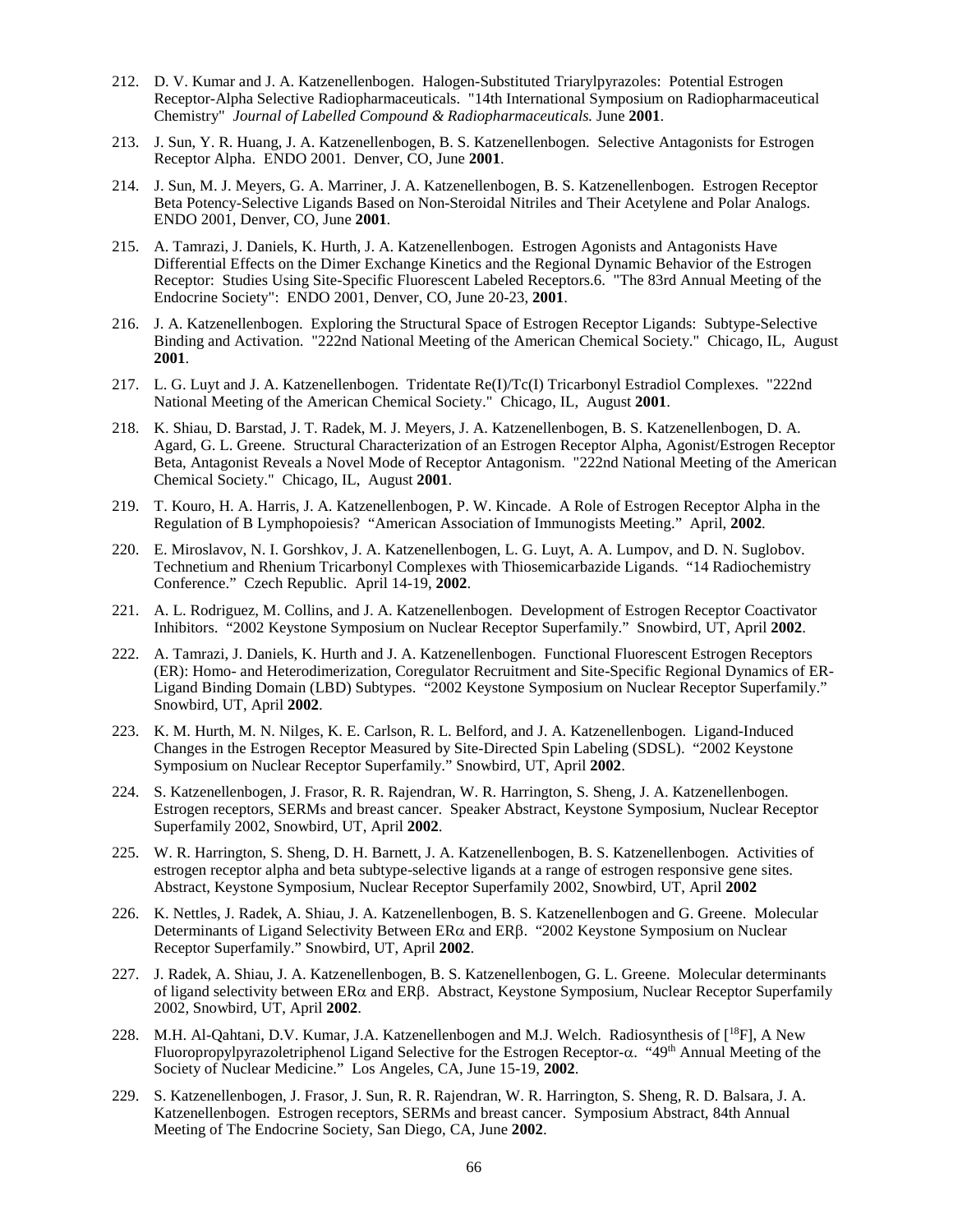- 230. J. Bowe, X F Li, D Sugden, J A Katzenellenbogen, B S Katzenellenbogen, K T O'Byrne. The Effects of the Phytoestrogen, Coumestrol, on GnRH mRNA Expression in GT1-7 Cells. 84<sup>th</sup> Annual Meeting of the Endocrine Society "ENDO2002" San Francisco, CA, June **2002**, P1-104.
- 231. G. Dayan, S. I. Anghel, W. Rocha, V. Perly, S. Croisetière, J A Katzenellenbogen, S. Mader. The Role of Amino Acid D351 in the Antiestrogenicity of Tamoxifen Derivatives. 84<sup>th</sup> Annual Meeting of the Endocrine Society "ENDO2002" San Francisco, CA, June **2002**, P1-413.
- 232. Compton, J. A. Katzenellenbogen. Design and Synthesis of Pyrazolo[1,5-a]pyridines and Pyrazolo[1,5 a]pyrimidines as Novel Heterocyclic Core Structures for the Estrogen Receptor. "224<sup>th</sup> ACS National Meeting" Boston, MA, August 18-22, **2002**.
- 233. R. S. Muthyala, S. Sheng, B. S. Katzenellenbogen, J. A. Katzenellenbogen. Design and Synthesis of Bicyclic Core Estrogens as New Subtype-Selective Ligands for the Estrogen Receptor. "224<sup>th</sup> ACS National Meeting" Boston, MA, August 18-22, **2002**.
- 234. A. L. Rodriguez, Anobel Tamrazi, J. A. Katzenellenbogen. Substituted Naphthalene Scaffolds as Estrogen Receptor Coactivator Mimics. "224th ACS National Meeting" Boston, MA, August 18-22, **2002**.
- 235. N. I. Gorshkov, J. A. Katzenellenbogen, L. G. Luyt, A. A. Lumbov, A. E. Miroslavov and D. N. Suglobov, Technetium and Rhenium in Chemistry and Nuclear Medicine, "6<sup>th</sup> International Symposium on Technetium and Rhenium" Bressanone, Italy, September 4-7, **2002**.
- 236. T. Kouro, H. A. Harris, J. A. Katzenellenbogen, P. W. Kincade. A Role of Estrogen Alpha in the Regulation of B Lymphopoiesis? "American Assoc. of Immunologists Meeting", New Orleans, LA, April 20-24, **2002**.
- 237. Tamrazi, J. A. Katzenellenbogen, Fluorophore-Labeled Estrogen Receptors: Molecular Sensors of Receptor Conformation and Conformational Dynamics, "225<sup>th</sup> ACS National Meeting", New Orleans, LA, March 23-27, **2003**.
- 238. R. W. Chestnut, L. J. Bailey, J. S. Bundy, S. E. Bendler, S. A. Clark, D. N. Davis, N. A. Orwar, J. A. Katzenellenbogen, K. E. Carlson. Novel 7 $\alpha$ -substituted Estradiol Derivatives, "American Chemical Society National Meeting", New Orleans, LA, March 23-27, **2003**.
- 239. Dehdashti, J. Picus, J. M. Michalski, C. Dence, B. A. Siegel, J. A. Katzenellenbogen, M. J. Welch. Positron Tomographic Assessment of Androgen Receptors in Prostate Carcinoma, "SNM 50<sup>th</sup> Annual Meeting", New Orleans, LA, June 21-25, **2003**.
- 240. Minutolo, M. Antonello, S. Bertini, G. Ortore, G. Placanica, S. Rapposelli, S. Sheng, K. E. Carlson, B. S. Katzenellenbogen, J. A. Katzenellenbogen, M. Macchia. Alternatives to phenol-based estrogen receptor ligands. Abstract, Italian Chemical Society Medicinal Chemistry Division Conference, Turin, Italy, June **2003**.
- 241. K. W. Nettles, J. Sun, J. T. Radek, A. L. Rodriguez, J. A. Katzenellenbogen, B. S. Katzenellenbogen, G. L. Greene. Ligand selectivity between estrogen receptors  $\alpha$  and  $\beta$  reveals importance of amino acids distal to the ligand. Abstract, 85th Annual Meeting of The Endocrine Society, Philadelphia, PA, June **2003**.
- 242. M. Bigott, L. G. Luyt, M. J. Welch, J. A. Katzenellenbogen. Synthesis of Rhenium/Technetium Labeled Estrogen Receptor Imaging Agents: Evaluation Using Micropet with Technetium-94M, "15th International Symposium on Radiopharmaceutical Chemistry", Sydney, Australia, August, **2003**.
- 243. J. H. Lee, B. S. Moon, K. C. Lee, J. A. Katzenellenbogen, K. H. Chung, D. Y. Chi. Synthesis of a <sup>18</sup>F-Labeled Raloxifene Derivative, "15<sup>th</sup> International Symposium on Radiopharmaceutical Chemistry", Sydney, Australia, August, **2003**.
- 244. J. A. Katzenellenbogen, A. Tamrazi, S.-H. Kim, A. Gee, K. Hurth, J. Daniels, I.-Y. Lee, and K. E. Carlson. New Methods For Investigating Nuclear Hormone Receptor Conformations and Interactions, "Nuclear Receptors and Endocrine Disorders", Cinncinati, OH, December 5-7, **2003**.
- 245. W. R. Harrington, S. Sheng, D. H. Barnett, L. N. Petz, J. A. Katzenellenbogen, B. S. Katzenellenbogen. Activities of estrogen receptor alpha- and beta-selective ligands at diverse estrogen responsive gene sites mediating transactivation or transrepression. Jensen Symposium on Nuclear Receptors and Endocrine Diseases, University of Cincinnati, December **2003**.
- 246. W. R. Harrington, S. H. Kim, J. A. Katzenellenbogen, B. S. Katzenellenbogen. Estrogen-Dendrimer Conjugates that Preferentially Activate Membrane-Initiated, Non-Genomic versus Genomic Pathways of Estrogen Action, "National Meeting of Endocrine Society, ENDO 2004," New Orleans, LA, June 16-19, **2004**.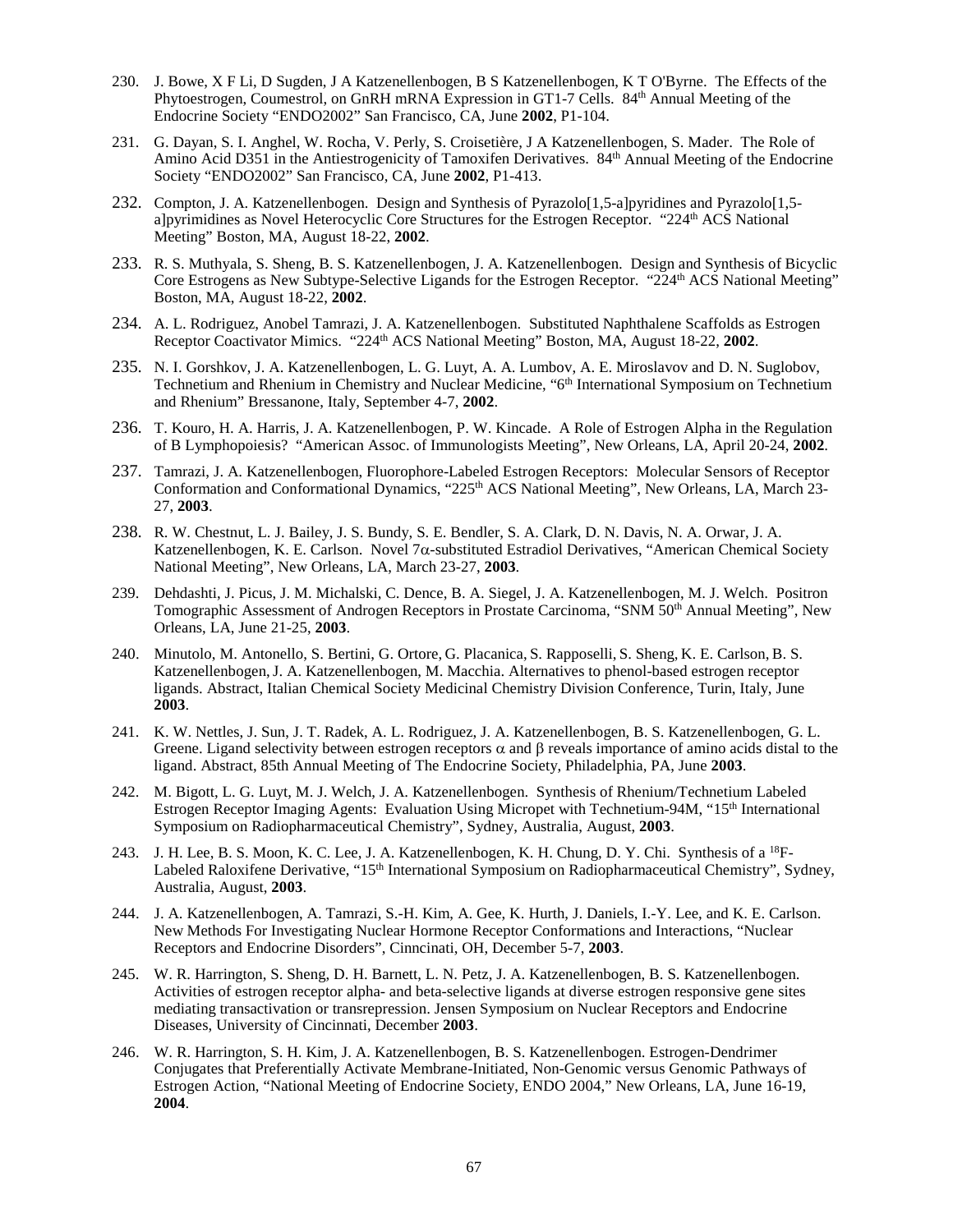- 247. J. Yoo, C. S. Dence, J. A. Katzenellenbogen, M. J. Welch, Synthesis and Biodistribution of an Estrogen Receptor β Selective Radioligand: 5-[<sup>18</sup>F]Fluoro-(2*R*,3*S*)-2,3-Bis(4-Hydroxyphenyl)-Pentanenitrile (FDPN). "51st Society of Nuclear Medicine Meeting", Philadelphia, PA, June 19-23, **2004**.
- 248. J. A. Katzenellenbogen. Estrogen receptor: ligands and probes of receptor conformations and interactions. "227<sup>th</sup> National ACS Meeting", Anaheim, CA, March 2004.
- 249. J. A. Katzenellenbogen. Imaging nuclear hormone receptors in vivo. "227<sup>th</sup> National ACS Meeting", Anaheim, CA, March **2004**.
- 250. D. R. Compton, K. E. Carlson, J. A. Katzenellenbogen. Synthesis of 1,4-dibenzo[*B,E*]diazepines as potential selective estrogen receptor modulators. "227<sup>th</sup> National ACS Meeting", Anaheim, CA, March **2004**.
- 251. J. A. Katzenellenbogen, Novel Probes for Studying the Structure and Function of the Estrogen Receptor. 36th Central Regional Meeting of the American Chemical Society, Indianapolis, IN, June 2-4, **2004**.
- 252. J. A. Katzenellenbogen, A Chemical Tag for the Estrogen Receptor: Affinity Labels and the Graduate Work of David Robertson. 228th ACS National Meeting, Philadelphia, PA, August 22-26, **2004**.
- 253. F. Minutolo, M. Antonello, S. Bertini, G. Placanica, S. Rapposelli, K. E. Carlson, J. A. Katzenellenbogen, and M. Macchia, Diaryl-substituted Salicyl- and Anthranyl-Ketoximes as Potential Estrogen Receptor Ligands. Farmaco (Societa chimica italiana : 1989) August, 59(8), 601-607, **2004**.
- 254. R. G. Mishra, F. Z. Stanczyk, K. A. Burry, S. Oparil, B. S. Katzenellenbogen, J. A. Katzenellenbogen, M. L. Nealen, R. K. Hermsmeyer. Estrogen receptor beta suppresses primate coronary hyperreactivity. American Heart Association Second International Conference on Women, Heart Disease, and Stroke, Orlando, FL, February **2005**.
- 255. G. Trogden, S. H. Kim, J. A. Katzenellenbogen. Synthesis and Applications of Tether-containing Indole Estrogens, "229th ACS National Meeting", San Diego, CA, March 13-17, **2005**.
- 256. V. S. Likhite, M. Boyne, N. L. Kelleher, J. A. Katzenellenbogen. Estrogen Receptor Phosphorylation and its Effects on Receptor Function. "ENDO 2005, 87<sup>th</sup> Annual Meeting of the Endocrine Society", San Diego, CA, June 4-7, **2005**.
- 257. F. Stossi, V. S. Likhite, J. A. Katzenellenbogen, B. S. Katzenellenbogen, Estrogen-occupied Estrogen receptor inhibits Cyclin G2 Expression and Recruits a Repressor Complex at the Cyclin G2 Promoter. "ENDO 2005, 87th Annual Meeting of the Endocrine Society", San Diego, CA, June 4-7, **2005**.
- 258. J. Yoo, C. S. Dence, T. L. Sharp, J. A. Katzenellenbogen, M. J. Welch. 16α -[<sup>18</sup>F]Fluoro-17β -estradiol ([18F]FES) Binds Largely to Estrogen Receptor-a Receptors. "International Symposium on Radiopharmaceutical Chemistry 16 ISRC 2005", Iowa City, IA, June **2005**.
- 259. P. M. Thomas, M. T. Boyne, L. Jiang, V. Likhite, L. Wang, P. Cole, J. A. Katzenellenbogen, G. A. Valaskovic, N. L. Kelleher. "Middle Down" Interrogation of Transcriptional Cofactors using Nano-LC/ESI/Q-FTMS in both On- and Off-Line Modes. "53<sup>rd</sup> ASMS Conference on Mass Spectrometry", San Antonio, CA, June **2005**.
- 260. J. W. Seo, D. Y. Chi, L. G. Luyt, C. S. Dence, T. L. Sharp, F. Wuest, R. H. Mach, M. J. Welch, J. A. Katzenellenbogen. Sigma-2 Selective Fluorinated Ligands: Synthetic Method and Biodistribution Study. "International Symposium on Radiopharmaceutical Chemistry 16 ISRC 2005", Iowa City, IA, June **2005**.
- 261. J. W. Seo, D. Y. Chi, L. G. Luyt, C. S. Dence, T. L. Sharp, F. Wuest, R. H. Mach, M. J. Welch, J. A. Katzenellenbogen. Novel Fluorine-18 Labeled Estrogen Receptor Ligands: Fluoroalkyl-Cyclofenil Analogues. "International Symposium on Radiopharmaceutical Chemistry 16 ISRC 2005", Iowa City, IA, June **2005**.
- 262. Zhou, K. E. Carlson, R. H. Mach, J. A. Katzenellenbogen, M. J. Welch. 16α,17β-Dioxolane Bromine- and Iodine-Substituted Progestins for Breast Tumor Imaging and Radiotherapy: Synthesis. "International Symposium on Radiopharmaceutical Chemistry 16 ISRC 2005", Iowa City, IA, June **2005**.
- 263. B. Lee, K. Lee, J. A. Katzenellenbogen. Synthesis of Fluorine-Labeled Ligands for PET Imaging of the Peroxisome Proliferator-Activated Receptor Gamma (PPARγ). "International Symposium on Radiopharmaceutical Chemistry 16 ISRC 2005", Iowa City, IA, June **2005**.
- 264. N. C. Ackroyd, J. A. Katzenellenbogen. Cyclopentadienyl Rhenium (Technetium) Tricarbonyl Complexes Integrated in Estrogen Receptor (ER) Ligands for ER+ Tumor Imaging. "International Symposium on Radiopharmaceutical Chemistry 16 ISRC 2005", Iowa City, IA, June **2005**.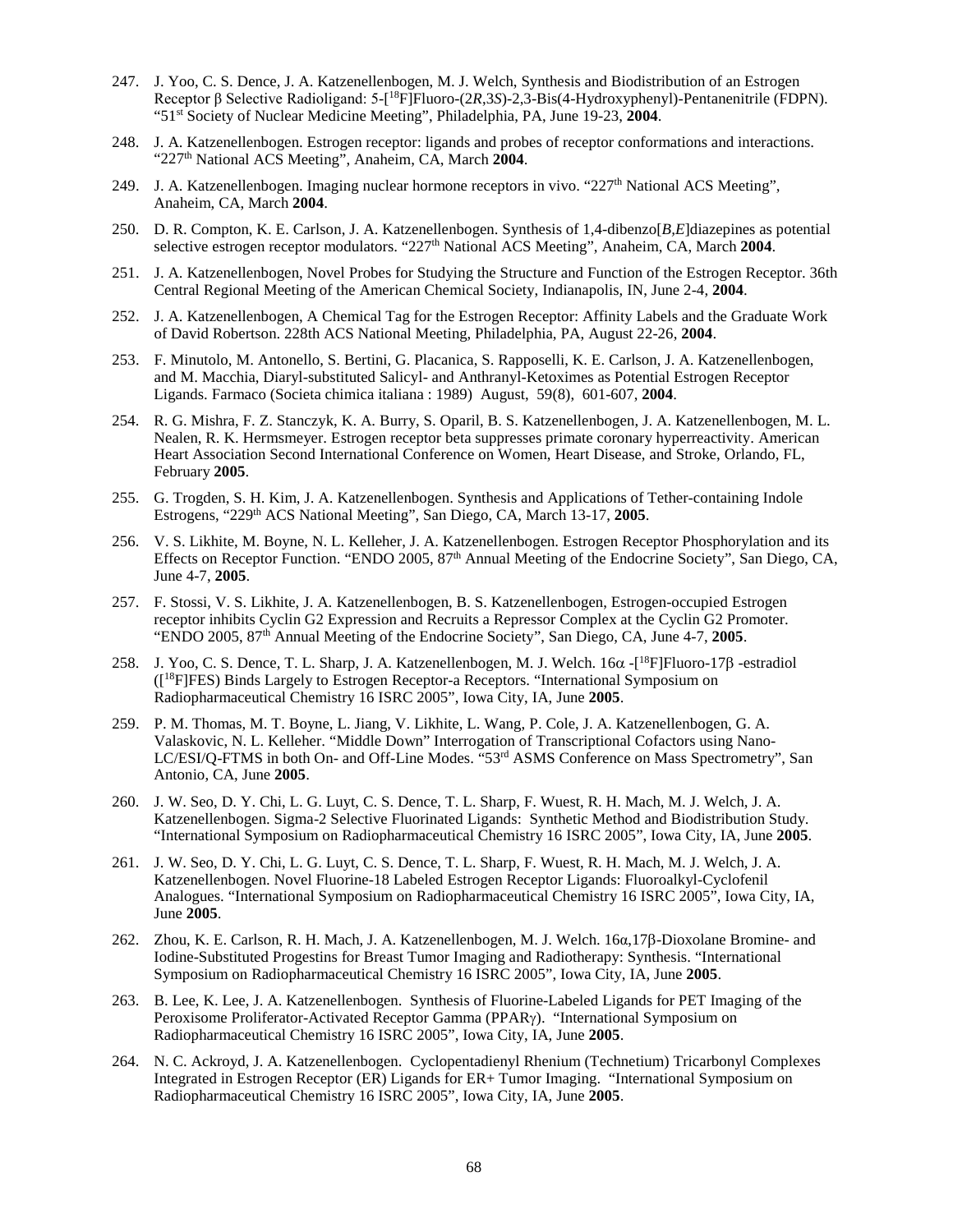- 265. M. L. Nickels, J. A. Katzenellenbogen. Novel Tacn Complexes as Estrogen Receptor Ligands for Tumor Imaging. "International Symposium on Radiopharmaceutical Chemistry 16 ISRC 2005", Iowa City, IA, June **2005**.
- 266. W. Kim, D. H. Barnett, J. R. Gunther, B. S. Katzenellenbogen, and J. A. Katzenellenbogen. Inhibitors of Carbonic Anhydrase XII Suitable for F-18 Radiolabeling. "International Symposium on Radiopharmaceutical Chemistry 16 ISRC 2005", Iowa City, IA, June **2005**.
- 267. J. A. Katzenellenbogen. Probing Estrogen Receptor Stucture and Function: Ligands, Fluorophores, and In Vivo Imaging. "Great Lakes Nuclear Receptor Meeting", Madison, Wisconsin, October 14-15 **2005**.
- 268. V. S. Likhite, P. M. Thomas, M. T. Boyne II, N. L. Kelleher, and J. A. Katzenellenbogen. Estrogen Receptor Phosphorylation Leads to Changes in Receptor Interactions Consistent with Enhanced Estrogen Agonism and Reduced Tamoxifen Activity. "Great Lakes Nuclear Receptor Meeting", Madison, Wisconsin, October 14- 15 **2005**.
- 269. V. S. Likhite, M. T. Boyne II, P. M. Thomas, N. L. Kelleher and J. A. Katzenellenbogen. Estrogen Receptor Phosphorylation Leads to Changes in Recep-tor Interactions Consistent with Enhanced Estrogen Agonism and Reduced Tamoxifen Activity. "Keystone Meeting: Nuclear Receptors: Steroid Sisters", Banff, Alberta Canada, March 18-23, **2006**.
- 270. B. S. Katzenellenbogen, E. Chang, F. Stossi, S. Park, P. Mussi, D. Barnett, Z. Madak-Erdogan, C. Morrow, R. Hess, J. A. Katzenellenbogen. Novel Modulators of Estrogen Receptor Function. "Keystone Meeting: Nuclear Receptors: Steroid Sisters", Banff, Alberta Canada, March 18-23, **2006**.
- 271. Z. Madak-Erdogan, C. C. Funk, S. H. Kim, W. R. Harrington, R. Schiff, J. A. Katzenellenbogen, B. S. Katzenellenbogen. Examination of extranuclear, non-genomic versus genomic pathways of estrogen action. Keystone Symposium, Nuclear Receptors: Steroid Sisters, Banff, Alberta, Canada, March **2006**.
- 272. Stossi, V. S. Likhite, J. A. Katzenellenbogen, B. S. Katzenellenbogen. Estrogen-occupied estrogen receptor represses cyclin G2 gene expression and recruits a repressor complex at the cyclin G2 promoter. Keystone Symposium, Nuclear Receptors: Steroid Sisters, Banff, Alberta, Canada, March **2006**.
- 273. J. A. Katzenellenbogen. Interrogation of Post Translational Modifications on Transcription Factors by nano-LC-LTQ-FTMS/MS. "ASMS Conference", Washington State Convention Center, Seattle, Washington, May 27-28, **2006**.
- 274. V. S. Likhite, M. T. Boyne II, P. M. Thomas, N. L. Kelleher and J. A. Katzenellenbogen. Global Phosphorylation Status of Estrogen Receptor by 'Middle Down' FTMS Analysis. "The Endocrine Society Meeting", Boston, MA June 23-28, **2006**.
- 275. B. S. Katzenellenbogen, J. A. Katzenellenbogen. The Diverse World of Estrogens and Estrogen Receptor Actions. " The Endocrine Society Meeting", Boston, MA June 23-28, **2006**..
- 276. V. S. Likhite, J. A. Katzenellenbogen. Estrogen Receptor Phosphorylation Leads to Changes in Receptor Interactions Consistent with Enhanced Estrogen Agonism and Reduced Tamoxifen Activity. "Environmental Horizons 2006 Conference", Urbana, IL, April 19, **2006**.
- 277. F. Minutolo, S. Bertini, S. Rapposelli, K. E. Carlson, J. A. Katzenellenbogen, F. Stossi, B. S. Katzenellenbogen, M. Macchia. Aminobenzotiazoles as β-Selective Estrogen Receptor Ligands. "XXII Italian Medicinal Chemistry Society Mtg"., Florence, Italy, September 10-15, **2006**.
- 278. K. L. Chambliss, P. Kumar, I. S. Yuhanna, B. S. Katzenellenbogen, J. A. Katzenellenbogen, C. Mineo, P. W. Shaul. Estrogen Dendrimer Conjugate Reveals that Estrogen-induced Endothelial Cell Migration and Proliferation are Mediated by Non-nuclear Estrogen Receptors that Interact Directly with Gαi. American Heart Association Meeting". Chicago, IL, November 12-15, **2006.**
- 279. J. A. Katzenellenbogen, Estrogen Receptor Subtype-Selective Ligands, Receptor Structure and Actions, "12<sup>th</sup> International Congress on Hormonal Steroids and Hormones and Cancer", Athens, Greece, September 13-17, **2006**.
- 280. J.P. Norenberg, T.K. Nayak, T.L. Anderson, C. Ramesh, B.J. Bryant, C.M. Revankar, K.E. Carlson, J.A. Katzenellenbogen, E.R. Prossnitz, J.B. Arterburn, S. Vertrees and H. Hathaway. Characterization of in vivo Pharmacokinetics of Estrogen Receptors with a Tridentate Pyridin-2-yl Hydrazine Tricarbonyl-99mTc Estradiol Chelate, "7<sup>th</sup> International Symposium on Technetium in Chemistry and Nuclear Medicine", Bressanone, Italy, September 6-9, **2006**.
- 281. B.C. Lee, C. S. Dence, M. J. Welch, S. Lee, R. H. Mach, and J. A. Katzenellenbogen. Synthesis of Fluorine-18 Labeled Sigma-2 Receptor Ligands for as a Potential Positron Emission Tomography (PET) Imaging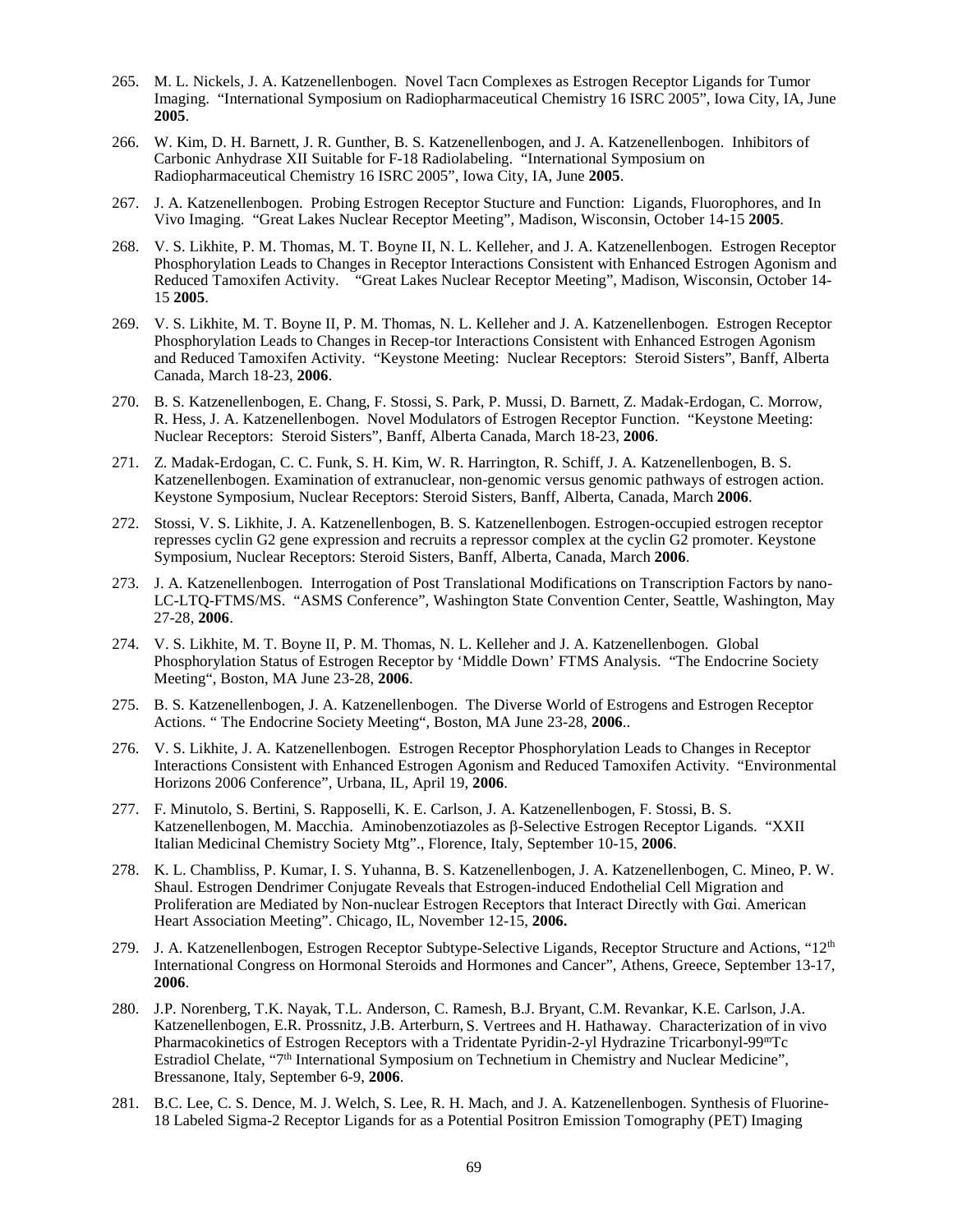Using Fluorine-18 Labeled 4-FluoroBromoBenzene. "9<sup>th</sup> World Congress of Nuclear Medicine and Biology", Seoul, Korea, Oct. 22-27, **2006**.

- 282. B.C. Lee, C. S. Dence, M. J. Welch, S. Lee, R. H. Mach, and J. A. Katzenellenbogen. Synthesis of Fluorine-18 Labeled Ligands for the Peroxisome Proliferator-Activated Receptor Gamma (PPAR gamma), Potential Positron Emission Tomography (PET) Agents for Imaging Lipid Metabolism and Cancer. "9<sup>th</sup> World Congress of Nuclear Medicine and Biology", Seoul, Korea, Oct. 22-27, **2006**.
- 283. L. Jiang, M. T. Boyne, A. J. Forbes, P. M. Thomas, L. Wang, V. Likhite, J. Ervin, G. A. Valaskovic, P. A. Cole, J. A. Katzenellenbogen, and N. L. Kelleher. Interrogation of Post Translational Modifications on Transcription Factors by nano-LC-LTQ-FTMS/MS. "ASMS Conference", Seattle, Washington, June, **2006**.
- 284. M. L. Nickels, B. C. Lee, J. A. Katzenellenbogen. Synthesis of 2-[<sup>18</sup>F]Fluoroestradiol for Imaging of ER+ Tumors. "17th International Symposium on Radiopharmaceutical Sciences", Aachen, Germany, April 29- May 5, **2007**.
- 285. M. L. Nickels, S.H. Kim, and J. A. Katzenellenbogen. Novel TACN Complexes as Estrogen Receptor Ligands for Tumor Imaging, "17<sup>th</sup> International Symposium on Radiopharmaceutical Sciences", Aachen, Germany, April 29-May 5, **2007**.
- 286. J. A. Katzenellenbogen, E. E. Parent, C. S. Dence, M. J. Welch. Synthesis and *In Vivo* Characterization of Hight Affinity Androgens to Evaluate the Role of SHBG in Radiosteroid Delivery, "17th International Symposium on Radiopharmaceutical Sciences", Aachen, Germany, April 29-May 5, **2007**.
- 287. J.H. Lee, K. C. Lee, E.J. Kim, J.C. Lee, B.C. Lee, T.H. Choi, K. S. Chun, S.E. Kim, J. A. Katzenellenbogen, D.Y. Chi. Synthesis and Biological Evaluation of 18F-Labeled Raloxifene Derivative for Estrogen Receptor Imaging Agent, "17th International Symposium on Radiopharmaceutical Sciences", Aachen, Germany, April 29-May 5, **2007**.
- 288. H.-B. Zhou, E.E. Parent, K. E. Carlson, J.A. Katzenellenbogen. Bromine-Substituted Estrogen Receptor Beta Selective Benzoxazoles for Breast Tumor Imaging and Radiotherapy: Synthesis and Receptor Binding Affinity, "17th International Symposium on Radiopharmaceutical Sciences", Aachen, Germany, April 29-May 5, **2007**.
- 289. H.-B. Zhou, K. E. Carlson, J. A. Katzenellenbogen. Fluorine-Substituted 6-Aryl-1,4-Dihydrobenzo [d][1,3]Oxazine-2-Thiones for Breast Tumor Imaging and Radiotherapy: Synthesis and Receptor Binding Affinity, "17th International Symposium on Radiopharmaceutical Sciences", Aachen, Germany, April 29-May 5, **2007**.
- 290. J. C. Park, D. E. Reichert, J. A. Katzenellenbogen, D. N. Pandya, J.-T. Lee, J. Yoo. Cyclen-Based Copper Complexes as Potential Estrogen Receptor Ligands: Synthesis, Binding Affinity, and Computer Modeling, "17th International Symposium on Radiopharmaceutical Sciences", Aachen, Germany, April 29-May 5, **2007**.
- 291. B. S. Katzenellenbogen, D. H. Barnett, E. C. Chang, Z. Madak-Erdogan, S. H. Park, J. D. Stender, F. Stossi, J. A. Katzenellenbogen. Integration of nuclear and extranuclear signaling by estrogen receptors. EMBO Conference on Nuclear Receptors in Health and Disease, Italy, May **2007**.
- 292. Z. Madak-Erdogan, S. H. Kim, J. A. Katzenellenbogen, B. S. Katzenellenbogen. Nuclear and extranuclear signaling by estrogen receptors and their impact on global gene expression. EMBO Conference on Nuclear Receptors in Health and Disease, Italy, May **2007**.
- 293. D. Zhou, T. Sharp, J. A. Katzenellenbogen, M. J. Welch, [Br-76] 16α,17α-Dioxolane progestin for breast tumor imaging and radiotherapy: Synthesis and tissue biodistribution study, Society of Nuclear Medicine, Washington D.C., June **2007**.
- 294. S. H. Kim, J. A. Katzenellenbogen, Considerations in the Design of Hormone-Polymer Conjugates for Selective Activation of Non-Genomic Estrogen Signaling. Polymer Dynamics and Tether Structure Affect Ligand Access to Receptors. "5th International Meeting on Rapid Responses to Steroid Hormones", Dublin, Ireland, September 2-5, **2007**.
- 295. M. Jeyakumar, P. Webb, J. D. Baxter, T. S. Scanlan, J. A. Katzenellenbogen. Dual, Real-Time Interaction Assay of Nuclear Receptor Corepressor/Coactivator Binding. Keystone Symposium on Nuclear Receptors, Whistler, Canada, March, **2008**
- 296. S. H. Kim, M. Jeyakumar, J. A. Katzenellenbogen. Dual-Mode Fluorophore-Doped Nickel Nitrilotriacetic Acid-Modified Silica Nanoparticles Combine Histidine-Tagged Protein Purification with Site-Specific Fluorophore Labeling. Keystone Symposium on Nuclear Receptors, Whistler, Canada, March 30-April 4, **2008**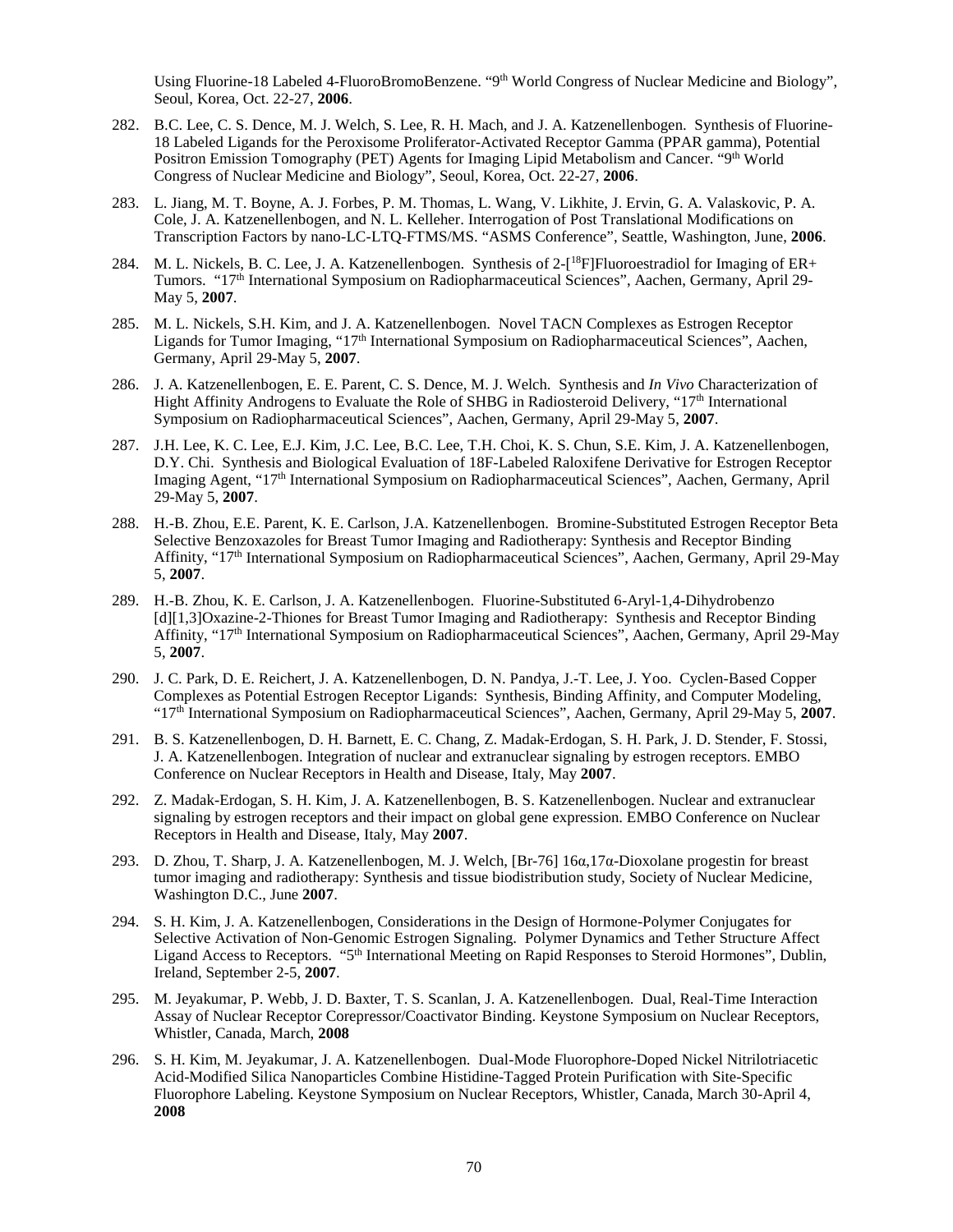- 297. Z. Madak-Erdogan, S. H. Kim, J. A. Katzenellenbogen, B. S. Katzenellenbogen, Nuclear and extranuclear pathway inputs in the regulation of global gene expression by estrogen receptors. 2008 Keystone Symposium on Nuclear Receptors: Steroid Sisters. Whistler, Canada, March **2008**.
- 298. A. Parent J. R. Gunther, J. A. Katzenellenbogen. Synthesis and Evaluation of Pyrimidien-Core inhibitors of the Androgen Receptor/Coactivator Binding Interaction. Endo 2008, Endocrine Society Meeting, San Francisco CA, June 15-19, **2008**.
- 299. J. R. Gunther, A. A. Parent, A. L. LaFrate, M. L. Collins, T. W. Moore, J. A. Katzenellenbogen. Structural motifs for developing coactivator binding inhibitors for the estrogen receptor α. Endo 2008, Endocrine Society Meeting, San Francisco CA, June 15-19, **2008**.
- 300. Z. Madak-Erdogan, K. Kieser, S. H. Kim, J. A. Katzenellenbogen, B. S. Katzenellenbogen, Integration of extranuclear and nuclear estrogen receptor signaling and regulation of gene expression in breast cancer. ENDO 2008 Annual Meeting. San Francisco, California, June **2008**.
- 301. J. A. Katzenellenbogen, Structure Function Relationships between Estrogens and ERs. Extra-Nuclear Steroid Receptors: Integration with Multiple Signaling Pathways. FASEB Summer Research Conference, Carefree, AZ, July, **2008**.
- 302. B. S. Katzenellenbogen, Z. Madak-Erdogan, K. Kim, S. Park, S. H. Kim, F. Stossie, J. A. Katzenellenbogen, Nuclear and Extranuclear Signaling by Estrogen Receptors in Breast Cancer Cells. Extra-Nuclear Steroid Receptors: Integration with Multiple Signaling Pathways. FASEB Summer Research Conference, Carefree, AZ, July, **2008**.
- 303. P. W. Shaul, Q. Wu, S. Oltmann, M. Umetani, K. S. Korach, G. D. Thomas, C. Mineo, S. Dineen, C. Roland, J. A. Katzenellenbogen, B. S. Katzenellenbogen, R. A. Brekken, K. L. Chambliss. Nongenomic Estrogen Receptor Signaling via G-Proteins Promotes Cardiovascular Protection and Does not Invoke Uterine Changes or Breast Cancer Growth in Mice. Extra-Nuclear Steroid Receptors: Integration with Multiple Signaling Pathways. FASEB Summer Research Conference, Carefree, AZ, July, **2008**.
- 304. J. A. Katzenellenbogen. Strategies for Developing and Labeling Radiopharmaceuticals for Imaging Estrogen Receptor Presence and Function in Breast Cancer. ACS National Meeting, Philadelphia, PA, August, **2008**.
- 305. J. A. Katzenellenbogen. PET Imaging of Nuclear Receptors and Nuclear Receptor Function in Breast and Prostate Cancer: A Hormone Challenge Test to Predict Benefit from Endocrine Therapies. Nobel Conference on Recent Advances in Understanding Estrogen Signaling: from Molecular Insights to Clinical Implications, Sångå Saby, Sweden, September, **2008**.
- 306. K. J. Kieser, D. W. Kim, K. E. Carlson, B, S. Katzenellenbogen, J. A. Katzenellenbogen. Characterization of the Pharmacophore Properties of Novel Selective Estrogen Receptor Downregulators (SERDs). 29th Northwestern Minisymposium on Reproductive Biology, Chicago, IL, October **2008**.
- 307. M. H. Kent, C. J. Scavuzzo, J. A. Katzenellenbogen, and D. L. Korol. Effects of Systemic Treatment with Subtype-Selective Estrogen Receptor Agonists on Place Learning in Youn Adult Ovariectomized Rats. Society for Neuroscience, Washington, D. C., November 15-19, **2008**.
- 308. F. Minutolo, R. Bellini, S. Bertini, M. Gambini, T. Marchitiello, G. Prota, K. E. Carlson, J. A. Katzenellenbogen, M. Macchia. Halogen−selective cross−coupling reactions in the synthesis of ligands for the estrogen receptors. Merck-IRBM Workshop on Medicinal and Organic Chemistry, Rome, Italy, September, **2008**.
- 309. S. L. Neese, V. C. Wang, J. A. Katzenellenbogen, D. L. Korol, and S. L. Schantz. Specific Estrogen Receptor α and β Agonists Impair Delayed Spatial Alternation in Long Evans Rats. Society for Neuroscience Annual Meeting, Washington, DC, Nov. 15-19, **2008**.
- 310. D. Zhou, H.-B. Zhou, C. C. Jenks, T. L. Sharp, E. E. Parent, J. H. Lee, J. A. Katzenellenbogen, M. J. Welch. Evaluation of BR-76 Labeled ERB-041 Analogue as Estrogen Beta Receptor Selective Ligand: No-Carrier-Added Radiolableing and In Vivo Biodistribution Study. The 18th International Symposium on Radiopharmaceutical Sciences (ISRS-18) will be held in Edmonton, Canada, July 12-17, **2009**.
- 311. J. H. Lee, H.-B. Zhou, C. S. Dence, K. E. Carlson, M. J. Welch, J. A. Katzenellenbogen. Development of [F-18]Fluorine-Substituted 6-Aryl-1,4-Dihydrobenzo[d][1,3]-Oxazine-2-Thiones As Progesterone Receptor Imaging Agents for PET. The 18<sup>th</sup> International Symposium on Radiopharmaceutical Sciences (ISRS-18) will be held in Edmonton, Canada, July 12-17, **2009**.
- 312. E. E. Parent, J. A. Katzenellenbogen, M. J. Welch*,* Preclinical evaluation of 16α-[ 76/77Br]-bromo-11βmethoxyestradiol as a selective radiotherapeutic agent in ER positive tumors. Radiological Society of North America, Chicago, Nov 29 - Dec 4, **2009**.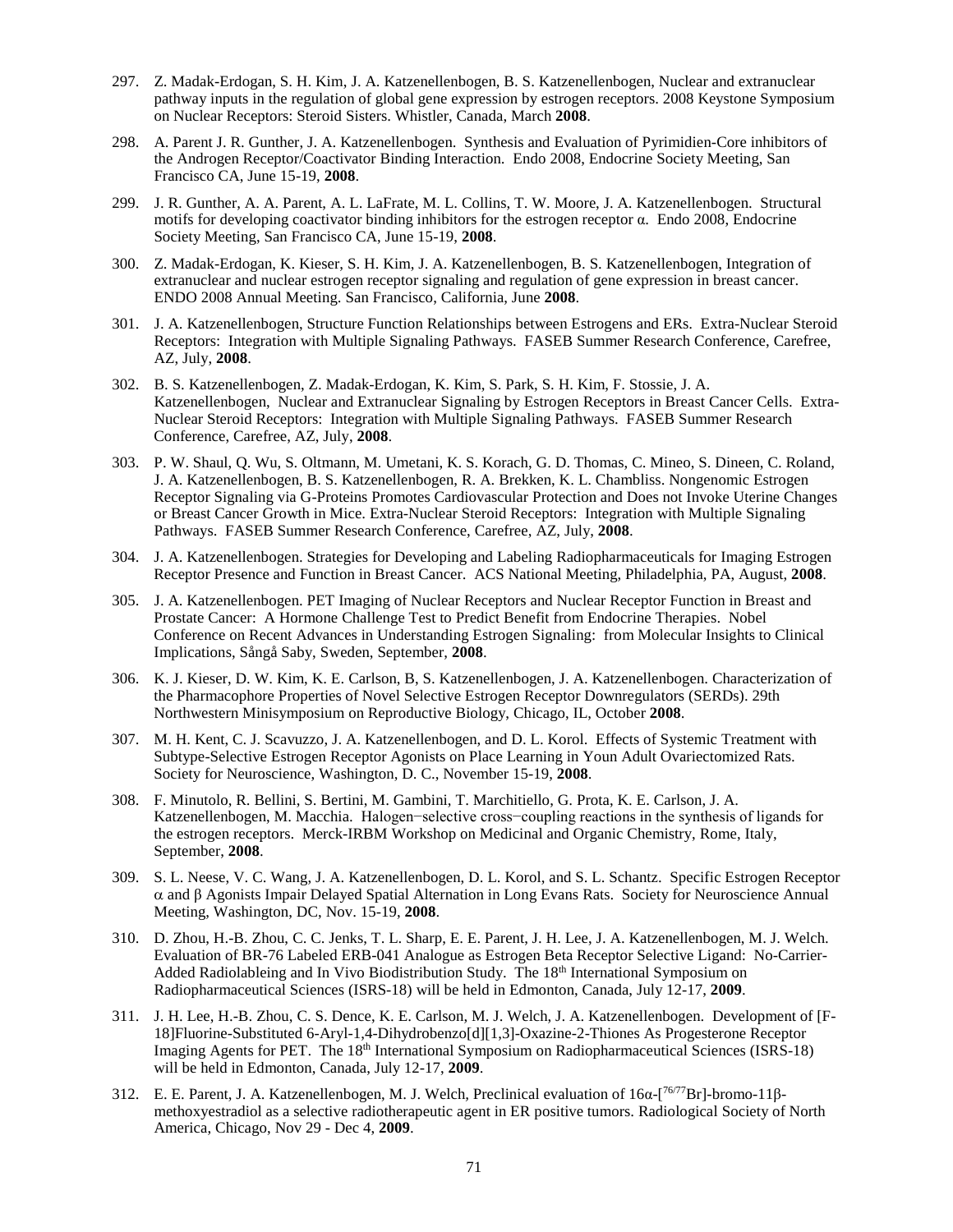- 313. Q. Wu, K. L. Chambliss, S. C. Oltmann, Extranuclear Estrogen Receptor a Signaling Promotes Endothelial Monolayer Integrity but Not Breast Cancer or Uterine Growth in Mice
- 314. K.-E. Kil, N. S. Lee, M. Lebl-Rinnova, C. S Dence, K. L Wooley, J. A Katzenellenbogen, D. Zhou, M. J Welch. Preparation of high specific activity Fluorine-18 nanoparticles using click chemistry, Society of Nuclear Medicine, Salt Lake City, June 5-9, **2010**.
- 315. C. Jenks, E. Parent, M. J. Welch, J. A. Katzenellenbogen. Evaluation of 16α[ 76,77Br]bromo-11βmethoxyestradiol-17β for radiotherapy of estrogen receptor positive breast cancer , Society of Nuclear Medicine, Salt Lake City, June 5-9, **2010**.
- 316. J. Katzenellenbogen. Estrogen Receptor: Structure, Ligand Design, Activities, and In Vivo Imaging. ACS Spring 2010 National Meeting, The Moscone Center, San Francisco, CA, March 21-25, **2010**.
- 317. A. Sun, T. W. Moore, J. R. Gunther, M-S Kim, E. Rhoden, Y. Du, H. Fu, J. P Snyder, J. A. Katzenellenbogen. Small Molecule Inhibitors of Estrogen Receptor α/ Coactivator Binding: Synthesis and In Vitro and Cell-Based Biological Evaluation. ACS Spring 2010 National Meeting, The Moscone Center, San Francisco, CA, March 21-25, **2010**.
- 318. P. W. Shaul, K. L. Chambliss, Q. Wu, D. J. Mangelsdorf, C. Mineo, J. A. Katzenellenbogen, B. S. Katzenellenbogen, D. Y. Hui, M. Umetani. Novel Endogenous and Exogenous SERMs and Cardiovascular Health. Pfizer Symposium on Tissue Selective Estrogens Complex, March, **2011**.
- 319. J. A. Katzenellenbogen. The Molecular Pharmacology of Estrogen Receptor Action: Challenges and Opportunities. European Medicinal Chemistry Society, Saarbruecken, Germany, March, **2011**.
- 320. V. Saint-Criq, J. A. Katzenellenbogen, B. J. Harvey. Non-Genomic Estrogen Regulation of Airway Surface Liquid Height in Normal and Cystic Fibrosis Bronchial Epithelia. The European Cystic Fibrosis Society Meeting, Pisa, Italy, March 20-April 2, **2011**.
- 321. H. S. Roth, J. A. Katzenellenbogen, J. L. Rapp, D. L. Olson. High-Throughput, Automated, Microflow NMR Analysis for Student-Synthesized Compounds in an Undergraduate Organic Chemistry Course. 52nd Experimental Nuclear Magnetic Resonance Conference, Asilomar Conference Grounds, Pacific Grove, California, April 10-15, **2011**.
- 322. J. A. Katzenellenbogen, S. H. Kim, M. Jeyakumar, B. S. Katzenellenbogen, K. W. Nettles, C. K. Glass, K. Saijo, P. W. Shaul, S. C. Manolagas. Estrogen Receptor Ligands of Unusual Structure and Selective Activity. Symposium "Therapeutic potential of ERβ as drug target" arranged by Karo Bio AB, in Stockholm, Sweden May 16-17, **2011**.
- 323. P. W. Shaul, K. L. Chambliss, Q. Wu, D. J. Mangelsdorf, C. Mineo, J. A. Katzenellenbogen, B. S. Katzenellenbogen, D. Y. Hui, and M. Umetani. Novel Endogenous and Exogenous SERMs and Cardiovascular Health. Estrogens SERMs and TSECs, Orlando, FL, April, **2011**.
- 324. D. Zeng, N. S Lee, Y. Liu, D. Zhou, C. S Dence, K. L Wooley, J. A. Katzenellenbogen, M. J. Welch. Novel Strategy for Preparing Cu-64 Nanoparticles with Ultrahigh Specific Activity using Metal-free Click Chemistry. SNM 58th Annual Meeting, San Antonio, Texas, June 4-8, **2011**.
- 325. D. Zhou, C. S. Dence, T. Sharp, J. A. Katzenellenbogen, M. J. Welch. Optimization of 16α- [18F]Fluoroestradiol Synthesis with Optimal Effective Specific Activity for Small Animal Studies. SNM 58<sup>th</sup> Annual Meeting, San Antonio, Texas, June 4-8, **2011**.
- 326. A. M Fowler, S. R. Chan, T. L. Sharp, N. M. Fettig, C. S. Dence, D. Zhou, J. A. Katzenellenbogen, R. D. Schreiber, M. J. Welch. MicroPET Imaging of Steroid Hormone Receptors and Response to Hormonal Therapy in a Mouse Model of Breast Cancer. SNM 58<sup>th</sup> Annual Meeting, San Antonio, Texas, June 4-8, **2011**.
- 327. D. Zhou, D. Zhen, N. S Lee, C. S Dence, K. L Wooley, J. A Katzenellenbogen, M. J. Welch. Fluorine-18 Radiolabeling of SCK Nanoparticles via the Copper-Free Click Chemistry. SNM 58<sup>th</sup> Annual Meeting, San Antonio, Texas, June 4-8, **2011**.
- 328. C. S. Dence, A. M. Fowler, D. Zhou, N. Fettig, J. A. Katzenellenbogen, M. J. Welch. 16α-[18F]-Fluoro-17βestradiol (FES) Metabolite Analyses in Rodent Tissue Micro Samples by Solid-Phase (SP) Florisil Columns. SNM 58th Annual Meeting, San Antonio, Texas, June 4-8, **2011**.
- 329. C. Choueiri, M. Asim, D. Klonowska, T. Durst, J. S. Wright, H. Shadnia, J. Katzenellenbogen, K. Carlson, V. Santhakumar. Synthesis of a New Family of Noncarcinogenic Estradiol Agonists as an Alternative to Hormone Replacement Therapy. Canadian Chemical Society Meeting, Montreal June, **2011**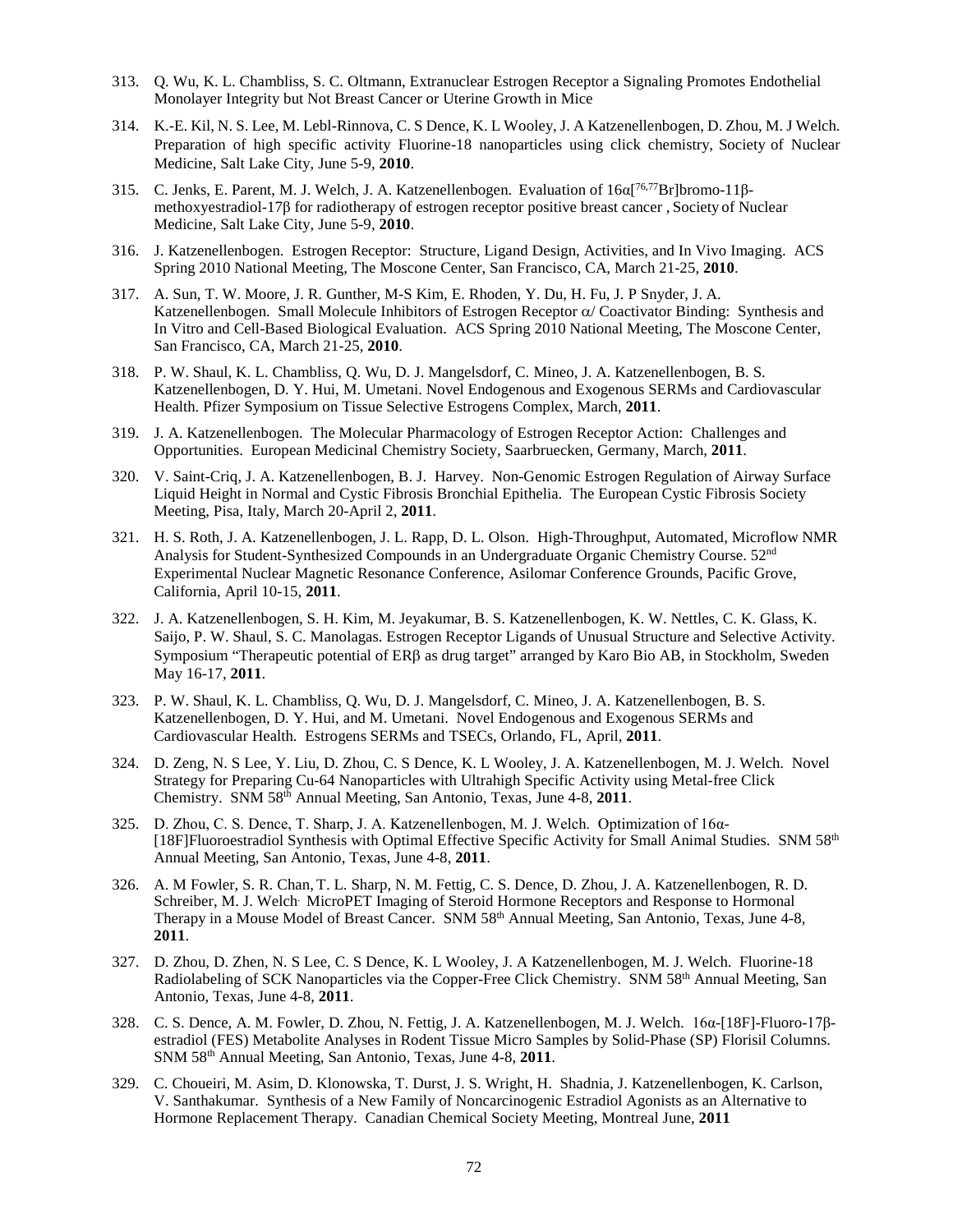- 330. C. S. Dence, A. M. Fowler, D. Zhou, N. Fettig, J. A. Katzenellenbogen, M. J. Welch. 16α-[18F]-Fluoro-17β-Estradiol (FES) Metabolite Analyses in Rodent Tissue Micro Samples by Solid-Phase (SP) Florisil Columns. Society of Nuclear Medicine Meeting in June, **2011**.
- 331. S-H Kim, V. M. Carroll, J. A. Katzenellenbogen, M. J. Welch, D. Zhou, C. S. Dence. Investigation of Novel Si-F Scaffolds for Small Molecule PET Imaging of the Estrogen Receptor. 19th International Symposium on Radiopharmaceutical Sciences, Amsterdam, the Netherlands, from August 28-September 2, **2011**.
- 332. V. M., Carroll, S. H. Kim, J. A. Katzenellenbogen, M. J. Welch, Dong Zhou, C. S. Dence. Development of Novel Silicon Precursors for Rapid and Efficient Radiofluorination Reactions: Synthesis of an Estrogen-Dendrimer Conjugate. 19th International Symposium on Radiopharmaceutical Sciences, Amsterdam, the Netherlands, from August 28-September 2, **2011**.
- 333. N. Yasui, V. M. Carroll, J. A. Katzenellenbogen, M. J. Welch, C. S. Dence. Study of Nucleophilic Fluorination on Electron-Rich Aromatic Rings from Non-Aromatic Precursors. 19th International Symposium on Radiopharmaceutical Sciences, Amsterdam, the Netherlands, from August 28-September 2, **2011**.
- 334. D. Zhou, C. Dence, J. A. Katzenellenbogen, M. J. Welch. Synthesis of [F-18]Fluoro Furanyl Norprogesterone (FFNP) for Clinical Evaluation as a PET Imaging Agent for Progesterone Receptor (PR) in Breast Tumors. 19th International Symposium on Radiopharmaceutical Sciences, Amsterdam, the Netherlands, from August 28-September 2, **2011**.
- 335. C. S. Dence, A. Fowler, D. Zhou, J. A. Katzenellenbogen, M. J. Welch. Metabolism of [F-18]Fluoro Furanyl Norprogesterone (FFNP) in Mice used in Clinical Evaluation of Therapies Involving the Progesterone Receptor (PR) in Breast Tumors. 19th International Symposium on Radiopharmaceutical Sciences, Amsterdam, the Netherlands, from August 28-September 2, **2011**.
- 336. D. Zeng, D. Zhou, N. S. Lee, Y. Liu, C. S. Dence, K. L. Wooley, J. A. Katzenellenbogen, M. J. Welch. Novel Strategy for Preparing Cu-64/F-18 Labeled Nanoparticles with Ultrahigh Specific Activity using Metal-Free Click Chemistry. 19th International Symposium on Radiopharmaceutical Sciences, Amsterdam, the Netherlands, from August 28-September 2, **2011**.
- 337. S. M. Bartell, S. Iyer, L. Han, A. Warren, R. S. Shelton, R. Bradsher III, S. H. Kim, B. S. Katzenellenbogen, K. L. Chambliss, P. W. Shaul, J. A. Katzenellenbogen, P. K. Roberson, R. S. Weinstein, C. A. O'Brien, R. L. Jilka, M. Almeida, S. C. Manolagas. Non-Nuclear ERα Signaling Prevents Oxidative Stress and the Loss of Bone, But Not the Loss of Uterine Weight, in OVX Mice. American Society for Bone and Mineral Research Meeting, San Diego Convention Center, San Diego, CA, September 16 - 20, **2011**.
- 338. S. L. Pisani, J.C. Huffman, J.A. Katzenellenbogen, S.L. Neese, S.L. Schantz, D.L. Korol. Activation of ERα, ERβ, and GPR30 Impairs Response Learning in Ovariectomized Rats. Illinois Symposium on Reproductive Sciences, October 10, **2011**.
- 339. Y. Kim, S-H Kim, M. Tanyeri, J. A. Katzenellenbogen, and C. M. Schroeder. Dye-conjugated Dendrimers as Bright and Photostable Nanoprobes for Fluorescence Microscopy. 2011 American Institute of Chemical Engineer's (AIChE) Annual Conference, Minneapolis Convention Center, Minneapolis, MN, October 16-21, **2011**.
- 340. Y. Kim, S-H Kim, J. A. Katzenellenbogen, and C. M. Schroeder. Site-specific Labeling of Transcription Factors using Non-canonical Amino Acids and Strain-promoted [2+3] Cycloaddition via Copper-free Click Chemistry. 2011 American Institute of Chemical Engineer's (AIChE) Annual Conference, Minneapolis Convention Center, Minneapolis, MN, October 16-21, **2011**.
- 341. V. M. Carroll, S. H. Kim, J. A. Katzenellenbogen, M. J. Welch, C. Dence, D. Zhou. A New Dimension in Selective Estrogen Action: An Estrogen Dendrimer Conjugate (EDC) Having Selective Vascular-Protecting Activity also shows Selective Receptor-Mediated Uptake in the Heart and Vasculature. Cancer Community @ Illinois, April, **2012**.
- 342. V. Saint-Criq, S-H. Kim, J. A. Katzenellenbogen, B. J. Harvey. Rapid Effect of 17β-Etradiol on the Airway Surface Liquied Hydration of Normal and Cystic Fibrosis Epithelia. 35th European Cystic Fibrosis Society Conference, The Convention Centre Dublin, Dublin, Ireland, June 6-9, **2012**.
- 343. D. Zhou, Y. Liu, C. Dence, J. A. Katzenellenbogen, M. J. Welch. Highly Efficient Radiolabeling/Conjugation of PAMAM Dendrimers with 18F Labeled N-Hydroxysuccinimide Esters Catalyzed by Ion-Ion Interactions. Society of Nuclear Medicine 2012 Annual Meeting, Miami Beach, FL, June 9-13, **2012**.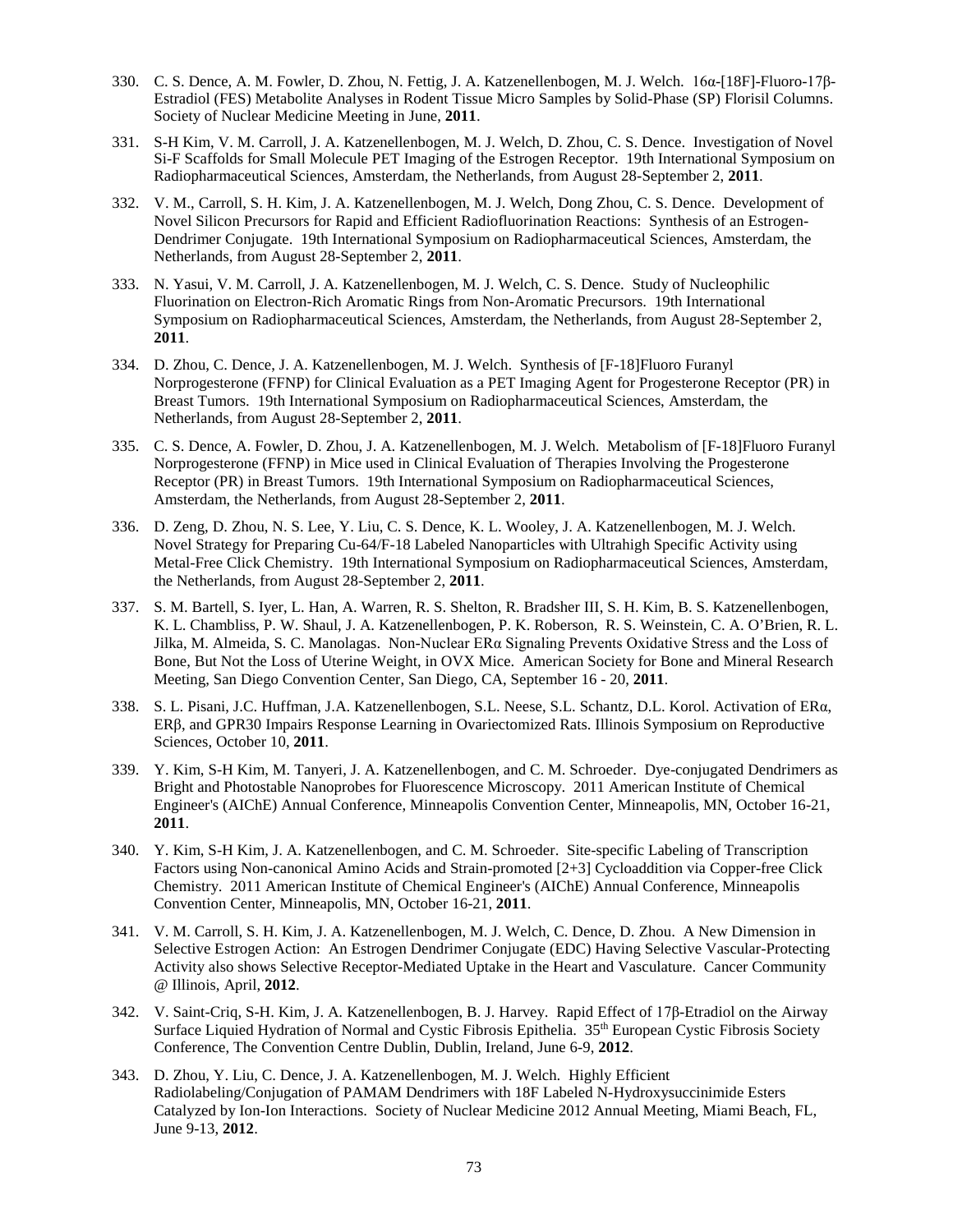- 344. J. A. Katzenellenbogen, S-H Kim, S. C. Bae, Z. Madak-Erdogan, K. E. Carlson, St. Granick, V. M. Carroll, D. Zhou, and B. S. Katzenellenbogen. Cellular and In Vivo Biodistribution and Conformational Dynamics of an Estrogen Dendrimer Conjugate (EDC) Contribute to its Selective Activities. FASEB Meeting on Rapid Signaling, Snowmass, CO, July, **2012**.
- 345. Z. Madak-Erdogan, T-H Charn, Y. Jiang, E. Tak-Bun Liu, J. A. Katzenellenbogen, B. S. Katzenellenbogen. An Integrative Genomic Analysis Delineating Specification in Hormone Action Through Estrogen Receptor α and Estrogen Receptor β in Breast Cancer Cells. Endocrine Society Meeting 2012, Washington, D. C., July, **2012**.
- 346. Y. Jiang, M. Jeyakumar, K. E. Carlson, I. Khan, W. Helferich, J. A. Katzenellenbogen, and B. S. Katzenellenbogen. Molecular Mechanisms and Cellular Pathways of Botanical Estrogen Activity. Endocrine Society Meeting, Washington, D. C., July, **2012.**
- 347. S. M. Bartell, S. Iyer, L. Han, A. Warren, S.H. Kim, B.S. Katzenellenbogen, K.L. Chambliss, P.W. Shaul, J.A. Katzenellenbogen, P.K. Roberson, R.S. Weinstein, C.A. O'Brien, R.L. Jilka, M. Almeida, S.C. Manolagas. An Estrogen Dendrimer Conjugate Incapable of Stimulating the Nuclear-Initiated Actions of Estrogen Receptors Prevents the Loss of Cortical Bone Mass in Estrogen Deficient Mice. American Society of Bone and Mineralization Research. San Diego, CA, October, **2012**.
- 348. J. A. Katzenellenbogen. Development of Ligands for Estrogen Receptor Beta and the Genomic vs. Non-Genomic Pathway: Appreciating and Exploiting the Many Dimensions of Activity and Selectivity. Americal College of Neuorpsychopharmacology, Hollywood, Florida, December, **2012**.
- 349. Y. Kim, S-H. Kim, M. Tanyeri, J. A. Katzenellenbogen, C. M. Schroeder. Photoswitchable Nanoconjugates as Fluorescent Probes for Super-Resolution Microscopy. Biophysical Society Meeting, Philadelphia, PA, February, **2013**.
- 350. S. Moore, J-H. Yoon, T. Yoon, A. Khalaj, N. Yasui, J. A. Katzenellenbogen, K. Chandross, and S. K. Tiwari-Woodruff. Yes! We can Remyelinate with Estrogen Receptor Beta Ligands. 11<sup>th</sup> Biennial ISN Satellite Meeting on Myelin Biology, Riviera Maya, Mexico, April 16-20, **2013**.
- 351. T. Trinh, J. Josan, J. A. Katzenellenbogen. Inhibiting hER Action at its Dimerization Interface Using Peptides. NCUR 2013, University of Wisconsin-LaCrosse, Wisconsin, April 11-13, **2013**.
- 352. M. Shan, K. E. Carlson, F. Abendroth, A. Bujotzek, M. Weber, O. Seitz, J. A. Katzenellenbogen. Design, Synthesis, and Evaluation of Spacer-Linked Bivalent Estrogen Analogs.
- 353. D. Zhou, C. Wenhua, C. Dence, S-H Kim, J. A. Katzenellenbogen, R. H. Mach. "Click Labeling" on Solid Phase Extraction (SPE) Cartridges: Facile Radiosynthesis of *N*-Hydroxysuccinimide (NHS) and Sulfo-NHS Ester Prosthetic Compounds Using 2-[F-18]Fluoroethyl Azide. International Symposium on Radiopharmaceutical Sciences, Jeju, Korea, May, **2013**.
- 354. S-H Kim, V. Carroll, D. Zhou, C. S. Dence, J. A. Katzenellenbogen. Beyond Conventional Silyl Acetates: Strategies for F-18 Fluoride Incorporation into Aryl Silanes Under Aqueous and Organic Labeling Conditions in the Development of a Useful Prosthetic Group. International Symposium on Radiopharmaceutical Sciences, Jeju, Korea, May, **2013**.
- 355. V. M. Carroll, S-H Kim, D. Zhou, C. S. Dence, J. A. Katzenellenbogen. Biodistribution Studies with an F-18 Labeled Estrogen Dendrimer Conjugate ([18F]EDC), which Selectively Stimulates Extranuclear-Initiated Estrogen Receptor Action and Affords Selective Cardiovascular Protection, Shows Selective Uptake in Cardiovascular Tissues. International Symposium on Radiopharmaceutical Sciences, Jeju, Korea, May, **2013**.
- 356. J. A. Katzenellenbogen. How to Write and Effective Renewal Application. World Molecular Imaging Congress, Savannah, GA, September, **2013**.
- 357. M. Adlanmerini, C. Péqueux, I. Raymond-Letron, S. Hoon Kim, F. Boudou, S. Blacher, JM Foidart, B. S. Katzenellenbogen , J.A. Katzenellenbogen, J. F. Arnal, F. Lenfant. Genomic Effects of Estrogen Receptor Alpha (ERα) are Required for Angiogenesis to increase the growth of ERα-Negative Tumors. EMBO Meeting, Sorrento, Italy, September, **2013**.
- 358. S. E. Royston, A. G. Kondilis, S. V. Lord, N. Yasui, J. A. Katzenellenbogen, M. M. Mahoney.ESR1 and ESR2 activation differentially contribute to the expression of circadian rhythms in female mice. International Society for Reproductive Sciences, Carbondale, IL, October, **2013**.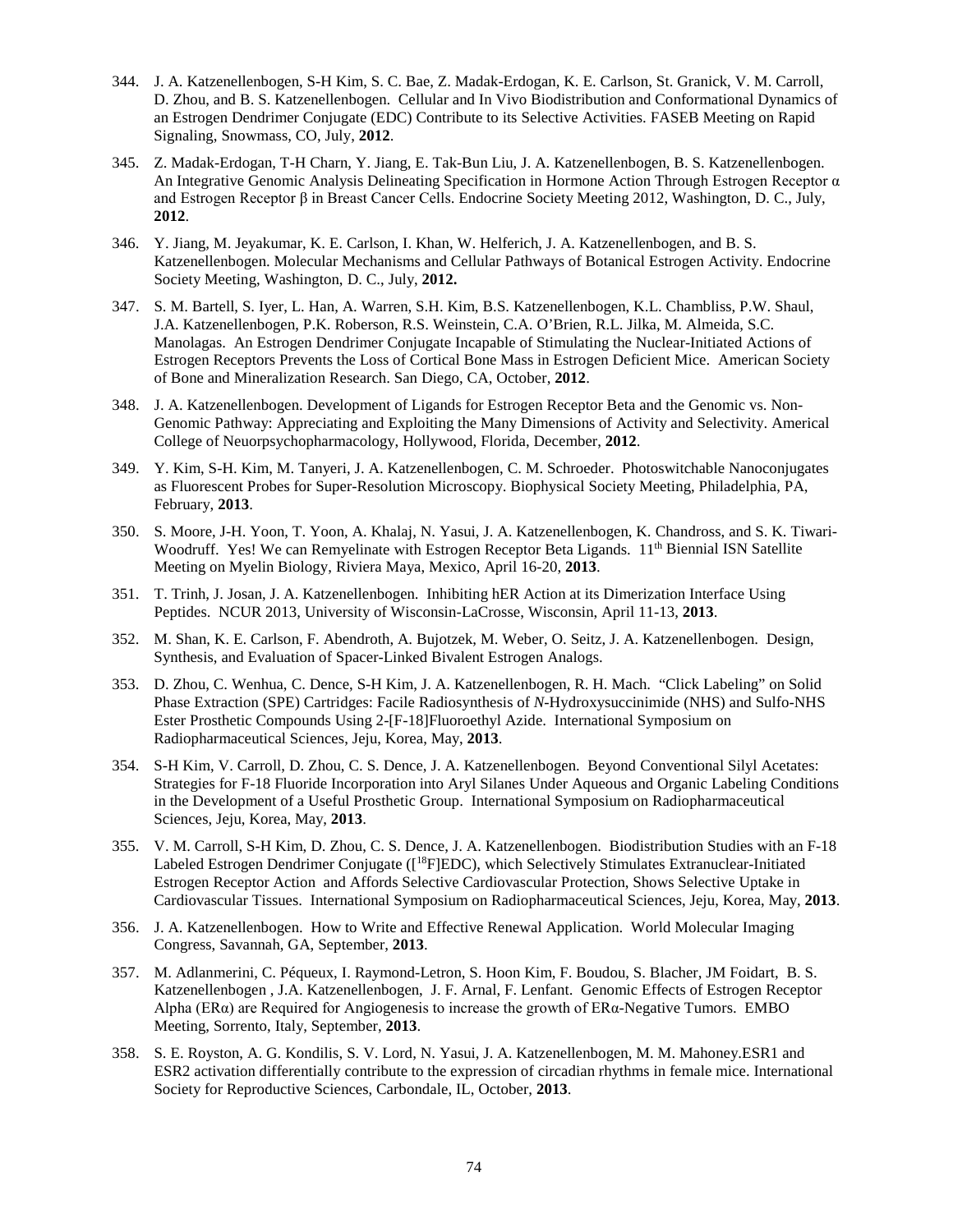- 359. S. E. Royston, A. G. Kondilis, S. V. Lord, N. Yasui, J. A. Katzenellenbogen, M. M. Mahoney. The Activational Mechanisms Underlying the Impact of Estrogen on the Formation and Expression of Circadian Rhythms in Mice. Society for Neuroscience, San Diego, CA, November, **2013**.
- 360. D. T. Reilly, S. H. Kim, J. A. Katzenellenbogen. Fluorescent Dendrimer Nanoconjugates as Advanced Probes for Biological Imaging. American Physical Society Meeting, Denver, CO, **2014**.
- 361. D. T. Reilly, S. H. Kim, J. A. Katzenellenbogen. Fluorescent Dendrimer Nanoconjugates for Advanced Biological Imaging. Annual meetings of the American Institute of Chemical Engineers, Atlanta, GA, **2014**.
- 362. D. P. McDonnell, J. D. Norris, A. Brunner, S. Dhanajayan, S. Wardell, J. Jasper, R. Safi, J. Josan, J. Pollock, A. Parent, C. Mayne, C. Zhang, and J. A. Katzenellenbogen. Moving from Empirical to Mechanism-Based Discovery Approaches in the Search for Molecules that Disrupt Androgen Signaling in Prostate Cancer. Keystone Symposium, Taos, New Mexico, January, **2014**.
- 363. J. A. Pollock, A. A. Parent, S. Wardell, D. P. McDonnell, J. A. Katzenellenbogen, J. D. Norris. Antagonists with Selectivity for Mutant Androgen Receptors: Synthesis and Evaluation of Tetra-Aryl Substituted Cyclobutanes. Keystone Symposium, Taos, New Mexico, January, **2014**.
- 364. N. Yasui, S. H. Kim, V. M. Carroll, D. Zhou, C. S. Dence, J. A. Katzenellenbogen. A Highly Carboxyphilic Di-T-Butylphenylsilyl Chloride System Enables a Kit-Like F-18 Labeling of Resin-Supported Unprotected Peptides or Small Molecules. SNMMI Annual Meeting, St. Louis, Missouri, June 7-11, **2014**.
- 365. A. M. Fowler, S. R. Chan, C. S. Dence, K. I. Shoghi, J. A. Katzenellenbogen. Limitations of [18F]Fluorothymidine as a Proliferation Biomarker in a Preclinical Model of Breast Cancer: Role of Sex-Dependent Differences in Tissue Biodistribution. SNMMI Annual Meeting, St. Louis, Missouri, June 7-11, **2014**.
- 366. D. Zhou, C. S. Dence, J. A. Katzenellenbogen. Nucleophilic Fluorination on Electron-Rich Aromatic Rings from Non-Aromatic Precursors: F-18 Labeling Study and Interference from Target Water. SNMMI Annual Meeting, St. Louis, Missouri, June 7-11, **2014**.
- 367. M. Adlanmerini, R. Solinhac, A. Abot, A. Fabre, P. Chambon, J. A. Katzenellenbogen, P. Gourdy, P. Shaul, D. Henrion, J-F Arnal, F. Lenfant. Mutation of the Palmitolyation Site of Estrogen Receptor  $\alpha$  in vivo Reveals Tissue-Specific Roles for Membrane versus Nuclear Actions. Cold Spring Harbor Laboratory-Nuclear Receptors and Disease Meeting 2014, Cold Spring Harbor, NY, October 28-November 1, **2014**.
- 368. A. Abot, C. Fontaine, G. Greene, J. A. Katzenellenbogen, J-M Foidart, J-F Arnal. The Uterine and Vascular Actions of Estetrol Delineate a Distinctive Profile of Estrogen Receptor  $\alpha$  Modulation, Uncoupling Nuclear and Membrane Activation. Cold Spring Harbor Laboratory-Nuclear Receptors and Disease Meeting 2014, Cold Spring Harbor, NY, October 28-November 1, **2014**.
- 369. S. Srinivasan, J. C. Nwachukwu, N. Bruno, M. Conkright, Y. Zheng, S. Wang, J. Mian, C. Dong, Z. Liao, V. Cavett, J. Nowak, R. Houtman, K. E. Carlson, J. A. Katzenellenbogen, H-B Zhou, K. W. Nettles. Towards Predicting Phenotypic Response to Estrogen Receptor- α Ligands. Cold Spring Harbor Laboratory-Nuclear Receptors and Disease Meeting 2014, Cold Spring Harbor, NY, October 28-November 1, **2014**.
- 370. J. C. Nwachukwu, S. Srinivasan, D. Goswami, I. Kastrati, S. Novick, V. Cavett, J. Nowak, K. E. Carlson, H-B Zhou, J. Frasor, P. R. Griffin, J. A. Katzenellenbogen, K. W Nettles. Structural Features of Antagonism and Degradation of the Estrogen Receptor. Cold Spring Harbor Laboratory-Nuclear Receptors and Disease Meeting 2014, Cold Spring Harbor, NY, October 28-November 1, **2014**.
- 371. B. S. Katzenellenbogen, Z. Madak-Erdogan, A. Bergamaschi, P. Gong, Y. Chen, Y. Zhao, N. Bindman, J. A. Katzenellenbogen. Estrogen Receptor Integrative Genomics and Signaling Networks in Breast Cancer and Endocrine Resistance. Cold Spring Harbor Laboratory-Nuclear Receptors and Disease Meeting 2014, Cold Spring Harbor, NY, October 28-November 1, **2014**.
- 372. A. J. Khala, P. Kim, M. Syed, S. Habib, S. Nusinowitz, J. A. Katzenellenbogen, S. K. Tiwari-Woodruff. Optical Coherence Tomography (OCT) as a Predictive and Longitudinal In Vivo Biomarker of Disease and Estrogen Receptor β Agonist-Induced Repair in a Mouse Model of Multiple Sclerosis. Society for Neuroscience, Washington, D.C., November 15-19, **2014**.
- 373. Y. Zhao, Y. Chen, M. K. Bagchi, R. N. Taylor, K. W. Nettles, J. A. Katzenellenbogen, B. S. Katzenellenbogen. Suppression of Endometriosis by Interrupting Crosstalk between the Endometriotic Lesion and the Host Immune System. ENDO 2015, San Diego, California - San Diego Convention Center, March 5- 8, **2015.**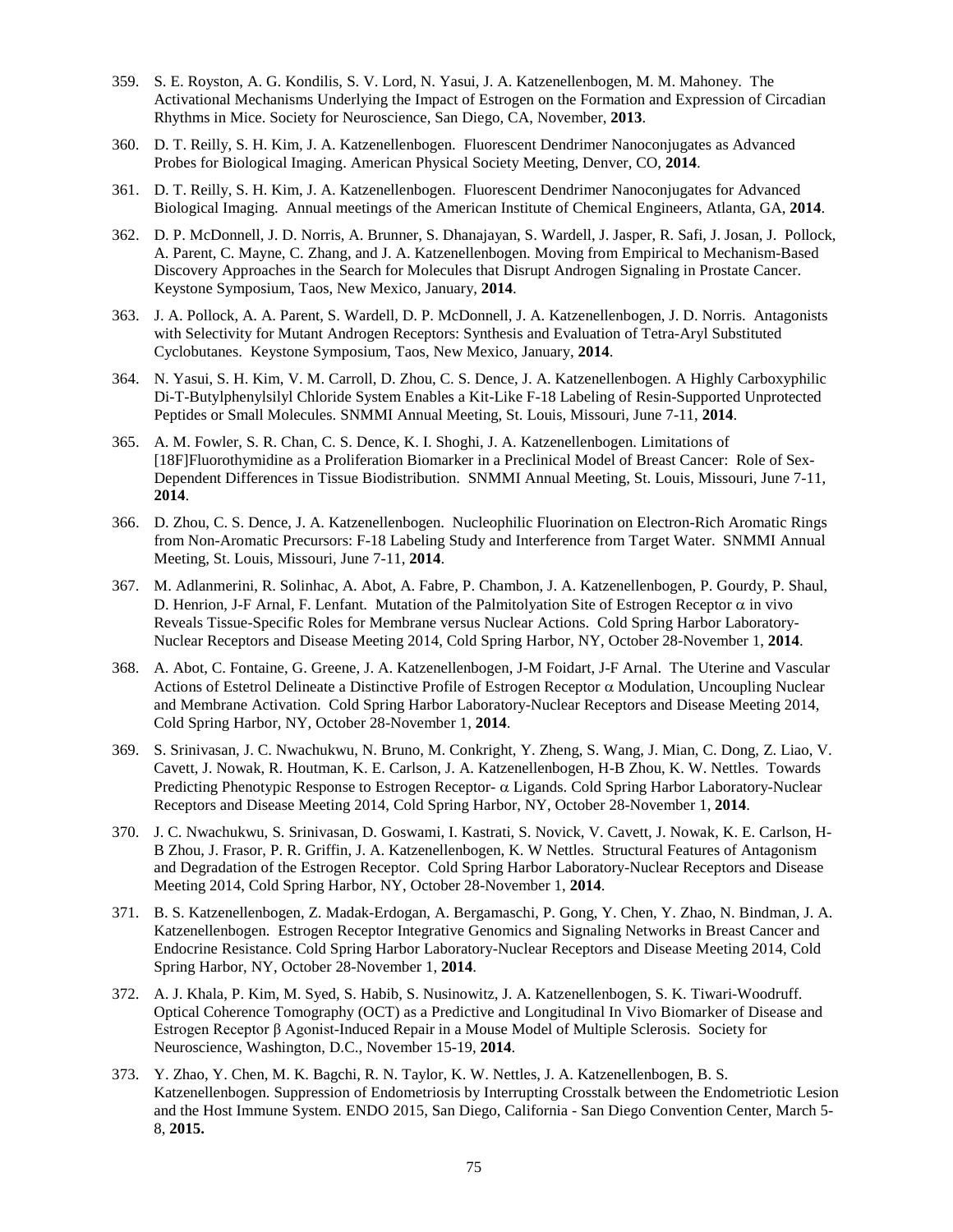- 374. D. Reilly, S. H. Kim, J. A. Katzenellenbogen. Characterization of New Classes of Bright and Photostable Fluorescent Nanoconjugates for Biological Imaging. Annual meeting of the American Institute of Chemical Engineers, Salt Lake City, UT, November 8-13, **2015**
- 375. B. S. Katzenellenbogen, Z. Madak-Erdogan, A. Bergamaschi, Y. Zhao, P. Gong, M. Laws, N. Bindman, Y. Chen, J. A. Katzenellenbogen. Estrogen Receptors and Collaborators in Breast Cancer and Endocrine Resistance. 3rd Congress on Steroid Research, Chicago, IL, November 15-18, **2015**.
- 376. Y. Chen Zhao, J. A. Katzenellenbogen, B. S. Katzenellenbogen, Z. Madak Erdogan. Prevention of Obesity-Related Breast Cancer using Pathway Preferential Estrogens. Keystone Symposia – Nuclear Receptors: Full Throttle. Snowbird Resort, Snowbird, UT, January 10-14, **2016**.
- 377. K. Chen, Y. Chen Zhao, K. Hieronymi, J. A. Katzenellenbogen, B. S. Katzenellenbogen, Z. Madak Erdogan. Molecular Mechanisms of Low Affinity Estrogen Action in Obese Mouse Models. Keystone Symposia – Nuclear Receptors: Full Throttle. Snowbird Resort, Snowbird, UT, January 10-14, **2016**.
- 378. Z. Madak Erdogan, Y. Chen Zhao, K. Chen, K. Hieronymi, S. H. Kim, P. Gong, H. Zhang , K. L. Chambliss, P. Shaul, J. A. Katzenellenbogen, B. S. Katzenellenbogen, K. Wrobel, E. Kulkoyluoglu. Systems Biology of Gene and Metabolic Regulation by Estrogen Receptors and Kinases in Breast Cancer and Metabolic Disease. Keystone Symposia – Nuclear Receptors: Full Throttle. Snowbird Resort, Snowbird, UT, January 10-14, **2016**.
- 379. J. A. Katzenellenbogen, B. S. Katzenellenbogen, Y. Zhao, J.S. Josan, J.A Pollock, J. D. Norris, D. P. McDonnell, and S. Tiwari-Woodruff. Novel Ligands for Estrogen Receptor and Androgen Receptor Targeted Therapies. Keystone Symposia – Nuclear Receptors: Full Throttle. Snowbird Resort, Snowbird, UT, January 10-14, **2016**.
- 380. J. L. Christenson, K. Butterfield, N. Spoelstra, J. Norris, J. Josan, J. Pollock, B. S. Katzenellenbogen, J. A. Katzenellenbogen, J. K. Richer. MMTV-PyMT and the Met-1 Derived Line as Immunocompetent Models of Androgen Receptor-Positive Triple-Negative Breast Cancer. Keystone Symposia – Nuclear Receptors: Full Throttle. Snowbird Resort, Snowbird, UT, January 10-14, **2016**.
- 381. H. H. Farman, J. Wu, K. Gustafsson, S. Windahl, S. H. Kim, J. A. Katzenellenbogen. Extranuclear Effects on Cortical Bone in Males is Dependent on Estrogen Receptor α Activation Function-1. European Calcified Tissue, Rome, May 14-17, **2016**.
- 382. U. M. Selvaraj, E. J. Plautz, K. L. Chambliss, X. Kong, S. Rovinsky, S. Zhang, M. Tegene,. S. B. Ortega, C. Mineo, B. S. Katzenellenbogen, J. A. Katzenellenbogen, S. H. Kim, P. W. Shaul, A. M. Stowe. Selective Non-Nuclear Estrogen Receptor Activation Decreases Stroke Severity and Promotes Functional Recovery after Stroke in Mice. 9<sup>th</sup> Symposium on Neuroprotection and Neurorepair, Leipzig, Germany, April 19-22, **2016**.
- 383. K. L. Chambliss, A. Sacharidou, Z. Madak-Erdogan, B. S. Katzenellenbogen, J. A. Katzenellenbogen, C. Mineo, P. W. Shaul. Metabolic Actions of Non-nuclear Estrogen Receptors. Rapid Responses to Steroid Hormone" conference, Richmond VA, **2016**.
- 384. Y. Chen Zhao, G. Rosso, K. Wrobel, E. Kulkoyluoglu, S. H. Kim, J. A. Katzenellenbogen, J. Flaws, R. Smith, Z. Madak Erdogan. Integrative –omics approach identifies novel roles for extra-nuclear  $ER\alpha$  signaling in rewiring of cancer cell metabolism during obesity-associated postmenopausal breast cancer. Jensen Symposium, University of Cincinnati, November 3-5, **2016**.
- 385. H. Karim, J. Hasselmann, N. Yasui, J. A. Katzenellenbogen, and S. K. Tiwari-Woodruff. Therapeutic estrogen receptor beta (ERβ) ligands modulate peripheral cytokines and may be responsible for remyelination in a mouse model of multiple sclerosis. Society for Neuroscience, Nov. 12-16, **2016**.
- 386. Y. Chen Zhao, G. Rosso, K. Wrobel, E. Kulkoyluoglu, S. H. Kim, J. A. Katzenellenbogen, J. Flaws, R. Smith, Z. Madak Erdogan. Extra-nuclear ERα-mTOR Signaling Rewires Cancer Cell Metabolism During Obesity-associated Breast Cancer. American Association for Cancer Research Annual Meeting, Washington, D.C., April 1-5, **2017**.
- 387. W. Toy, K. E. Carlson, T. A. Martin, H. Weir, W. L. Wong, C. G. Mayne, S. W. Fanning, P. Razavi, Jośe Baselga, Y. Shen, B. S. Katzenellenbogen, G. Greene, J. A. Katzenellenbogen, S. Chandarlapaty. *ESR1*  mutations activate and confer hormone resistance via distinct mechanisms. American Association for Cancer Research Annual Meeting, Washington, D.C., April 1-5, **2017**.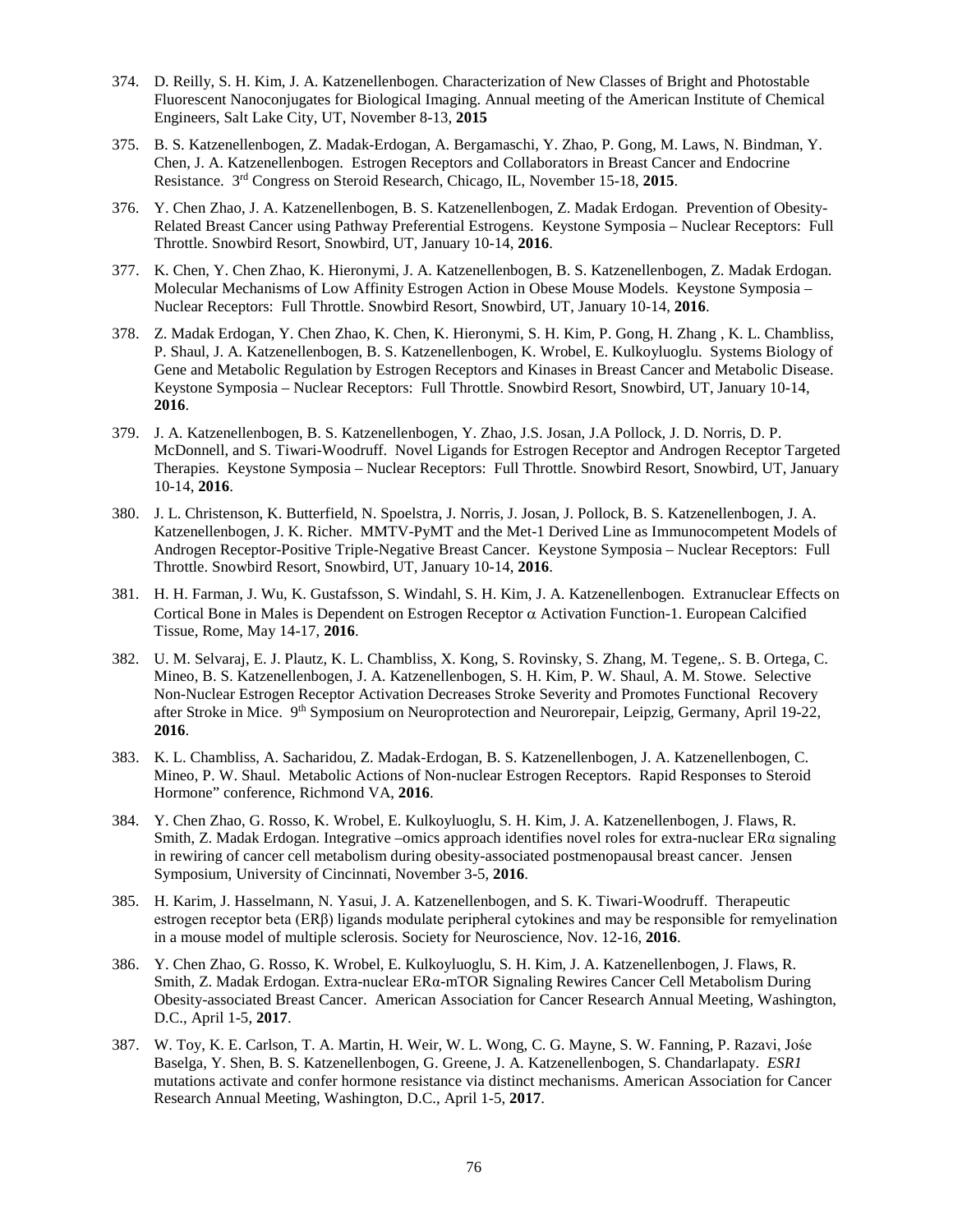- 388. Y. C. Zhao, G. Rossi, S. H. Kim, K. U. Wrobel, E. Kulkoyluoglu, M. L. Johnson, N. Marino, A. M. V. Storniolo, J. Flaws, R. L Smith, J. A. Katzenellenbogen, Z. Madak-Erdogan. ERα-mTOR signaling crosstalk rewires cancer cell metabolism during obesity-associated postmenopausal breast cancer. Mechanisms of Metabolic Signaling, Cold Spring Harbor, NY, May 16-20, **2017**.
- 389. D. Zhou, W. Chu, J. A. Katzenellenbogen. Sulfonyl [18F]fluorides open new landscape for radiofluorination. Society of Nuclear Medicine and Molecular Imaging (SNMMI) Annual Meeting, Denver, Colorado, June 10- 14, **2017**.
- 390. M. J. Laws, S. H. Kim, J. Mian, Y. Zhao Y. Ziegler, D. Chu, B. H. Park, J. A. Katzenellenbogen, B. S. Katzenellenbogen. Suppression of Breast Cancer Metastasis and Extension of Host Animal Survival by a New Adamantyl Antiestrogen, K-07, in a Pre-Clinical Breast Cancer Metastasis Model Driven by Constitutively Active Mutant Estrogen Receptors. American Association for Cancer Research (AACR) Annual Meeting, Chicago, IL, April 14-18, **2018**.
- 391. M. J. Laws, S. H. Kim, Y. Ziegler, N. Bindman, P. Gong, V. S. Guillen, M. Yasuda, D. Singh, D. El-Ashry, J. A. Katzenellenbogen, B. S. Katzenellenbogen. Suppression of Hormone Receptor-Positive and Triple Negative Breast Cancers by New Inhibitors of the Transcription Factor FOXM1. American Association for Cancer Research (AACR) Annual Meeting, Chicago, IL, April 14-18, **2018**.
- 392. B. Penagaluri, S. R. Devi, S.Srinivasan, K. E. Carlson, T. Martin, J. A. Katzenellenbogen, K. W. Nettles, J. S. Josan. NF-kB Selective Estrogen Receptor Modulators for Resistant Breast Cancer. American Association for Cancer Research (AACR) Annual Meeting, Chicago, IL, April 14-18, **2018**.
- 393. Z-K Yao, S. Wardell, I. Spasojevic, J. D. Norris, J. A. Katzenellenbogen, D.P. McDonnell, J. S. Josan. Development of a Selective Androgen Receptor Degrader (SARD) for Treatment of Castration-Resistant Prostate Cancer. American Association for Cancer Research (AACR) Annual Meeting, Chicago, IL, April 14-18, **2018**.
- 394. D. Zhou, J. Xu, W.Chu, S. H.Kim, B. Rogers, J. A. Katzenellenbogen. Synthesis and Evaluation of a Novel<br><sup>18</sup>F Labeled PARP-1 Ligand for PET Imaging of PARP-1 Expression in Prostate Cancer. Society of Nuclear Medicine and Molecular Imaging (SNMMI) 2018 Annual Meeting, Philadelphia, PA, June 23-26, **2018**.
- 395. D. Zhou, W. Chu, T. Voller, J. A. Katzenellenbogen. Copper-Mediated Nucleophilic Radiobromination of Aryl Boron Reagents. Society of Nuclear Medicine and Molecular Imaging (SNMMI) 2018 Annual Meeting, Philadelphia, PA, June 23-26, **2018**.
- 396. D. Zhou, W. Chu, J. A. Katzenellenbogen. Exploration of Alcohol-Enhanced Cu-Mediated Radiofluorination towards Practical Labeling. Society of Nuclear Medicine and Molecular Imaging (SNMMI) 2018 Annual Meeting, Philadelphia, PA, June 23-26, **2018**.
- 397. B. S. Katzenellenbogen, Y. Ziegler, M. J. Laws, V. Sanabria Guillen, Sung Hoon Kim, P. Dey, B. P. Smith, P. Gong, N. Bindman, Y. Zhao, K. Carlson, M. A. Yasuda, D. Singh, Z. Li, D. El-Ashry, Z. Madak-Erdogan, and J. A. Katzenellenbogen, Suppression of FOXM1 Activities and Breast Cancer Growth in Vitro and in Vivo by a New Class of Compounds, San Antonio Breast Cancer Symposium, San Antonio, December 10-14 **2019**.
- 398. J. Min, S. Srinivasan, E. S. Rangarajan, V. Sanabria Guillen, Y. Ziegler, K. E. Carlson, J. C. Nwachukwu, Y. Hou, Sung Hoon Kim, T. Izard, R. Houtman, K. W. Nettles, B. S. Katzenellenbogen, and J. A. Katzenellenbogen. Combining Direct and Indirect Modes of Antiestrogen Ligand Antagonism of Estrogen Receptor Activity in Breast Cancer. San Antonio Breast Cancer Symposium, San Antonio, December 10-14, **2019**.
- 399. J. Min, S. Srinivasan, E. S. Rangarajan, V. Sanabria Guillen, Y. Ziegler, K. E. Carlson, J. C. Nwachukwu, Y. Hou, Sung Hoon Kim, T. Izard, R. Houtman, K. W. Nettles, B. S. Katzenellenbogen, and J. A. Katzenellenbogen. Dual Mechanism Estrogen Receptor Inhibitors Produce Robust Breast Cancer Antagonism. 2 Nuclear Receptors Conference, Nassau, February 24-27, **2020**.
- 400. J. C. Nwachukwu, J. Min, S. Srinivasan, E. S. Rangarajan, V. Sanabria Guillen, Y. Ziegler, K. E. Carlson, Y. Hou, Sung Hoon Kim, Y. Hou, T. Izard, R. Houtman, K. W. Nettles, B. S. Katzenellenbogen, and J. A. Katzenellenbogen. Full Antagonism of Breast Cancer Cell Proliferation Can Result from Many Ligand-Induced Conformational Distortions of the Estrogen Receptor Ligand Binding Domain. Endocrine Society Conference ENDO2020, San Francisco, March 28-31, **2020**.

401.